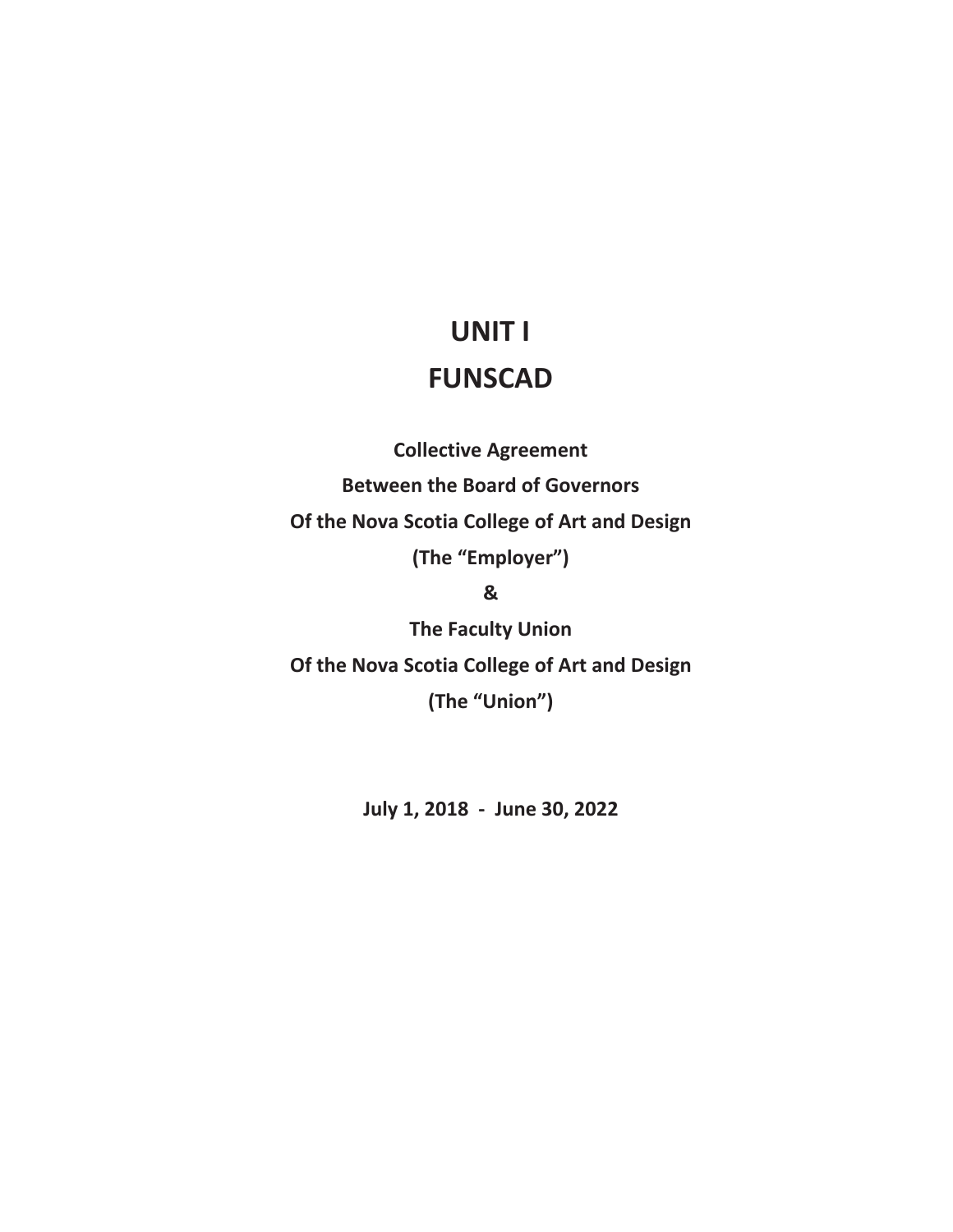| ARTICLE 13 - RIGHTS, DUTIES AND RESPONSIBILITIES OF FACULTY AND LIBRARIANS  8 |  |
|-------------------------------------------------------------------------------|--|
|                                                                               |  |
|                                                                               |  |
|                                                                               |  |
|                                                                               |  |
|                                                                               |  |
|                                                                               |  |
|                                                                               |  |
|                                                                               |  |
|                                                                               |  |
|                                                                               |  |
|                                                                               |  |
|                                                                               |  |
|                                                                               |  |
|                                                                               |  |
|                                                                               |  |
|                                                                               |  |
|                                                                               |  |
|                                                                               |  |
|                                                                               |  |
|                                                                               |  |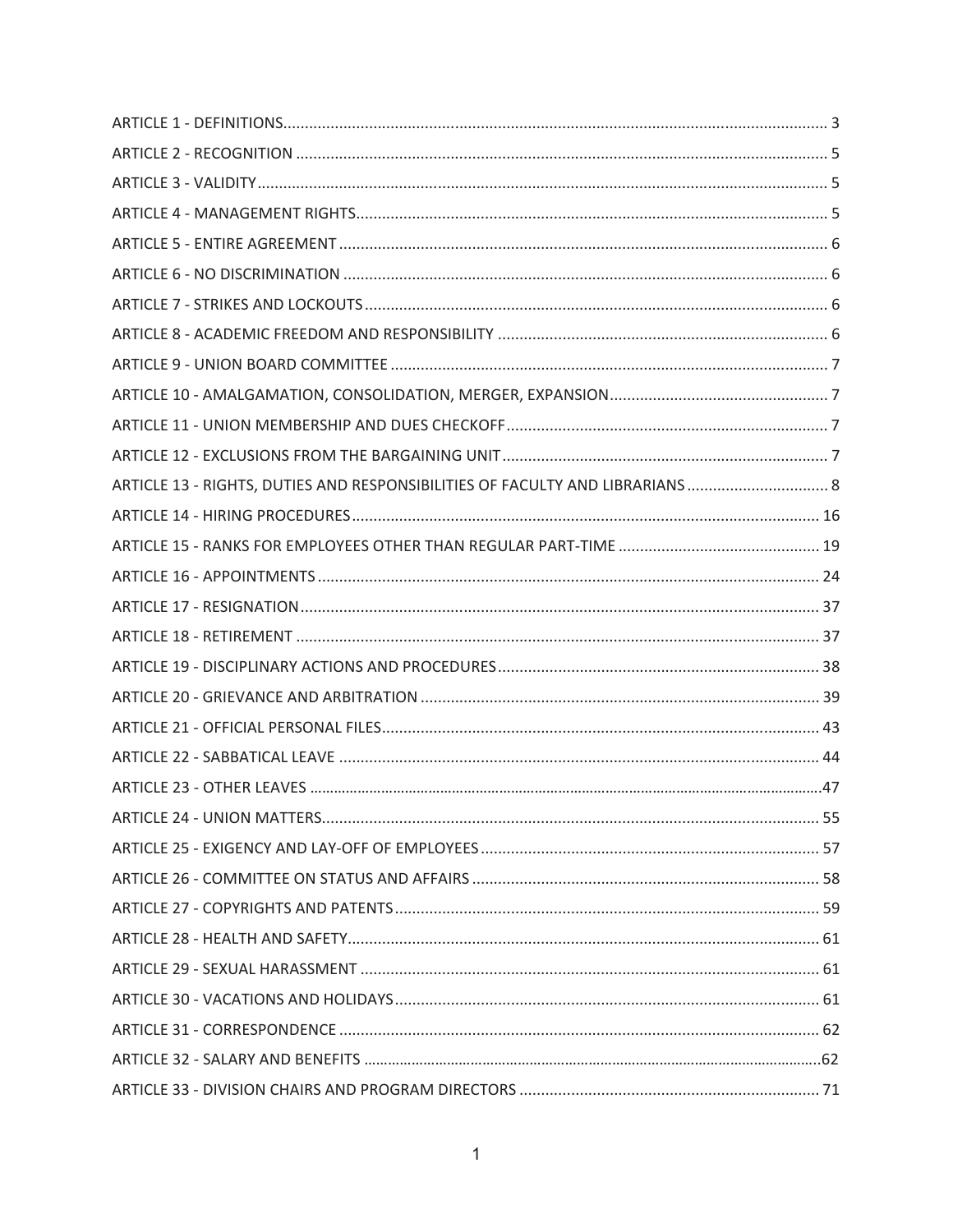| ARTICLE 40 - PROGRAM AND/OR DIVISION ESTABLISHMENT, MODIFICATION OR DISCONTINUATION  83 |
|-----------------------------------------------------------------------------------------|
|                                                                                         |
|                                                                                         |
|                                                                                         |
|                                                                                         |
|                                                                                         |
| APPENDIX "D" - Instructional Assessment Form (Regular Full-Time & Pro-Rated Faculty) 89 |
| APPENDIX "D" - Instructional Assessment Form (Regular Part-Time Faculty & ICA'S) 90     |
|                                                                                         |
|                                                                                         |
|                                                                                         |
|                                                                                         |
|                                                                                         |
|                                                                                         |
|                                                                                         |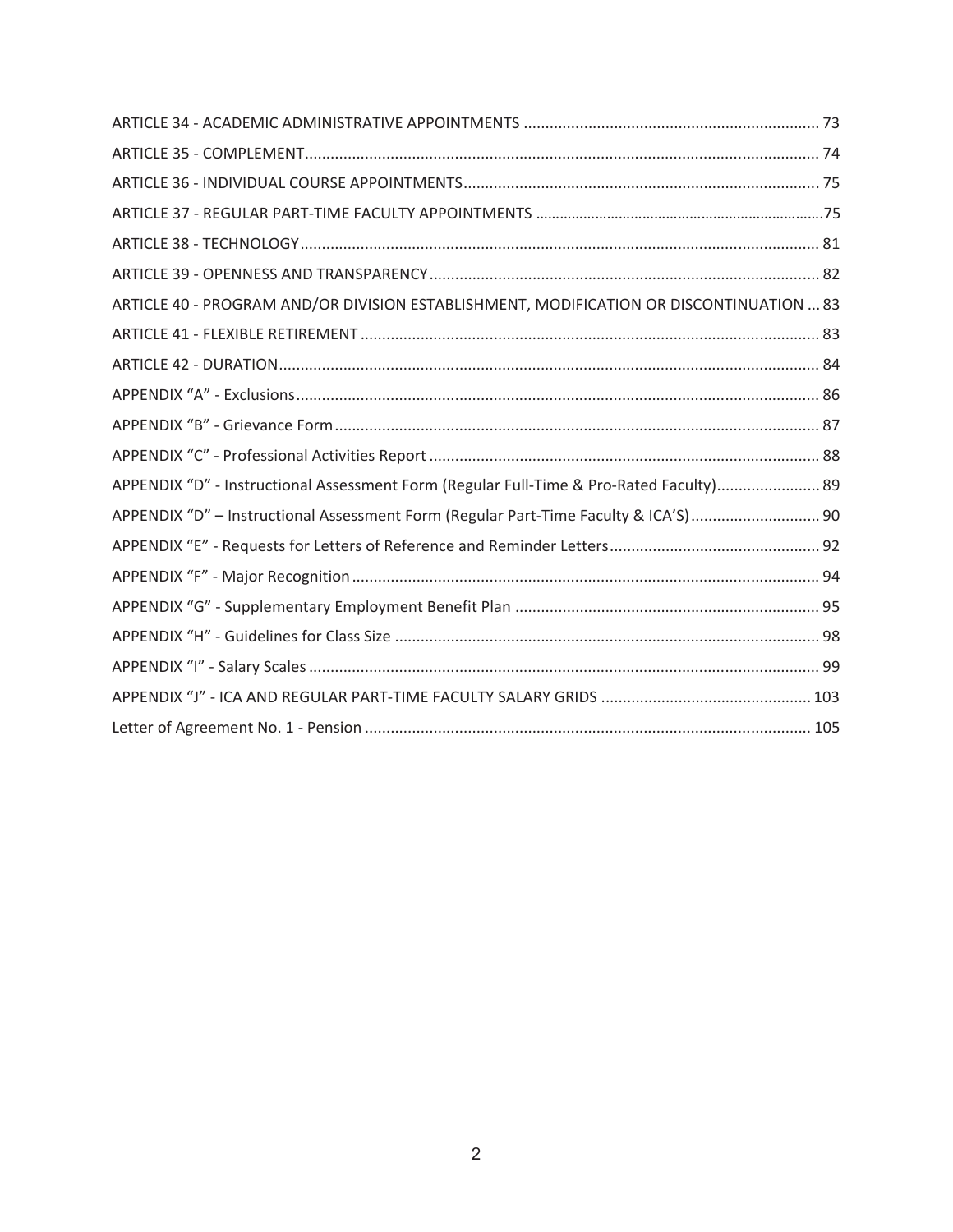## **ARTICLE 1 – DEFINITIONS**

- 1.01 The words "the Act," when the word "Act" is printed in intial upper-case letter, shall mean the Nova Scotia College of Art and Design Act, S.N.S 1969, c. 138 as amended.
- 1.01 The words "academic year" shall mean the three (3) semesters, Fall, Winter, and Summer, totaling twelve (12) months in duration and commencing September 1.
- 1.02 The word "Agreement," when printed with an initial upper-case letter, shall mean the Collective Agreement between the Union and the Board.
- 1.03 The word "Board" when printed with an initial upper-case letter, shall mean the Board of Governors of the Nova Scotia College of Art and Design as defined in the Act.
- 1.05 The word "day" shall mean, except where stated otherwise, a calendar day. When the specified day falls on a weekend or holiday, the next working day shall be deemed the specified day.
- 1.06 The word "Division" shall mean one or more Divisions of the University which consists of three (3) or more Regular Full-Time or Regular Pro-Rated faculty members with teaching responsibilities. At the time of signing of this Agreement, the Divisions are: Art History and Critical Studies, Craft, Design, Fine Arts, Foundation Studies, and Media Arts.
- 1.07 The words "Division Chair" shall mean the administrator of any Division described in clause 1.06.
- 1.08 The word "employee" shall mean a member of the Bargaining Unit.
- 1.09 The word "Employer," when printed with an initial upper-case letter, shall mean the Board of Governors of the Nova Scotia College of Art and Design, as defined by the Act, and employees and agents appointed by it to act on its behalf, including the President, the Vice-President, Academic and Research and the Vice-President, Finance and Administration.
- 1.10 The words "faculty member" shall mean an employee who is not a librarian.
- 1.11 The words "Faculty Forum" shall mean all voting members of the Faculty Forum as defined in the Constitution and By-laws for Academic Governance of the Nova Scotia College of Art and Design.
- 1.12 "Half-Day Course" means:
	- (i) In a regular fourteen (14) week semester, any course in which the weekly contact time consists of no more than four and a half (4.5) continuous scheduled hours, or of a maximum of two (2) meetings totaling no more than four and a half (4.5) scheduled hours.
	- (ii) In a regular fourteen (14) week semester, any course in which the weekly contact time exceeds four and a half (4.5) scheduled hours and is no more than nine (9) scheduled hours shall be the equivalent of two (2) Half-Day Courses.
	- (iii) Any course of seven (7) weeks' duration, in which the weekly contact time consists of a maximum of two (2) meetings totaling no more than nine (9) scheduled hours.
	- (iv) Any course of seven (7) weeks' duration, in which the weekly contact time exceeds two (2) meetings totaling nine scheduled hours and is no more than eighteen (18) scheduled hours shall be the equivalent to two (2) Half-Day Courses.
	- (v) In the summer session, any Half-Day Courses offered in a compressed time format consisting of the same total number of credits, contact, and preparation hours as a Half-Day Course offered in 14 weeks.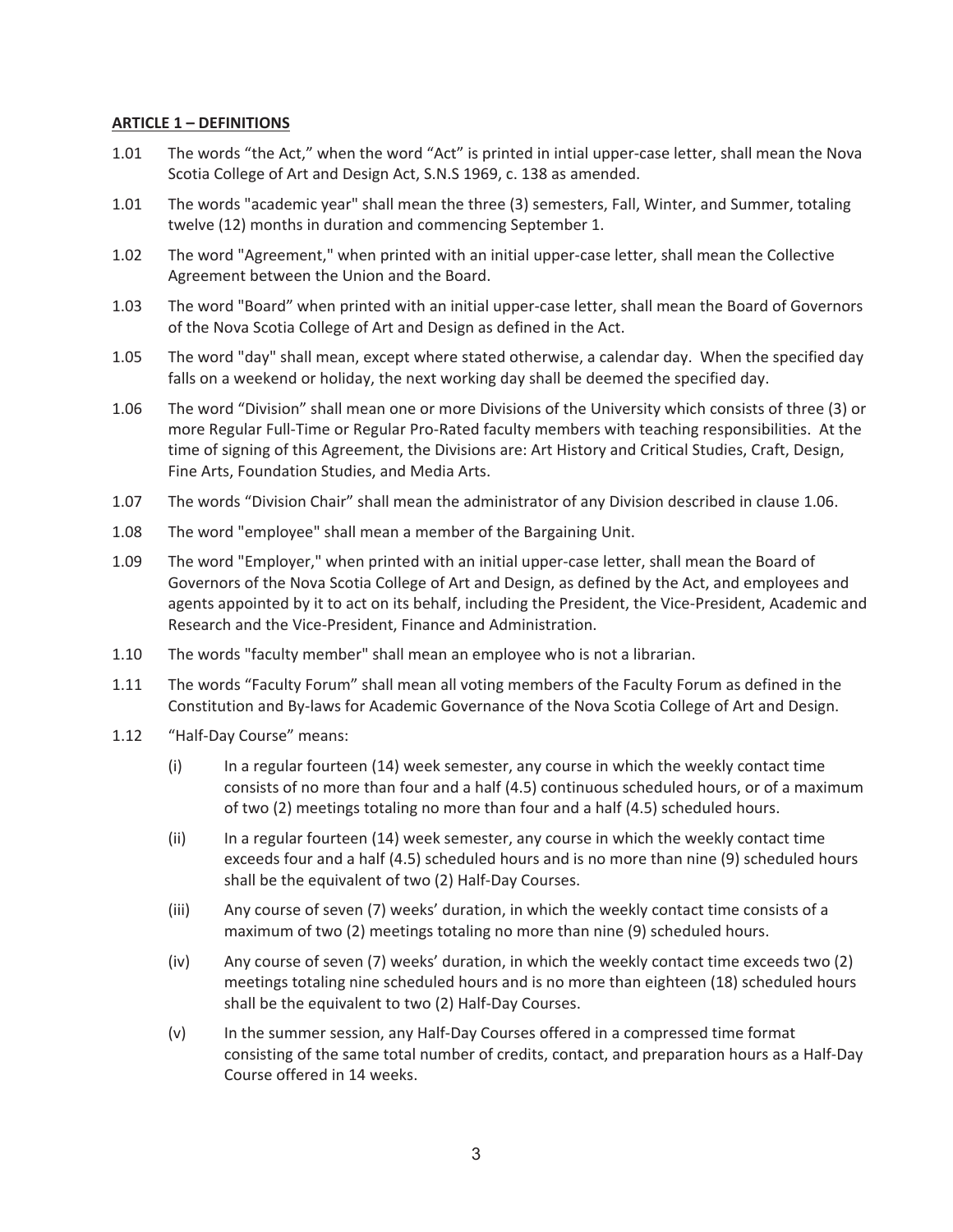This definition shall be restricted in its application to Regular Part-Time Faculty and Individual Course Appointees.

- 1.13 The word "librarian" shall mean an employee who is not a faculty member.
- 1.14 The words "Limited Term Full-Time" and "Limited Term Pro-Rated" shall mean employees who have been appointed pursuant to Article 16 for a period of 12 months or longer.
- 1.15 The words "Office of Academic and Research" shall mean the administrative offices that, at the signing of this Agreement, include those of the Vice-President, Academic and Research, and administrative staff thereto.
- 1.16 The word "parties" shall mean the parties to this Agreement, namely the Union and the Board.
- 1.17 The word "President" shall mean the President or the Interim President of the University.
- 1.18 The words "Professional and/or Scholarly", when used to modify "activity(ies)," "work," "achievement" or "competence and status" shall include, but not be limited to: production of art, craft, design; exhibition and/or curatorial activities; writing and/or editing for publication; consulting; skills development; research; conference participation; teaching by invitation outside NSCAD University.
- 1.19 The words "Regular Full-Time faculty member" shall mean faculty members who have been appointed pursuant to Clause 16.05.
- 1.20 The words "Regular Part-Time faculty member" shall mean faculty member who has been appointed pursuant to Article 37.
- 1.21 The words "Regular Pro-Rated faculty member" shall mean faculty members who have been appointed pursuant to Clause 16.05. "Regular Pro-Rated Appointments" may be pro-rated at:
	- (i) Half-Time requiring the teaching of three (3) courses over two (2) semesters;
	- (ii) Half-Time requiring the teaching of three (3) courses in one (1) semester; or
	- (iii) Two-Thirds-Time requiring the teaching of four (4) courses over two (2) semesters.
- 1.22 The word "Sessional" shall mean full-time faculty members who have been appointed pursuant to Clause 16.04 for a period of either four (4) or eight (8) months.
- 1.23 "Special Course" means ARTS 3130, Studio Workshop: Topic or any other Special Course so designated as such by agreement of the parties.
- 1.24 "Spouse" is defined as either of two persons who
	- (i) are married to each other,
	- (ii) are married to each other by a marriage that is voidable and has not been annulled by a declaration of nullity,
	- (iii) have gone through a form of marriage with each other, in good faith, that is void and are cohabiting or, where they have ceased to cohabit, have cohabited within the twelvemonth period immediately preceding the date of entitlement,
	- (iv) are domestic partners within the meaning of Section 52 of the Vital Statistics Act, or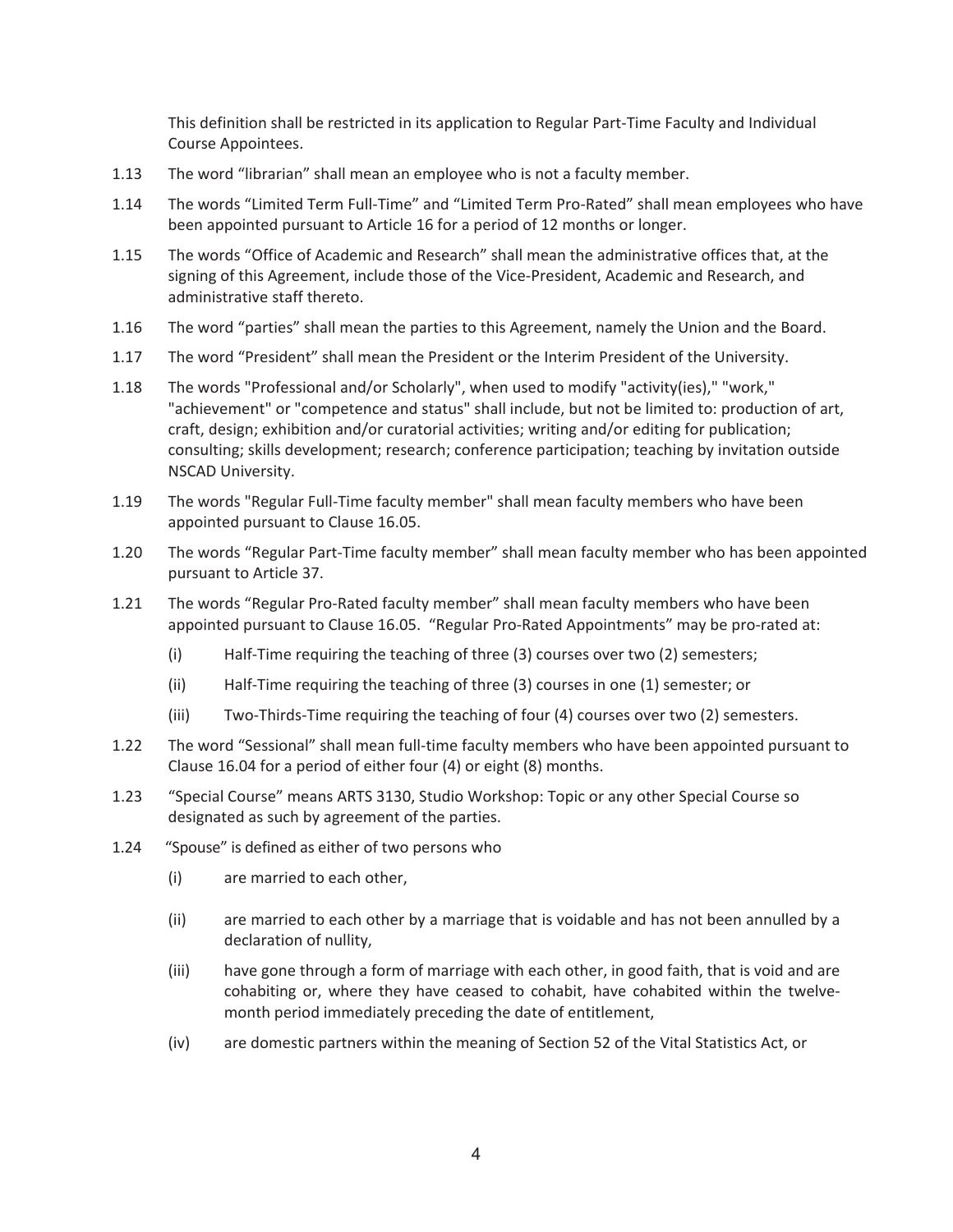- (v) not being married to each other, are cohabiting in a conjugal relationship with each other, and have done so continuously for at least
	- (A) three years, if either of them is married, or
	- (B) one year, if neither of them is married
- 1.25 "Teaching Units" are art history, ceramics, critical studies, design, drawing, English, film, fashion, foundation, intermedia, jewellery and metalsmithing, painting, photography, printmaking, sculpture and textiles.
- 1.26 The word "Union," when printed with an initial upper-case letter, shall mean the Nova Scotia College of Art and Design Faculty Union.
- 1.27 The word "University" shall mean the Nova Scotia College of Art and Design.

# **ARTICLE 2 - RECOGNITION**

2.01 The Employer recognizes the Union as the sole and exclusive bargaining agent for all employees in the Bargaining Unit described in Nova Scotia Labour Relations Board Certification Order No. 3134, as amended from time to time. The parties are agreed that the Exclusions as of the date of signing this Agreement are those listed in Appendix "A". This will not prevent agreements being made between individual employees and the Employer as permitted by this Agreement.

# **ARTICLE 3 - VALIDITY**

- 3.01 If any article of this Agreement or part thereof is declared invalid or altered by legislation, the remainder of this Agreement shall remain in full force and effect for its term.
- 3.02 Any portion of this Agreement that is invalidated or altered by legislative act shall, on the request of either party, be discussed by the Employer and the Union and shall be replaced or altered as may be mutually agreed between the parties.

# **ARTICLE 4 - MANAGEMENT RIGHTS**

- 4.01 The Union recognizes the authority and responsibility of the Board to manage the operation of NSCAD University in all respects as set out in the Act except as specifically abridged or modified by this Agreement. The Board agrees to exercise its managerial functions in a fair and reasonable manner that is consistent with the provisions of this Agreement.
- 4.02 Without restricting the generality of Clause 4.01, the Union acknowledges that, except where limited by the terms of this Agreement, the functions of the Board include the following:
	- (i) With appropriate notice, to hire, lay off, rank, and transfer employees within the institution as specified in this Collective Agreement;
	- (ii) to discipline and dismiss employees;
	- (iii) to determine the numbers, functions, and appropriate organization of employees required from time to time;
	- (iv) to judge the qualifications, competence, and abilities of the employees.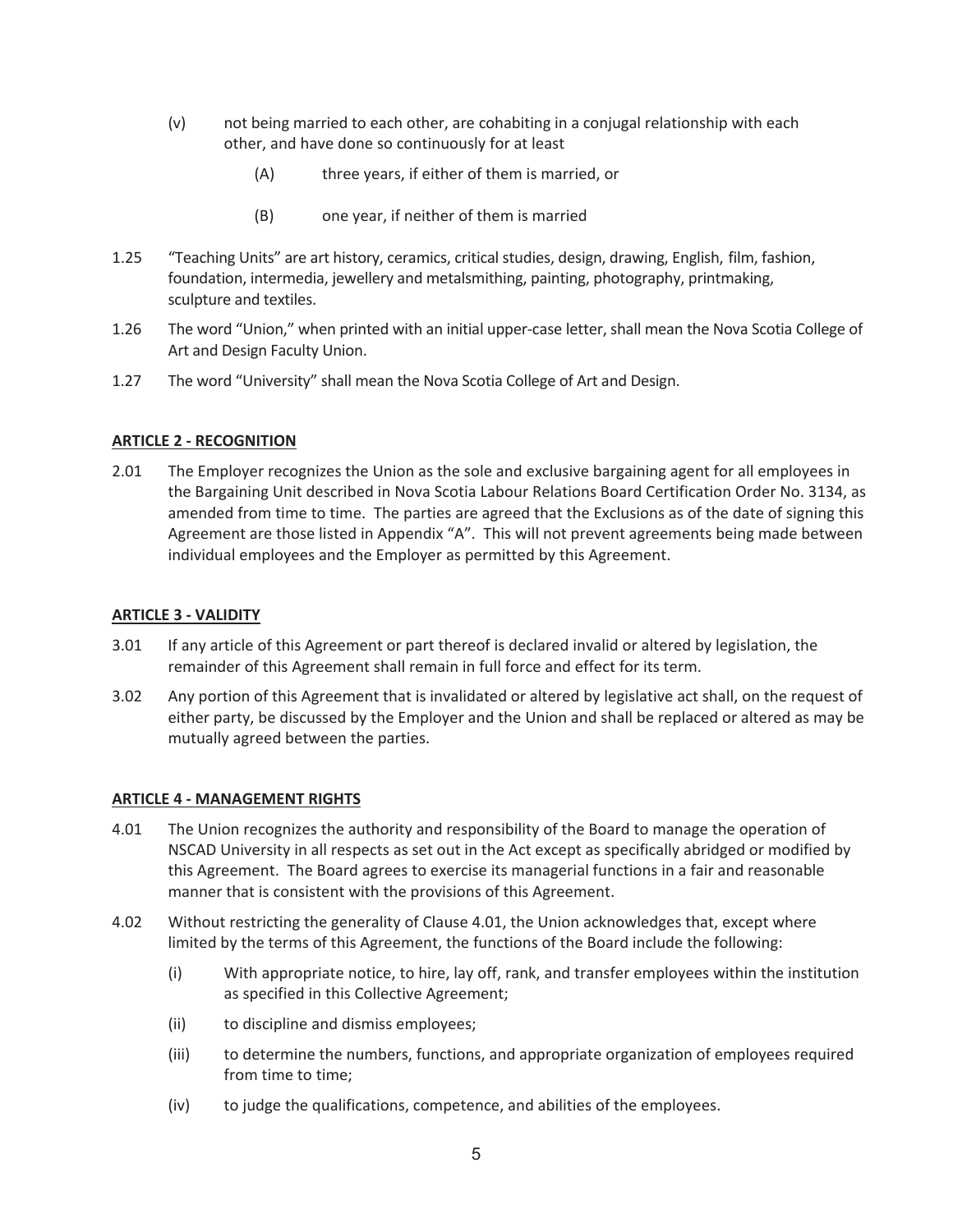## **ARTICLE 5 - ENTIRE AGREEMENT**

5.01 This Agreement (including any changes mutually agreed in writing or any documents incorporated by reference) represents the entire agreement between the parties.

## **ARTICLE 6 - NO DISCRIMINATION**

6.01 Neither the Employer nor the Union will discriminate against any employee of NSCAD University with respect to the application of the terms or conditions of employment on the basis of race, colour, sex, marital status, sexual orientation, gender identity, gender expression, citizenship (except where required by the Immigration Act), physical or mental disability, source of income, family status, age (subject to the provisions of Article 18), creed, ethnic, aboriginal or national origin, religion, political affiliation, political activity and political beliefs (provided such do not interfere with the operation of NSCAD University), irrational fear of contracting an illness or disease all as defined and excepted in the Nova Scotia Human Rights Act or membership or non-membership or lawful participation in the activities of the Union.

## **ARTICLE 7 - STRIKES AND LOCKOUTS**

7.01 Recognizing the dispute resolution mechanism referred to in Article 20 of this Agreement, until such time as a legal strike or lockout may occur, it is agreed that there shall be no strikes, work stoppages, or illegal job actions by the Union or the employees covered by this Agreement, and it is agreed that there shall be no lockouts by the Employer.

#### **ARTICLE 8 - ACADEMIC FREEDOM AND RESPONSIBILITY**

#### 8.01 **General Principles**

- (A) The search for truth and its free exposition are vital to the purposes of NSCAD University and to the common good of society.
- (B) Academic freedom is essential to those purposes and is the right of every employee with respect to their teaching or librarianship and Professional and/or Scholarly activities.
- (C) The employee's right to academic freedom carries with it the duty to use that freedom in a responsible way, consistent with fair and ethical dealings with students and colleagues, and consistent with the employee's performance of teaching and/or other responsibilities under this Agreement.

# 8.02 **Specific Aspects**

Specific aspects of an employee's academic freedom are:

- (A) the right to select, present, and discuss material relevant to the objectives of the course;
- (B) the right to pursue, without deference to prescribed doctrine or institutional censorship, their Professional and/or Scholarly activities, and to publish and/or make public the results thereof;
- (C) the right to express opinions, including criticism of NSCAD University, provided in doing so the employee shall show respect for the opinion of others, have due regard for the best interests of NSCAD University, and make every effort to indicate that they are not acting as spokesperson for NSCAD University; and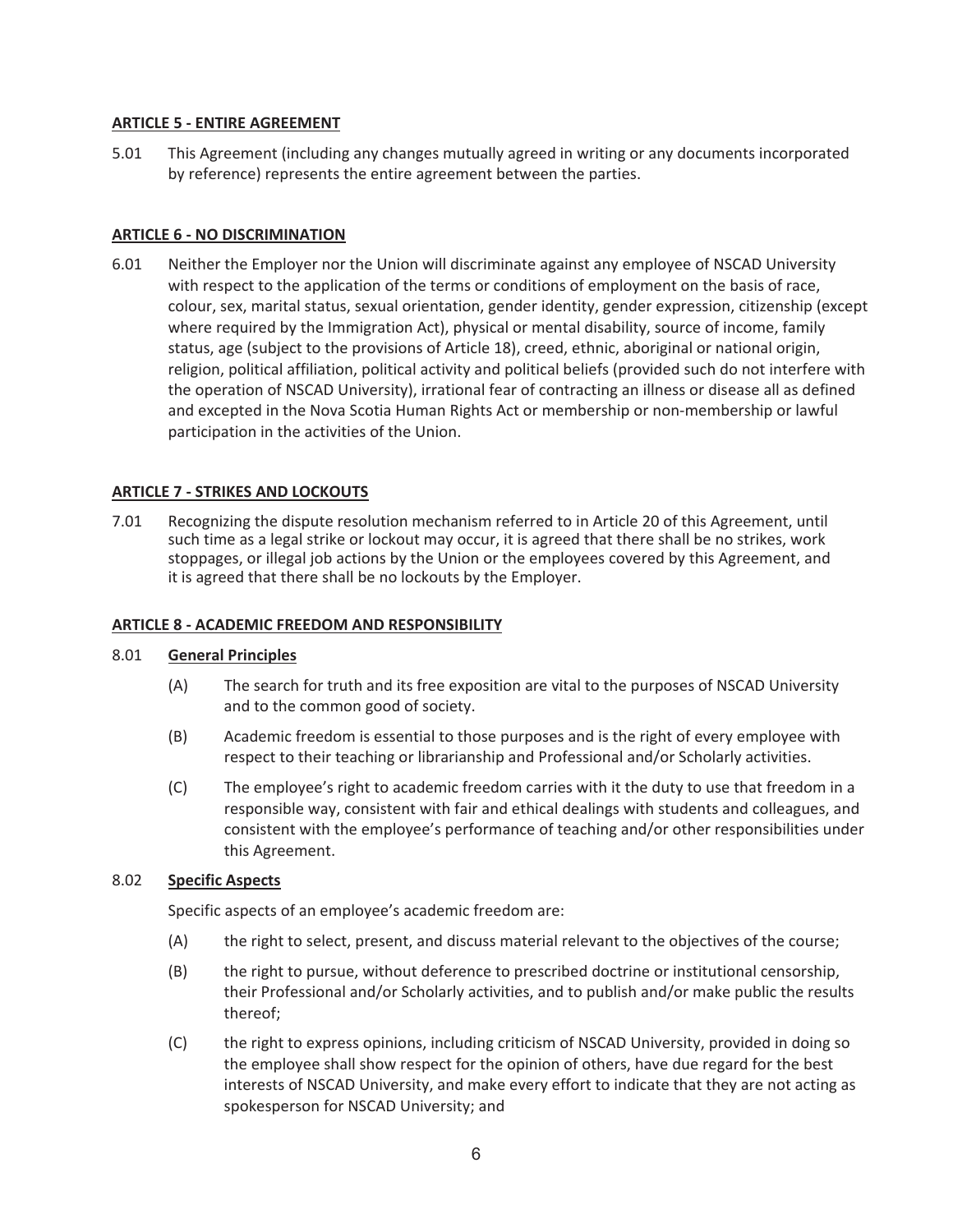(D) in the case of Librarians, the right to make information freely available, without deference to prescribed doctrine or institutional censorship.

# **ARTICLE 9 - UNION BOARD COMMITTEE**

- 9.01 The Union-Board Committee shall consist of two (2) employees selected from and by FUNSCAD Unit I, two (2) employees selected from and by FUNSCAD Unit II, and two (2) representatives selected from and by the Board. A quorum for each meeting of the committee shall be three (3) members, with at least one (1) member from the Board, one (1) member from Unit I, and one (1) member from Unit II. The parties may change their representatives from time to time, but every reasonable effort shall be made to provide continuity. This committee shall be the same committee for the Unit I and Unit II Collective Agreements.
- 9.02 The Committee shall attempt to foster good communication and effective working relationships between the parties and a spirit of cooperation and good will within NSCAD University. The Committee shall consider matters of mutual concern and shall not substitute for, nor interfere with, regular procedures and decision-making mechanisms referred to in this Agreement. The Committee shall not have the power to add to, modify, or amend this Agreement.
- 9.03 The Committee shall meet at the request of either party.
- 9.04 The Committee shall determine its own operating procedures.

# **ARTICLE 10 - AMALGAMATION, CONSOLIDATION, MERGER, EXPANSION**

- 10.01 The Employer and the Union agree that the appropriate provisions of the Trade Union Act respecting the transfer of business or successor rights shall apply in the event that NSCAD University is, in whole or in part, merged, amalgamated, or consolidated with another employing body.
- 10.02 In the event that the operations of NSCAD University are relocated, this Agreement shall continue to apply.

# **ARTICLE 11 - UNION MEMBERSHIP AND DUES CHECKOFF**

- 11.01 Membership in the Union shall not be a condition of employment at NSCAD University.
- 11.02 The Employer shall deduct twice each month from the pay of each employee, regular monthly dues, the amount to be authorized from time to time by the Union as certified in writing by the Union to the Employer. The Employer shall remit such amounts deducted to the Union no later than the seventh (7th) day of the month following the month of deduction, together with a written statement of the names of the persons from whom the deductions were made and the amount of each deduction.
- 11.03 The Union shall indemnify the Employer for any dues improperly deducted and remitted to the Union pursuant to Clause 11.02.

# **ARTICLE 12 - EXCLUSIONS FROM THE BARGAINING UNIT**

12.01 A person employed by the Board, who is appointed to a position excluded from the Bargaining Unit who also holds a faculty or librarian appointment, shall, at the cessation of the former appointment,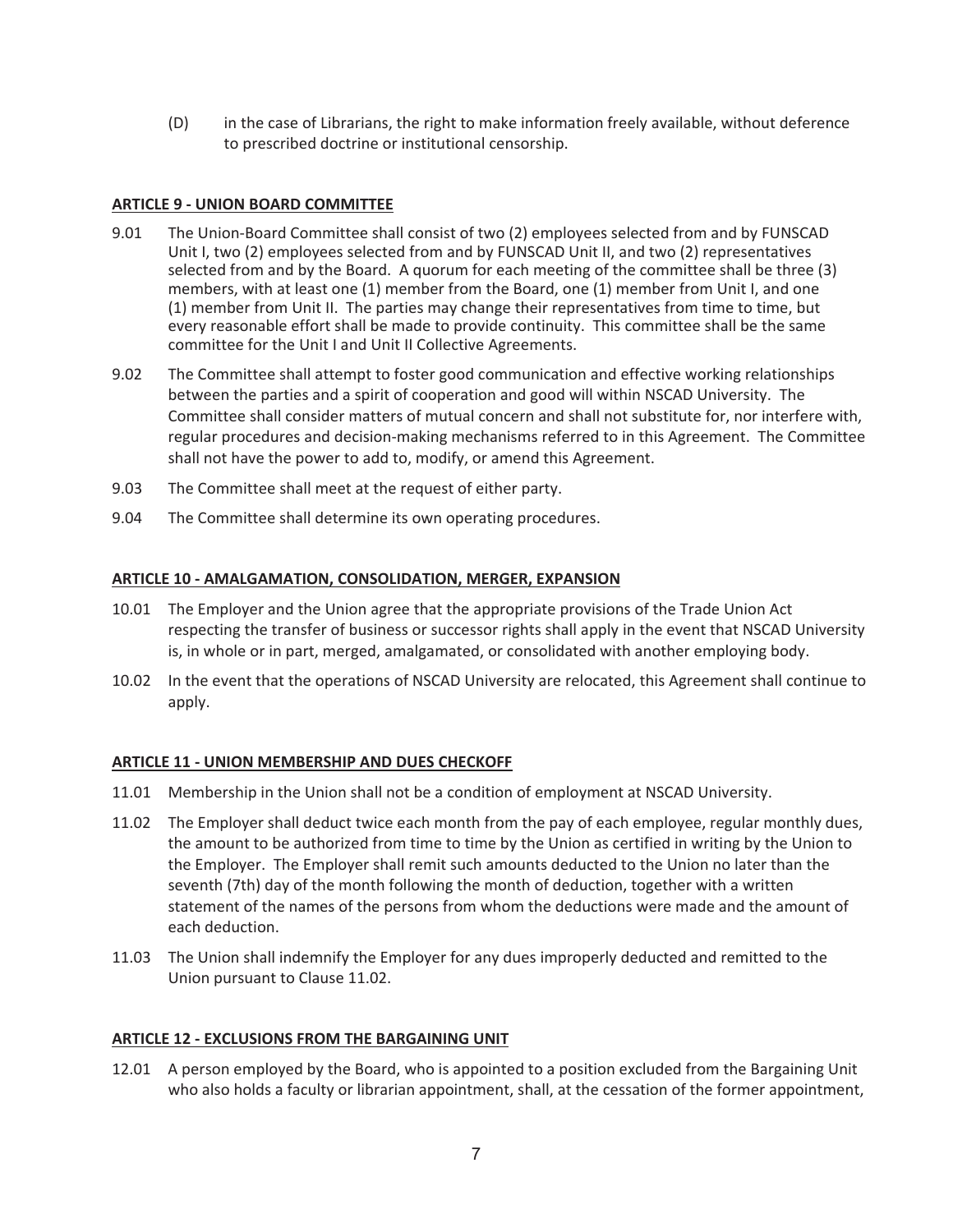be entitled to automatic entry into the Bargaining Unit. Time spent in such excluded position shall be deemed equivalent service to all service credited to the employees in the Bargaining Unit for all the purposes of this Agreement.

- 12.02 Administrators who held or who were given faculty appointments at the time of their appointment as such administrators shall, at the cessation of their appointments as administrations, be entitled to automatic entry into the Bargaining Unit. Time spent in such administrative positions shall be deemed equivalent service to all service credited to the employees in the Bargaining Unit for all purposes of this Agreement.
- 12.03 When administrators with faculty appointments enter or re-enter the Bargaining Unit, the terms of appointment (including salary and rank) shall be consistent with the provisions of this Agreement.

# 12.04 **Promotions for Exclusions from the Bargaining Unit**

- (A) Senior Administrators with faculty or librarian appointments may apply for a promotion in rank while outside of the bargaining unit. Such applications for promotion shall be made according to Article 15.03.
- (B) If the applicant is the Vice-President, Academic and Research, the application shall be made to the President, and the President shall appoint a substitute to fulfill the duties assigned to the Vice-President, Academic and Research in Article 15. At the request of the applicant, the substitute may be a faculty member or administrator from another university.
- (C) If the applicant is the President, the Chair of the Board of Governors shall fulfill the role assigned to the President in Article 15.03 (F). At the request of the applicant, the Chair of the Board of Governors may appoint one (1) additional faculty member or administrator from another university to serve on the Committee on Status and Affairs for the purpose of reviewing the President's application for promotion.
- (D) If the applicant is the Dean, at the request of the applicant, the President may appoint one (1) additional faculty member or administrator from another university to serve on the Committee on Status and Affairs for the purpose of reviewing the Dean's application for promotion.

# **ARTICLE 13 - RIGHTS, DUTIES AND RESPONSIBILITIES OF FACULTY AND LIBRARIANS**

# 13.01 **General Responsibilities of Faculty Members and Librarian Members**

The work of faculty and librarians involves both the pursuit and the dissemination of knowledge through research, teaching, public lectures, conference communications, publications, the building of library collections, artistic production, and other similar activities.

It is the responsibility of all faculty members to engage in the teaching and general academic guidance of students; in Professional and/or Scholarly Activity; and in Service to the University.

# 13.02 **Academic Year**

 Faculty members, other than Sessional, Regular Part-Time and those who have agreed to partial year, reduced workload, have responsibilities throughout the academic year which shall consist of two (2) teaching semesters and one (1) non-teaching semester, unless otherwise determined by agreement between the employee and the Employer. The Union shall be notified at least two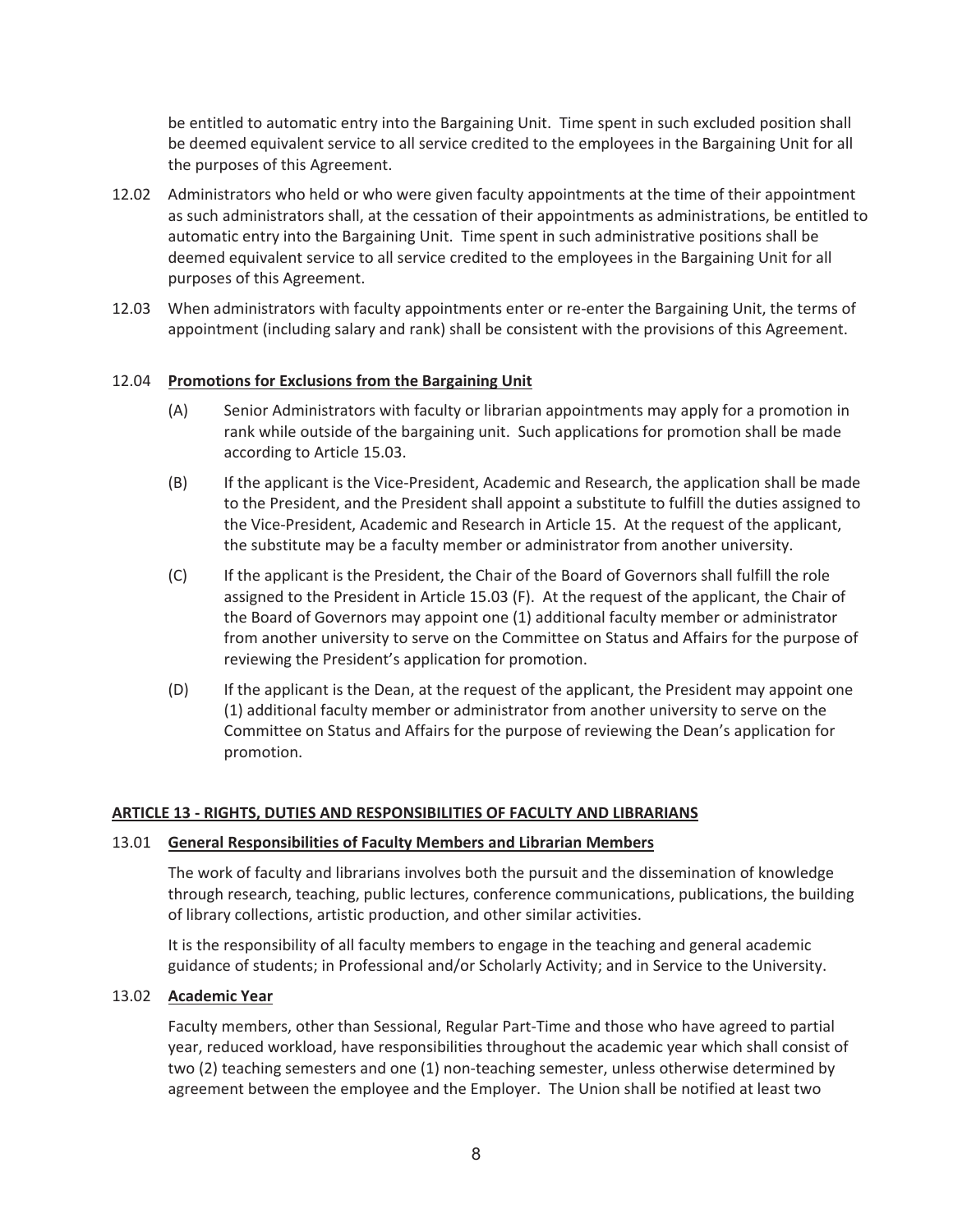weeks prior to finalization of any agreement. A copy of this agreement shall be provided to the Union.

# 13.03 **Teaching Responsibilities of Regular Full-Time, Regular Pro-Rated, and Limited Term Faculty**

- (A) The Vice-President, Academic and Research shall assign teaching responsibilities to each faculty member after consultation with the appropriate Division Chair(s) with due regard for:
	- (i) the requirements and priorities of the Division(s);
	- (ii) the faculty member's abilities, qualifications, and experience in areas of specialization in their discipline(s); and
	- (iii) the expertise and availability of Regular Part-Time faculty members as per the Precedence List as set out in Clause 37.06.
- (B) (i) Subject to Clauses 13.03 (B) (ii), 24.09 (F), and (E), faculty members shall be notified of the courses they shall teach as far in advance as is reasonably practicable but in any event no less than two (2) months prior to the commencement of the semester.
	- (ii) When a Regular Full-Time or Regular Pro-Rated faculty member is required to teach a course with substantially different content from courses they have taught in the immediate past **t**hey shall be given nine (9) months notice thereof, including the non-teaching semester, and such preparatory time shall count as professional development. For the purposes of this Article, the "immediate past" is considered to be twenty-four (24) months prior to the beginning of the semester in which the course is to be taught.
	- (iii) The requirements of 13.03 (B) (ii) do not apply when a member volunteers to teach a course with substantially different content from courses they have taught in the immediate past.
	- (iv) A Regular Full-Time or Regular Pro-Rated faculty member shall not be required, but may agree, to teach more than one (1) course per academic year which has substantially different content from courses they have taught in the immediate past.
	- (v) The Vice-President, Academic and Research shall consider, on a case-by-case basis, written requests from the appropriate Division Chair, for a one (1) course reduction in the first teaching semester for Regular Full-Time Faculty on their initial appointment. Such request shall include the reason(s).
- (C) The teaching workload assigned to Regular Full-Time, Regular Pro-Rated, Limited Term Full-Time, Limited Term Pro-Rated, and Sessional faculty members shall be distributed and scheduled in a fair and equitable manner. The Vice-President, Academic and Research shall consult with the relevant Division Chair(s) when making these assignments. The variables to be considered when assessing workload include, but are not limited to the following:
	- (i) anticipated class enrollments and availability of teaching assistants, markers and other resources;
	- (ii) the number of separate course preparations, new course preparations, and the level, type and method of delivery of the courses and type of assessments of student work;
	- (iii) scheduled contact teaching hours;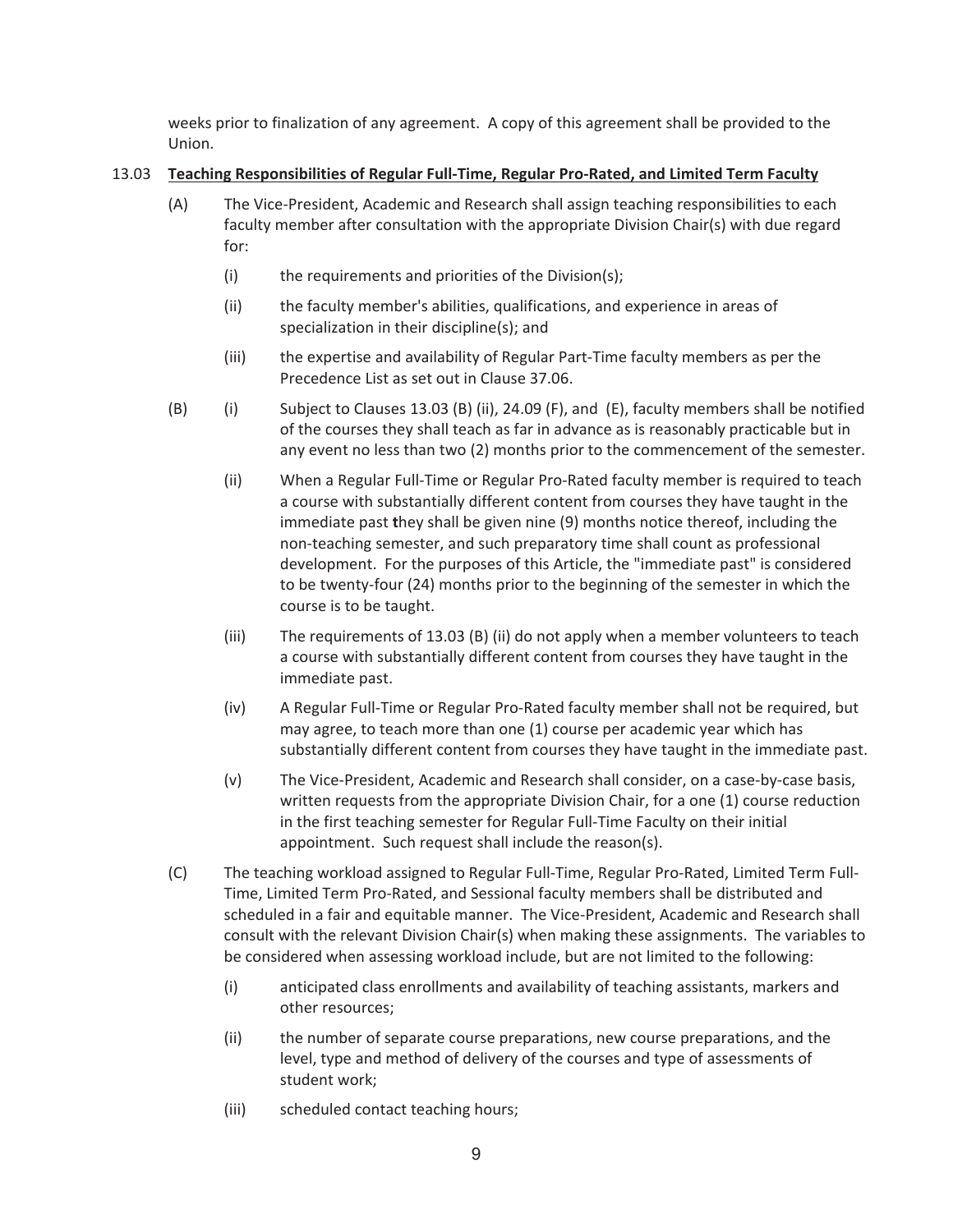- (iv) non-classroom discretionary unscheduled independent study assignments as per Clause 13.15;
- (v) assigned administrative and service duties, and any teaching area duties and projects, including coordinating duties;
- (vi) professional and/or Scholarly Activity in conjunction with externally funded research; and
- (vii) disability that may affect the scheduling of teaching activities.
- (D) No faculty member shall be required to teach more than three (3) regularly-scheduled courses (or equivalent) or sections thereof in a semester. The following conditions shall be placed on the assignment of courses/sections:
	- (i) In the event that two (2) different courses are scheduled for the same day, total scheduled contact teaching time for the day will not exceed seven (7) hours, and will not be spaced over more than nine (9) hours. A minimum of two (2) hours is required between courses except with the agreement of the faculty member.
	- (ii) Total scheduled contact teaching time shall not exceed fifteen (15) hours per week except with the agreement of the faculty member in which case such scheduled contact teaching time shall not exceed eighteen (18) hours per week.
	- (iii) During a teaching semester each full-time faculty member shall devote one (1) day (or its equivalent at the discretion of the faculty member) per week to their Professional and/or Scholarly Activities.
	- (iv) Given that the parties understand the need to acknowledge equipment and space restrictions and maintain optimum conditions for learning while allocating resources, appropriate class size and course support will be determined jointly by the Vice-President, Academic and Research and the appropriate Division Chair(s) using the guidelines as set out in Appendix "H". The class size shall be set at the time the timetable is published.
	- (v) Regularly scheduled courses shall not include independent study and supervision which shall be undertaken at the discretion of the faculty member. Such discretionary work includes, but is not limited to, Graduate Thesis supervision, undergraduate/graduate independent study supervision, undergraduate internship supervision, supervision of graduate student teaching, supervision of Off-Campus Study; faculty advising of student exhibitions, Graduate Directed Study, Graduate Research, and Graduate Studio.
	- (vi) No Regular Full-Time faculty member shall be assigned more than two (2) sections of the same course in one semester except by the consent of the Regular Full-Time faculty member.
- (E) Once individual workloads have been finalized, each faculty member shall receive a copy of their own teaching load.
- (F) Each semester, as soon as possible after the last day for students to add a course as set out in the Calendar of Academic Dates, the Union shall be provided with a final version of the Timetable, showing all teaching assignments and enrollments.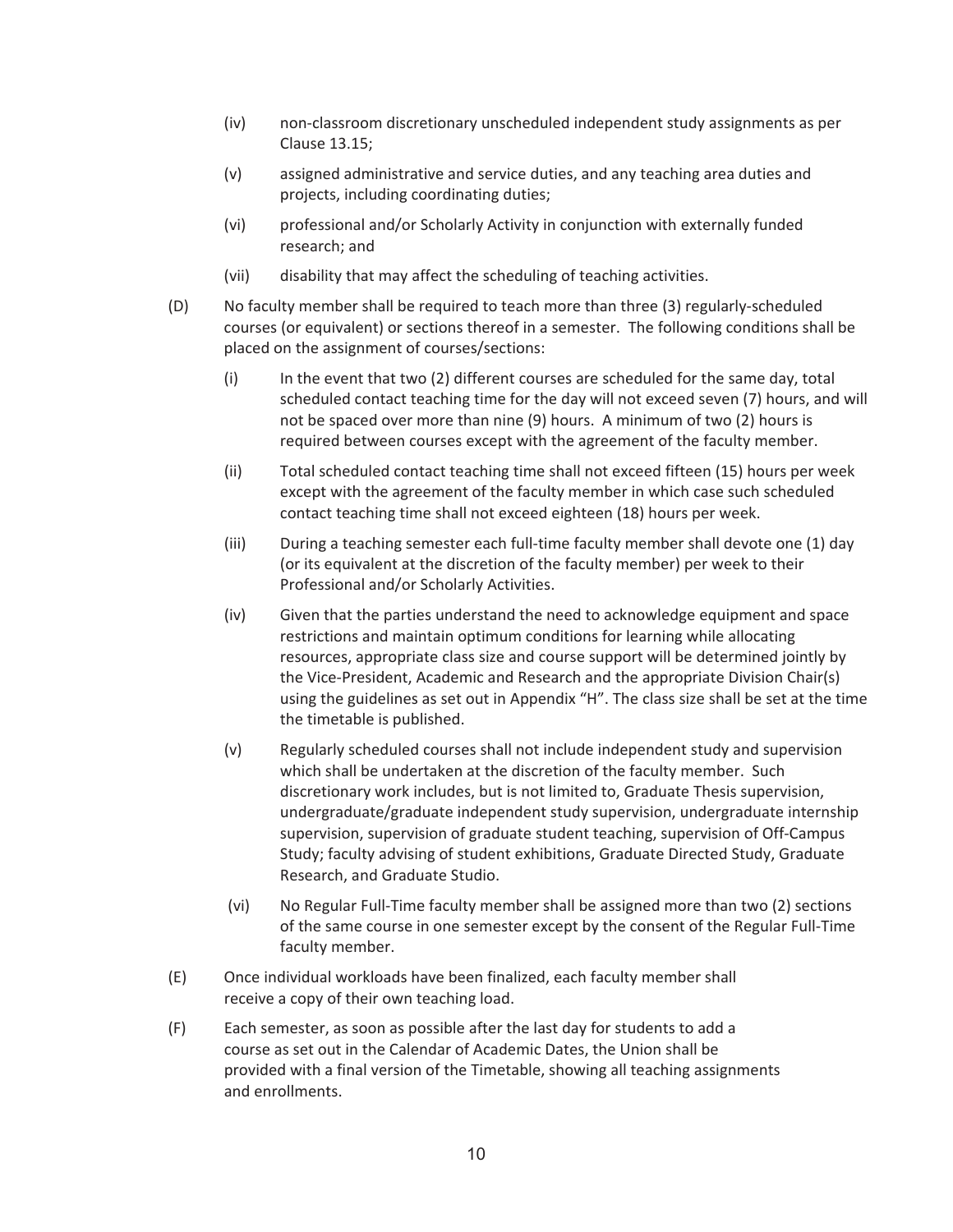# (G) **Marking Assistance**

- (i) Marking assistance shall be provided for each course or section thereof having in excess of forty-five (45) students. Courses that enroll more than forty-five (45) students by the published Last Day to Drop Without Financial Penalty date shall also qualify for marking assistance.
- (ii) Marking assistance shall be provided, if requested by the faculty member, when a faculty member's total student enrollments exceed ninety (90) in a semester, and they have not received assistance under Clause 13.03 (G) (i).
- (iii) Notice that markers are needed shall be forwarded by the Division Chair to the Vice-President, Academic and Research as soon as the Division Chair is aware that markers are required in accordance with Clauses 13.03 (G) (i) and (ii). Such notice shall include the names and curriculum vitae of the recommended markers and the number of hours of marking assistance requested.

# (H) **Course Releases for Professional and/or Scholarly Activity**

 Commencing in the 2019-2020 academic year and continuing thereafter, a pool of five (5) Half-day or equivalent course releases shall be made available to support Professional and/or Scholarly Activity as defined in Clause 1.18.

- (i) Faculty shall submit applications for course release by September 15. Application forms are available from the Office of the Vice-President, Academic and Research.
- (ii) Upon receipt of all applications, the Vice-President, Academic and Research shall forward the applications to the Committee on Status and Affairs, which will meet by October 15 to review them. Upon reviewing the applications the Committee may request additional information from the applicant(s). Preference will be given to those:
	- a. On first or second appointment;
	- b. Tenured faculty members initiating a new research project; and
	- c. Those who have been ranked in the third sextile of the Tri-Council competition but unfunded.
- (iii) The Committee shall forward its assessment of the merits of the application and its recommendation in writing to the Vice-President, Academic and Research on or before November 15 with a copy to the applicant.
- (iv) Approved applications for course release shall take effect in the following academic year. The Division Chair, in consultation with the faculty who have approved course release, shall recommend the semester in which the release will be taken.
- (v) A faculty member who has received a course release on the basis of holding a Tri-Council Research Grant of \$75,000 or more annually, as specified in Clause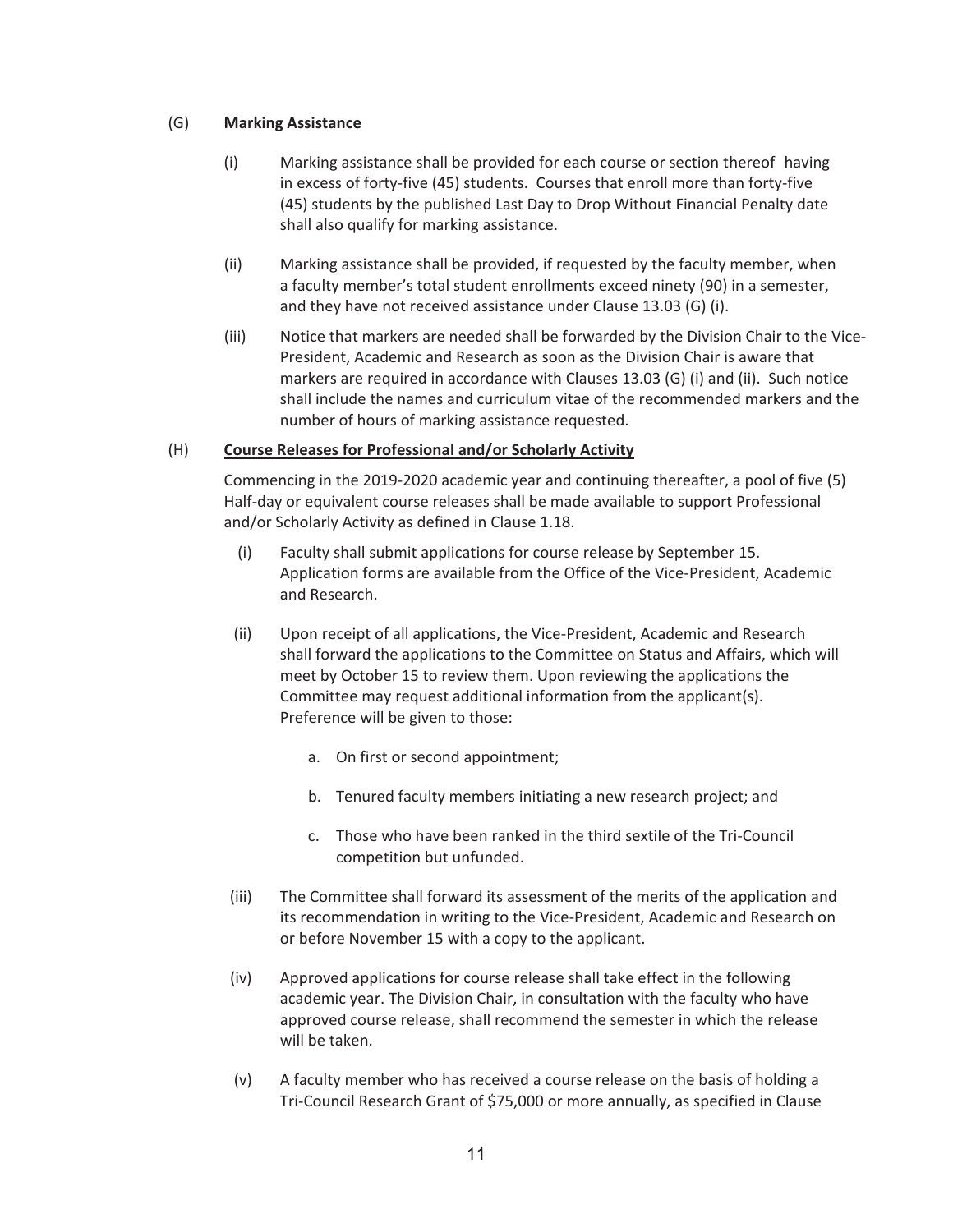13.03 (I), shall also be eligible to apply for additional course release under Clause 13.03 (H).

(vi) Tenured faculty shall not normally be eligible to receive a course release in any two (2) consecutive years.

# (I) **Course Releases for Tri-Council Research Grants**

Notwithstanding Clause 13.03 (C), the Employer will offer institutional support in the form of a Half-day or equivalent course teaching release per academic year, to a member holding a Tri-Council Research Grant (eligible for Research Support Fund calculation) in the amount of \$75,000 or more annually.

# 13.04 **Workload for Regular Full-Time and Pro-Rated Faculty during Teaching Semesters**

- (A) During their teaching semesters, Full-Time faculty members shall devote thirty-five (35) hours per week to teaching, Service to the University, office hours, and Professional and/or Scholarly Activity. Faculty have the right to allocate seven (7) hours per week for Professional and/or Scholarly Activity. Time necessary to fulfill Service to the University responsibilities may fluctuate. The parties agree that, on average, Service will approximate three (3) hours per week.
- (B) The workload of Regular Pro-Rated faculty members shall be either one half (1/2) that of a Full-Time member for those on a Half-Time Pro-Rated appointment or two-thirds (2/3) that of a Full-Time member for those on a Two-Thirds-Time Pro-Rated appointment.
- (C) Service to the University may also include Board of Governors membership, Union Executive and Union committee membership, recruitment, development and other recognized University activities.
- (D) When the Winter Break falls during a member's regular teaching semester, the workload during this period shall consist of class preparation, assessment, student consultation in office or via e-mail or telephone, and/or Professional and/or Scholarly Activity. Other Service to the University during this period shall be at the member's option.
- (E) Regular Full-Time faculty members who regularly teach courses in which enrollments are in excess of ninety (90) students shall be granted an adjustment of one Half-Day Course in teaching workload in the semester in which the high enrollment course is taught.

# 13.05 **Workload for Regular Part-Time Faculty**

- (B) Regular Part-Time faculty shall devote approximately nine (9) hours per week for each Half-Day Course taught in a fourteen (14) week semester, and eighteen (18) hours per week for each Half-Day Course of seven (7) weeks duration or more in accordance with the definition of a Half-Day Course delivered in a three-and-a-half (3 ½) week module. In addition to their responsibilities for course preparation, classroom teaching, and student assessment, Regular Part-Time faculty are expected to provide, as part of their nine (9) hours per week workload, an average of approximately one (1) hour per week per Half-Day Course for student consultation.
- (C) Faculty on Regular Part-Time Appointments may also volunteer for committee work and should notify the Office of the Vice-President, Academic and Research in writing of their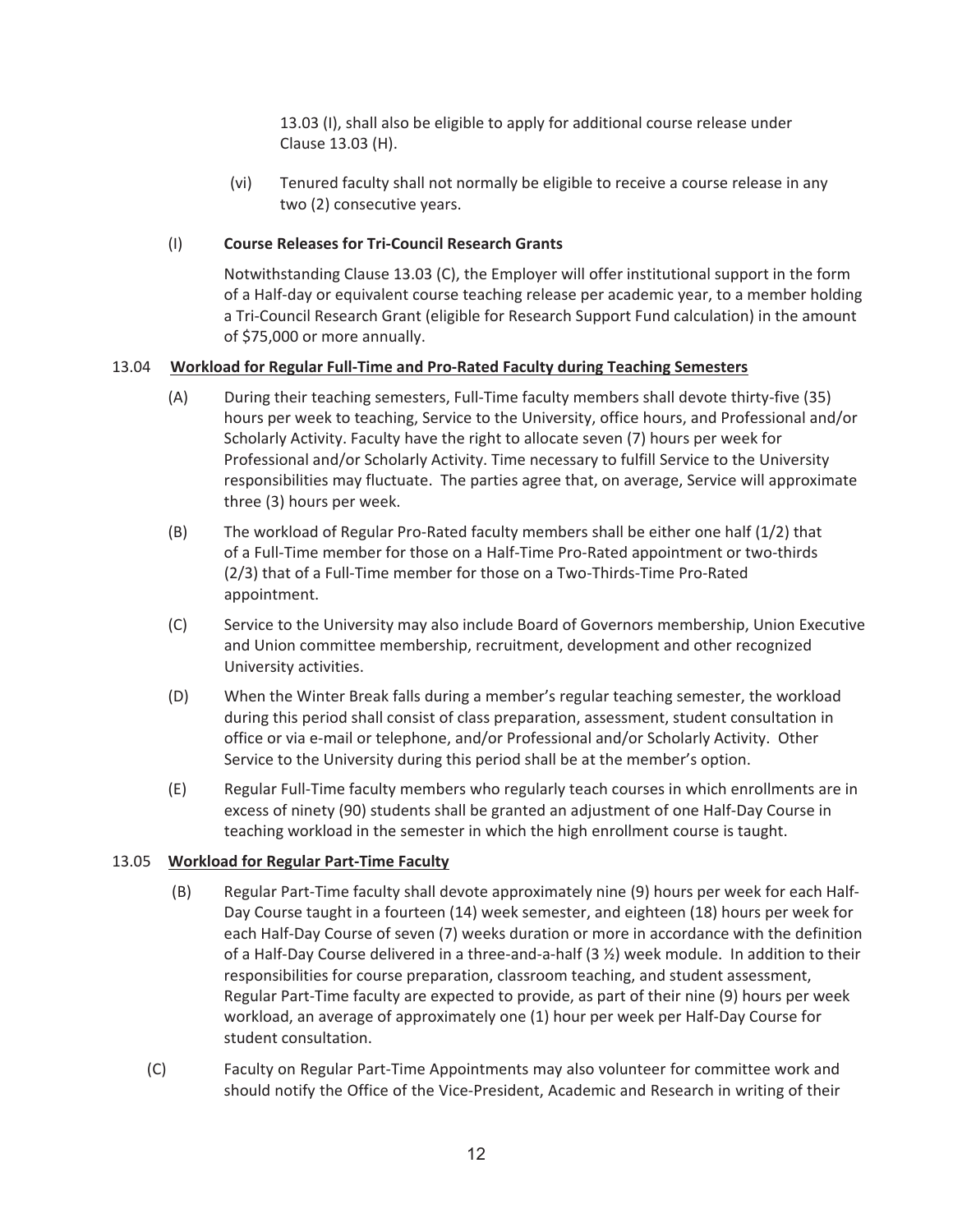interest. Should the Vice-President, Academic and Research request a Regular Part-Time faculty member to serve on a committee, the member shall be remunerated at the rate of thirty-five (\$35.00) per hour for a minimum of two *(2)* hours *during the time which the*  committee *meets.*

# 13.06 **Other Duties and Responsibilities**

- (A) Each faculty member is responsible for determining and developing the content, structure, and teaching methods, for each course which they are assigned to teach, in accordance with the approved course description. Each faculty member is also responsible for determining the means of evaluation for each assigned course consistent with the approved grading system.
- (B) Regular Full-Time faculty members, Regular Pro-Rated, Limited Term and Sessional faculty members, except during sabbatical or other approved leaves, shall be available to consult with students at least seven (7) days before classes begin and seven (7) days after classes end. They shall not, however, be required to be available between December 21 and January 1 inclusive.
- (C) At least seven (7) days prior to the commencement of classes, faculty members shall prepare and give to the Division Chair, with a copy to the Office of Academic and Research, course outlines for each course assigned. Outlines shall include day(s), time and location of the class, official course description and code, an overview of the subject matter to be taught, course objectives, the workload, the probable dates and values of any tests, examinations, term papers or critiques, attendance requirements, and a statement where appropriate that students should familiarize themselves with relevant health and safety issues. Faculty members shall be responsible for distributing course outlines to students at the commencement of classes.
- (D) Faculty members shall comply with written and circulated procedures for reporting grades and performance of students. Normally, grades for graduating students will be reported five (5) days before the last day of the Winter Semester, and for all other students within four (4) working days after the end of the Fall Semester, within five (5) working days after the end of the Winter Semester, and within three (3) working days after the end of the Summer session.
- (E) Each Regular Full-Time and Regular Pro-Rated faculty member shall provide the Office of the Vice-President, Academic and Research with a completed Professional Activities Report and updated curriculum vitae (Appendix "C") on or before May 7 each year.

# 13.07 **Student Consultation During Teaching Semesters**

Full-Time faculty members shall be available for at least four (4) hours per week during each teaching semester, for student consultation. Such consulations may be conducted by appointment, email, text or telephone or during posted office hours, the times and locations of which shall be indicated on the faculty member's course outline. At least two (2) of the hours shall be posted office hours.

#### 13.08 **Absences During Teaching Semester**

(A) A faculty member shall give prior written notice to the Chair of the Division in which the course is being taught, of any absence from teaching duties for the purpose of attending conferences, delivering lectures, opening exhibitions, or for similar reasons. A faculty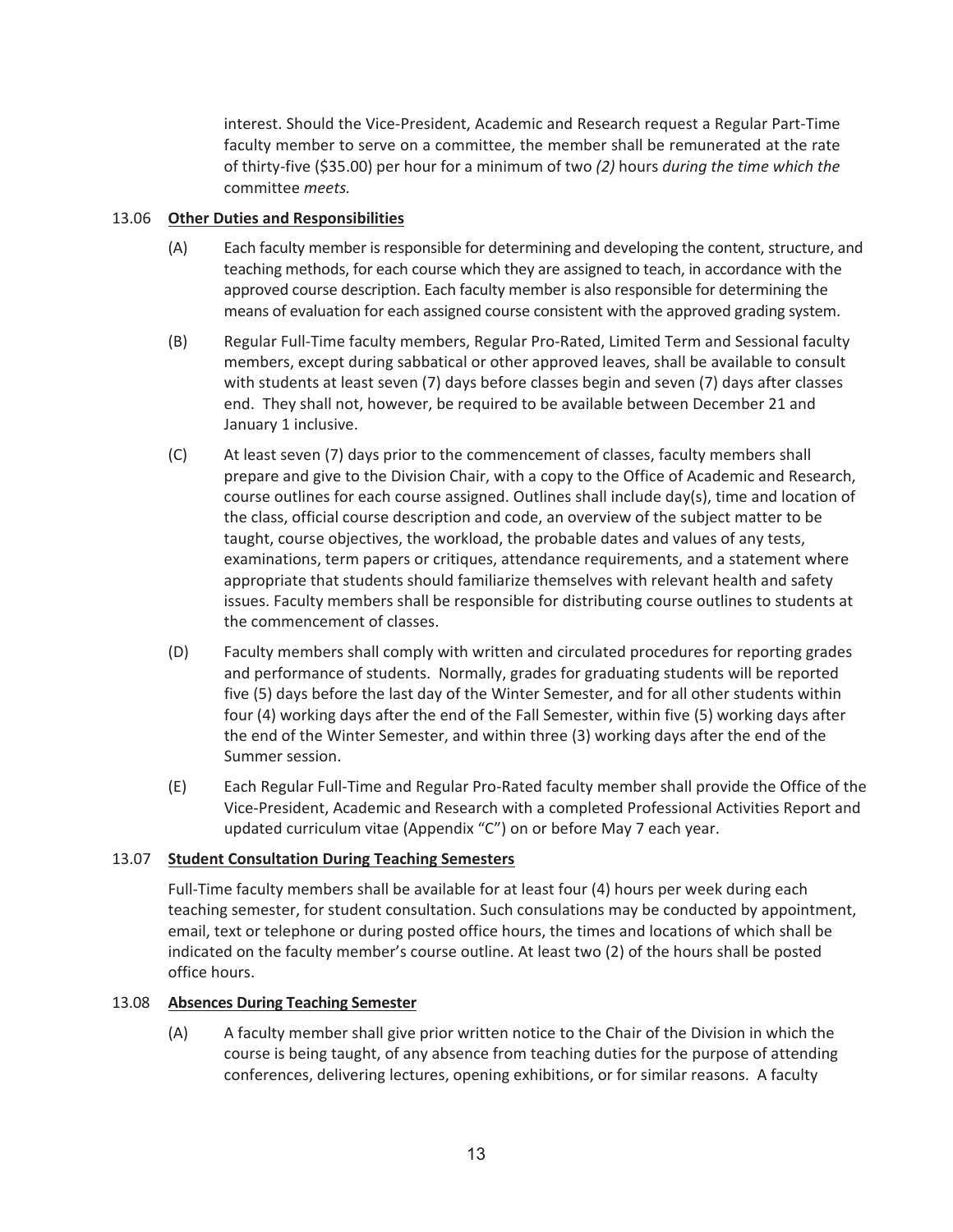member shall give students appropriate notification of class cancellations and alternate arrangements regarding classes missed.

(B) Absence(s) from teaching duties by a faculty member for the purpose of attending conferences, delivering lectures, opening exhibitions or similar reasons of more than five (5) teaching days in total per semester require(s) the written approval of the Vice-President, Academic and Research. The faculty member shall submit a request in writing thirty (30) days prior to the planned commencement of an absence exceeding the five (5) day limit. The request shall state the dates of the absence(s), and the classes which will be missed, and shall outline the alternate arrangements regarding the classes missed. The Vice-President, Academic and Research shall reply within seven (7) days of the receipt of the request.

# 13.09 **Non-Teaching Semester Duties and Responsibilities for Regular Full-Time, and Regular Pro-Rated. Faculty**

- (A) The non-teaching semester shall be the Summer Semester unless otherwise agreed between the employee and the Employer. The Union shall be notified at least two weeks prior to finalization of any agreement. A copy of this agreement shall be provided to the Union.
- (B) The primary responsibility of faculty members during the non-teaching semester is to pursue Professional and/or Scholarly Activities.

Teaching during the non-teaching semester shall be at the option of the faculty member.

(C) Except for vacation periods, availability to the University of Full-Time and Pro-Rated faculty members for meetings and other forms of consultation will be subject to the faculty member's schedule of Professional and/or Scholarly Activities including associated travel. All such meetings and consultations shall count as Service to the University. Faculty members shall notify the Office of Academic and Research of their whereabouts when absent during the non-teaching semester.

# 13.10 **Office and Studio Space**

- (A) The Employer shall provide all faculty members, except those on Regular Part-Time appointments, with suitable private office space. Subject to priorities and availability, each Full-Time and Pro-Rated employee shall be provided with office and/or studio space suitable for Professional and/or Scholarly Activity.
- (B) In pursuit of their teaching and Professional and/or Scholarly Activity, all Full-Time and Pro-Rated employees shall have access to support services, including secretarial service, telephone, e-mail, fax, photocopy service, and loans of equipment. Through the University's capital request procedure, computing equipment and services shall be provided to Full-Time and Pro-Rated employees requesting them. Such requests must be endorsed by the employee's Division Chair as necessary to perform teaching and other duties, and shall be forwarded by the Division Chair to the Vice-President, Academic and Research. Special requests may, from time to time, be considered by the Vice-President, Academic and Research.
- (C) To fulfill their teaching responsibilities, Regular Part-Time faculty members shall have access to services including secretarial service, telephone, e-mail, fax, photocopy service, loans of equipment, computer access for email, WebAdvisor, and grade reporting; space suitable for private consultation with students; and access to facilities for one (1) month prior to, during,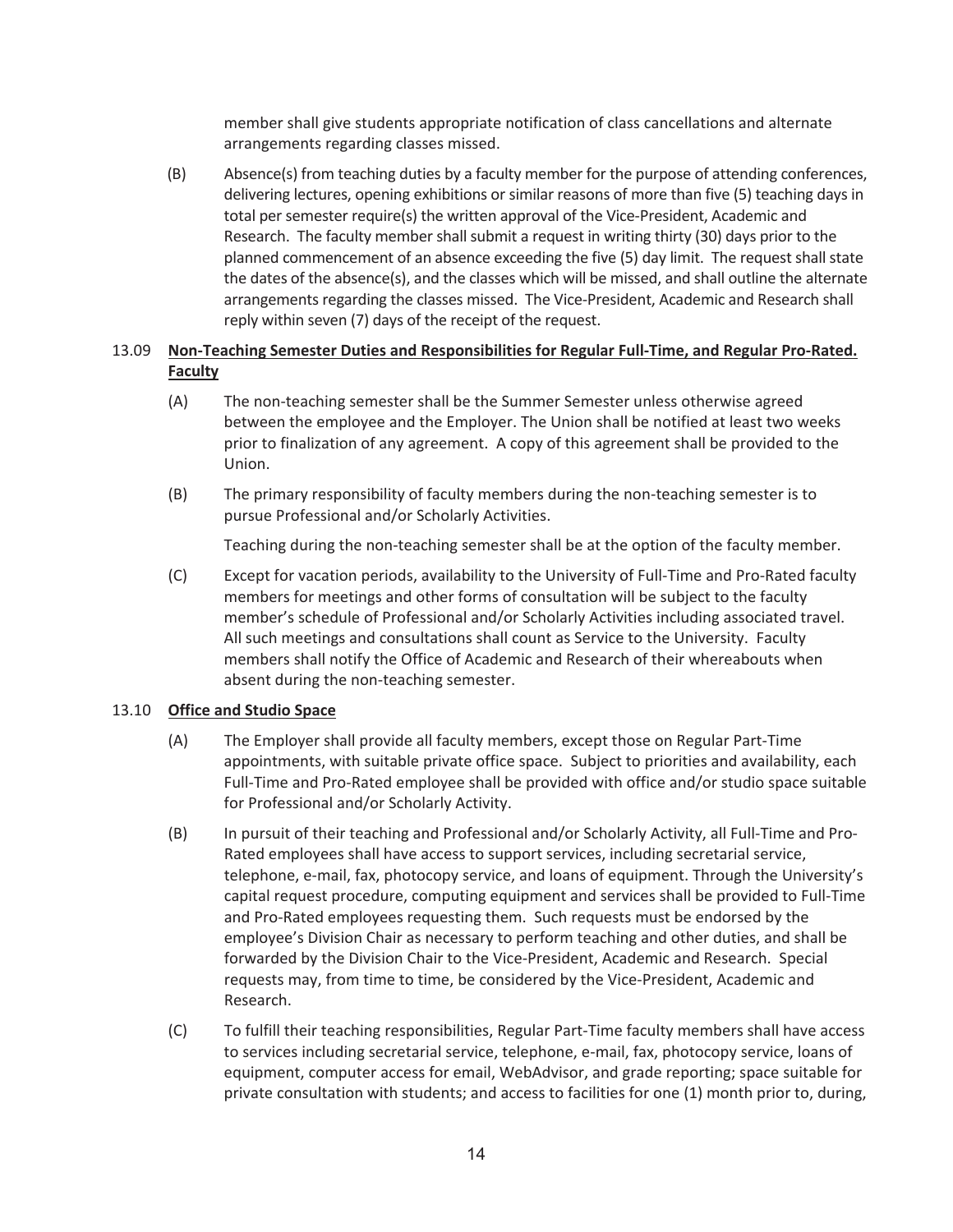and one (1) month following their teaching semester (unless more time is required, upon written request to the Employer).

(D) The Employer will make reasonable efforts to provide all Regular Part-Time faculty and Sessional members with a suitable storage space for their teaching materials and supplies during their teaching semesters.

# 13.11 **Outside Professional and/or Scholarly Activity**

 Consistent with the expectation that Regular Full-Time and Regular Pro-Rated employees remain current with developments in their disciplines or fields, it is agreed that they may engage in paid or unpaid outside Professional and/or Scholarly Activity, provided that:

- (A) such activity does not conflict or interfere with the fulfillment of their other obligations as outlined in this Agreement;
- (B) The employee does not make unreasonable use of the facilities, equipment, supplies and other services of the University in such activities, and pays the University the costs of University materials, if a client commissions the work for pay. In such case the employee shall notify the Employer in writing of the name of the project or activity, the equipment to be used and the dates it will be used; and
- (C) if the employee states the nature and place of their employment, rank, and titles in connection with such activities, they do not purport to represent or speak for the University.

# 13.12 **Rights, Duties and Responsibilities of Librarians**

- (A) A Librarian's responsibilities to the University shall include the provision of a high level of professional service, the development of professional knowledge of library and information science, contributions to librarianship and scholarship, and Service to the University.
- (B) The normal hours of work shall be thirty-five (35) hours per week.
- (C) Librarian Professional Development Days

Librarians shall be entitled to three (3) Professional Development Days per year in order to maintain currency in their field. Professional Development days shall normally be requested in writing at least three (3) weeks in advance to the Vice-President, Academic and Research. Such requests shall not be unreasonably denied.

(D) It is the responsibility of each librarian to keep the Vice-President, Academic and Research informed of University related activities. Each Librarian shall submit to the Vice-President, Academic and Research each year a completed Professional Activities Report (see Appendix "C"). This report shall form part of the Librarian's Official Personal File.

# 13.13 **Reduced Workload Agreement**

 The Employer shall consider, on a case-by-case basis, written requests to the Vice-President, Academic and Research for reduction in workload. The Union shall be notified at least two (2) weeks prior to finalization of any agreement. A copy of any agreement between the Employer and the employee shall be provided to the Union.

# 13.14 **Graduate Teaching Recognition**

Work on Graduate Directed Study, Graduate Thesis Proposal and Graduate Research and Graduate Studio shall count toward Professional and/or Scholarly Activity or Service to the University.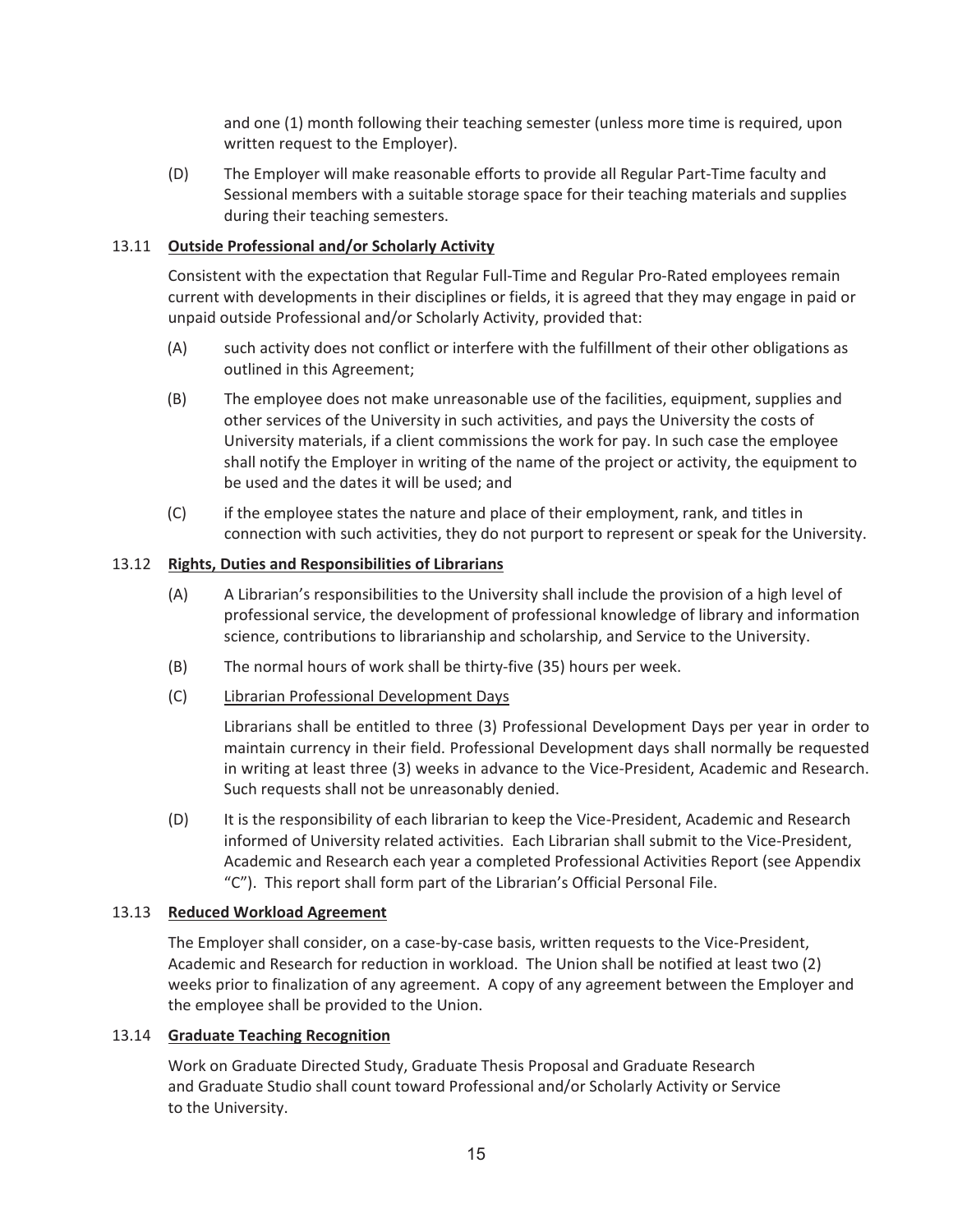## 13.15 **Unscheduled Independent Study and Supervision**

In addition to teaching responsibilities assigned in accordance with Article 13.03, Regular Full-Time and Regular Pro-Rated faculty members may, at their discretion, undertake supervision of unscheduled Independent Study and other activities, including, but not restricted to, the following:

- (A) Supervision of Independent Study,
- (B) Supervision of an Internship,
- (C) Faculty advisor for student exhibitions in the Anna Leonowens Gallery, and/or
- (D) Supervision of Off-Campus Study.

Work on such discretionary activities may count as Service to the University.

#### **ARTICLE 14 - HIRING PROCEDURES**

#### 14.01 **Hiring Procedures for Regular Full-Time and Regular Pro-Rated Faculty and Librarians**

The Employer shall have due regard for the need to identify vacancies as far in advance of the anticipated date of hiring as is reasonably practical. When the Board determines there is a vacancy to be filled in the Bargaining Unit, the Vice-President, Academic and Research shall establish a Selection Advisory Committee (SAC).

14.02 The Vice-President, Academic and Research shall inform the Union of every vacancy declared by the Board.

## 14.03 **Selection Advisory Committee (SAC)**

- (A) The SAC, in the case of a faculty member vacancy, shall consist of:
	- (i) one (1) Division Chair from the Division in which the vacancy occurs, who shall Chair the Committee;
	- (ii) two (2) Regular Full-Time or Regular Pro-Rated employees elected by the employees in the Division in which the vacancy occurs;
	- (iii) one (1) Regular Full-Time or Regular Pro-Rated employee from a different Division elected by the Faculty Forum;
	- (iv) either the Vice-President, Academic and Research or the Dean; and
	- (v) one (1) senior student selected by the Student Union.
- (B) The SAC, in the case of a Library vacancy, shall consist of:
	- (i) either the Vice-President, Academic and Research or the Dean, who shall Chair the Committee;
	- (ii) two (2) Regular Full-Time or Regular Pro-Rated faculty members elected by the Faculty Forum;
	- (iii) one (1) librarian member selected by the Chair of the SAC (or, if in the opinion of the Chair, there may be a conflict of interest, a professional librarian from outside NSCAD University); and
	- (iv) one (1) senior student appointed by the Student Union.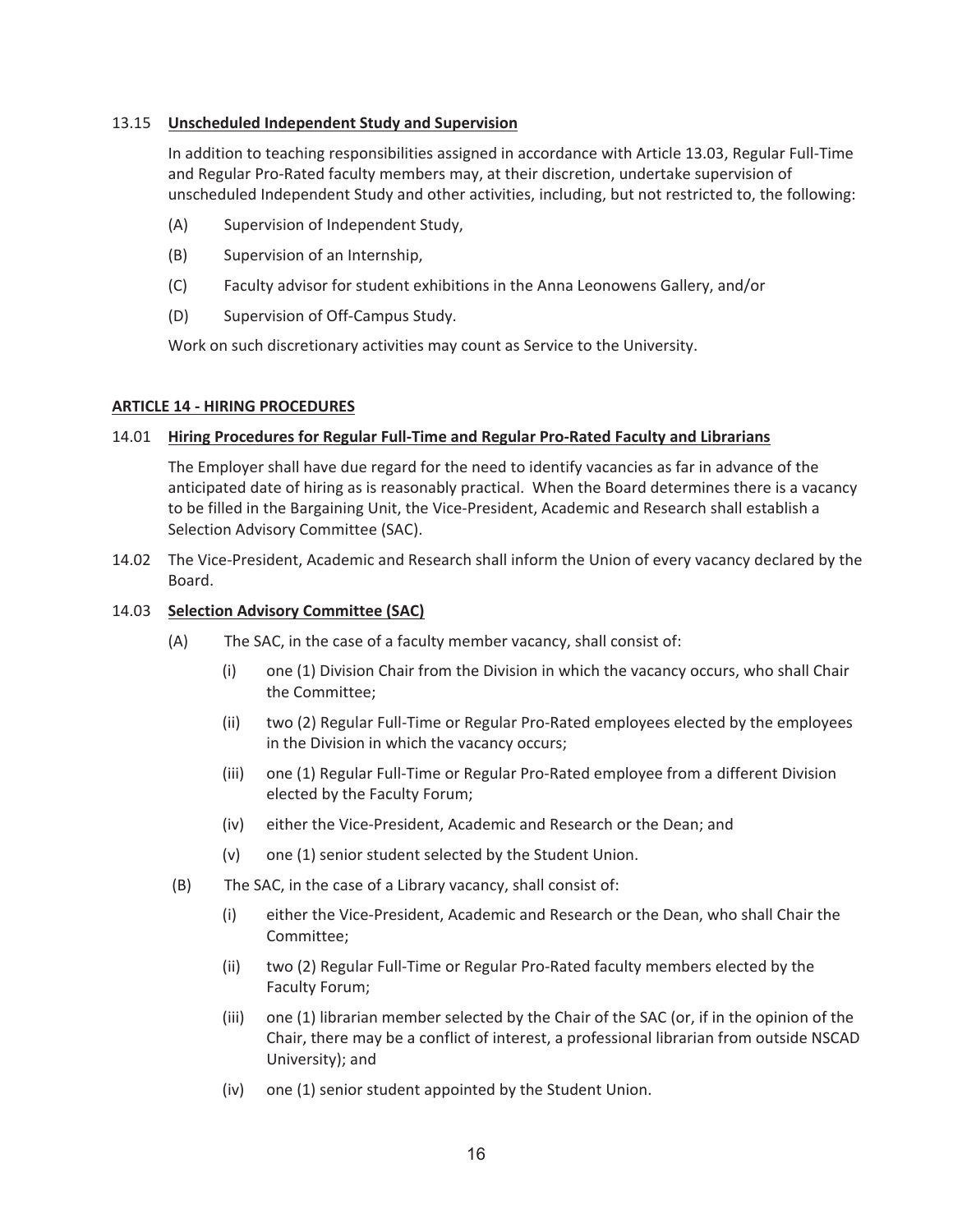- 14.04 At the first meeting of the SAC, the Committee will be provided with and will review the University's current policies on Conflict of Interest and Employment Equity, in addition to pertinent Nova Scotia Human Rights Legislation regarding hiring practices.
- 14.05 The Vice-President, Academic and Research, in consultation with the other members of the SAC, shall prepare a vacancy notice. The Vice-President, Academic and Research shall be responsible for suitable advertising of the position which shall include notices to universities and galleries across Canada; advertising in local and national professional journals, when appropriate; and may also include advertising in international professional journals and local and national newspapers when the Vice-President, Academic and Research, in consultation with the other members of the SAC, determines it is appropriate and practicable. All advertisements shall include a statement of the basic application requirements. The normal hiring rank for Regular Full-Time and Regular Pro-Rated tenure track faculty positions shall be Assistant Professor or in the case of a Librarian, Librarian I.
- 14.06 Initial information to be sought from each candidate should include the following:
	- (A) the personal resume, or curriculum vitae;
	- (B) a representation of Professional and/or Scholarly Activity; and
	- (C) names of referees, e.g. former and/or current employers, teachers, and other persons who can objectively evaluate the candidate's capabilities.
- 14.07 The Vice-President, Academic and Research shall give the Union copies of all vacancy advertisements for positions within the Bargaining Unit when the advertisements are released.
- 14.08 All applications for appointments are to be directed to and acknowledged by the Office of Academic and Research.

# 14.09 **Procedures for Recruitment**

- (A) After the deadline for applications, the Vice-President, Academic and Research shall instruct the Selection Advisory Committee Chairperson to convene a meeting of the SAC which shall review all applications and establish a short list of candidates to be considered. The SAC shall forward to the Vice-President, Academic and Research a list of candidates to be considered. The decision to invite more than two (2) candidates who will incur significant travel costs will be at the discretion of the Vice-President, Academic and Research.
- (B) The Office of Academic Affairs and Research shall contact the short-listed candidates and oversee travel arrangements when required and shall, in consultation with the SAC Chairperson, determine the candidates' schedules in order to comply with the terms and conditions of Clause 14.10.

# 14.10 **Procedures for Considering Short-Listed Candidates**

The following procedures are to be followed for short-listed candidates:

- (A) the candidate should meet with the President or designate;
- (B) the candidate shall meet with the SAC;
- (C) the candidate should meet all employees who are concerned with the candidate's area of work;
- (D) the candidate shall normally give a presentation to the NSCAD University community; and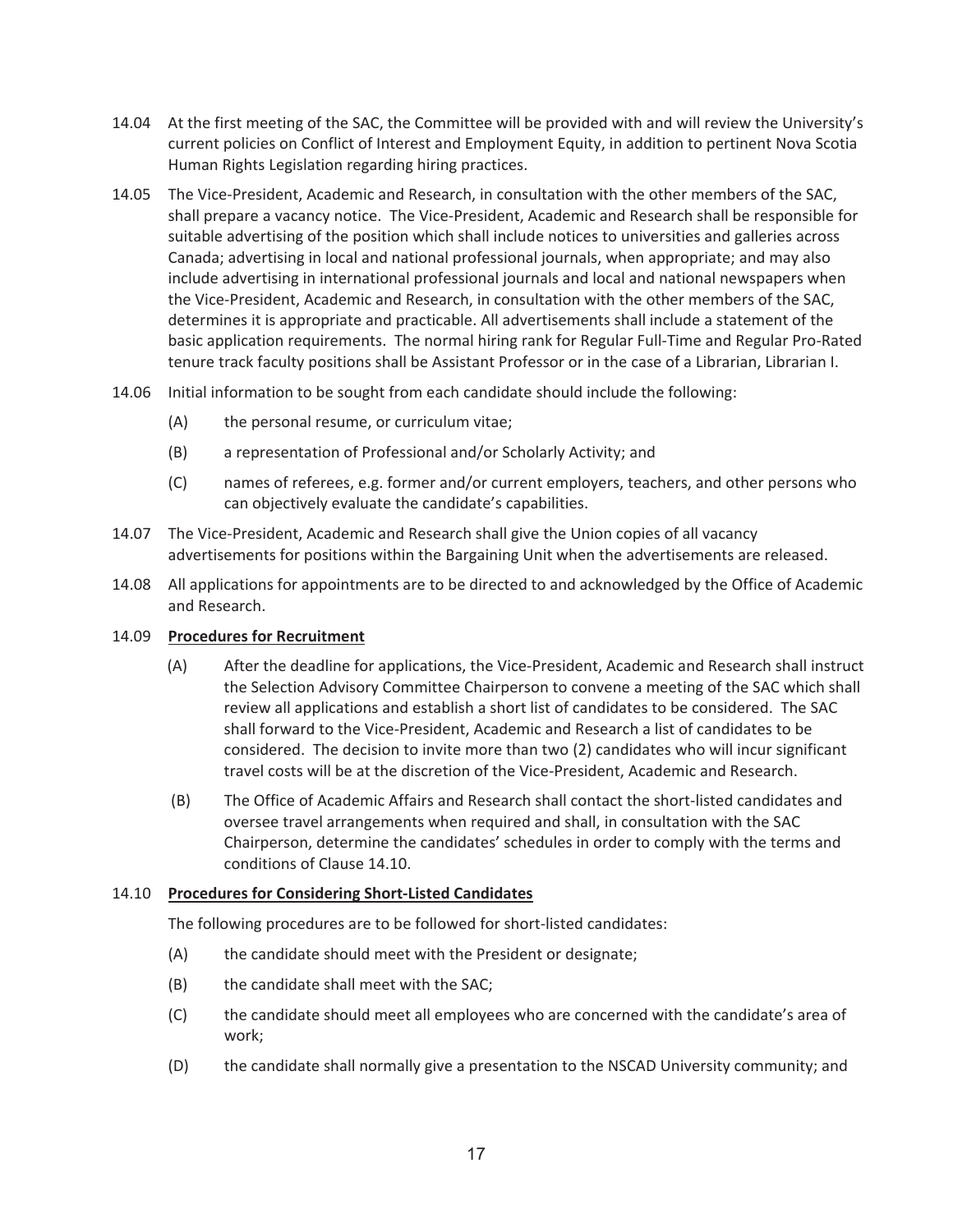- (E) there should be an opportunity for students in the candidate's area of activity to meet with the candidate.
- 14.11 Within ten (10) days of consideration of the last candidate, the Selection Advisory Committee Chairperson shall prepare a written evaluation and ranking of candidates with whom the SAC has met. The report shall be signed by all members of the SAC and forwarded to the President.
- 14.12 After consideration of the candidates referred to in Clause 14.09, and consultation with the Vice-President, Academic and Research and the Selection Advisory Committee Chairperson, the President shall convey their recommendation to the Board.
- 14.13 If the President or the Board selects other than the first-ranked candidate, or rejects all of the candidates interviewed by the SAC, the President shall notify the SAC in writing stating the reasons for the decision.
- 14.14 If the President or the Board rejects all of the candidates interviewed, the SAC will meet to decide whether there are other candidates short-listed as per Clause 14.09 (A) who should be invited for interview. In the event that no candidates are invited, the Vice-President, Academic and Research shall re-initiate the search process.
- 14.15 The offer of appointment shall provide details of the appointment including rank (as determined in accordance with Article 15), type of appointment, term, and salary, (rank and salary step are subject to review by the Committee on Status and Affairs in accordance with Clauses 26.01 (C) and 32.03 and shall indicate that the terms of the Agreement apply to employees. Candidates' attention shall be drawn to the Collective Agreement posted on the NSCAD web site.
- 14.16 The Board shall make the final decision on all appointments.
- 14.17 Vacancies shall be included in the Complement List. Any vacancy that remains unfilled shall automatically be re-advertised in the following year unless financial exigency or significant changes to a program and/or enrollment occur.

# 14.18 **Hiring Procedures for Limited Term Full-Time, Limited Term Pro-Rated and Sessional Appointments**

- (A) When it has been determined that a Limited Term or Sessional vacancy is to be filled, the Vice-President, Academic and Research shall establish a Selection Advisory Committee as follows:
	- (i) the Division Chair from the Division in which the vacancy occurs (who shall Chair the Committee);
	- (ii) the Vice-President, Academic and Research; and
	- (iii) two (2) Regular Full-Time or Regular Pro-Rated faculty from the Division in which the vacancy occurs, elected by employees in the Division.
- (B) The Vice-President, Academic and Research or designate in consultation with the Committee shall prepare a vacancy notice and the Vice-President, Academic and Research shall be responsible for suitable advertising.
- (C) All applications are to be directed to and acknowledged by the Office of the Vice-President, Academic and Research.
- (D) After the deadline for applications, the Chair of the Committee shall convene a meeting of the Committee to review all applications. The Committee may choose to interview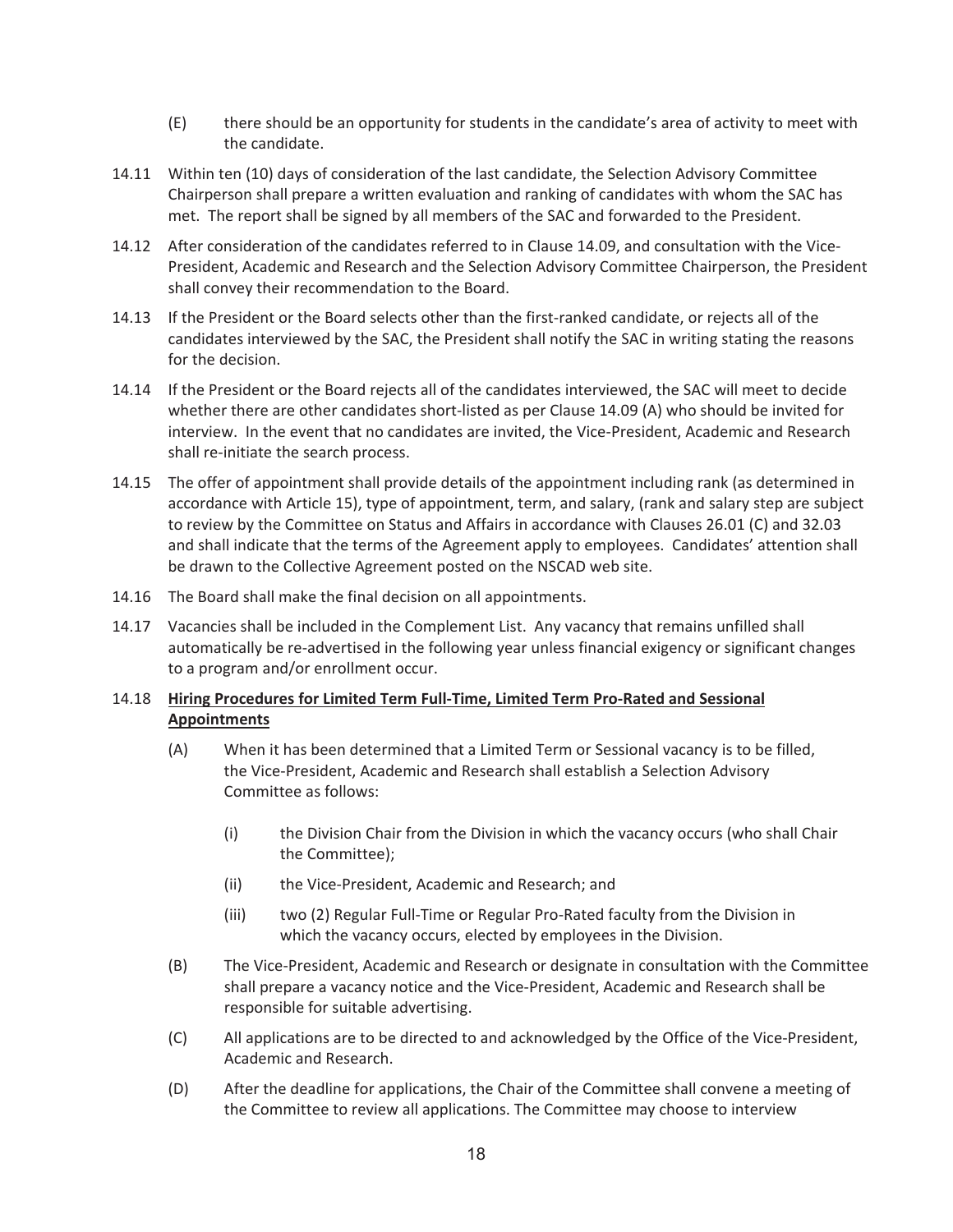candidates or to make a short list based on the application materials. Interviews requiring travel must be pre-authorized by the Vice-President, Academic and Research.

- (E) The Chair of the Committee will forward a ranked short-list of candidates to the Vice-President, Academic and Research. The Vice-President, Academic and Research shall confer with the Committee Chair prior to making a decision on an offer of employment.
- (F) A Limited Term or Sessional Appointment shall be assigned the rank for which they are qualified according to the criteria set out in Clause 15.02.
- (G) The Vice-President, Academic and Research shall consult with the Committee on Status and Affairs on rank and grid placements.
- (H) The Vice-President, Academic and Research shall make the final decision on hiring of all Limited Term and Sessional Appointees.

## **ARTICLE 15 - RANKS FOR EMPLOYEES OTHER THAN REGULAR PART-TIME**

#### 15.01 **Procedure to Determine Rank and Grid Placement for New Appointments**

- (A) After the President has decided to recommend to the Board a candidate for appointment to the University, the President shall ask the Vice-President, Academic and Research for a recommendation on rank and grid placement subject to review and recommendation by the Committee on Status and Affairs.
- (B) The Vice-President, Academic and Research shall forward to the Committee on Status and Affairs the curriculum vitae of the candidate plus other relevant information and request that the Committee make a recommendation for rank and grid placement. The Committee shall interpret the information provided in accordance with the criteria for initial ranking and grid placement and forward its recommendation to the Vice-President, Academic and Research.
- (C) In special circumstances, the Vice-President, Academic and Research, in consultation with the Division Chair, may recommend to the Committee on Status and Affairs a particular interpretation of the candidate's curriculum vitae that would allow Professional and/or Scholarly Achievement to apply towards or substitute for the degree criteria for Assistant Professor, Associate Professor, Librarian II or Librarian III. If such exceptions are recommended by the Committee and agreed to by the President, the decision shall be included in the offer of appointment to the candidate together with any implications such a decision will have for future consideration for promotion or appointments.
- (D) The President, in consultation with Vice-President, Academic and Research and the Chair of the Committee on Status and Affairs pursuant to this Article, shall determine a rank and grid placement for each candidate. The Vice-President, Academic and Research shall notify the employee of the President's decision on rank and grid placement.
- (E) Notwithstanding Clause 15.01 (D), the Vice-President, Academic and Research will determine rank and grid placement for Limited Term and Sessional appointments following the recommendation of the Committee on Status and Affairs.
- (F) After an employee accepts an offer of employment, the Union, on behalf of the new employee, may grieve the rank and grid placement assigned at any time within twelve (12) months of the starting date of the appointment. Such grievances are restricted to the application of the relevant clauses in Articles 15 and 32. The employee shall not provide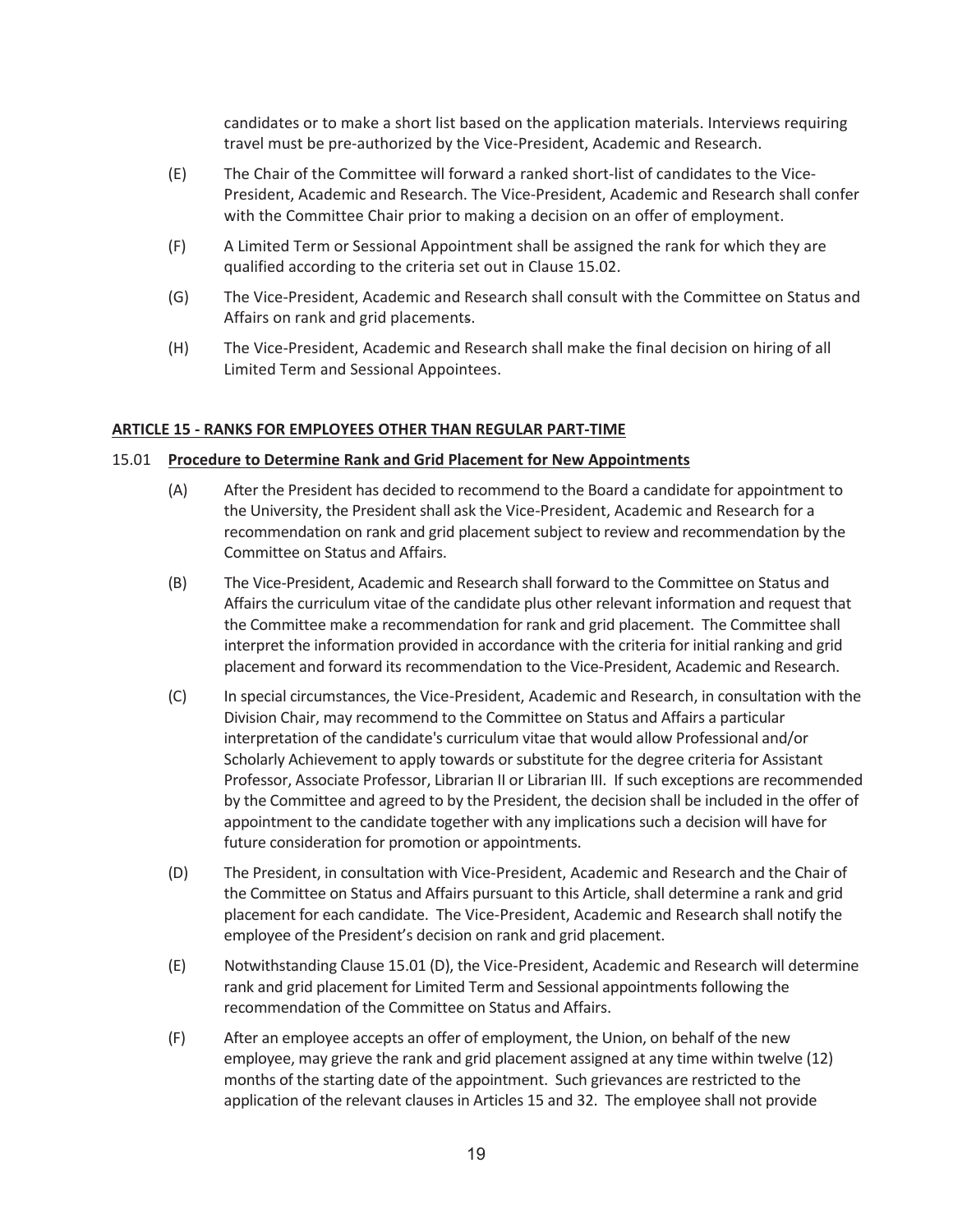information not disclosed in their application materials. However, the employee may add further detail to explain information in the existing curriculum vitae.

#### 15.02 **Ranks**

- (A) The ranks for Regular Full-Time and Regular Pro-Rated, Limited Term and Sessional faculty members are:
	- (i) Lecturer
	- (ii) Assistant Professor
	- (iii) Associate Professor
	- (iv) Professor
- (B) A faculty member shall be assigned the rank for which they are qualified according to the following criteria [see also Clause 15.01 (C)]:
	- (i) Lecturer A faculty member shall normally be assigned the rank of Lecturer when there is evidence of an aptitude for teaching at the post-secondary level and when some but not all of the qualifications for Assistant Professor have been met;
	- (ii) Assistant Professor A faculty member shall normally be assigned the rank of Assistant Professor when there is evidence of an aptitude for teaching at the post-secondary level and for undertaking Professional and/or Scholarly Activities, and the following requirements are met in either (a) or (b):
		- (a) (1) appropriate educational qualifications in the discipline in which the faculty member has been hired to teach, such as a Master's degree, or Ph.D. in progress, or equivalent professional qualifications, and

 (2) two (2) years teaching at the post-secondary level, or other equivalent teaching experience, or, three (3) years relevant professional experience post Master's degree, or, a combination of such teaching and professional experience that totals three (3) years.

- (b) Ph.D. degree.
- (iii) Associate Professor A faculty member shall normally be assigned the rank of Associate Professor if the following requirements are met:
	- (a) they have sustained a record of high quality teaching and/or high quality Professional and/or Scholarly activity;
	- (b) they hold the highest degree (or its equivalent) generally required for the discipline in which the faculty member has been hired to teach; and
	- (c) they have completed six (6) years teaching at the post-secondary level as an Assistant Professor; and
	- (d) when the candidate has received the rank of Associate at another accredited post-secondary institution.
- (iv) Professor The rank of Professor is reserved for those exceptional faculty members who have sustained an overall record of outstanding quality teaching, and Professional and/or Scholarly Activity, and Service to the University, and who have received major regional, national, or international recognition for their work (as outlined in Appendix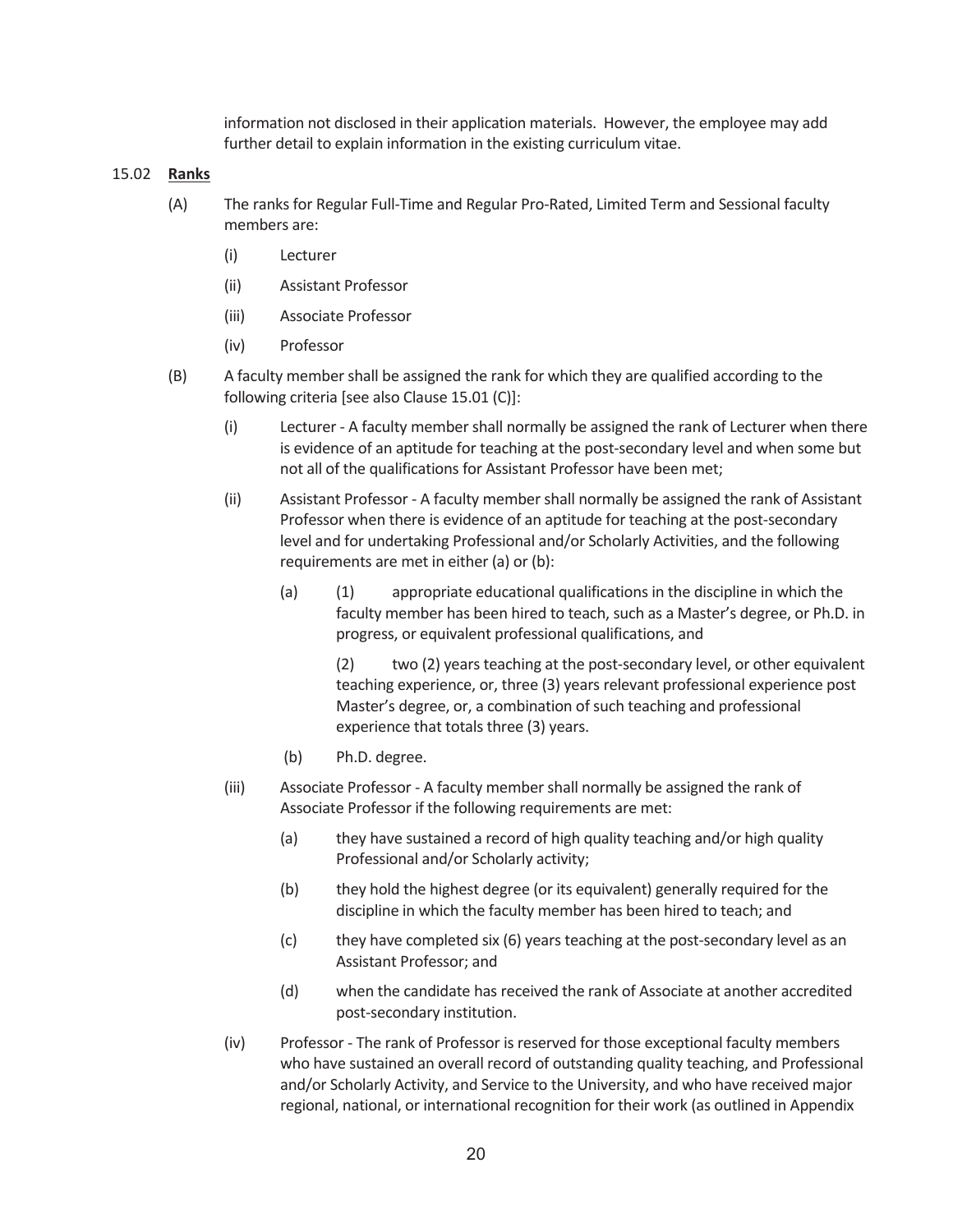"F" – Major Recognition). The overall record shall be determined by considering the faculty member's various areas of responsibility in combination, balancing different levels of achievement in those areas. Faculty members are not normally given an initial appointment at this rank. Length of service shall neither automatically entitle nor exclude a faculty member for consideration for the rank of Professor.

- (C) The ranks for Regular and Limited-Term librarians are:
	- (i) Librarian I
	- (ii) Librarian II
	- (iii) Librarian III
	- (iv) Librarian IV
- (D) A librarian member shall be assigned the rank for which they are qualified according to the following criteria:
	- (i) Librarian I A librarian member shall normally be assigned the rank of Librarian I when they have a MLS or equivalent Degree, and when there is evidence of an aptitude for librarianship at the post-secondary level.
	- (ii) Librarian II A librarian member shall normally be assigned the rank of Librarian II when they have met the qualifications of Librarian I and when they have two (2) years of experience as a librarian at the post-secondary level or other equivalent and relevant professional experience.
	- (iii) Librarian III A librarian member shall normally be assigned the rank of Librarian III when they have met the qualifications of Librarian II and when they have sustained a high level of professional service over a period of six (6) years or more at the postsecondary level.
	- (iv) Librarian IV The rank of Librarian IV is reserved for those exceptional librarian members whose sustained records of professional service, development of professional knowledge, contributions to librarianship and scholarship, and Service to the University is of an outstanding quality, and who have received major regional, national or international recognition for their work (as outlined in Appendix "F" – Major Recognition). The overall record shall be determined by considering the librarian's various areas of responsibility in combination, balancing different levels of achievement in those areas. Librarian members are not normally given an initial appointment at this rank. Length of service shall neither automatically entitle nor exclude a librarian for consideration for the rank of Librarian IV.

#### 15.03 **Procedure for Promotion**

- (A) (i) Regular Full-Time and Regular Pro-Rated faculty members hired at the rank of Lecturer shall be promoted automatically to the rank of Assistant Professor upon fulfillment of the requirements of Clause 15.02 (B) (ii).
	- (ii) Regular Full-Time and Regular Pro-Rated Librarians hired at the rank of Librarian I shall be promoted automatically to the rank of Librarian II upon fulfillment of the requirements of Clause 15.02 (D) (ii).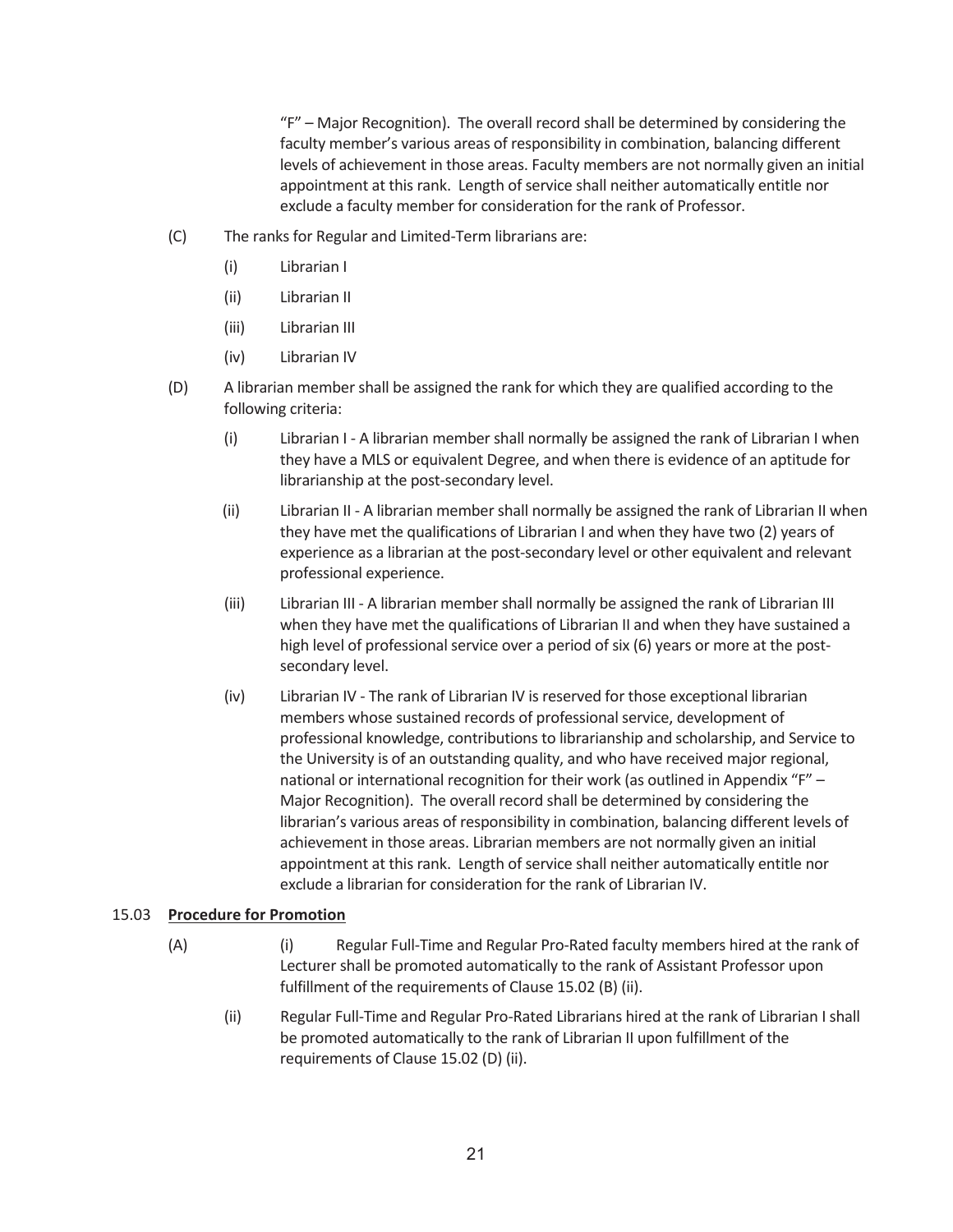- (iii) Regular Full-Time and Regular Pro-Rated faculty members at the rank of Assistant Professor shall be promoted automatically to the rank of Associate Professor at the start of their Third Appointment with Tenure.
- (iv) Regular Full-Time and Regular Pro-Rated librarians at the rank of Librarian II shall be promoted automatically to the rank of Librarian III at the start of their Third Appointment with Tenure.

# **(B) Promotion to Professor or Librarian IV**

Regular Full-Time and Regular Pro-Rated faculty and librarians who were hired at the rank of Associate Professor or Librarian III, shall not normally be considered for promotion to Professor or Librarian IV during their first four (4) years of employment in a Regular Full-Time or Regular Pro-Rated Appointment.

An employee at the rank of Associate Professor or Librarian III may make an application for promotion in rank to Professor or Librarian IV by giving written notice to the Vice-President, Academic and Research. This request shall be made no later than October 1 for the promotion to become effective July 1 of the following year.

The employee's application shall include:

- (i) an updated curriculum vitae;
- (ii) documentation to demonstrate that they meet the criteria for promotion [see Clauses 15.02 (B) (iv), 15.02 (D) (iv) and 15.04 (C)]; and
- (iii) a list of names and addresses of three (3) reviewers external to the University.
- (C) The Chair of the Committee on Status and Affairs, in consultation with the Division Chair, or Vice-President, Academic and Research in the case of the Library, shall identify three (3) external reviewers knowledgeable in the employee's discipline. The employee and the Chair of the Committee shall each have the right to strike one (1) name from the other's list. Upon final selection of the four (4) external reviewers the employee and the Chair of the Committee shall confirm in writing the list of reviewers. This confirmation shall be included in the employee's Official Personal File. The employee shall have five (5) days to submit to the Committee reasons why reviews should not be solicited from persons on the Committee's list.
- (D) The Office of Academic and Research shall contact the reviewers to ascertain willingness to act as a reviewer. If the reviewers agree, the Vice-President, Academic and Research shall solicit reviews from the list of reviewers advising them that their assessments will not be kept confidential. The reviewers shall be provided with only a detailed curriculum vitae and evidence of Scholarly and/or Professional activity as submitted by the employee.

If any reviewers decline the request, the Vice-President, Academic and Research shall ask the Chair of the Committee and/or the employee to select additional reviewers, maintaining the balance established in Clause 15.03 (C).

When the reviews have been received, the Office of Academic and Research shall notify the applicant that the file is complete and shall provide a copy of the review letters to the applicant. The applicant is entitled to view the complete file and to receive a copy of any document(s) therein.

(E) The Committee on Status and Affairs shall convene to assess the merits of the employee's application for promotion. The Committee may ask the employee to provide further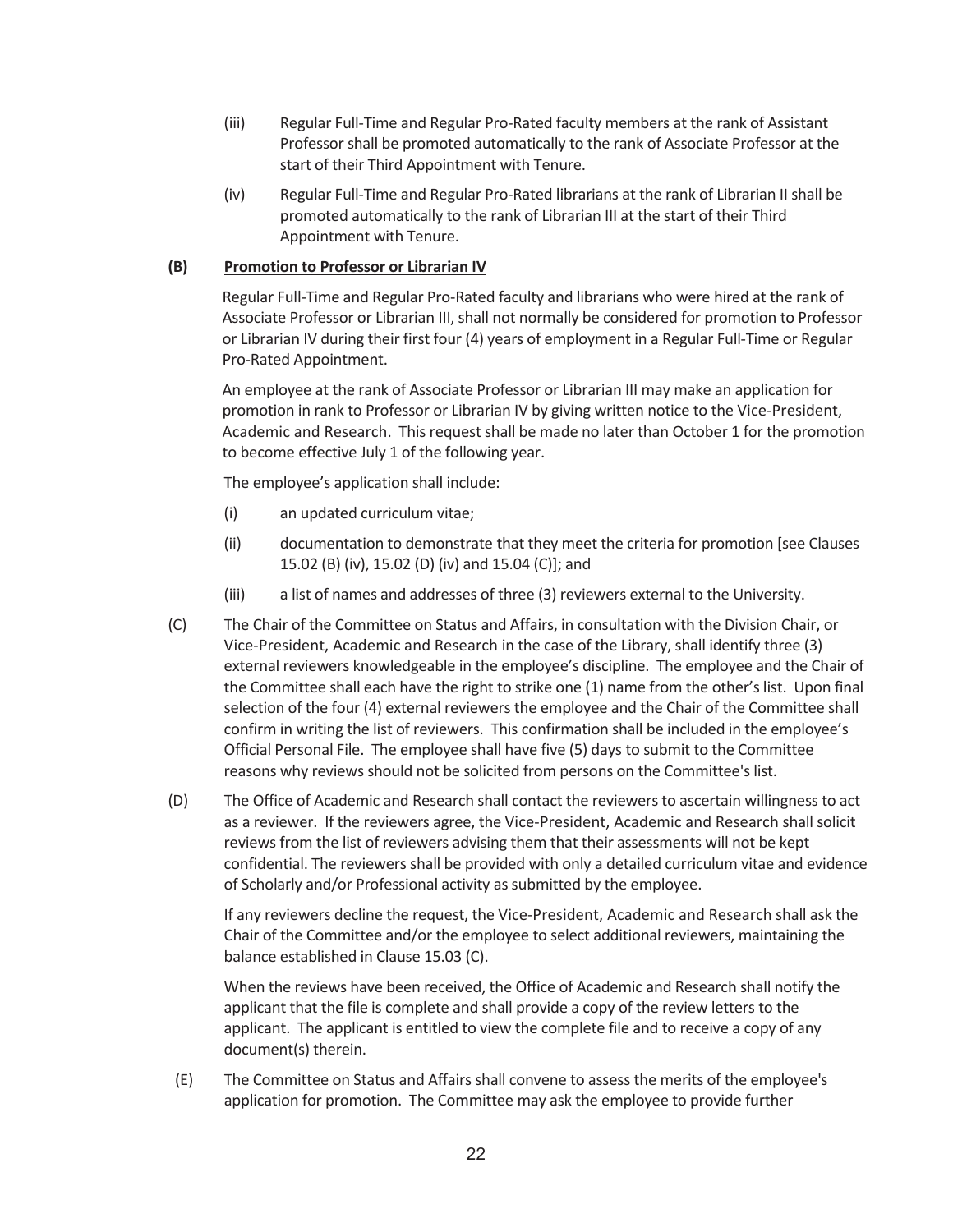information, or names of additional referees if those on the original list have not submitted a review, or to provide clarification of material provided or to appear in person before the Committee.

- (F) Based only upon material referred to in Clauses 15.03 (B), (C), (D) and (E) and Clauses 15.04 (E), and (F), the Committee shall make its recommendations to the President specifying how the applicant meets or fails to meet the criteria for promotion. The President shall review all documentation and shall:
	- (i) forward the report of the Committee on Status and Affairs to the Board;
	- (ii) submit to the Board a written recommendation, with a copy to the applicant no later than five (5) days prior to the Board's consideration of the application. If the President's recommendation is not positive, the recommendation to the Board and the notification to the applicant shall contain a statement of the reasons; and
	- (iii) make the employee's application materials available to the Board.

The Board's decision on whether or not to grant the promotion shall be based upon the criteria as set forth in Clause 15.04.

# 15.04 **Criteria for Promotion**

(A) (i) Lecturer to Assistant Professor:

 Fulfillment of the criteria for Assistant Professor described in Clause 15.02 (B) (ii). No application is required.

(ii) Librarian I to Librarian II:

 Fulfillment of the criteria for Librarian II as described in Clause 15.02 (D) (ii). No application is required.

(B) (i) Assistant Professor to Associate Professor:

Promotion to Associate Professor is automatic at the start of a Third Appointment with Tenure. No additional application for promotion is required.

(ii) Librarian II to Librarian III:

 Promotion to Librarian III is automatic at the start of a Third Appointment with Tenure. No additional application for promotion is required.

(C) (i) Associate Professor to Professor:

Fulfillment of the criteria for Professor described in Clause 15.02 (B) (iv).

(ii) Librarian III to Librarian IV:

Fulfillment of the criteria for Librarian IV described in Clause 15.02 (D) (iv).

- (D) Recognition of effective teaching and Professional and/or Scholarly activity shall be based on:
	- (i) letters of support from the appropriate Division Chair and/or colleagues not serving on the Committee on Status and Affairs. In the case of employees from Teaching Units of fewer than four (4) employees, letters of support from colleagues who are serving on the Committee on Status and Affairs shall be accepted. For the duration of the relevant deliberations of the Committee on Status and Affairs, such colleagues shall withdraw from the Committee on Status and Affairs;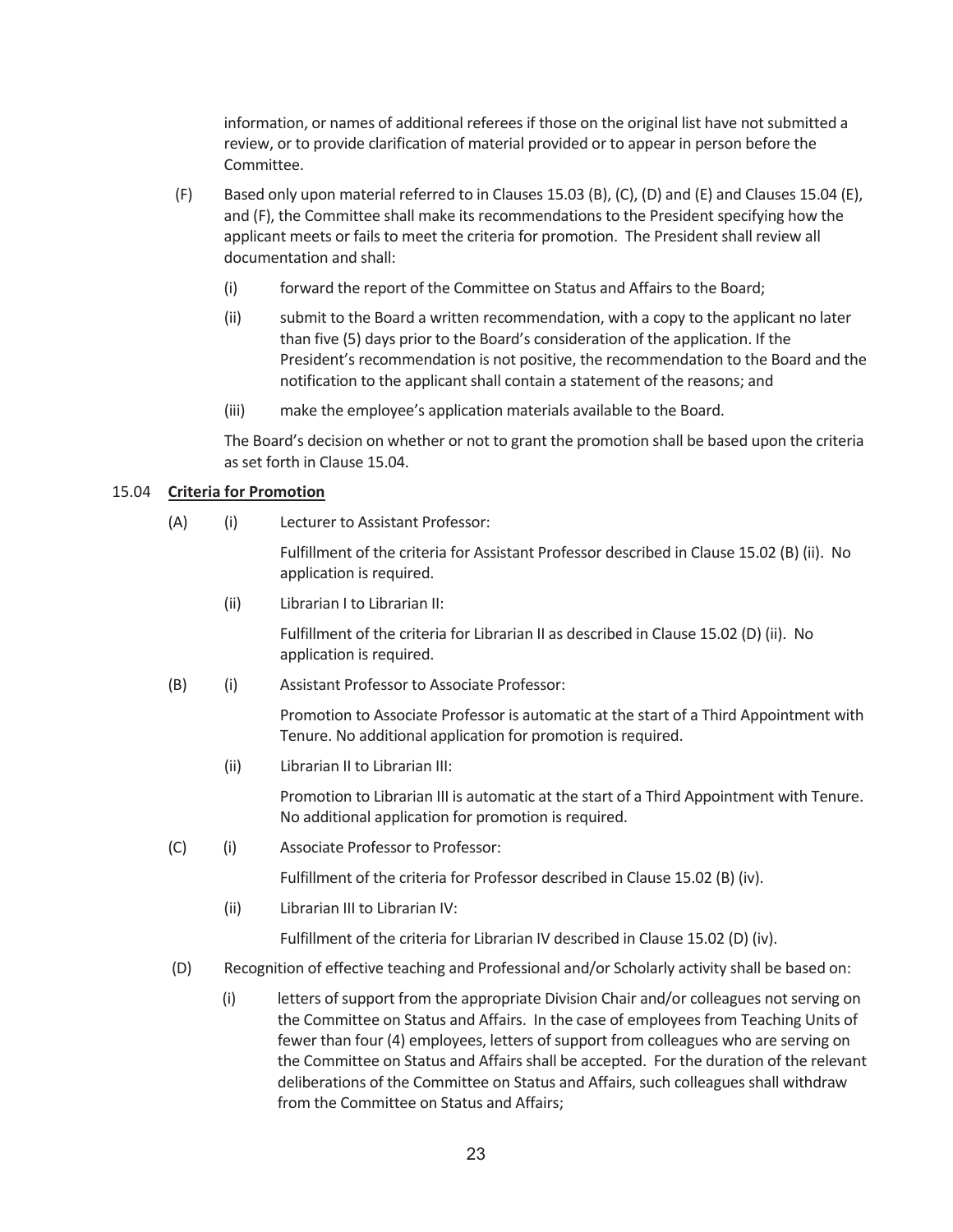- (ii) the aggregated results from the instructional assessment forms (see Appendix  $"D"$ ); and
- (iii) other materials, limited to the following:
	- (a) letters from knowledgeable professional colleagues elsewhere;
	- (b) letters from former students;
	- (c) reviews solicited pursuant to Clause 15.03 (C); and
	- (d) publications and professional papers, including electronic formats, exhibition record, commissions, research contracts, design contracts, documentation of significant service with professional organizations, Service to the University, service to the community at large, other recognized accomplishments related to the person's professional field including special awards and citations.
- (E) Recognition of effective professional service for librarian members shall be based on:
	- (i) letters of support from colleagues. If such colleagues are serving on the Committee on Status and Affairs, such colleagues shall, for the duration of relevant deliberations, withdraw from the Committee on Status and Affairs;
	- (ii) evaluative comments from the supervisor; and
	- (iii) other materials, limited to the following:
		- (a) letters from knowledgeable professional colleagues elsewhere;
		- (b) reviews solicited pursuant to Clause 15.03 (C); and
		- (c) publications and professional papers, including electronic formats, commissions, consultations, documentation of significant service with professional organizations, service to the community at large, other recognized accomplishments related to the employee's professional field including special awards and citations.
- (F) Examples of what constitutes "major recognition" for the various disciplines within the University are attached as Appendix "F" to this Agreement.

# 15.05 **Notification Dates**

- (A) The Committee on Status and Affairs shall submit its findings in writing to the President with a copy to the applicant no later than March 10 of the year in which the promotion would occur.
- (B) No later than May 1 of the same year the President shall notify the applicant in writing of the Board's decision. If the promotion is denied, the notice shall specify how the applicant failed to meet the criteria for promotion.

The promotion shall take effect on July 1 of the same year.

# **ARTICLE 16 - APPOINTMENTS**

# 16.01 **Classes of Appointments**

- (A) Appointments to positions in the Bargaining Unit shall be as follows:
	- (i) Regular Full-Time faculty and librarian appointments;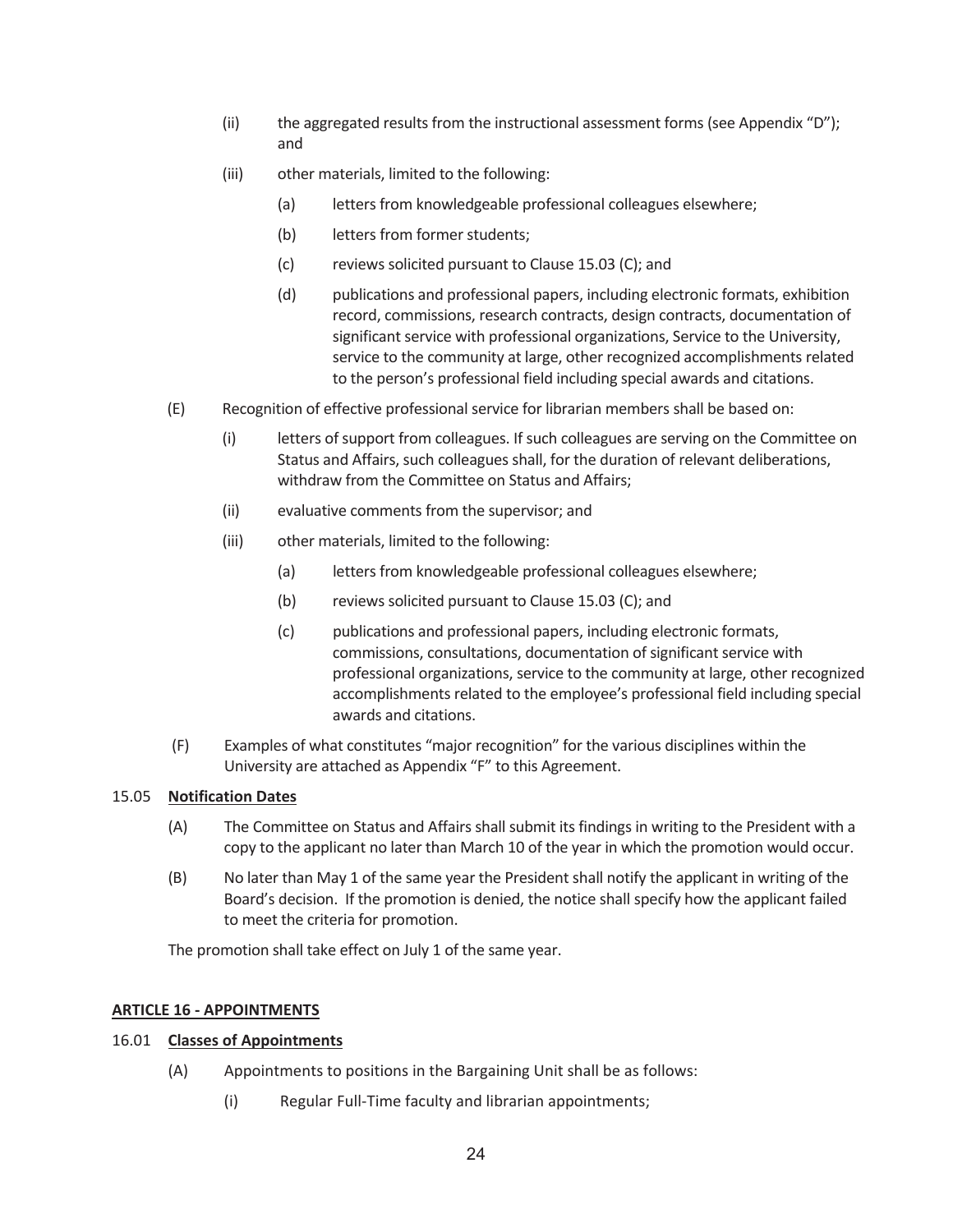- (ii) Regular Pro-Rated faculty and librarian appointments;
- (iii) Regular Part-Time faculty appointments;
- (iv) Limited Term Full-Time and Limited Term Pro-Rated faculty and librarian appointments; and
- (v) Sessional faculty appointments.
- (B) No person other than a member of the Bargaining Unit shall teach a course at the University except for the following:
	- (i) Individual Course appointees: No student currently enrolled in an Undergraduate degree program at the University shall be given an Individual Course Appointment;
	- (ii) Academic Administrators as per Article 34;
	- (iii) Graduate students who may be permitted to teach one Special Course on a teaching assistantship during their program of study;
	- (iv) Notwithstanding the provisions of Article 16, graduate students may be assigned up to two (2) courses during the course of their studies. Such assignments are subject to the approval of the Vice-President, Academic and Research and the Chair of the Division in which the prospective course is to be taught. To be eligible for consideration, the graduate student must meet the following requirements:
		- (a) they must have completed the Graduate Pedagogy course or equivalent credential;
		- (b) they must be in the second year of their graduate studies;
		- (c) they must be recommended by their respective Program Director; and
		- (d) they must be enrolled in an eligible graduate program.
	- (v) Graduate students who meet these eligibility requirements may only be offered courses that have not been staffed by RPTs.
	- (vi) Graduate students who are approved to teach an individual course appointment are not eligible to receive RPT status as outlined in this agreement.
	- (vii) Research Fellows as limited by Clause 16.11; and
	- (viii) Adjunct Faculty as limited by Clause 16.12.

# 16.02 **Limited Term Full-Time, Limited Term Pro-Rated Faculty and Librarian Appointments and Sessional Faculty Appointments**

- (A) Limited Term or Sessional Appointments shall be made for the following purposes and periods only:
	- (i) to replace an employee on leave or secondment [corresponding to the period of leave or secondment to a maximum of forty-eight (48) months];
	- (ii) to staff a position funded by a research grant or government program [to a maximum of thirty-six (36) months];
	- (iii) to staff a position in response to an emergency arising from sudden death, illness, or resignation of an employee [to a maximum of twenty-four (24) months];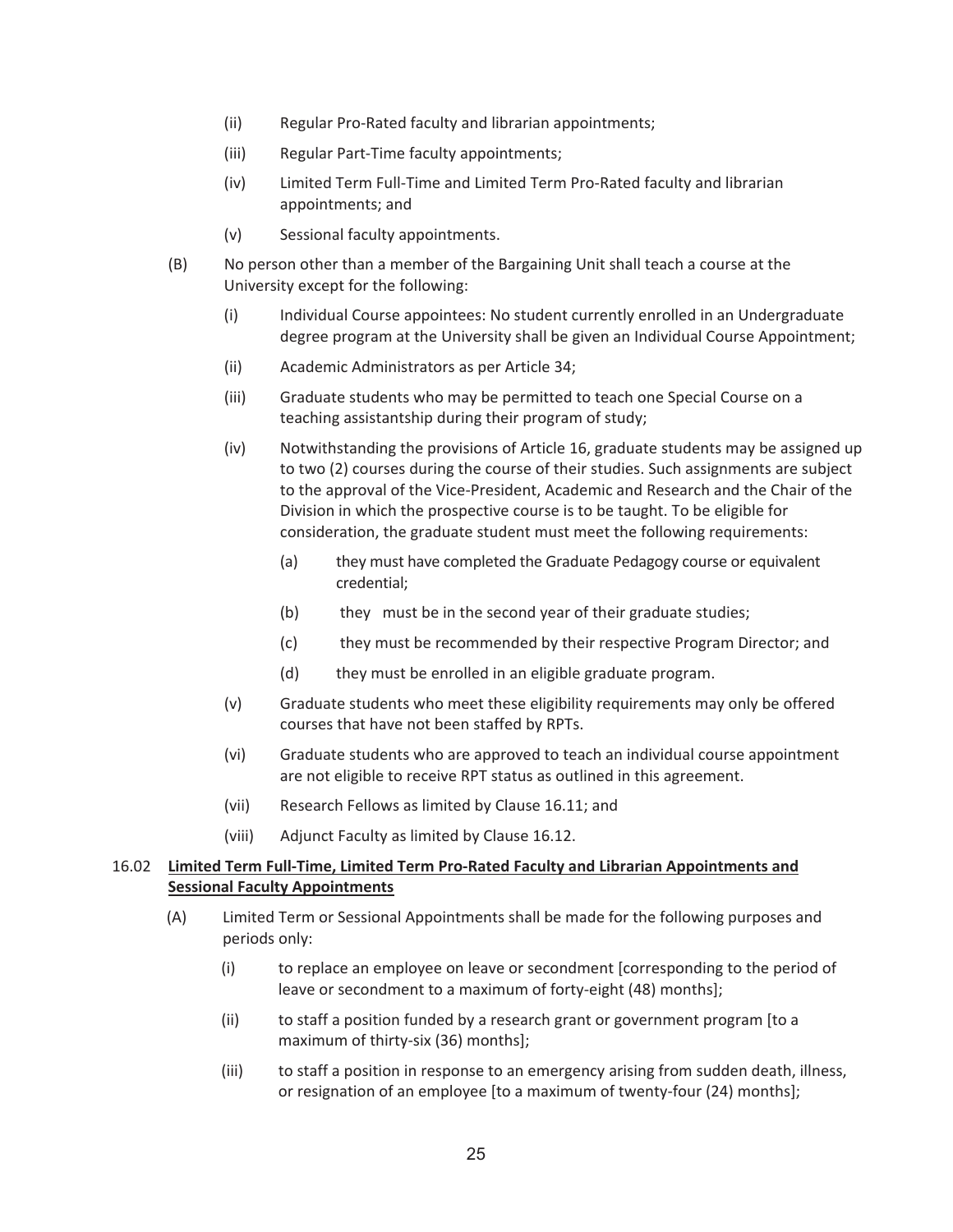- (iv) to meet a need arising from a significant enrollment increase [to a maximum of twenty-four (24) months];
- (v) to staff a position in the event of an unsuccessful search [to a maximum of twentyfour (24) months]; or
- (vi) to staff positions for such other reasons as may, from time to time, be agreed upon by the Employer, the Chair of the affected Division (or in the case of the Library, the University Librarian or Visual Resource Librarian), and the Union.
- (B) If the Board appoints an employee who has held a Limited Term Appointment(s) or Sessional Appointments for a total of twelve (12) months to a Regular Full-Time or Regular Pro-Rated Appointment, the appointment shall be at the first year of an Initial Appointment. If the Board appoints an employee who holds or previously held a Limited Term Appointment(s) or Sessional Appointments for a total of twenty-four (24) months, and in addition, has held at least one (1) such Appointment within the previous twenty-four (24) months, to a Regular Full-Time or Regular Pro-Rated Appointment, the appointment shall be at the second year of the Initial Appointment as provided in Clause 16.06.
- (C) A Limited Term Appointment or Sessional Appointment shall continue until the earlier of the expiry of the term of the appointment, resignation, layoff (pursuant to Article 25), retirement, or dismissal for cause.
- 16.03 A Limited Term Appointment is subject to Article 13, except for Clauses 13.03 (B) (ii) and (iv).

# 16.04 **Sessional Faculty Appointments**

- (A) Persons appointed to Sessional faculty Appointments are subject to the following clauses in Article 13: 13.03 (A), (B) (i), (C), (D); 13.06 (A), (C), (D); 13.07; 13.08; 13.10 (A), (B); 13.11; and 13.12. Except for those clauses in Article 13 and Articles 1, 2, 3, 4, 5, 6, 7, 8, 9, 10, 11, 16 (which applies insofar as it expressly states it applies to Sessional faculty), 19, 20, 21, 24, 25 (which applies insofar as it expressively states it applies to Sessional faculty), 27, 28, 29, 38, and 39; Clauses 30.02 and 30.03 (both of which apply to those holidays which fall within the duration of the Sessional Appointments); Clause 32.05 (C); and Appendices "B", "D" and "H", the rest of the provisions of this Agreement shall not apply.
- (B) No employee on a Sessional Appointment shall be assigned total scheduled contact teaching time in excess of sixteen (16) hours per week. In addition to their teaching and Professional and/or Scholarly responsibilities, a Sessional Appointee shall be required to provide academic guidance only to students registered in their classes; to maintain office hours; and to be available for scheduled teaching unit and/or Division meetings.
- (C) Sessional Appointments shall be for a limited term of four (4) or eight (8) months and are subject to Clauses 16.02 (A) and (B).
- (D) Rank for Sessional Appointments shall be determined pursuant to Clauses 15.01 and 15.02.
- (E) Employees on Sessional Appointments shall be remunerated as provided in Clause 32.05 (C).
- (F) The parties agree that the purpose of Sessional positions is normally to fill temporary vacancies due to faculty leaves or temporary assignments of faculty to administrative duties, or to hire faculty members with specific expertise for limited periods. Pursuant to Clause 16.02, such appointments are not intended to be used in place of Regular Full-Time and Regular Pro-Rated positions.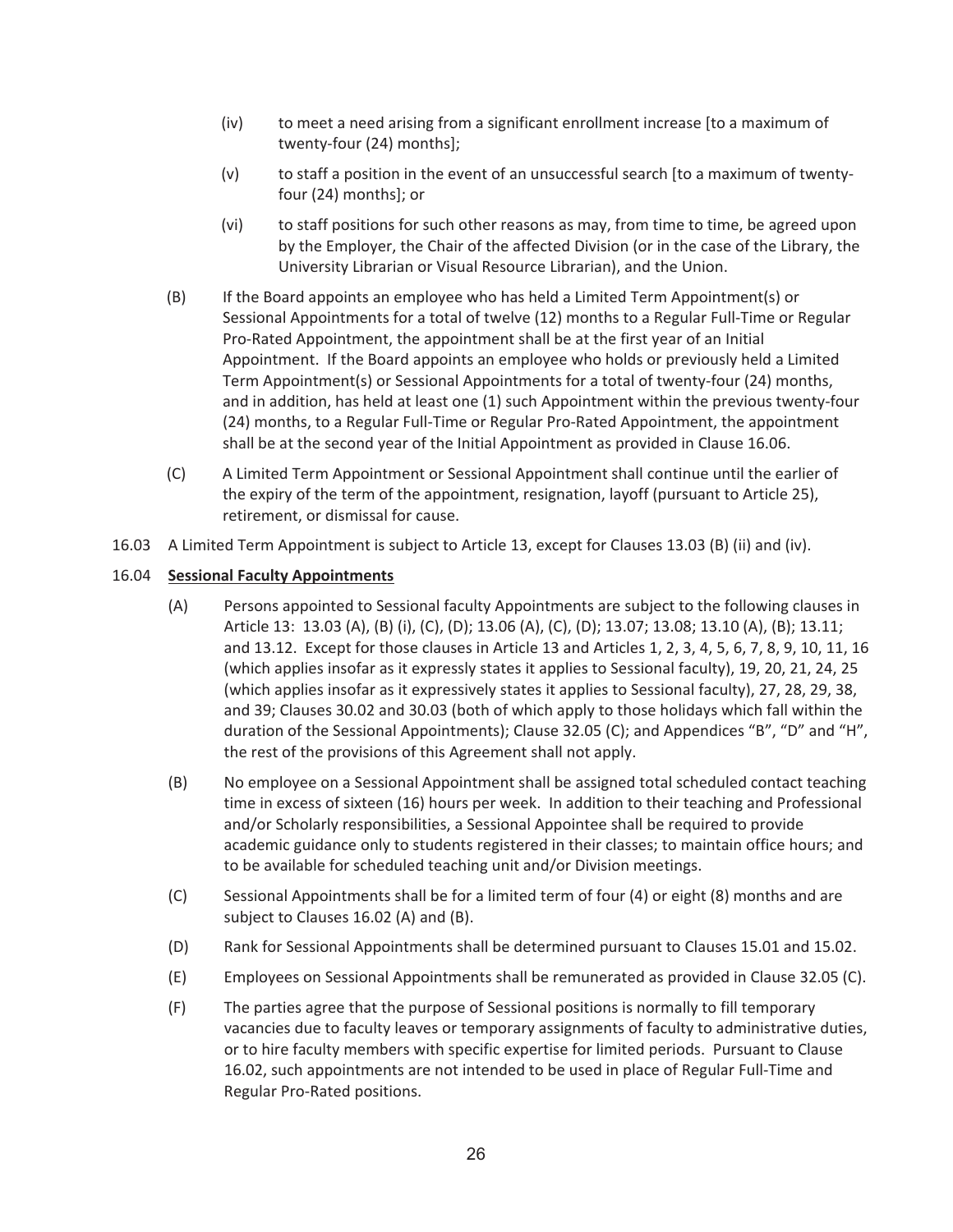## 16.05 **Regular Full-Time and Regular Pro-Rated Appointments and Tenure**

All Regular Full-Time and Regular Pro-Rated appointments shall be as follows:

- (A) Initial Appointment: The Initial Appointment shall be for three (3) years normally commencing on the first day of July and terminating on June 30. Before February 1 of the third year of the appointment, a review pursuant to Clause 16.07 will be completed.
- (B) Second Appointment: If an Initial Appointment is renewed, it shall be a "Second Appointment" and shall be for three (3) years commencing on the first day of July and terminating on June 30. Before April 1 of the second year of the appointment, a review pursuant to Clause 16.07 will be completed.
- (C) Third Appointment with Tenure and Promotion to Associate Professor: If the Second Appointment is renewed, it shall be a "Third Appointment with Tenure" and can be terminated only by normal retirement, resignation, voluntary early retirement, dismissal for just cause, or layoff pursuant to this Agreement. If a Third Appointment with Tenure is granted it shall begin on July 1 following the completion of the Second Appointment. The Third Appointment with Tenure shall be at the rank of Associate Professor.

# 16.06 **Required Standard for Tenure**

- (A) The required standard for the granting of a Third Appointment with Tenure to a faculty member is a high level of overall achievement in the faculty member's responsibilities pursuant to Clause 13.01, achieving at least a good level in each of the three areas of responsibility: teaching, Professional and/or Scholarly Activity, and Service to the University. Overall achievement shall be determined by considering the faculty member's record in these three areas of responsibility, balancing different levels of achievement in these areas.
- (B) The required standard for the granting of a Third Appointment with Tenure to a librarian is a high level of overall achievement in the librarian's responsibilities pursuant to Clause 13.12, achieving at least a good level in each of their areas of responsibility. Overall achievement shall be determined by considering the librarian's record in these areas of responsibility, balancing different levels of achievement in these areas.

## 16.07 **Review Procedure**

- (A) The Vice-President, Academic and Research shall, by July 15 of the year in which the review is to take place:
	- (i) notify, in writing, all employees eligible for a Second or a Third Appointment that a review by the Review Committee will occur, stating in the notification a description of review procedures and timetable, and requesting by October 1:
		- (a) a detailed updated curriculum vitae, a statement of research interests and a detailed summary of Service to the University;
		- (b) student evaluations and any other evidence of teaching effectiveness which the employee considers relevant; and
		- (c) other evidence and/or supporting documentation which the employee may consider relevant.
	- (ii) arrange for the formation of a Review Committee required pursuant to Clause 16.07 (B); and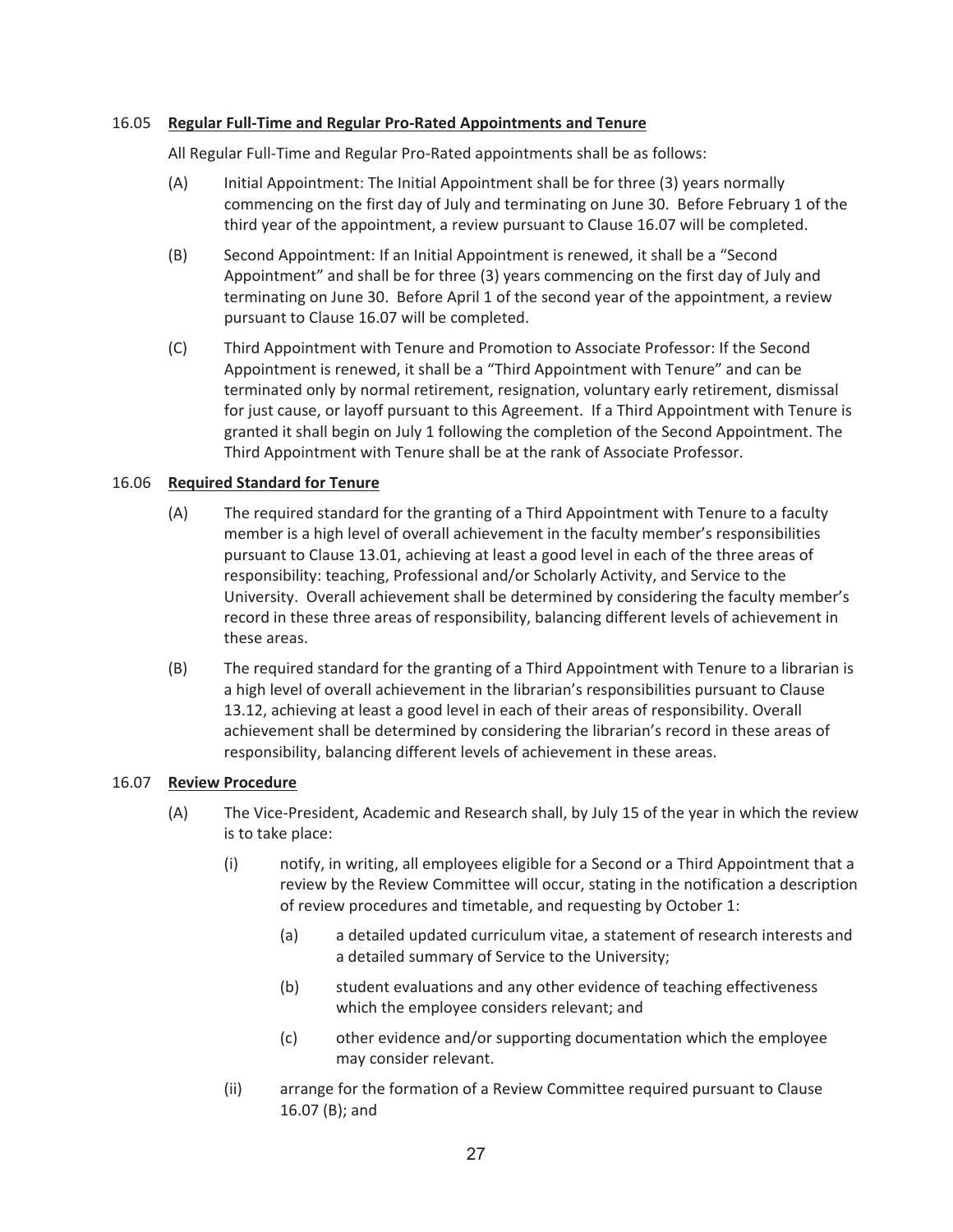(iii) contact the Division Chair, or in the case of a librarian, the Vice-President, Academic and Research, requesting that they submit a written report which considers the Professional and/or Scholarly Activity, Service to the University and teaching performance and/or librarianship of the employee. In preparing the report, the Division Chair or in the case of a librarian, the Vice-President, Academic and Research, shall solicit written comments from Regular Full-Time and Regular Pro-Rated employees in the Division or Library. The Division Chair/Vice-President, Academic and Research shall submit a written report which accurately summarizes the professional observations of the faculty/librarians in the Division or Library. Written comments from members of the Division/Library shall be attached to the Division Chair/Vice-President, Academic and Research's report, and anonymous comments and hearsay shall be excluded.

They shall submit this report to the Vice-President, Academic and Research by November 1, who shall copy it to the employee. The employee may respond in writing to the Review Committee. Both the Division Chair/Vice-President, Academic and Research's report and any response shall become part of the employee's Official Personal File.

(B) (i) A Review Committee for Regular Full-Time and Regular Pro-Rated faculty shall consist of three (3) standing members: the Vice-President, Academic and Research, or designate appointed by the President, and two (2) employees with at least the rank of Associate Professor or Librarian III, elected by the Faculty Forum.

> In addition there shall be for each individual faculty member's review: one (1) faculty member, elected by and from the Regular Full-Time and Regular Pro-Rated faculty in the Division of the faculty member being reviewed; and a Division Chair, other than the faculty member's supervisor, appointed by rotation.

- (ii) A Review Committee for librarians shall consist of the Vice-President, Academic and Research, one (1) Division Chair, appointed by rotation, one professional librarian, and two (2) faculty members with at least the rank of Associate Professor, each from a different Division elected by the Faculty Forum.
- (iii) A Chairperson of the Review Committee shall be elected from among the Committee members.
- (C) (i) In the case of an employee eligible for a Second Appointment, external reviewers may be identified upon the request of a majority of the Review Committee members. If requested by the Review Committee, the employee shall identify three (3) external reviewers and the Review Committee, in consultation with the Division Chair, or with the Vice-President, Academic and Research in the case of the Library, shall identify three (3) external reviewers knowledgeable in the employee's discipline. The employee and the Review Committee shall each have the right to strike one (1) name from the other's list. Upon final selection of the four (4) external reviewers, the employee and the Chair of the Committee shall confirm in writing the list of reviewers. The confirmation shall be included in the candidate's Official Personal File.

Should the Review Committee request external reviewers, the reviewers will be asked to provide a review no later than January 31. The Vice-President, Academic and Research shall provide a copy of their review letters to the employee and for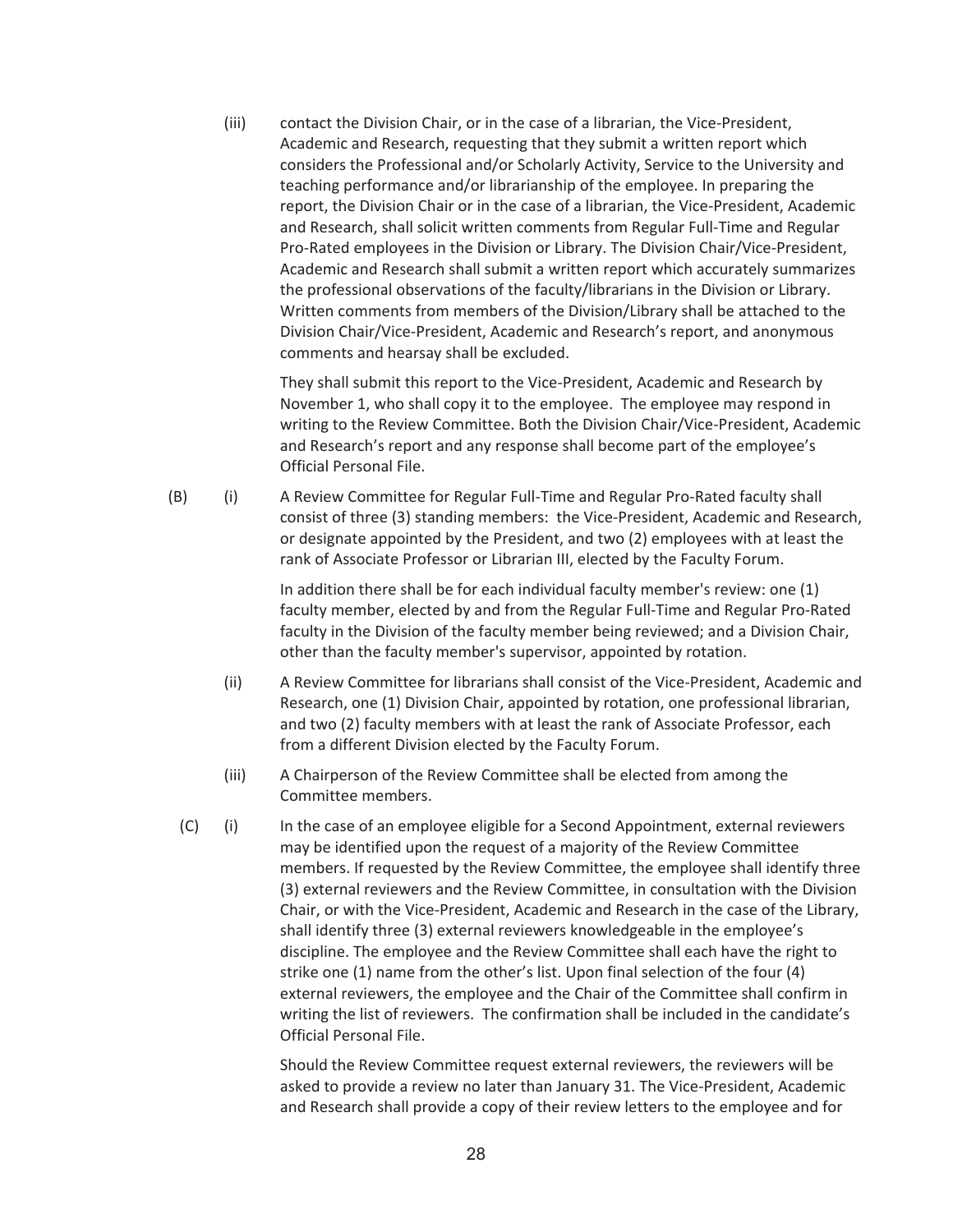placement in the employee's Official Personal File. No later than March 1, the Chair of the Review Committee will forward the report of the Review Committee to the Vice-President, Academic and Research who will forward a copy to the employee. Within ten (10) days of the receipt of the report, the employee may send a written response to the Vice-President, Academic and Research. The report of the Review Committee and response from the employee, if any, shall be included in the employee's Official Personal File.

- (ii) In the case of an employee eligible for a Third Appointment with Tenure, the employee shall identify three (3) external reviewers, and the Review Committee, in consultation with the Division Chair, or Vice-President, Academic and Research in the case of the Library, shall identify three (3) external reviewers knowledgeable in the employee's discipline. The employee and the Committee shall each have the right to strike one (1) name from the other's list. Upon final selection of the four (4) external reviewers, the employee and the Chair of the Committee shall confirm in writing the list of reviewers. The confirmation shall be included in the candidate's Official Personal File.
- (iii) The employee shall have five (5) days to submit to the Committee reasons why reviews should not be solicited from person(s) on the Committee's list. The Office of Academic and Research shall contact the reviewers to ascertain willingness to act as a reviewer. Upon their agreement, the Vice-President, Academic and Research shall solicit reviews from the list of reviewers advising them that their assessments will not be kept confidential. The reviewers shall be provided with a detailed curriculum vitae. Reviewers will be asked to provide the review no later than January 31. The Vice-President, Academic and Research shall provide a copy of their review letters to the employee and for placement in the employee's Official Personal File.
- (iv) If any reviewers decline the request or do not submit a review by January 31, the Vice-President, Academic and Research shall ask the Chair of the Committee and/or the employee to select additional reviewers, maintaining the balance established in Clauses 16.07 (C) (i) and (ii).
- (D) (i) The Review Committee shall examine all material pertinent to the employee's teaching/librarianship, Professional and/or Scholarly Activity and Service to the University, as contained in the Official Personal File (Article 21).
	- (ii) The Committee shall also examine additional evidence of teaching performance/librarianship, Professional and/or Scholarly Activity, and Service to the University supplied by the employee. The Committee may interview the employee and/or request further information from them.
	- (iii) The Chair or a designated Committee member shall prepare a written report that shall give an assessment of the employee's teaching performance/librarianship, Professional and/or Scholarly Activity and Service to the University. Such report shall give an assessment as determined by the Committee and shall be signed by each member. No later than December 1 in the case of an employee eligible for a Second Appointment and by March 1 in the case of an employee eligible for a Third Appointment, the Chair of the Review Committee will forward the report of the Review Committee to the Vice-President, Academic and Research who will forward a copy to the employee. Within ten (10) days of the receipt of the report, the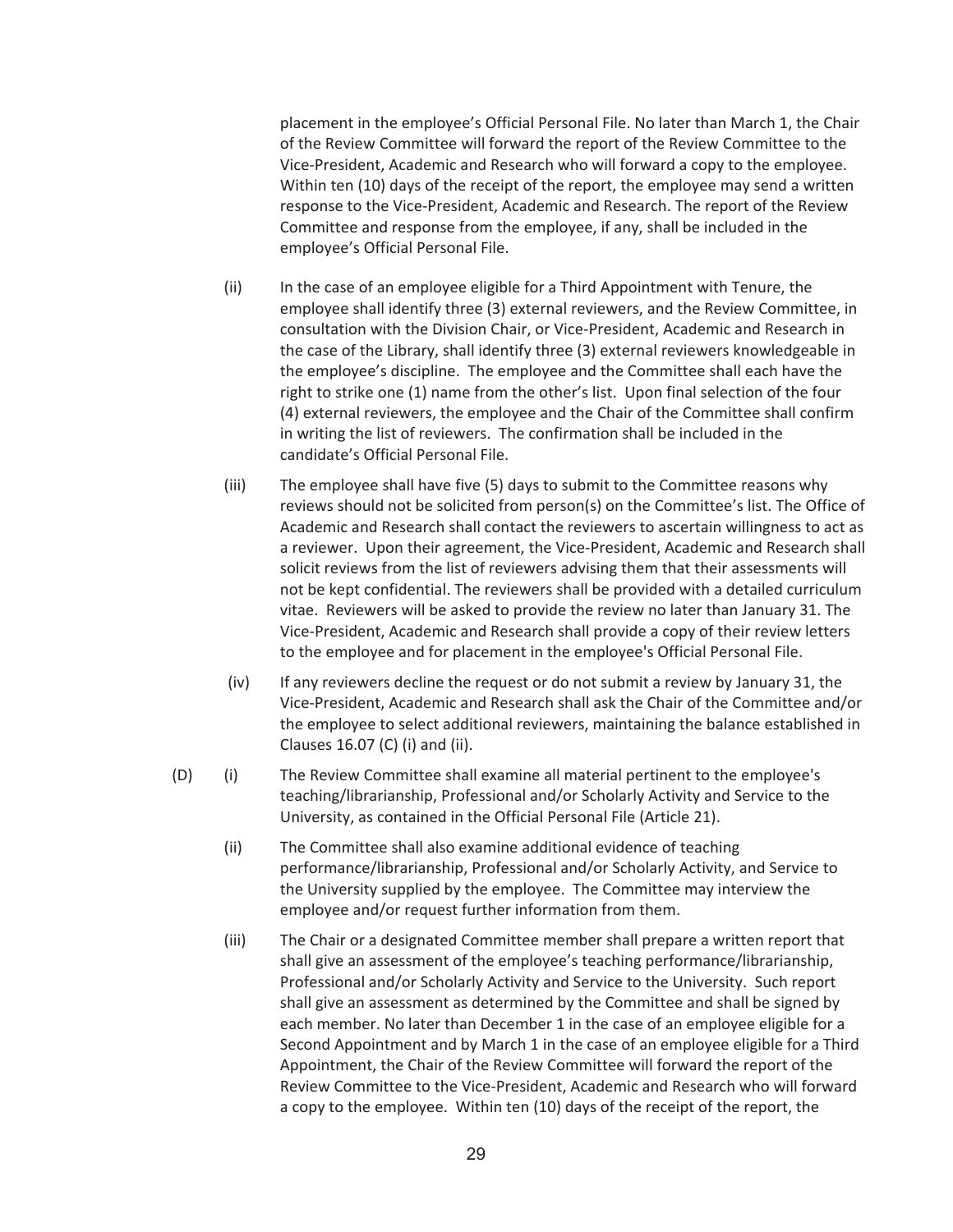employee may send a written response to the Vice-President, Academic and Research. The report of the Review Committee and response from the employee, if any, shall be included in the employee's Official Personal File.

- (E) (i) The President shall consider the report of the Review Committee, and the employee's reply, if any, as well as material in the employee's Official Personal File before making a recommendation in writing to the Board to grant or not to grant a Second or a Third Appointment with Tenure.
	- (ii) Where the President does not recommend the granting of an appointment, they shall make the reasons known in writing to the employee, who shall have ten (10) days within which to respond in writing to the President. After this time, the President shall forward a copy of the Review Committee's report, together with the employee's replies, if any, to the Board.
	- (iii) The Board shall decide to grant or not to grant the appointment. A Second Appointment shall be granted at the discretion of the Board. A Third Appointment with Tenure shall be granted by the Board if the Employee meets the required standard as provided in Clause 16.06.
	- (iv) In the case of an employee being reviewed for a Second Appointment, the Board shall communicate its decision in writing to the employee, giving reasons for the decision reached, on or before February 1 when no external reviewers have been requested, or April 1 when they have been requested. In the case of an employee being reviewed for a Third Appointment with Tenure, the Board shall communicate its decision in writing to the employee on or before April 1 giving reasons for the decision reached.

# 16.08 **Termination of Employment**

If, pursuant to this Article, the Board decides not to grant a Third Appointment with Tenure, the employee's appointment at the University shall terminate on June 30 of the following year. However, the Board may, at its discretion, offer to the employee a terminal appointment for an additional period not in excess of one (1) year.

# 16.09 **Annual Performance Evaluation for Regular Full-Time and Regular Pro-Rated Employees**

- (A) **Division Chair's Conference**
	- (i) Before May 1 of each year, the Division Chair, or Vice-President, Academic and Research in the case of the Library, shall hold a conference with each employee within the Division/Library who is on a First or Second Appointment. This conference shall address the employee's contribution to the Division/Library, Professional and/or Scholarly Activity and teaching performance/librarianship as appropriate, and Service to the University. The Division Chair or Vice-President, Academic and Research in the case of the Library, shall have access to the employee's Official Personal File. When a faculty member teaches in more than one Division, the conference shall be with the Chair of the Division in which the faculty member has their primary teaching responsibilities.
	- (ii) The conference may also serve as an opportunity to increase mutual understanding and appreciation of similarities and differences that exist in assigned roles, expectations and outlooks.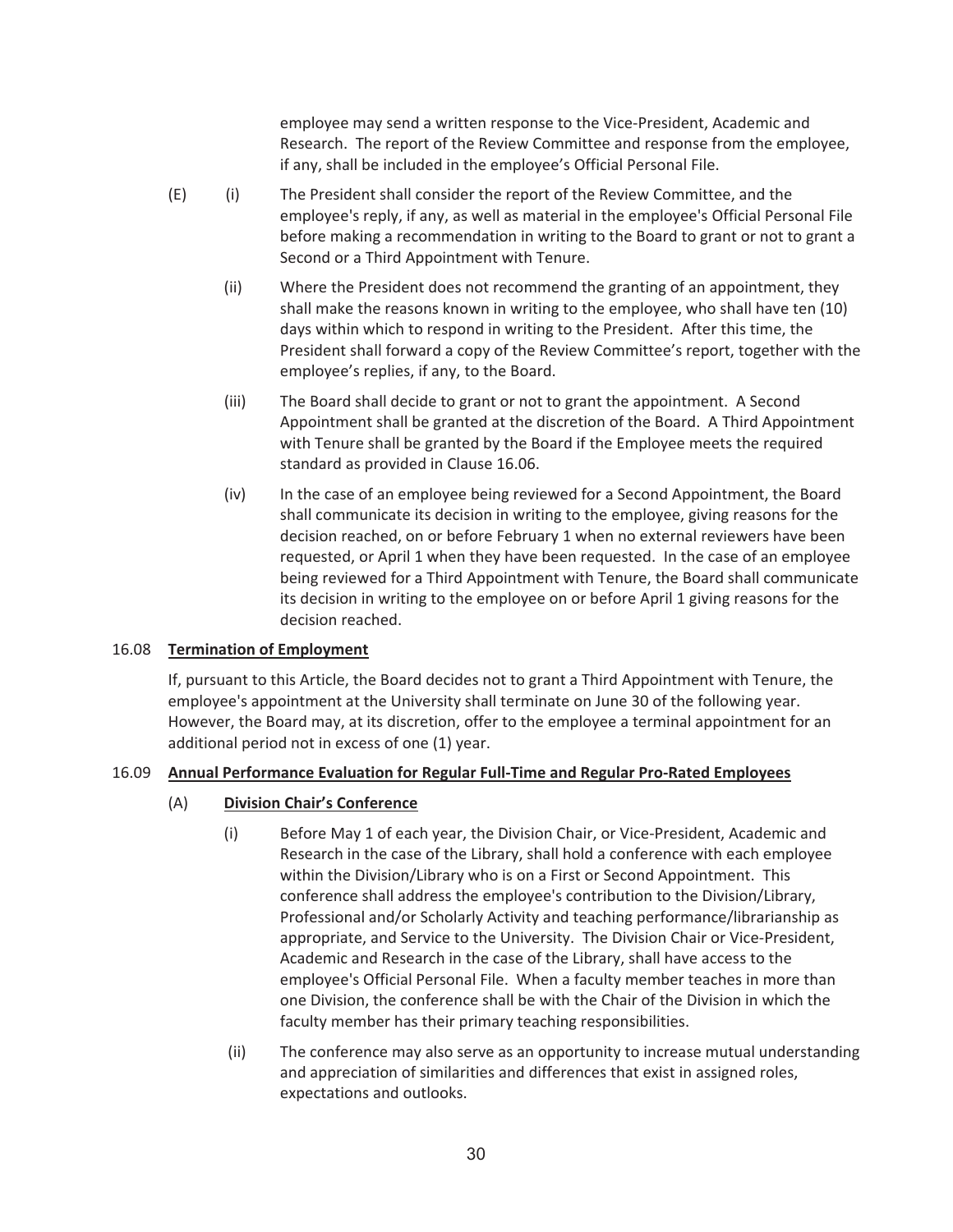(iii) Within twenty-one (21) days of the conference, the Division Chair, or Vice-President, Academic and Research in the case of the Library, shall prepare a summary report of the conference and present it to the employee for signature and written comment, if any. The employee shall sign the report to indicate that it has been read and may attach written comment. This signed report, with attached comment, if any, shall be forwarded to the Vice-President, Academic and Research for inclusion in the employee's Official Personal File. The Vice President, Academic and Research will send a copy to the employee within fourteen (14) days.

# (B) **Performance Monitoring by the Vice-President, Academic and Research**

- (i) On an annual basis the Vice-President, Academic and Research shall monitor the performance of each employee through the review of the following information:
	- (a) Teaching Evaluations [see Clause 16.09 (C)];
	- (b) Professional Activities Report [see Clause 13.06 (E)];
	- (c) the report of the Division Chair, or the Vice-President, Academic and Research in the case of a Librarian, for employees on Initial and Second Appointments [see Clause 16.09 (A)]; and
	- (d) documents contained in the employee's Official Personal File.
- (ii) For Employees on Initial and Second Appointments:
	- (a) The Vice-President, Academic and Research in consultation with the Division Chair, or Vice-President, Academic and Research in the case of Librarians, shall prepare a report, which shall be sent to the employee for written comment. The report together with any written comments, shall be included in the employee's Official Personal File. Copies shall be sent to the employee.
	- (b) If performance monitoring as provided in Clause 16.09 (B) (i) indicates an unsatisfactory level of performance in any one of the employee's areas of responsibility pursuant to Article 13 which can be reasonably surmised to impact seriously on the employee's overall performance, the Vice-President, Academic and Research shall convene a meeting with the employee, at a mutually agreeable time before July 1 to discuss the employee's performance. Within fourteen (14) days, the Vice-President, Academic and Research shall prepare a summary report of the meeting and present it to the employee. The employee shall sign the report to indicate that it has been read and may attach written comment. The signed report, with attached comment, if any, shall be placed in the employee's Official Personal File. A copy shall be sent to the employee within seven (7) days.
	- (iii) For Employees on Third Appointments with Tenure:

If performance monitoring as provided in Clause 16.09 (B) (i) indicates an unsatisfactory level of performance in any one of the employee's areas of responsibility pursuant to Article 13 which can be reasonably surmised to impact seriously on the employee's overall performance, the Vice-President, Academic and Research may convene a meeting with the employee to discuss the employee's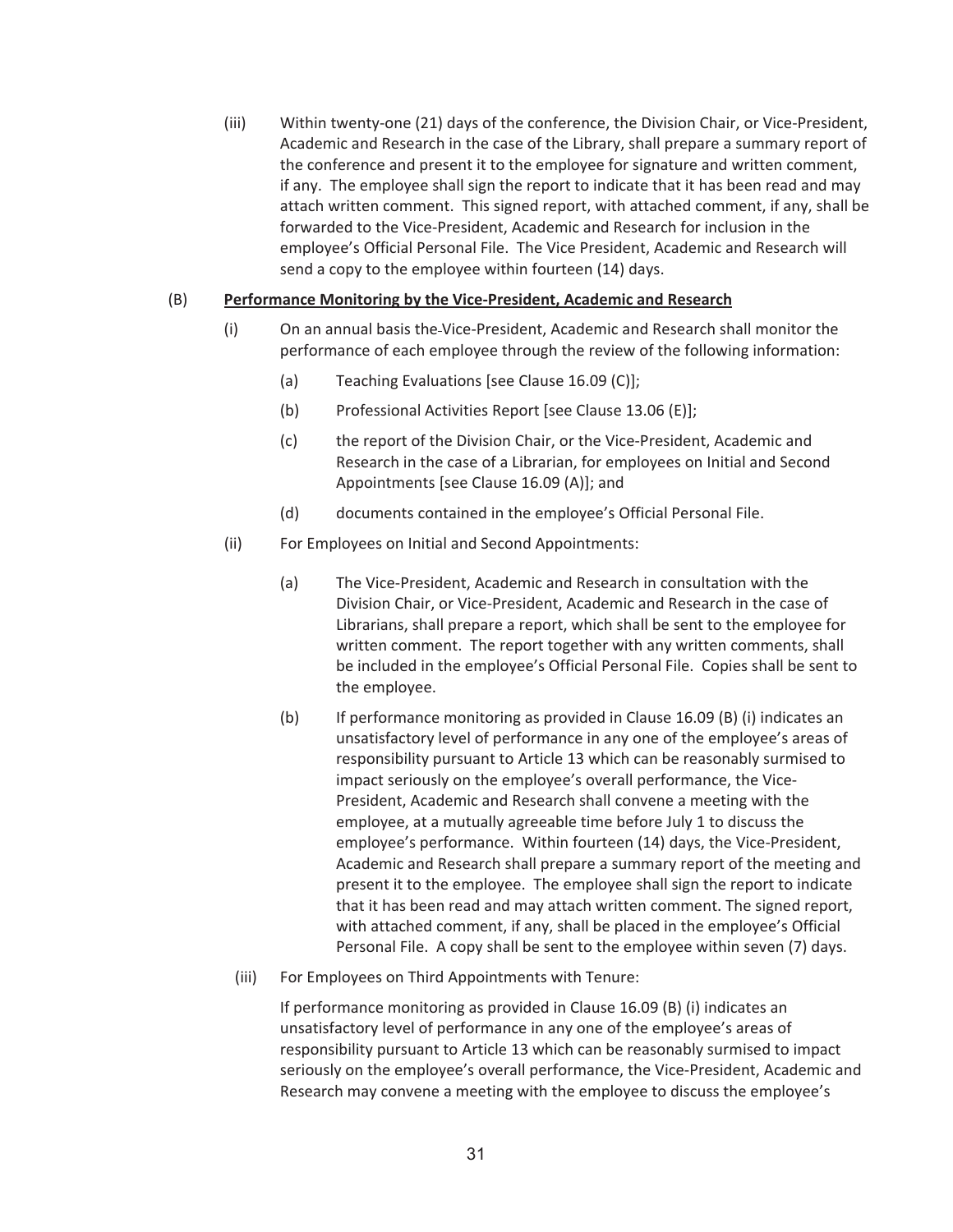performance at a mutually agreeable time before June 1. Within fourteen (14) days, the Vice-President, Academic and Research shall prepare a summary report of the meeting and present it to the employee. The employee shall sign the report to indicate that it has been read and may attach written comment. This signed report, with attached comment, if any, shall be placed in the employee's Official Personal File. A copy shall be sent to the employee within seven (7) days.

# (C) **Teaching Evaluations**

- (i) Every semester, the University shall distribute in each course a standard form approved by the Teaching Evaluation Form Committee.
- (ii) The Committee shall be composed of:
	- (a) one (1) student appointed by the Student Union;
	- (b) two (2) employees appointed by the Union; and
	- (c) the Vice-President, Academic and Research.

The Committee shall elect a Chairperson and establish its own operating procedures.

- (iii) The Committee shall:
	- (a) monitor the effectiveness of the form as published in Appendix "D";
	- (b) revise the form as required; and

(c) arrange for the administration of the form and the compilation of the results.

- (iv) The Employer shall make support services available to the Committee to facilitate its tasks.
- (v) The teaching evaluation form shall consist of at least two sections. The results of Section I shall be aggregated, and shall be placed in the employee's Official Personal File. Section II shall be expressly designated as providing information for the use of the faculty member, and shall not be part of the compiled results, but shall be forwarded to the faculty member concerned.
- (vi) The forms shall be distributed to the faculty members at least one (1) month before the end of the semester.
- (vii) Faculty shall arrange for the distribution and collection of the forms and for their return to the Office of the Vice-President, Academic and Research no later than the last day of the semester.

# (D) **Classroom Visits**

- (i) In assessing a faculty member's teaching performance the Vice-President, Academic and Research may arrange for classroom visits by an assessor who is a faculty member of Associate rank or higher, and has been chosen with the agreement of the faculty member concerned.
- (ii) The purpose of the visits is to assess and report on the faculty member's teaching performance and the assessor may offer suggestions to assist the member in improving teaching performance. Such suggestions, if any, are to be given to the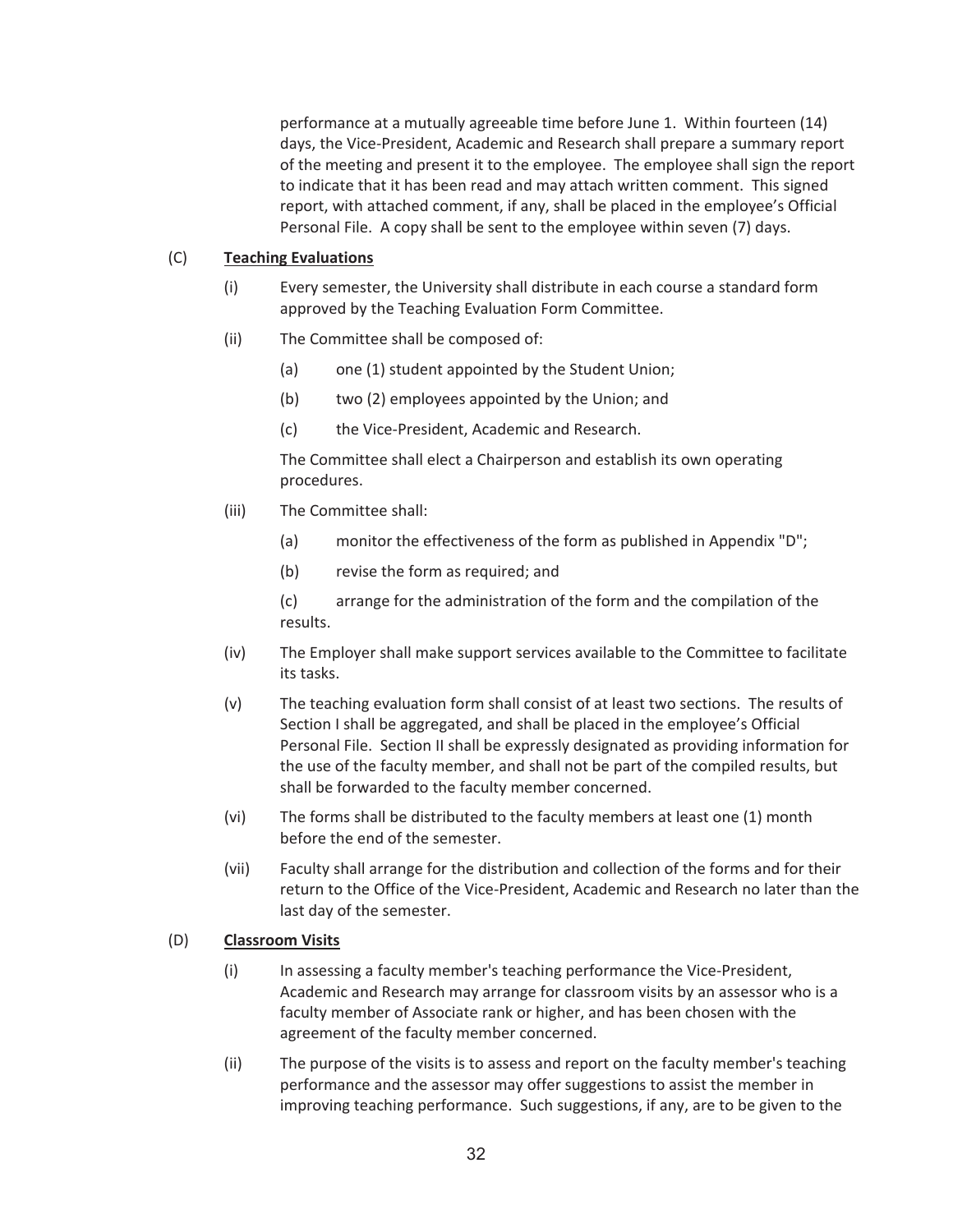faculty member at an appropriate time subsequent to the visits. Assessors shall arrange with the faculty member concerned a convenient time for the visits.

 (iii) The assessor shall prepare a brief report on the classroom visits, which shall be forwarded to the faculty member. The employee shall sign the report to indicate that it has been read and may attach written comment. This signed report, with attached comment if any, shall be placed in the faculty member's Official Personal File.

# 16.10 **Change to Appointment**

- (A) The Board may offer an employee on a fifty percent (50%) Regular Pro-Rated Appointment a Two-Thirds-Time (2/3) Regular Pro-Rated Appointment or a Regular Full-Time Appointment; or may offer an employee on a Two-Thirds-Time (2/3) Regular Pro-Rated Appointment a Regular Full-Time Appointment. The Employer shall forward a copy of the increased appointment agreement to the Union.
- (B) The Board will consider on a case-by-case basis requests for a change in appointment from Regular Full-Time to Regular Pro-Rated. The Employer shall forward a copy of any such agreement to the Union.

# 16.11 **Canada Research Chair Positions**

The Parties recognize that from time to time faculty positions may be created where the salary is in whole or in part provided by funds from an agency or inter-agency group external to NSCAD University, such as the Canada Research Chairs Program.

- (A) Appointees awarded a Canada Research Chair ("CRC") position (hereinafter referred to as the "appointee"), shall be members of the bargaining unit for the time such an appointee occupies such a position.
- (B) The selection process of such an appointee shall be in accordance with this Agreement.
- (C) The initial placement on the salary grid of a CRC Tier I appointee is not required to conform to the terms of this Agreement. The Employer is not entitled to add a stipend to the salary of the appointee that exceeds the funds provided by the Canada Research Chairs Program.
- (D) The initial placement on the salary grid of a CRC Tier II appointee shall conform to the terms of this Agreement. The Employer is entitled to add a stipend to the salary of the appointee up to a maximum of fifteen percent (15%) of the appointee's salary, in order to secure the candidate that is selected.
- (E) If an internal candidate is appointed to a CRC, they shall retain all rights and seniority towards tenure, promotion or sabbatical leave provided under this Agreement. Their entitlement to a stipend shall be determined based on their respective CRC tier level and in accordance with Clause 16.11(C) and (D).
- (F) The duration of CRC terms is determined by the Canada Research Chairs Program guidelines. In accordance with such guidelines, the holder of a CRC is eligible to apply for one renewal, subject to the Employer's recommendation for such renewal and its approval by the Canada Research Chair Secretariat.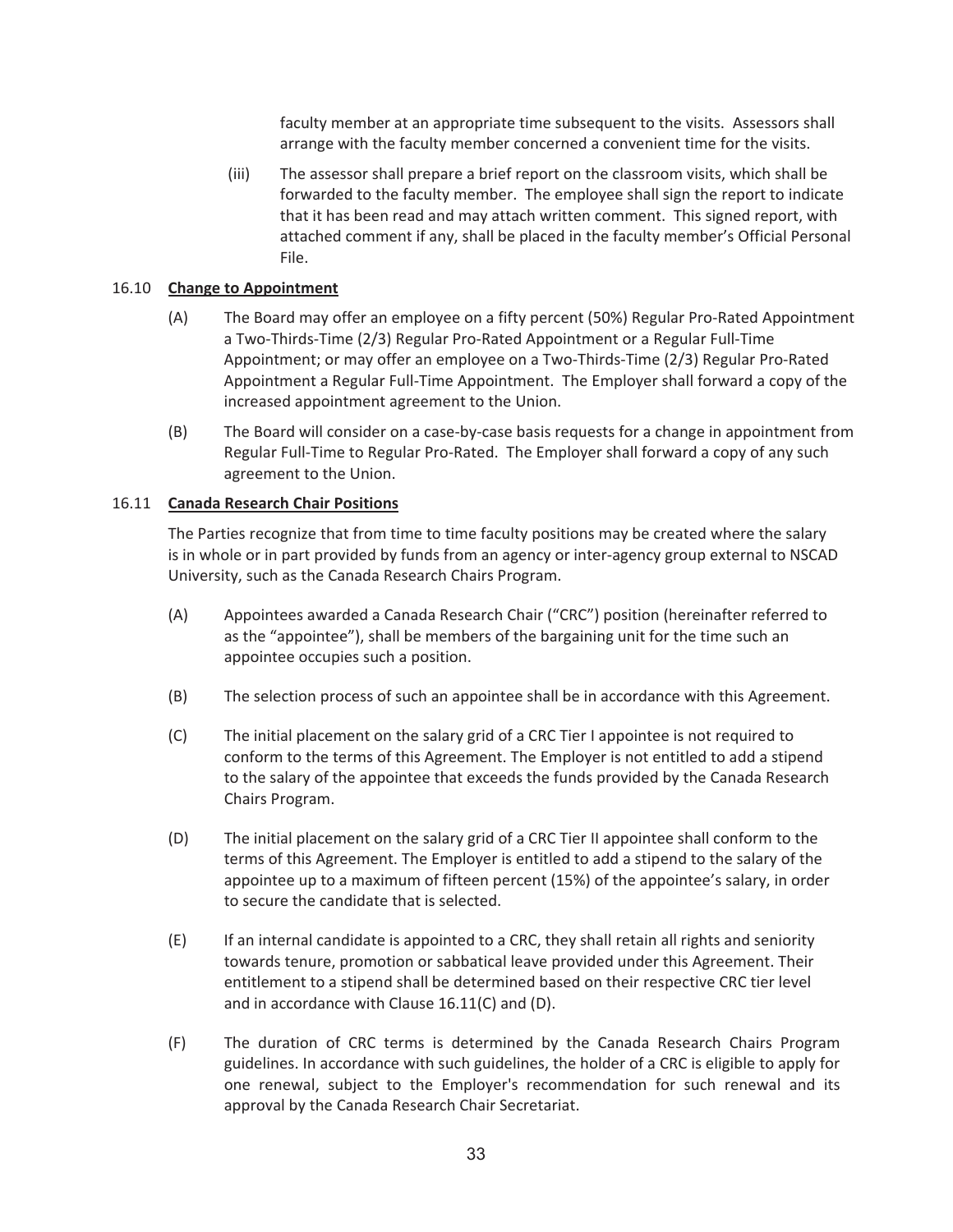- (G) The Employer may, at its option, make a probationary or tenured appointment available to a CRC where circumstances make such an appointment desirable. In such cases, the following conditions shall apply:
	- (i) for an appointee offered a probationary appointment, the appointee's rank shall be determined in accordance with Clause 16.11 (B);
	- (ii) for an appointee eligible for tenure consideration while holding the position, the appointee shall apply for a Third Appointment with Tenure pursuant to Clause 16.05 (C);
- (H) The teaching and research workload expected of an internal or external appointee shall be determined by the Vice-President, Academic and Research at the time of appointment and shall comply with the following procedure:
	- (i) the appointee's letter of appointment shall specify the appointee's teaching and research workload; and
	- (ii) the Employer shall notify the Union of the appointment by providing the Union a copy of the letter of appointment within two (2) weeks of acceptance.
- (I) Appointments and renewals of such positions described herein, shall be subject to all conditions established by the respective external agency or inter agency.
- (J) Following the first appointment, the Employer shall have discretion to determine whether to renew any such position.

# 16.12 **Research Fellows**

- (A) The Board may appoint as a NSCAD Research Fellow, a person not currently a University employee and who would be fully supported by external funding.
- (B) A Research Fellow shall not be a member of the Bargaining Unit, nor be covered by the Collective Agreement with the exception of this Clause and Articles:
	- 6 No Discrimination,
	- 8 Academic Freedom and Responsibility,
	- 13 Rights Duties and Responsibilities of Faculty Members (as appropriate).
	- 20 Grievance and Arbitration, (but only insofar as a grievance or arbitration is to enforce the provisions of this Article),
	- 21 Official Personal Files,
	- 27 Copyrights and Patents,
	- 29 Sexual Harassment, and
	- 38 Technology.
- (C) A Research Fellow shall be entitled to reasonable use of University services.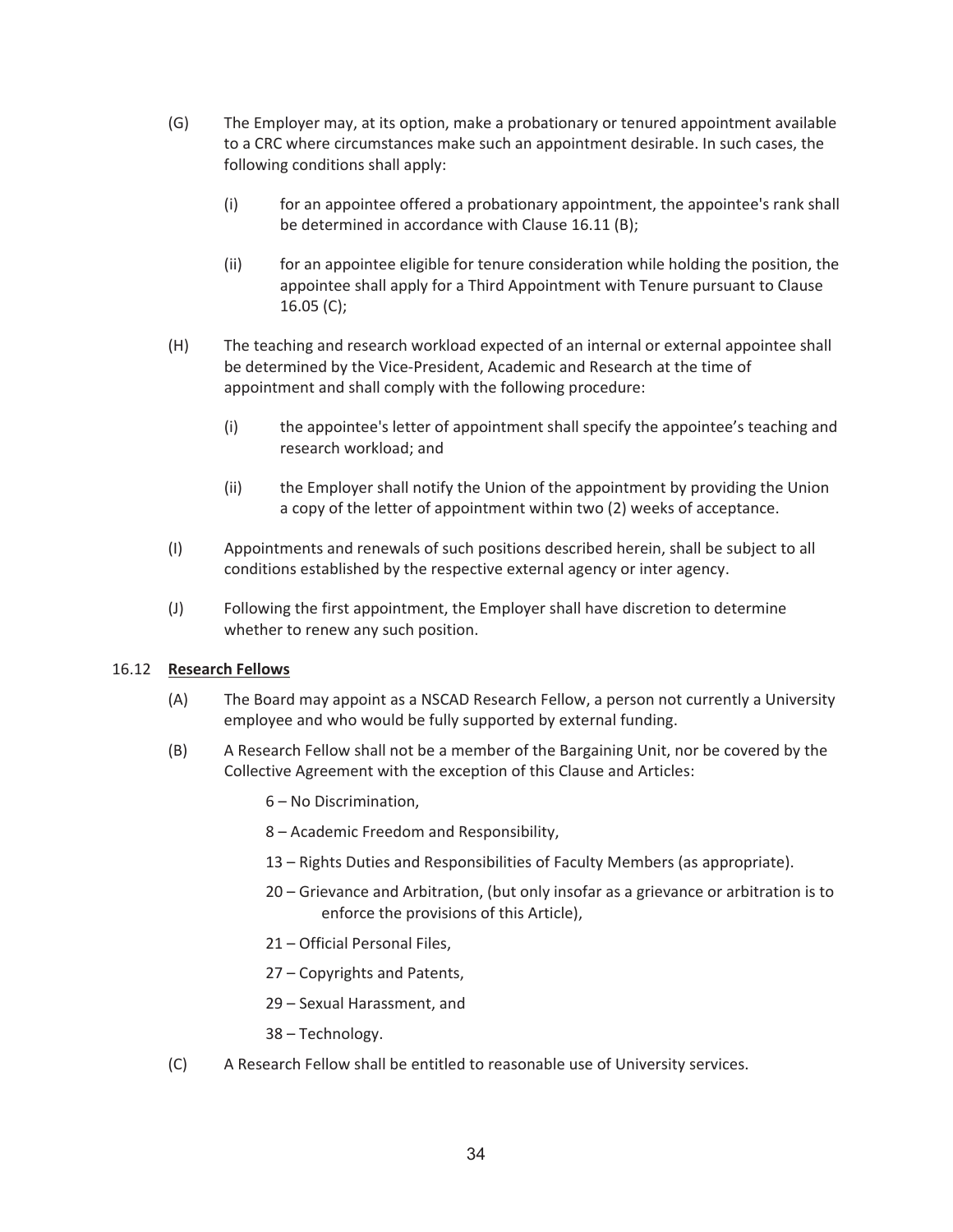- (D) With the approval of the Vice-President, Academic and Research and the Committee on Status and Affairs, a Research Fellow may be given the opportunity to supervise graduate students and shall be remunerated in accordance with Clause 32.10 (C).
- (E) A Research Fellow may be offered an Individual Course Appointment(s) in accordance with Article 36.
- (F) A Research Fellow shall not vote in Division meetings or participate in the academic governance of the University.
- (G) Notice in writing of such appointments shall be given to the Union.

# 16.13 **Adjunct Faculty**

(A) The purpose of an Adjunct Faculty appointment is to allow a highly qualified and professionally distinguished individual who works outside the University to contribute to University programs by accepting an appointment to teach or to supervise undergraduate or graduate students.

# (B) **Procedure for the Appointment of Adjunct Faculty**

- (i) A recommendation to the President for an Adjunct Faculty appointment shall be made by the Vice-President, Academic and Research after consultation with the Division Chair and/or Graduate Program Director.
- (ii) Such a recommendation shall be accompanied by:
	- a) a rationale regarding the individual's potential contribution to the University;
	- b) a statement regarding the candidate's distinction in their field of study;
	- c) a description of the candidate's proposed activities; and
	- d) a suggested term for the appointment.
- (iii) The recommendation of the Vice-President, Academic and Research shall require the approval of the President.
- (iv) The designation of Adjunct Faculty carries no implication with respect to salary or Faculty status except as defined under this Article.

# (C) **Teaching and Undergraduate/Graduate Supervision by Adjunct Faculty**

- (i) Teaching and graduate student supervision assignments will be made by the Vice-President, Academic and Research after consultation with the Division Chair and/or Graduate Program Director in accordance with the provisions of Clause 16.14.
- (ii) Adjunct Faculty who teach courses shall be remunerated according to the RPT Level 2 Salary Grid in Appendix "J".
- (iii) Adjunct Faculty who supervise graduate/undergraduate students shall be remunerated in accordance with Article 32.10 (C).
- (iv) Adjunct Faculty teaching and supervision assignments shall not count towards Regular Part-Time Faculty eligibility.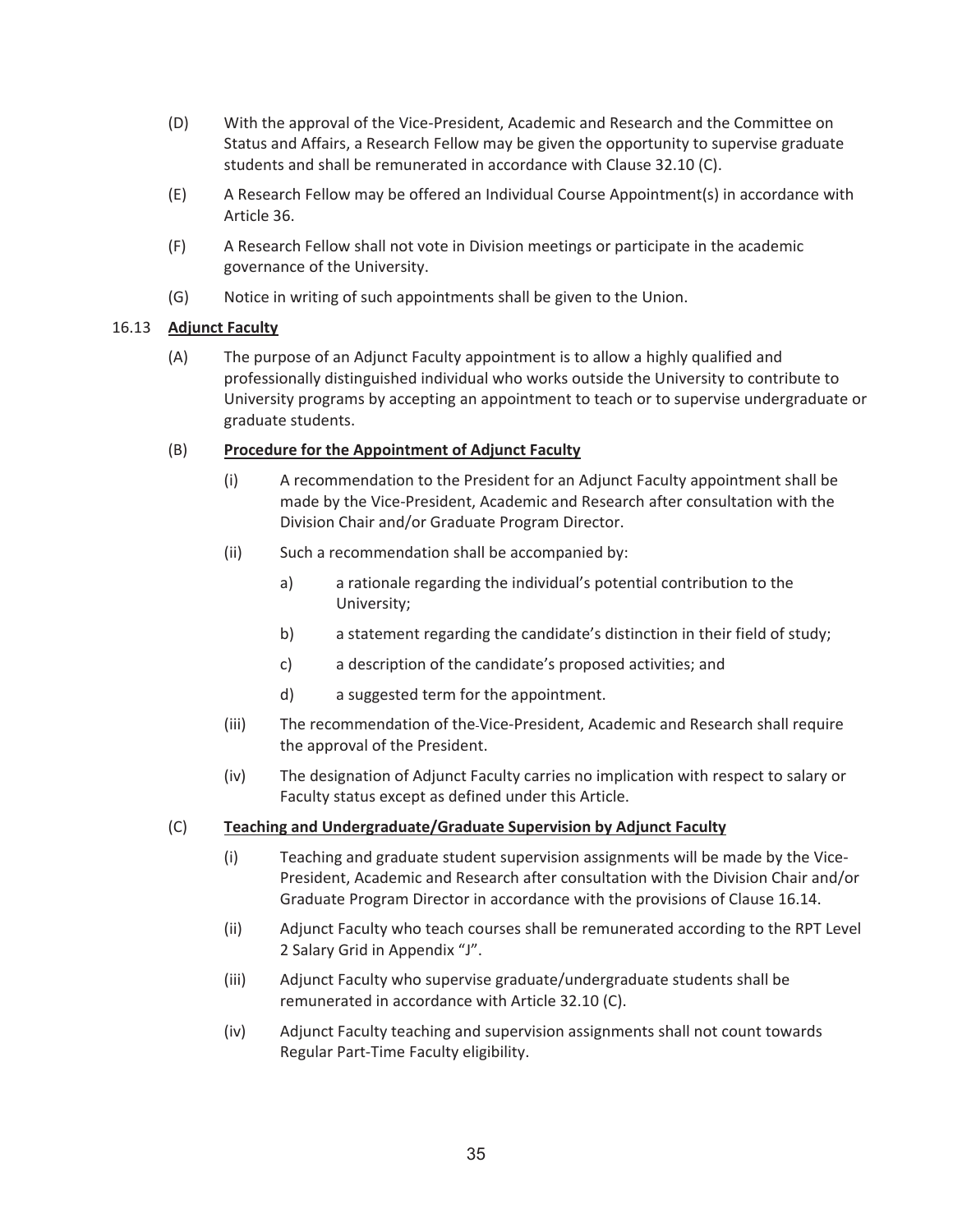## (D) **Terms of Appointment and Appointment Renewals for Adjunct Faculty**

- (i) Adjunct Faculty appointments shall be for a maximum of three years.
- (ii) Adjunct Faculty appointments may be renewed. Such renewals shall be made by the President, following a review and recommendation from the Vice-President, Academic and Research.
- (iii) Adjunct Faculty are not members of the Bargaining Unit, and are not covered by this Collective Agreement except for Clause 16.13 and the following Articles:
	- 6 No Discrimination,
	- 8 Academic Freedom and Responsibility,
	- 13 Rights Duties and Responsibilities of Faculty Members (as appropriate),

 20 – Grievance and Arbitration, (but only insofar as a grievance or arbitration is to enforce the provisions of Clause 16.13),

- 21 Official Personal Files,
- 27 Copyrights and Patents
- 29 Sexual Harassment, and
- 38 Technology.
- (E) Adjunct Faculty shall not vote in Division meetings or participate in the academic governance of the University.
- (F) Copies of Adjunct Faculty Letters of Appointment shall be given to the Union.

## 16.14 **Approval of Regular Part-Time Faculty, Research Fellows and Adjunct Faculty for Teaching and Supervisory Responsibilities within a Graduate Program**

Regular Part-Time faculty members, Research Fellows and Adjunct Faculty may be assigned teaching and independent study supervisions, research supervisions and studio supervisions through the following procedures:

- (A) Recommendations to the Committee on Status and Affairs for approval of instructors and supervisors of graduate students shall be made by the Vice-President, Academic and Research in consultation with the appropriate Division Chair and the Director of a Graduate Program;
- (B) The Committee on Status and Affairs shall consider such recommendations in accordance with the following criteria:

Criteria for Appointment to Graduate Student Supervision:

- (i) Supervision of graduate students is limited to no more than two at any one time,
- (ii) Appointee will be professionally active in an area relevant to the student's research,
- (iii) Appointee will hold a degree equivalent to or higher than that for which the student is a candidate, and
- (iv) Adjunct Faculty, Research Fellows and Regular Part-Time Faculty may serve as instructors and advisors in Graduate Studio, MFA Seminar and other graduate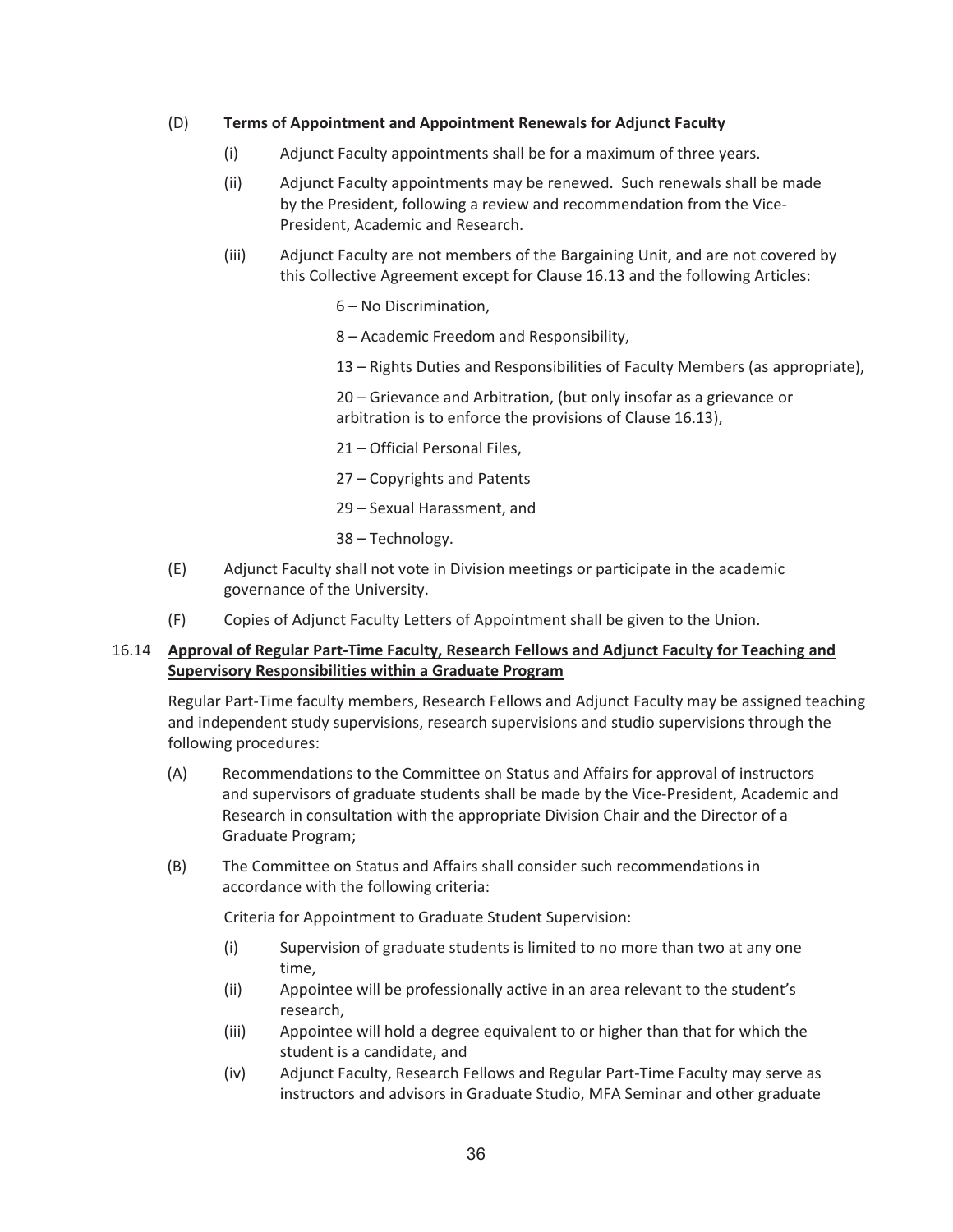level credit courses. They may also serve as members of MFA Review Committees. In the MFA program, only Full-Time faculty may serve as Program Advisors. In the MDES program, Pro-Rated and Full-Time faculty may serve as Thesis Project Advisors.

Criteria for Appointment to Teach Graduate Courses:

- (i) Appointee will be professionally active in area of course subject matter;
- (ii) Appointee will hold a minimum of a Master's degree.
- (C) The Chair of the Committee on Status and Affairs shall forward the Committee's recommendation with a report which explains the recommendation with respect to the stated criteria to the Vice-President, Academic and Research.
- (D) The Vice-President, Academic and Research shall make a final decision and convey that decision to the Division Chair and the candidate.
- (E) Final approval by the Vice-President, Academic and Research does not imply any obligation on the Employer to hire the approved candidates, but when approved candidates are hired, remuneration shall be in keeping with the individual's status as Regular Part-Time Faculty, Research Fellow or Adjunct Faculty and the provisions of the Collective Agreement.

#### **ARTICLE 17 - RESIGNATION**

17.01 An employee may resign voluntarily at any time on six (6) months written notice, normally to take effect on June 30 or December 31.

#### **ARTICLE 18 - RETIREMENT**

- 18.01 **(A)** Employees may retire after the age of fifty-five (55) years.
	- **(B)** Notice of retirement should normally be given to the Vice-President, Academic and Research nine (9) months prior to the planned retirement date.
	- **(C)** An employee on a Full-Time appointment may opt to teach half-time for one (1) preretirement transitional period. The employee may teach for a half-year at full salary or a full year at half salary. For the purposes of this Clause, "salary" shall mean the employee's pretransition full-time salary. The employee shall be entitled to Pension benefits for this period.
	- **(D)** Employees may be eligible for Flexible Retirement as described in Article 41.
- 18.02 Retired Full-Time and Pro-Rated employees shall be entitled to continue participation in NSCAD University's health and dental plans until the age of sixty-five (65) years.
- 18.03 Retirements shall take effect on December 31 or June 30 and employees shall provide the Board with appropriate notice.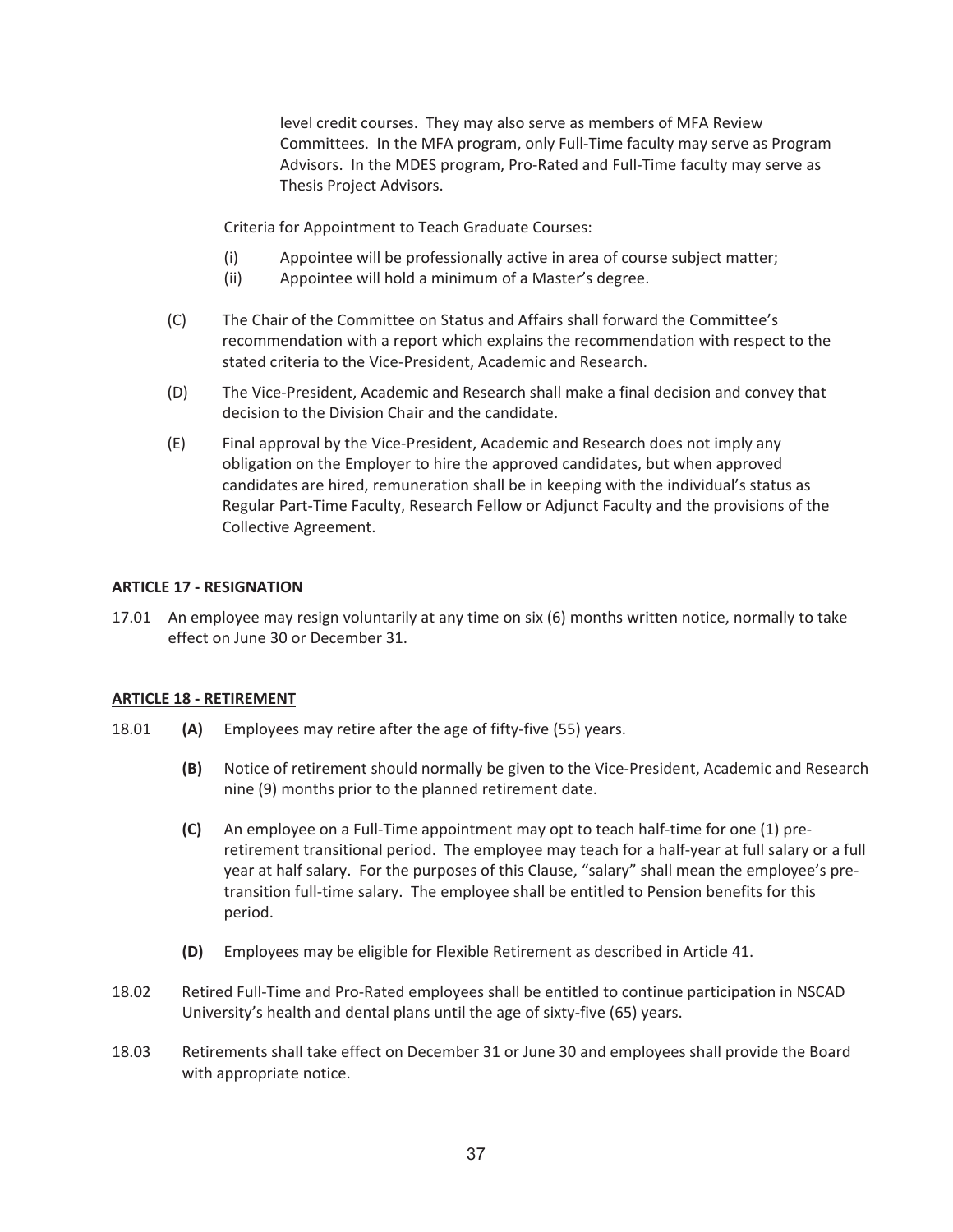- 18.04 The Board may consider offering a retired employee up to two (2) Half-Day Courses per year to be remunerated at the highest Regular Part-Time Level 3 rate as shown on Appendix "K" - ICA and Regular Part-Time Salary Grids for each of the courses. The terms and conditions of such employment shall be consistent with this Agreement.
- 18.05 Subject to priorities and availability, the Board may permit retired Full-Time and Pro-Rated employees to make reasonable use of University facilities.
- 18.06 Retired Full-Time, Pro-Rated and Regular Part-Time Faculty shall be entitled to retain their NSCAD email accounts and library privileges.
- 18.07 The Board may grant the rank of Professor Emeritus to an employee who retires after twenty (20) years of service. Subject to priorities and availability, the Board shall provide Professors Emeritus with office or studio space, and with reasonable access to support services.

## **ARTICLE 19 - DISCIPLINARY ACTIONS AND PROCEDURES**

#### 19.01 **Application**

This article shall apply only to cases of disciplinary action up to and including dismissal and shall not apply to matters of performance dealt with under Article 16.

## 19.02 **Burden and Standard of Proof**

If the Board dismisses, suspends or otherwise disciplines an employee, the Board shall have the burden of proof established according to arbitral jurisprudence. No employee shall be dismissed, suspended or otherwise disciplined by the Board except for just cause.

## 19.03 **Disciplinary Notice/Warning/Suspension**

- (A) Without limiting the Board's right to take disciplinary action (up to and including dismissal as the circumstances may warrant), the Employer shall notify an employee of any expression of dissatisfaction within thirty (30) days of the event giving rise to the complaint. This notice shall be in writing and shall include particulars which led to such dissatisfaction and, if appropriate, may suggest measures to remedy the problem indicated. If the nature of the problem is one that may lead to dismissal or other disciplinary action if unremedied, the Employer shall include such a warning in the notice.
- (B) Suspensions shall normally not exceed one (1) month but in any event shall not exceed three (3) months.

## 19.04 **Procedure**

- (A) When the President is satisfied that there is cause to justify a recommendation to the Board that an employee be suspended or dismissed, the President shall notify the employee of a meeting to be held among the President, the Vice-President, Academic and Research and, if desired, an advisor of the employee's choice. This notice shall inform the employee of the purpose of the meeting and of the general nature of the allegations against them.
- (B) If within ten (10) days of the meeting referred to in Clause 19.04 (A) the matter is not resolved and the President is still of the view that a recommendation of suspension or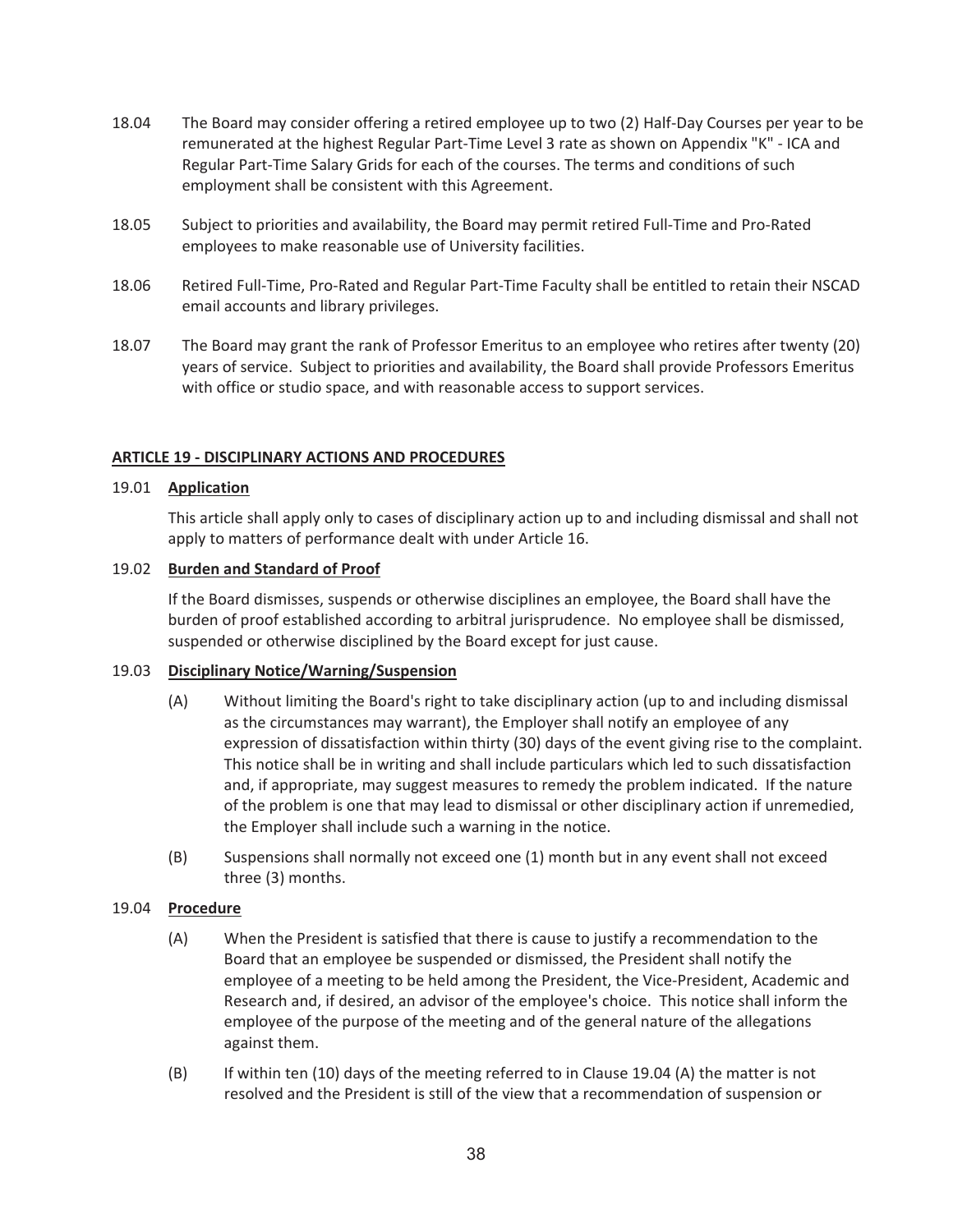dismissal should be made to the Board, they shall so inform the employee in writing including the reasons for the recommendation. Such reasons shall be in sufficient detail to enable the employee to make a reply, in writing, if they wish to do so.

## 19.05 **Grievance and Arbitration**

- (A) If, on the recommendation of the President, the Board decides to suspend or dismiss an employee and a grievance is filed against such action, the grievance shall commence at Step II of the grievance procedures. If after conclusion of the grievance procedure such grievance is submitted to arbitration, the parties shall endeavour to expedite processing of the case so that the arbitration decision is rendered within three (3) months after the date of the suspension or dismissal.
- (B) An employee whose dismissal is grieved shall continue to receive salary and benefits until the earlier of the rendering of the arbitration decision or three (3) months after the date of dismissal.

## 19.06 **Disciplinary Records**

- (A) When no discipline is imposed after disciplinary proceedings have been initiated or if disciplinary action is set aside following grievance or arbitration, no records of such proceedings or action shall be placed in or remain in an employee's Official Personal File.
- (B) All records of disciplinary notices, warnings or suspensions shall be removed from the employee's Official Personal File after four (4) years have elapsed without further disciplinary action having been imposed.

## 19.07 **Crossing of Picket Lines**

Employees shall have the right to refuse to perform the work of striking/locked out persons employed in other Bargaining Units of NSCAD University. Subject to its other rights in such circumstances, the Employer agrees that it shall not take disciplinary action against an employee for refusing to cross a legal picket line of persons employed in other Bargaining Units at NSCAD University.

## **ARTICLE 20 - GRIEVANCE AND ARBITRATION**

- 20.01 A grievance is any dispute or difference that arises between the Parties relating to the interpretation, application, administration, or alleged violation of this Agreement including any question as to whether a matter is arbitrable.
- 20.02 The parties agree to use every reasonable effort to encourage informal, amicable, and prompt settlement of grievances.
- 20.03 The Union shall have carriage of all grievances. The Employer shall deal only with the Union with respect to a grievance. A representative of the Union shall be present at all stages of the formal complaint, grievance, and arbitration.

## 20.04 **Types of Grievances**

- (A) An Individual Grievance is a grievance initiated by the Union on behalf of an individual employee.
- (B) A Group Grievance is a grievance initiated by the Union on behalf of a group of employees similarly affected by the Employer's actions.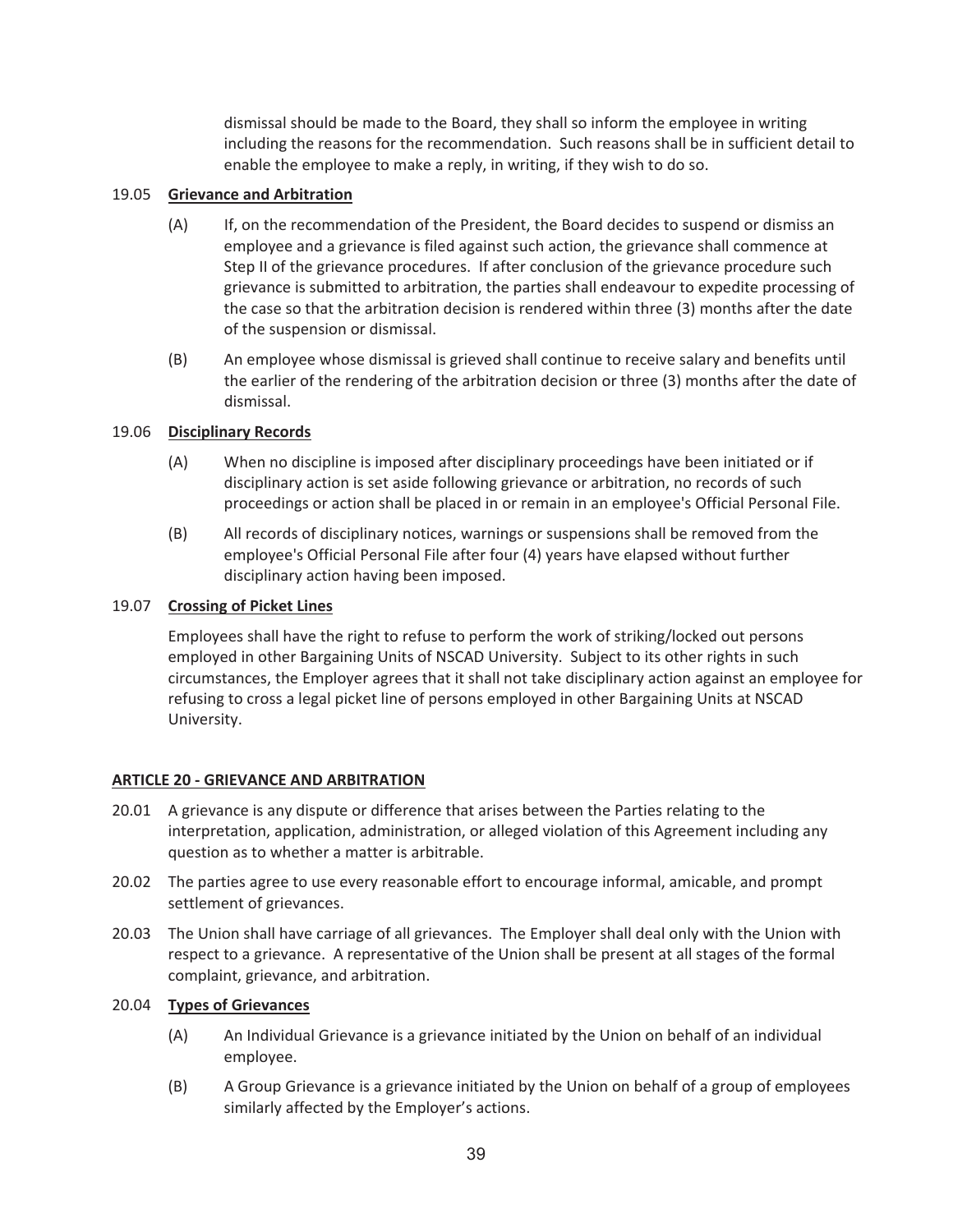- (C) A Policy Grievance is a grievance by the Union which may involve a matter of general policy or general application of the Collective Agreement.
- (D) A Union Grievance is a grievance which directly affects the Union.
- (E) An Employer Grievance is a grievance initiated by the Employer.

## **Individual Grievance and Group Grievance**

The Union shall initiate an Individual Grievance or a Group Grievance at Step I of the grievance procedure with the exception of grievances involving the application of discipline or dismissal, which shall be initiated at Step II. The Employer shall not penalize an employee on whose behalf the Union has filed a grievance. All references in the following to the Vice-President, Academic and Research or President shall, for the purposes of this Article only, include designates of each of them from time to time.

## **Step I**

A grievance shall be filed in writing by the Union with the Vice-President, Academic and Research, by completing the Grievance Form attached as Appendix "B" to this Agreement, within twenty-five (25) days of the date upon which the Union knew or ought to have known of the events giving rise to the grievance.

Within ten (10) days following receipt of the grievance, the Vice-President, Academic and Research shall meet with the Union's representative(s) to attempt to resolve the grievance. The Vice-President, Academic and Research may also be accompanied by another administrator. The Vice-President, Academic and Research shall, within five (5) days of the meeting, give a reply in writing to the Union.

## **Step II**

If the grievance is not resolved in Step I or if the Vice-President, Academic and Research fails to respond within fifteen (15) days of receipt of the grievance, the Union may within a further twenty (20) days submit the grievance to the President. Grievances initiated at Step II shall be initiated within twenty-five (25) days of the date upon which the Union knew or ought to have known of the events giving rise to the grievance.

Within ten (10) days following receipt of the grievance, the President shall meet with the Union's representative(s) to attempt to resolve the grievance. The President may be accompanied by a representative. The President shall, within five (5) days of the meeting, give a reply in writing to the Union.

## **Step III**

 If the foregoing procedure does not resolve the grievance, the grievor may submit the matter to arbitration pursuant to Clause 20.11.

## 20.06 **Union Grievance and Policy Grievance**

 The Union may file a Union Grievance or a Policy Grievance, as defined in Clause 20.04, by forwarding a grievance in writing to the President within twenty-five (25) days of the date upon which the Union knew or ought to have known of the events giving rise to the grievance. Within ten (10) days following receipt of the grievance, the President shall meet the Union's representative(s) to attempt to resolve the grievance. The President shall, within five (5) days of the meeting, give a reply in writing to the Union. If the grievance is not resolved according to this procedure, the Union may submit the matter to arbitration pursuant to Clause 20.11.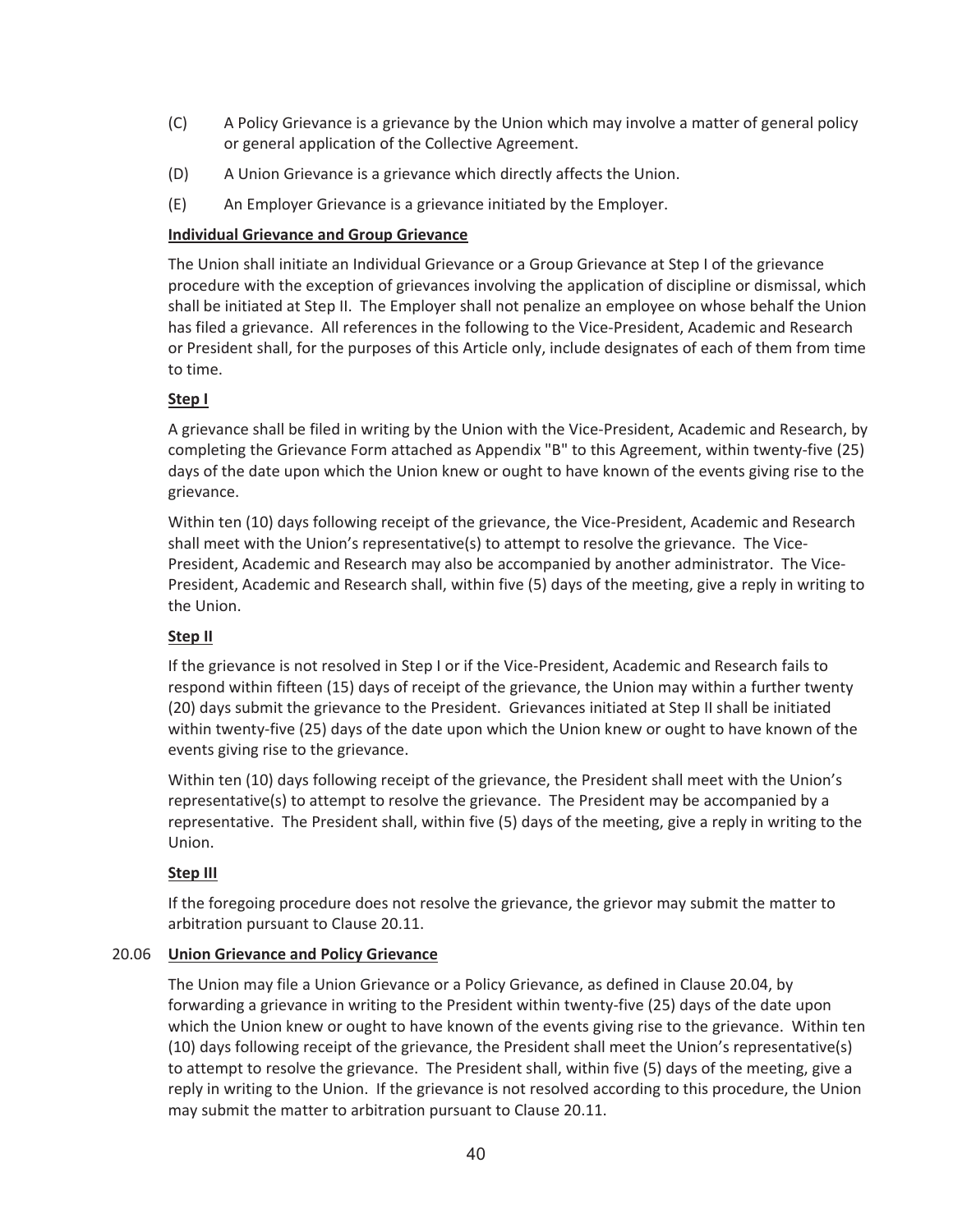### 20.07 **Employer Grievance**

The Employer may file an Employer Grievance by forwarding a grievance in writing to the President of the Union within twenty-five (25) days of the date upon which the Employer knew or ought to have known of the events giving rise to the grievance. Within ten (10) days following receipt of the grievance, the President of the Union shall meet with the Employer's representative(s) to attempt to resolve the grievance. The Union President may be accompanied by a representative. The President of the Union shall within five (5) days of the meeting, give a reply in writing to the Employer. If the grievance is not resolved according to this procedure, the Employer may submit the matter to arbitration pursuant to Clause 20.11.

## 20.08 **Time Limits**

Any step or time limit in this Article may be altered with the written consent of both parties.

#### 20.09 **Technical Irregularities**

No technical violation or irregularity, including violations of the time limits, in the grievance and arbitration process shall prevent the substance of a grievance being heard and judged on its merits, nor shall it affect the jurisdiction of the arbitrator unless there is a prejudice to either party.

#### 20.10 **Documentation and Correspondence**

The Employer and the Union shall provide to the other, upon written request, copies of documents relevant to a grievance; and

All correspondence pursuant to this Article shall be delivered by double registered mail or receipted delivery.

#### 20.11 **Arbitration**

- (A) Unless otherwise agreed, the parties agree to use a Sole Arbitrator for grievances relating to all Articles in this Collective Agreement except those listed in Clause 20.11 (E) (i).
- (B) Subject to Clause 20.09, no matter may be submitted to arbitration unless the grievance has been carried through all the steps of the grievance procedure. Subject to Clause 20.11 (D), a grievor wishing to refer a grievance to arbitration shall, within and not later than fifteen (15) days of the day on which the grievor received the reply to the grievance at the conclusion of the grievance procedure, give to the other party written notice of intention to arbitrate, and its suggestion of a sole arbitrator chosen from the list below:
	- 1. Bruce Outhouse
	- 2. John MacPherson
	- 3. Terry L. Roane
	- 4. Susan Ashley
	- 5. Lorraine Lafferty
	- 6. Gus Richardson
- (C) The party receiving notice of intention to arbitrate shall, within and not later than ten (10) days of the receipt of such notice, advise the other party its agreement to the named Sole Arbitrator or provide an alternate suggestion of Sole Arbitrator from the list provided in 20.11 (B).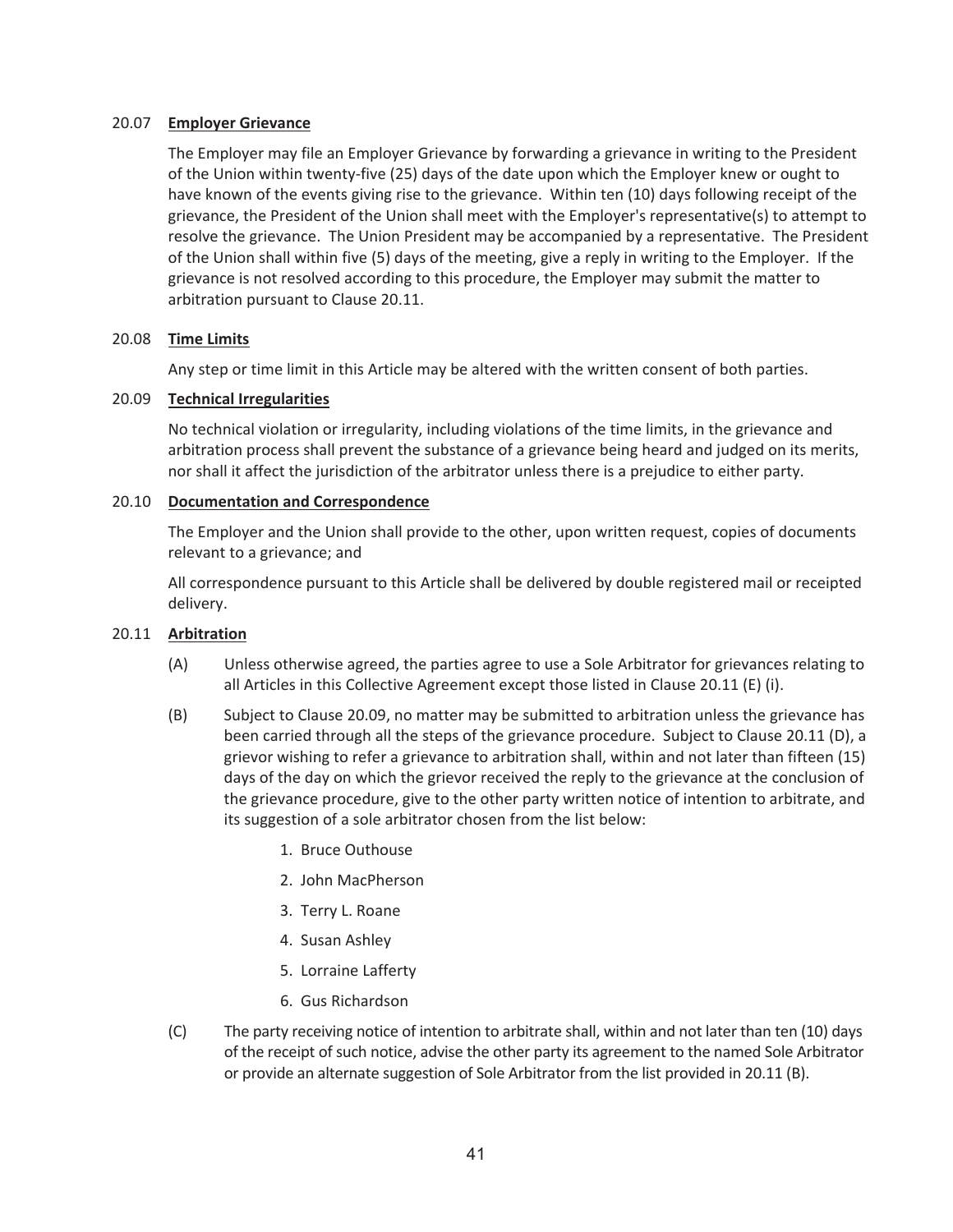- (D) Should the parties be unable to agree on a Sole Arbitrator, then the next Arbitrator in rotation commencing from the top of the list provided in 20.11 (B) shall be appointed.
- (E) (i) Notwithstanding Clause 20.11 (A) either party shall have the right to refer, at its option, a grievance filed in relation to an "Affected Article" to a three-person Arbitration Board. The Affected Articles are:

| Clause 4.02 | Management Rights – in relation to matters not specifically<br>addressed in this Collective Agreement |
|-------------|-------------------------------------------------------------------------------------------------------|
| Article 13  | Guidelines for Clause 13.03 (D) (iv)                                                                  |
| Article 15  | Ranks                                                                                                 |
| Article 16  | Appointments                                                                                          |
| Article 19  | Disciplinary Actions and Procedures                                                                   |
| Article 22  | Sabbatical Leaves                                                                                     |
| Article 25  | <b>Exigency and Layoff</b>                                                                            |
| Article 38  | Technology                                                                                            |

- (ii) A party exercising such right shall within and not later than fifteen (15) days of the day on which the grievor received the reply to the grievance at the conclusion of the grievance procedure, or within five (5) days of receiving the notice that the grievor is taking the matter to arbitration, give the other party written notice of intention to take the matter to a three person Arbitration Board, and nominate its nominee to the Arbitration Board. The party receiving such notice shall, within and not later than five (5) days of the receipt of such notice, advise the other party of the name of its nominee to the Arbitration Board. The two (2) nominees so appointed shall within seven (7) days of the appointment of the latter of them, attempt to agree on a third person as Chairperson. In the event that the nominees are unable to agree upon a Chairperson, they shall attempt to agree on a Chairperson from the list provided in Clause 20.11 (B).
- (iii) Should the nominees be unable to agree upon a Chairperson from that list, the next arbitrator in rotation (from the list provided in 20.11(B)) shall be the Chairperson, commencing from the top of the list.
- (F) Each party shall pay one-half of the fees and expenses of the Sole Arbitrator, or shall pay the fees and expenses of their nominee, and one-half of the fees and expenses of the Chairperson of the Arbitration Board in accordance with Section 41 of the Trade Union Act.
- 20.12 The decision of the Sole Arbitrator, or the majority of the Arbitration Board, shall be the decision of the Board. Where there is no majority decision, the decision of the Chairperson shall be the decision of the Arbitration Board. The decision of the Sole Arbitrator or the Arbitration Board shall be final and binding on the parties.
- 20.13 The Sole Arbitrator or Arbitration Board shall:
	- (A) determine its own procedures but shall give all parties full opportunity to present evidence and to make representations to it;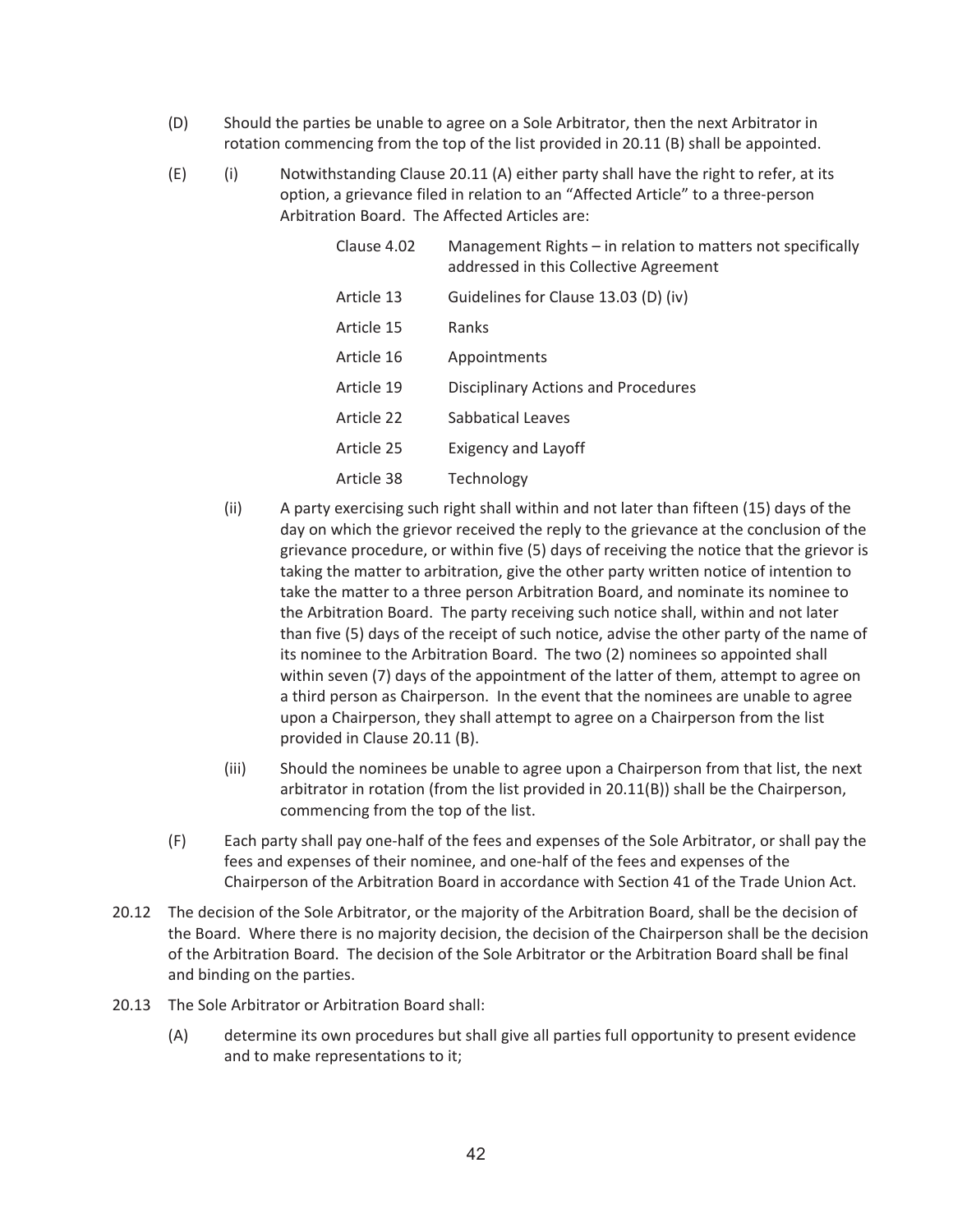- (B) confine itself to the grievance submitted to arbitration and shall not determine any other issue(s) except that the Arbitration Board shall have the power to determine whether any particular grievance is arbitrable;
- (C) not alter, add to, amend or modify any of the provisions of this Agreement;
- (D) where it determined that there is just cause for discipline or discharge, substitute any other penalty for the penalty imposed if, in its opinion, it is just and reasonable to do so and if this Agreement does not contain a specific penalty for the infraction that is the subject of the arbitration;
- (E) have the power to award compensation, but only to the extent of the actual monetary loss; and
- (F) render a decision as soon as reasonably possible.

#### **ARTICLE 21 - OFFICIAL PERSONAL FILES**

- 21.01 (A) There shall be one Official Personal File for each employee, to be used in decisions respecting the terms and conditions of employment of that employee.
	- (B) The Employer and the Union agree that the use of personal information will be limited to that which is required to administer terms and conditions of employment and/or Union membership. The parties agree not to disclose personal information to third parties except where required by law or administration of employment or Union business, and to maintain security of personal information.
- 21.02 The Official Personal File shall be kept secure in the Office of the Vice-President, Academic and Research.
- 21.03 Any employee shall have the right of reasonably private and timely access to examine their Official Personal File during normal business hours. No original material from an Official Personal File shall be taken from the Office of the Vice-President, Academic and Research nor be examined without the presence of an administrative designate.
- 21.04 An employee shall, upon request, receive one (1) copy of any document(s) from their Official Personal File prepared at the Employer's expense.
- 21.05 Only documents relating to the employment of an employee shall be placed in the Official Personal File. No anonymous documents shall be included other than the aggregated results of the Instructional Assessment Form [Clause 16.09 (C)].
- 21.06 Upon written request by the employee, the Vice-President, Academic and Research shall immediately remove from the employee's file information/commentary which is shown to be false.
- 21.07 In preparing documents that are to go in an employee's Official Personal File, the Employer and employee shall not include hearsay. Moreover, both parties shall make every effort to avoid the inclusion of misleading information/commentary.
- 21.08 An employee may include in their Official Personal File any written comments relating to the accuracy, relevancy, or meaning of any of the contents of their file, including any comments the employee wishes to make about the significance of any information or commentary in their file.
- 21.09 When the Chairperson of a committee established to make recommendations upon the terms and conditions of employment of an employee requests materials included in the Official Personal File of an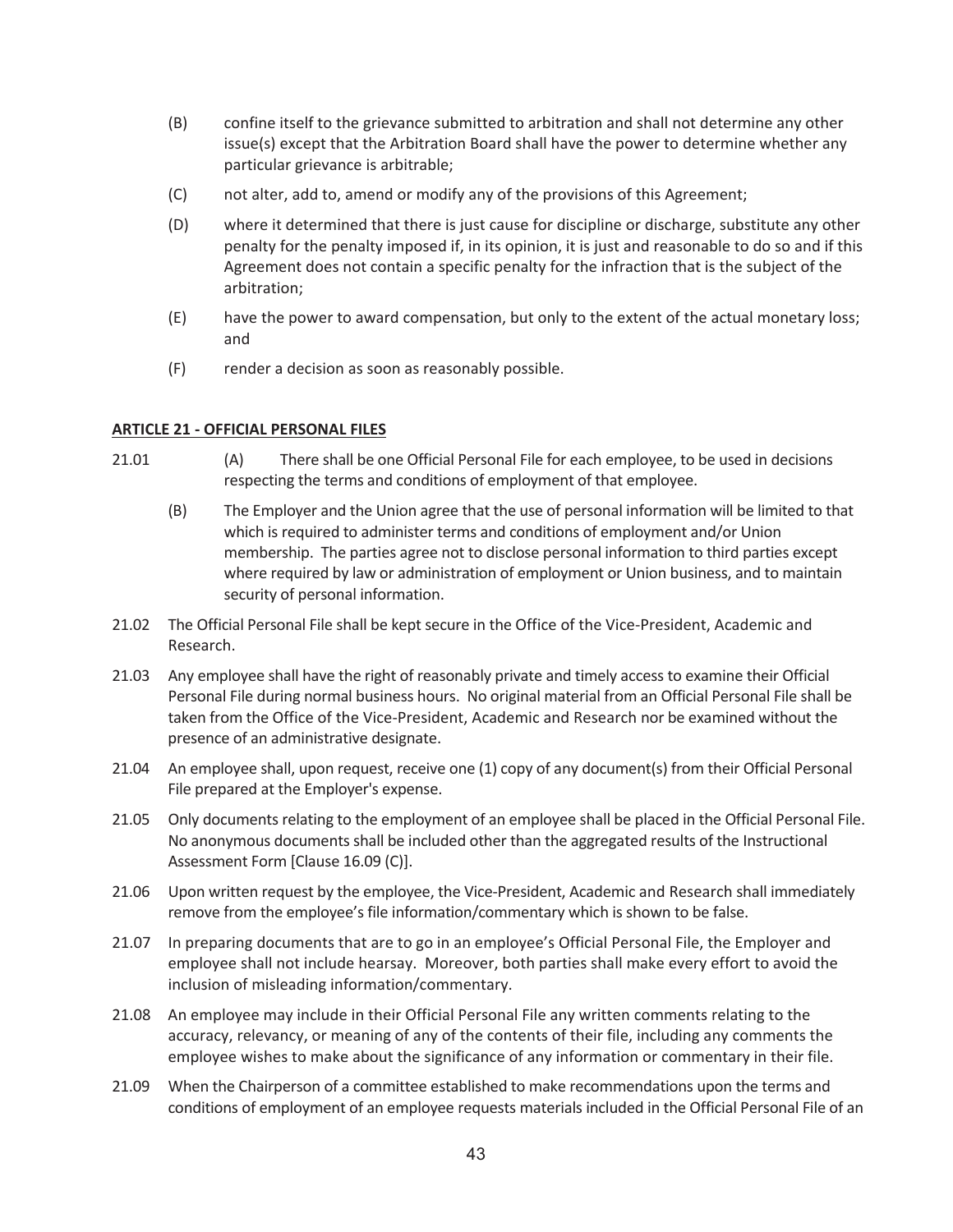employee, the Vice-President, Academic and Research shall have them copied and given to the appropriate committee.

- 21.10 No documentation recording grievance applications or the proceedings of grievance hearings shall be included in an employee's Official Personal File.
- 21.11 When materials, not otherwise copied to the employee, are placed into the employee's Official Personal File, the employee shall be notified in writing contemporaneously.
- 21.12 All material added to an employee's Official Personal File shall be dated and show the date of its inclusion in the file.

## **ARTICLE 22 - SABBATICAL LEAVE**

22.01 Sabbatical leave is a period of time to which Regular Full-Time, and Regular Pro-Rated employees are entitled for the purpose of undertaking Professional and/or Scholarly Activities which will contribute to the individual's professional and/or scholarly competence in their employment capacity and thereby benefit the University.

#### 22.02 **Eligibility**

- (A) (i) After a period of six (6) years of Service to the University during a period of continuous employment, an employee included in Clause 22.01 is eligible for an initial Sabbatical Leave for a period of twelve (12) months.
	- (ii) Following an initial Sabbatical Leave, an employee included in Clause 22.01 is eligible for further periods of Sabbatical Leave of six (6) months duration after three (3) years of service during a period of continuous employment or of twelve (12) months duration after six (6) years of service during a period of continuous employment.
	- (iii) At the time of application, employees eligible for a twelve (12) month Sabbatical Leave may elect to receive instead a six (6) month Sabbatical Leave with the salary provided in Clause 22.06 (A).
- (B) Subject to Clauses 22.02 (C) and (D), the period of service shall be calculated from the later of:
	- (i) the date of appointment; or
	- (ii) the concluding date of the last Sabbatical Leave.
- (C) Up to two (2) years of service (counted toward accrued eligibility for Sabbatical Leave) may be accumulated beyond the amount of eligibility used by a Sabbatical Leave and credited in calculating eligibility for a later Sabbatical Leave.
- (D) The period of service shall not include that period of any Political Service Leave, Long Term Disability Leave or other leaves without pay (except for Parental Leave), or any combination thereof, which is in excess of a total of twenty-six (26) weeks. For example, if a leave(s) exceeds a total of twenty-six (26) weeks, the first twenty-six (26) weeks will count. The period of service shall not normally include a Special Leave or alternate unpaid leaves.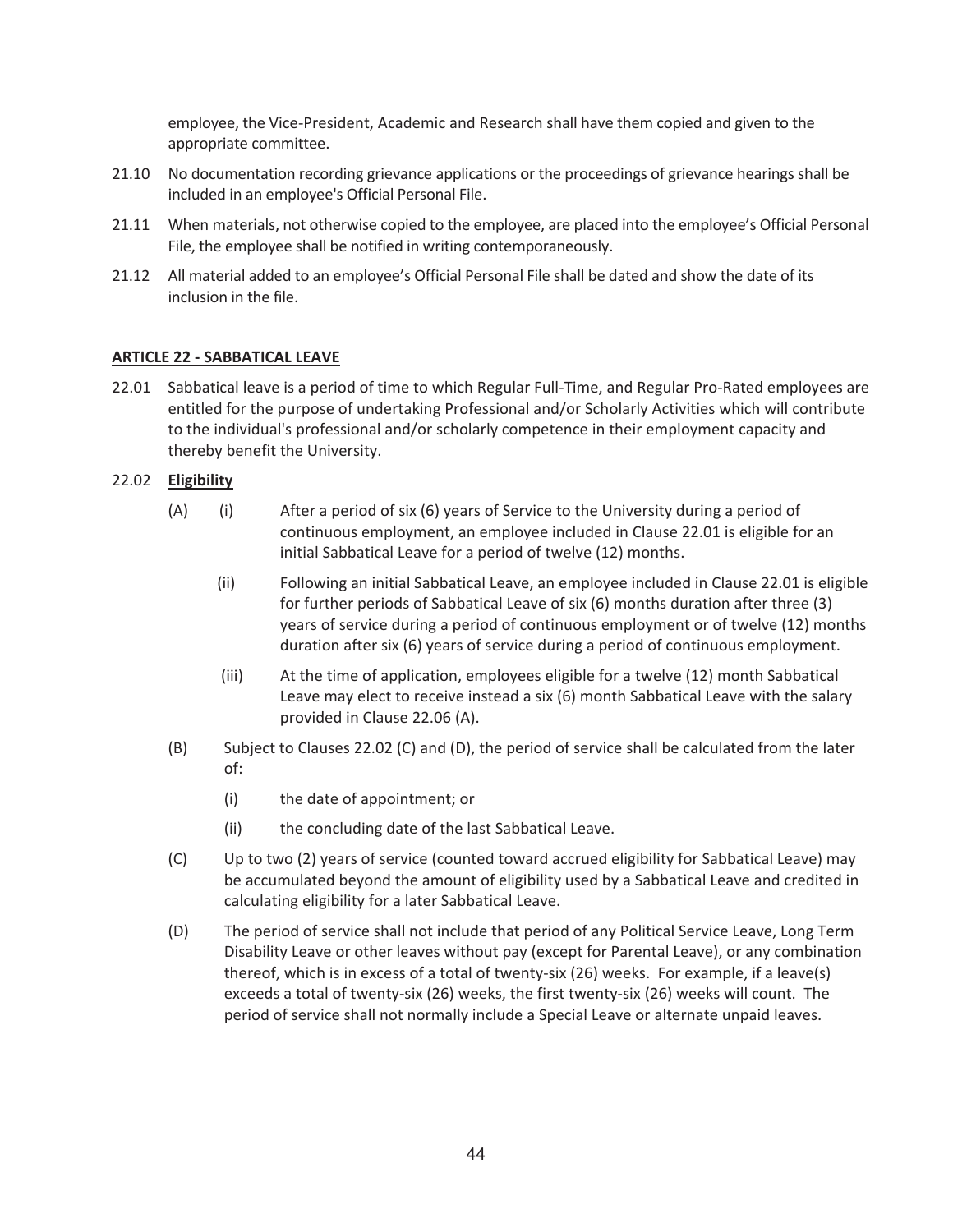- 22.03 The conditions of the leave shall be:
	- (A) the employee who plans to travel during the Sabbatical Leave shall provide the Office of Academic and Research with contact information prior to the leave and inform the Office of any changes;
	- (B) the employee shall return to the University at the expiry of the leave for a period equivalent to the length of the Sabbatical Leave except in the case of an employee who is granted a Sabbatical Leave in the year at the end of which they are expected to retire;
	- (C) the employee shall submit a detailed written report of the activities undertaken to the Vice-President, Academic and Research no more than three (3) months following the expiry of the Sabbatical Leave. Such report shall provide information such as a summary of research, exhibitions, residencies completed, publications submitted and/or accepted, or other Professional and/or Scholarly Activities completed during the Sabbatical Leave;
	- (D) the employee's subsequent application for Sabbatical Leave will not be considered until the conditions of Clauses 22.03 (B) and (C) are met;
	- (E) the employee accepts an ongoing obligation to advise the Vice-President, Academic and Research in writing of all external salary support;
	- (F) the application for Sabbatical Leave and the report shall form part of the employee's Official Personal File.

## 22.04 **Applications**

Applications are available from the Office of the Vice-President, Academic and Research. Completed applications for Sabbatical Leave shall be delivered to the Office of Academic and Research by October 1. Sabbatical leaves will commence on July 1, nine (9) months after the application deadline or January 1, fifteen (15) months after the application deadline. The application shall include the following:

- (A) a statement of length of service and dates of any prior Sabbatical Leaves taken. The applicant shall ensure that an up-to-date curriculum vitae is available as part of the application or is in the employee's Official Personal File;
- (B) a detailed description of the nature and location of activities to be undertaken during the Sabbatical Leave, such as a summary of research, professional activities, exhibitions, residencies, publications or other proposals in progress at the time of application;
- (C) a description of the anticipated contribution to professional and/or scholarly competence as referred to in Clause 22.01; and
- (D) other relevant information supplied by the applicant.

## 22.05 **Procedure**

- (A) Upon receipt of all applications, the Vice-President, Academic and Research shall forward the application(s), to the Committee on Status and Affairs, which will meet by October 30 to review them. Upon reviewing the application(s) the Committee may request additional information from the applicant(s).
- (B) The Committee shall forward its assessment and recommendation in writing to the President on or before November 15 with a copy to the applicant. In the case of a negative recommendation, the Committee shall state its reasons.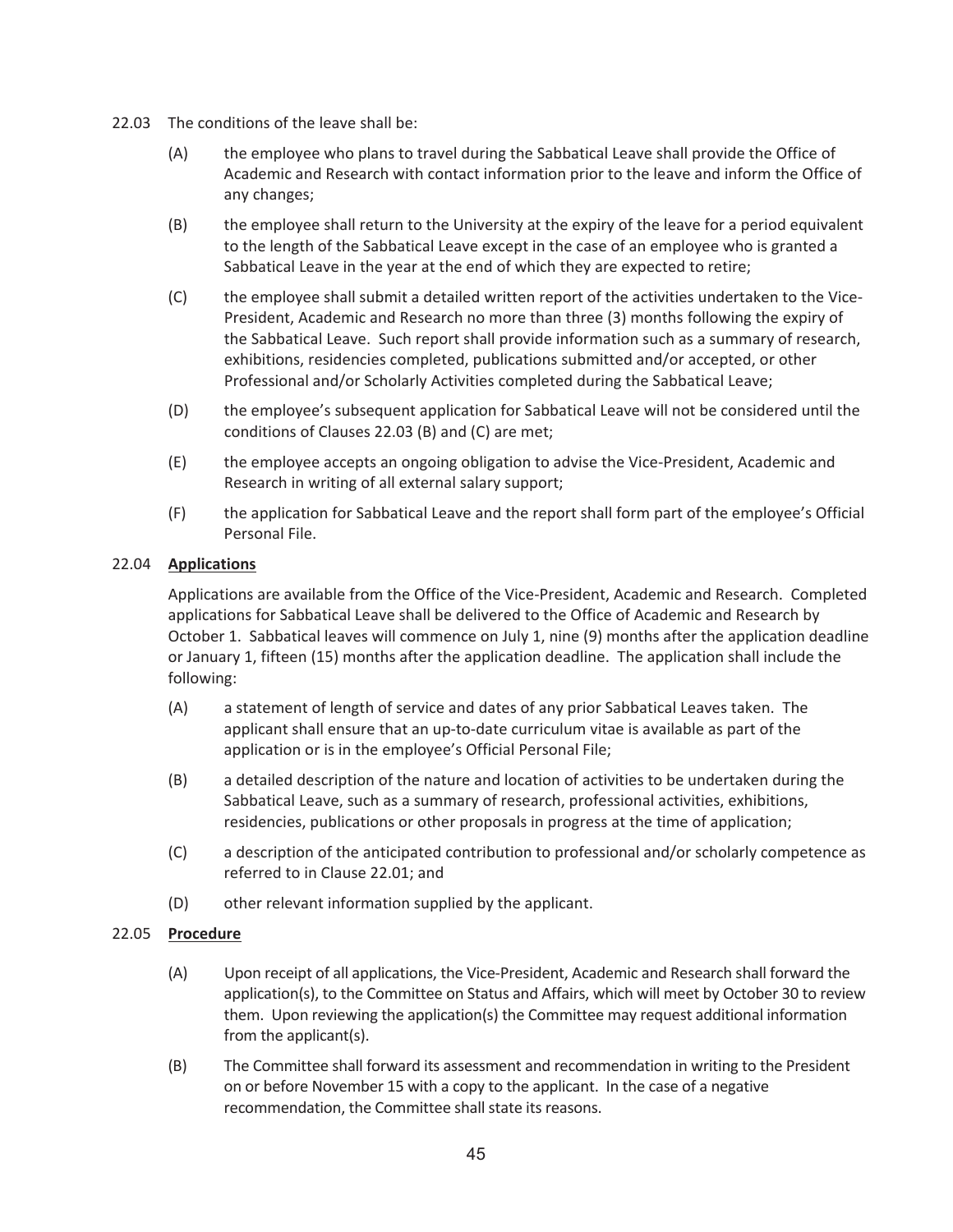(C) For the purposes of this Article, the Library shall be deemed equivalent to a Teaching Unit and the term "Division Chair" shall be deemed to include the Vice-President, Academic and Research as Supervisor for the Library.

If the Committee on Status and Affairs has recommended that more than one Sabbatical Leave be granted from the Library or from any Teaching Unit, or as a result of deferral(s), more than one employee from the Library or from any Teaching Unit is scheduled for Sabbatical Leave, the following shall apply:

- (i) unless otherwise necessitated as per Article 22.05 (F) (iv) no more than one (1) Full-Time or Pro-Rated employee from any one Teaching Unit or the Library shall be on Sabbatical Leave at the same time;
- (ii) if, in any year, two (2) or more individuals from the same Teaching Unit or the Library have applied for Sabbatical Leave during the same semester, the Vice-President, Academic and Research shall direct the Division Chair, or Vice-President, Academic and Research in the case of the Library, to meet with the members of the Teaching Unit or Library. This meeting shall take place no later than December 1;
- (iii) the purpose of the meeting shall be to resolve collegially a schedule of Sabbatical Leaves and to ensure that the needs of the Teaching Unit/Library are met during periods of such leave. The Division Chair, or Vice-President, Academic and Research in the case of the Library, shall, by December 15, forward to the Vice-President, Academic and Research a written report which includes a resolution on the Sabbatical Leave schedule; and
- (iv) if collegial resolution is not achieved, the Vice-President, Academic and Research shall determine the sabbatical schedule considering the following:
	- (a) prior deferrals, if any;
	- (b) accruals, if any; and
	- (c) the needs of the Teaching Unit/Library, determined in consultation with the Division Chair or Vice-President, Academic and Research in the case of the Library.
- (D) The Vice-President, Academic and Research may ask the applicant's Division Chair, or Chair of the Art History and Critical Studies Division, in the case of the Library, for a statement commenting on the impact of the Sabbatical Leave on the program requirements of the Division. A copy of this statement shall be forwarded to the applicant by the Division Chair.
- (E) The President shall review the recommendation of the Committee on Status and Affairs, and the Division Chair's report, if any, the scheduling recommendations of the Vice-President, Academic and Research, if any, and shall no later than March 1 notify the applicant in writing of the President's decision on the granting of the Sabbatical Leave. If an approved Sabbatical Leave is deferred, it shall be done in accordance with Clause 22.05 (F).

## (F) **Sabbatical Leave Deferment**

(i) The President may defer the commencement of the Sabbatical Leave for a period of up to twelve (12) months if it can be demonstrated that program or personnel reasons so require.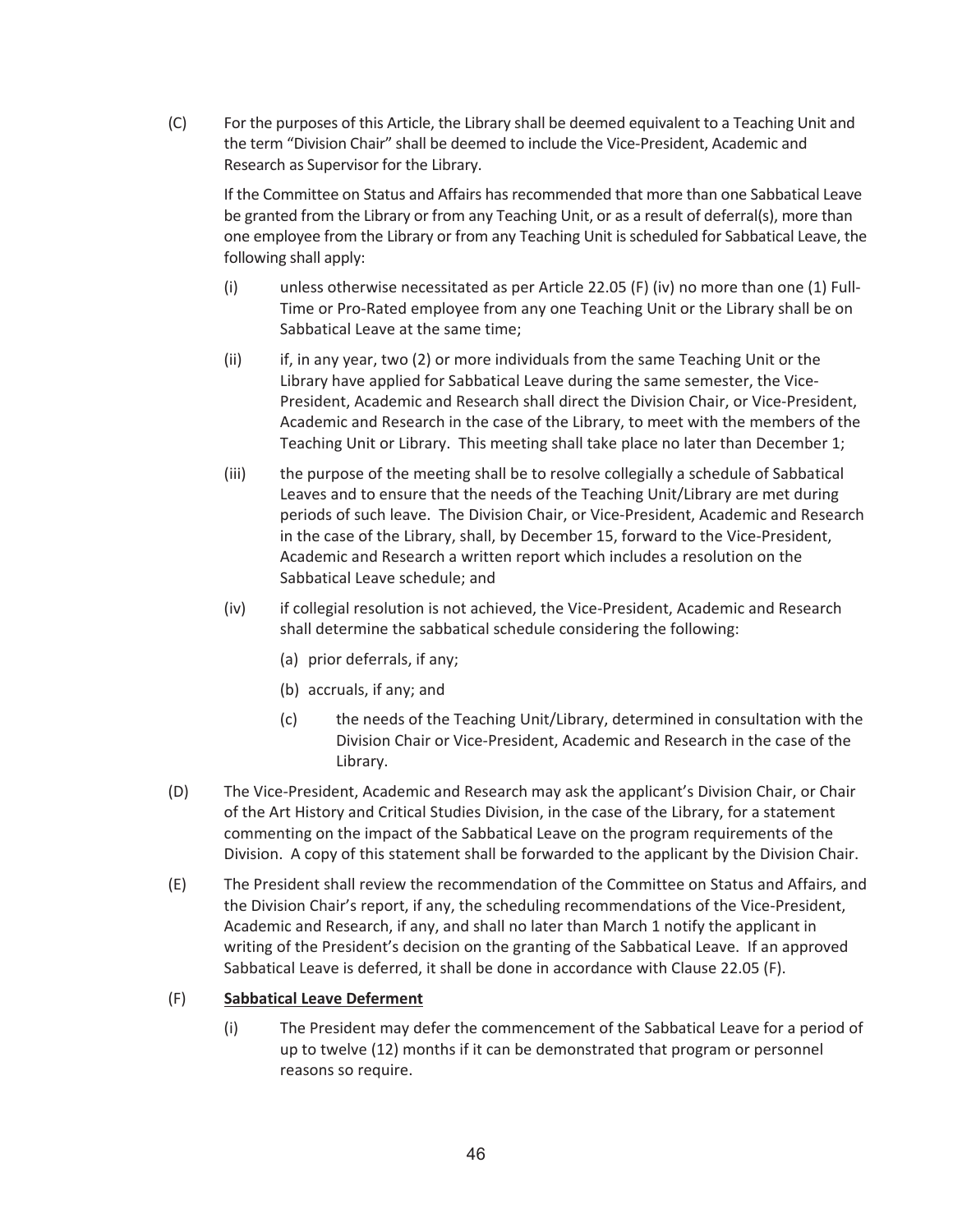- (ii) In exceptional circumstances, such as but not limited to an untimely resignation of a colleague, notice of deferral, as provided in Clause 22.05 (E), may take place later than March 15 with the agreement of the deferred employee.
- (iii) Under exceptional circumstances an employee granted a Sabbatical Leave may, by April 1, submit a request in writing to the appropriate Division Chair or, in the case of the Library, to the Vice-President, Academic and Research, to defer for one year. Such deferral may be granted only once.
- (iv) No employee who is granted a Sabbatical Leave may be deferred by the Employer more than once.
- (v) An employee whose Sabbatical Leave has been deferred, as provided in Clauses 22.05 (F) (i) and (ii) shall commence the deferred leave no later than twelve (12) months following the original, and intended, date of the leave. Such deferral shall not prejudice any other members of the Library or Teaching Unit who also may be eligible for Sabbatical Leave.
- (vi) An employee who is granted a deferral as provided in Clause 22.05 (F) (iii) shall commence the deferred leave no later than twelve (12) months following the original date of the leave, provided that no other member of the Library or Teaching Unit is also eligible for Sabbatical Leave at that time, in which case, the procedure shall be as provided in Clauses 22.05 (C) (ii), (iii) and (iv).

## 22.06 **Salary and Benefits**

- (A) Employees granted a Sabbatical Leave shall be paid in accordance with Clauses 32.05 (E) (i) and (ii).
- (B) When the employee has external salary support from a grant, or similar funding during the Sabbatical Leave and their total sabbatical salary and external salary support exceeds one hundred twenty percent (120%) their normal salary, then the Board shall reduce its support by fifty percent (50%) of the excess.
- (C) Employees on Sabbatical Leave shall be eligible for all salary adjustments and shall receive Professional Development Reimbursement under the provisions of Clause 32.15.
- (D) Insurance plans, the pension plan, and other benefits shall be continued, as if the employee were receiving their normal salary and were not on leave.
- 22.07 Employees on Sabbatical Leave may make use of University facilities and support services.
- 22.08 The Board shall determine whether or not to appoint a replacement for all or a portion of the period that an employee is on Sabbatical Leave.

## **Article 23- OTHER LEAVES**

## 23.01 **Sick Leave**

(A) The Employer shall grant sick leave with full salary and benefits to an employee for the first seventeen (17) weeks of an absence from work resulting from illness or injury.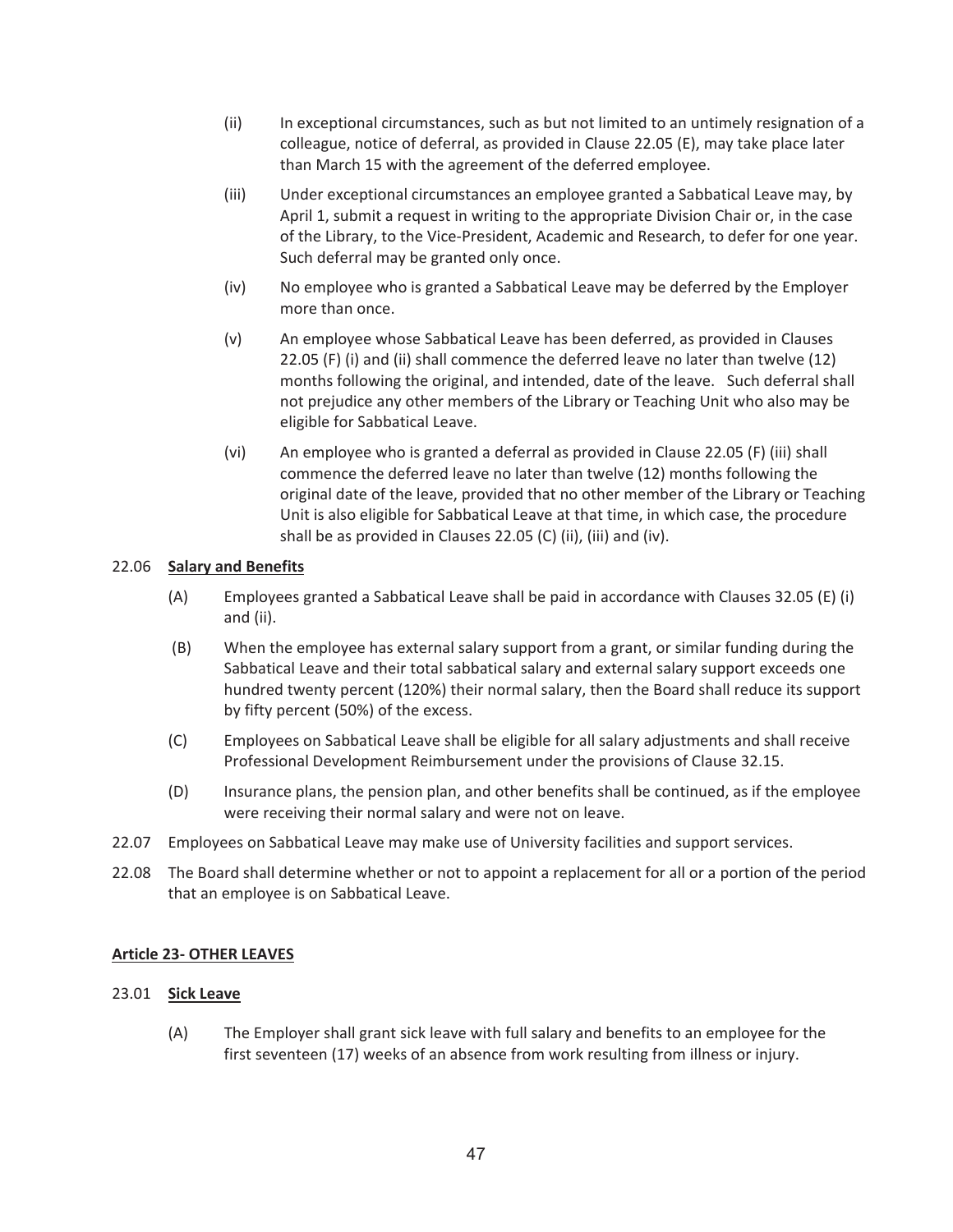- (B) In the event of an absence under this Article of three (3) days or less, the employee shall notify their Division Chair or in the case of librarians, the Office of Vice-President, Academic and Research. For absences in excess of three (3) days, the employee shall notify the Office of the Vice-President, Academic and Research of the probable duration of the absence. The employee may be required to submit a medical certificate(s) with respect to an absence under this Article.
- (C) An employee who requires time off to attend a dental, physiotherapy, optical or medical appointment shall be granted leave of absence with pay. Except in emergencies, an employee shall attempt to schedule such appointments during non-teaching hours.

## 23.02 **Family Bereavement Leave**

- (A) When there is a death of a family member an employee or their spouse, the employee concerned shall be entitled to up to five (5) days of bereavement leave with full salary and benefits. The employee concerned shall notify the Office of the Vice-President, Academic and Research that such leave will be taken. The term "family member" means children, parents, siblings, grandparents, and grandchildren.
- (B) It is recognized that certain emergencies may arise in an employee's personal or family life which may require their absence from NSCAD University for a limited period of time. Notice of such emergencies shall be given to the Vice-President, Academic and Research who may authorize paid leave for an appropriate specified time period.
- (C) An extension of paid leave referred to in Clauses 23.02 (A) and (B) may be arranged with the approval of the Vice-President, Academic and Research.
- (D) Employees taking leaves referred to in Clauses 23.02 (A) and (B) are responsible for taking measures to minimize the effects of their absence. Such employees will discuss with the Vice-President, Academic and Research, as soon as possible, alternative arrangements for their teaching and other responsibilities during the absence. Where required, the Vice-President, Academic and Research will ensure that alternative arrangements are made.

## 23.03 **Compassionate Care Leave**

- (A) An employee who has been employed by the Employer for a period of at least three (3) months is entitled to an unpaid leave of absence of up to twenty-eight (28) weeks to provide care or support to a family member of the employee if a legally qualified medical practitioner issues a certificate stating that the family member has a serious medical condition with a significant risk of death within twenty-six (26) weeks from
	- (i) the day the certificate is issued; or
	- (ii) where the leave was begun before the certificate was issued, the day the leave was begun.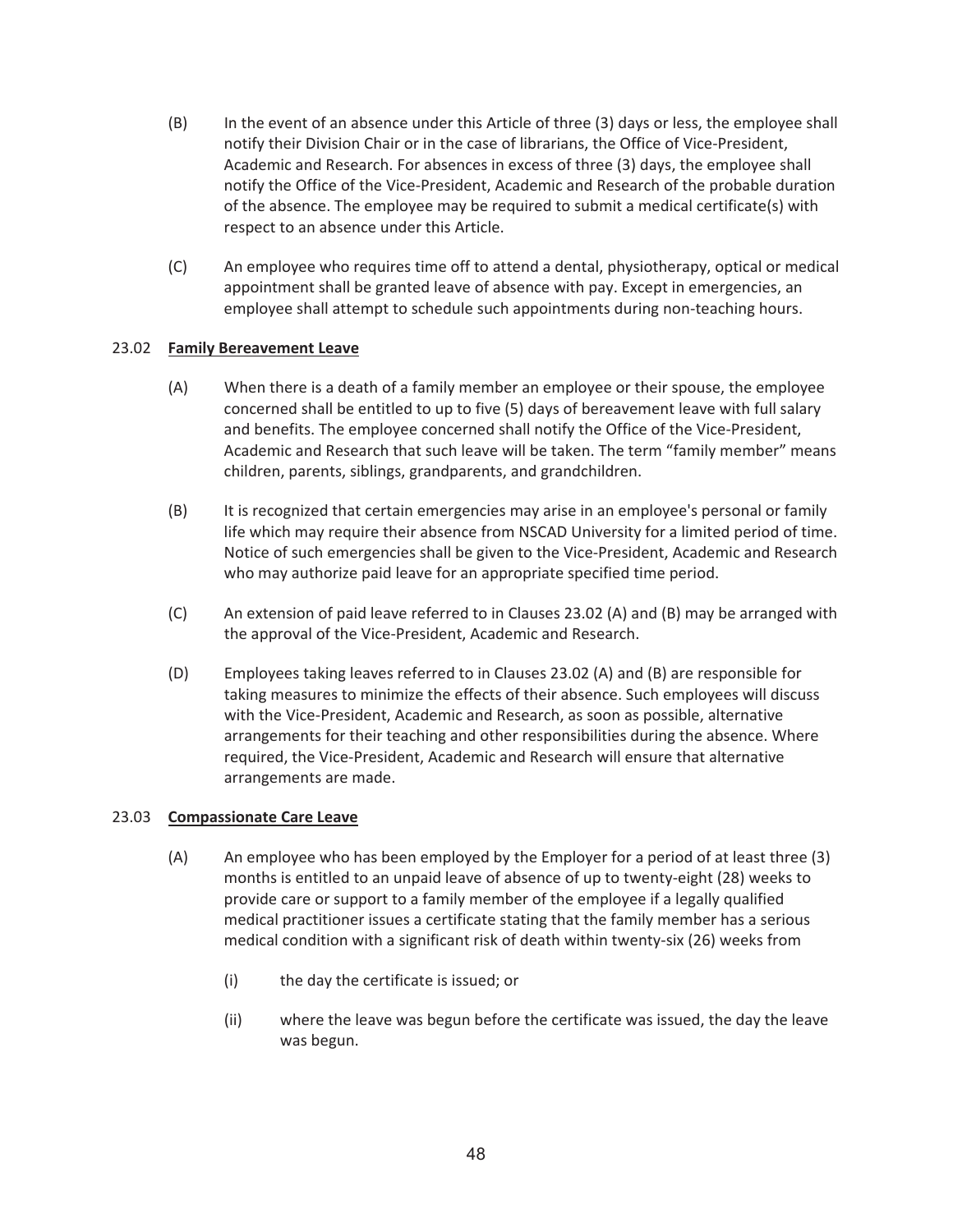- (B) An employee who qualifies for Compassionate Care Leave shall take up to twenty-eight (28) weeks of leave in periods not less than one (1) week in duration and within fiftytwo (52) weeks from the first week of the leave.
- (C) An employee taking compassionate care leave shall give written notice to the Employer as soon as possible of the date when the leave will commence. Where requested in writing by the Employer, the employee must provide the Employer with a copy of the certificate referred to in Clause 23.04(A).

## 23.04 **Critically Ill Child Care Leave**

- (A) An employee who has been employed by the Employer for a period of at least three (3) months is entitled to an unpaid leave of absence of up to thirty-seven (37) weeks to provide care or support to a critically ill child, if a legally qualified medical practitioner issues a certificate
	- (i) stating that the child is a critically ill child and requires the care and support of the employee; and
	- (ii) setting out the period during which the child requires the care or support.
- (B) An employee shall provide written notice to the Employer as soon as possible of any intention to take critically ill child care leave, which shall include a written plan indicating the weeks in which the employee will take the leave.
- (C) Where an employee must begin critically ill child care leave before providing written notice to the Employer, the employee shall provide written notice as soon as possible.
- (D) Where requested in writing by the Employer, the employee must provide the Employer with a copy of the certificate referred to in Clause 23.04(A).
- (E) An employee who qualifies for Critically Ill Child Leave shall take the leave in periods not less than one (1) week in duration and within fifty-two (52) weeks from the first week of the leave. The medical certificate shall state the duration of the employee's leave, up to a maximum of thirty-seven (37) weeks within a fifty-two (52) week time frame.
- (F) Where an employee requires further leave, an additional medical certificate must be issued by a legally qualified medical practitioner and provided to the Employer. The total combined leaves of these certificates must not exceed thirty-seven (37) weeks within a fifty-two (52) week time frame.
- (G) Where an employee stops providing care to the critically-ill child, the leave ends the week in which the employee stops providing such care.
- (H) Where an employee chooses to return to work prior to the end of the leave period, the employee shall provide the Employer at least fourteen (14) days written notice.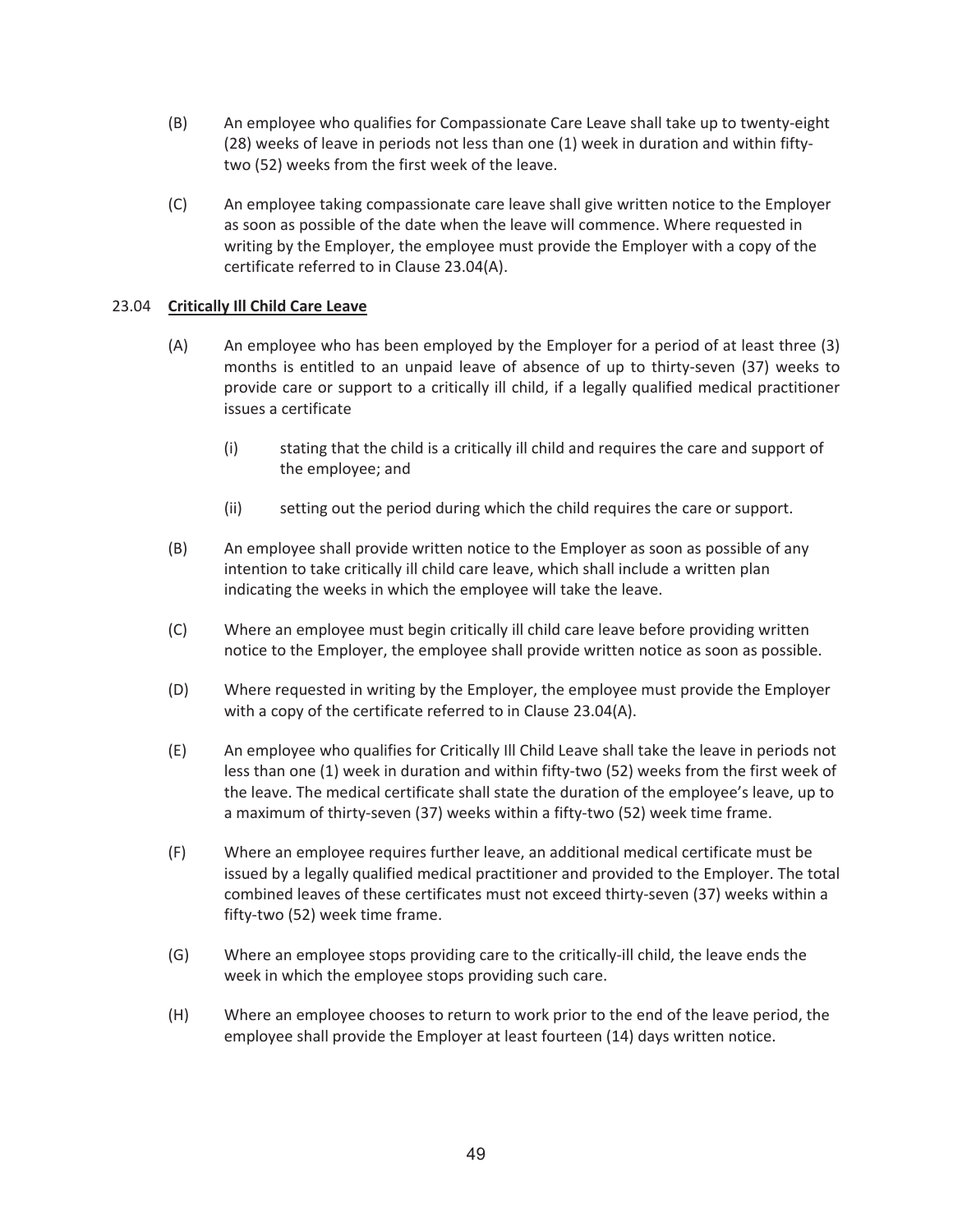### 23.05 **Critically Ill Adult Care Leave**

- (A) An employee who has been employed by the Employer for a period of at least three (3) months is entitled to an unpaid leave of absence of up to sixteen (16) weeks to provide care or support to a critically ill adult who is a family member of the employee, if a legally qualified medical practitioner issues a certificate
	- (i) stating that the adult is a critically ill adult and requires the care and support of the employee; and
	- (ii) setting out the period during which the adult requires the care or support.
- (B) An employee shall provide written notice to the Employer as soon as possible of any intention to take critically ill adult care leave, which shall include a written plan indicating the weeks in which the employee will take the leave.
- (C) Where an employee must begin critically ill adult care leave before providing written notice to the Employer, the employee shall provide written notice as soon as possible.
- (D) Where requested in writing by the Employer, the employee must provide the Employer with a copy of the certificate referred to Clause 23.05(A).
- (E) An employee who qualifies for Critically Ill Adult Leave shall take the leave in periods not less than one (1) week in duration and within fifty-two (52) weeks from the first week of the leave. The medical certificate shall state the duration of the employee's leave, up to a maximum of sixteen (16) weeks within a fifty-two (52) week time frame.
- (F) Where an employee requires further leave, an additional medical certificate must be issued by a legally qualified medical practitioner and provided to the Employer. The total combined leaves of these certificates must not exceed sixteen (16) weeks within a fiftytwo (52) week time frame.
- (G) Where an employee stops providing care to the critically ill adult, the leave ends the week in which the employee stops providing such care.
- (H) Where an employee chooses to return to work prior to the end of the leave period, the employee shall provide the Employer at least fourteen (14) days written notice.

## 23.06 **Paid Leave for Compassionate Care, Critically Ill Child Care, and Critically Ill Adult Care Leave**

- (A) When an employee's family circumstances necessitate Compassionate Care Leave, Critically Ill Child Care Leave, or Critically Ill Adult Care Leave, the employee concerned may arrange, with the approval of the Vice-President, Academic and Research, for up to five (5) days of paid leave with full salary and benefits if a family member is affected. The term "family member" means spouse, children, parents, siblings, grandparents, and grandchildren.
- (B) An extension of paid leave referred to in Clause 23.06(A) may be arranged with the approval of the Vice-President, Academic and Research.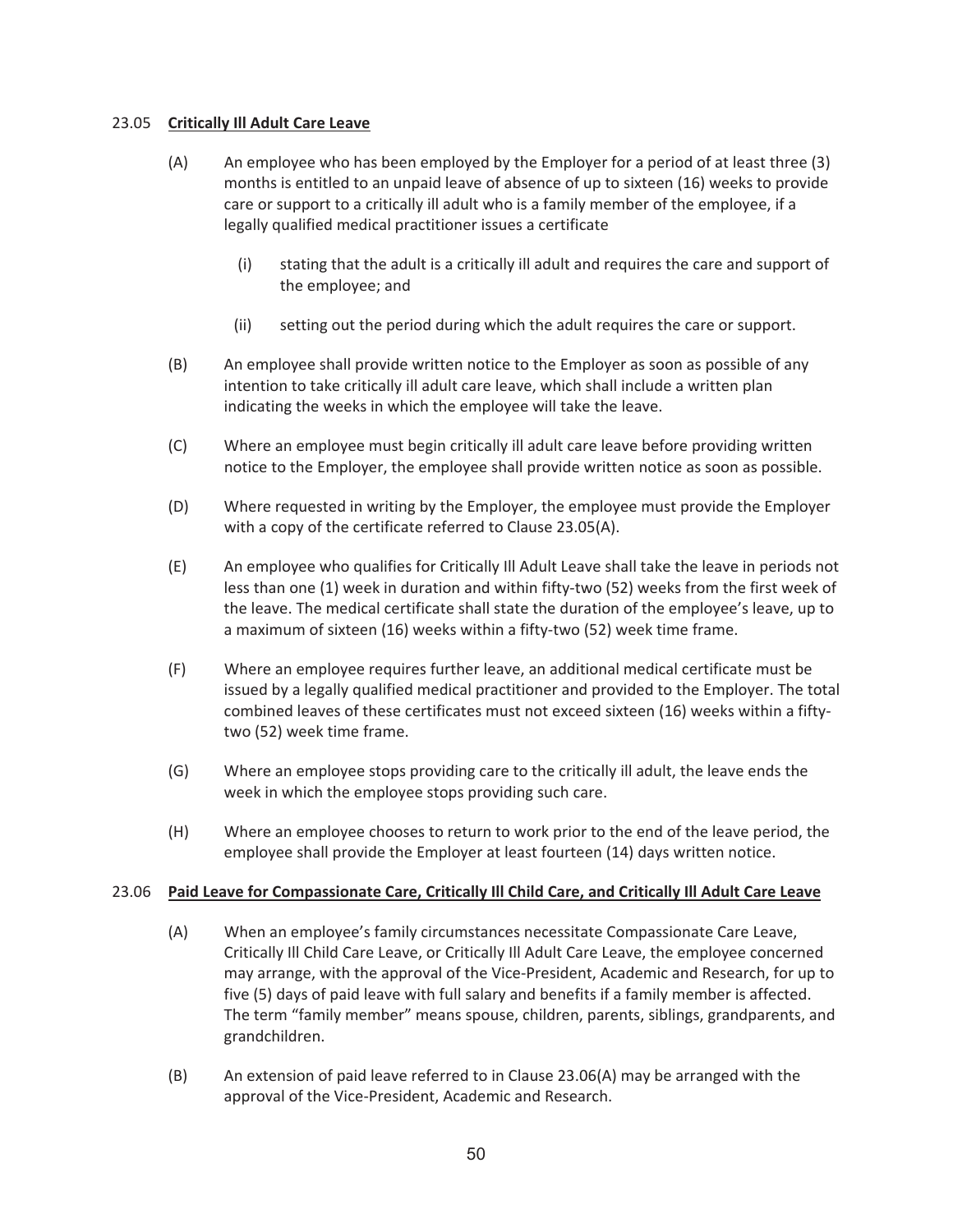#### 23.07 **Special Leaves**

- (A) Special leaves may be granted by the Board upon terms and conditions prescribed by the Board. A special leave shall normally not exceed one (1) year in duration.
- (B) The employee shall normally give six (6) months written notice to the President when requesting a special leave.
- (C) The Union shall be provided with written notification of the prescribed terms and conditions of the leave.

#### 23.08 **Political Service Leave**

Employees elected to full-time political office at the municipal, provincial or federal level shall be entitled to *leave* without pay. Employees must return to NSCAD University and resume duties at the end of one *term* of office unless special circumstances require and the Board agrees to extend the leave beyond such term.

#### 23.09 **Court Leave**

Employees shall be entitled to leave of absence with full salary and benefits if subpoenaed to attend as a witness or as a juror.

#### 23.10 **Family Leave**

Family Leave consists of a combination of Pregnancy Leave and Parental Leave. Employees are entitled to Pregnancy Leave and Parental Leave in accordance with the Nova Scotia Labour Standards Code.

#### 23.11 **Pregnancy Leave**

- (A) A pregnant employee is entitled to a leave of absence of up to seventeen (17) weeks upon:
	- (i) giving the Employer written notice of the date that the employee will begin the pregnancy leave and the date the employee will return to work; and
	- (ii) providing to the Employer a certificate of a legally qualified medical practitioner stating that the employee is pregnant and specifying the expected date of delivery.
- (B) Pregnancy leave begins on such date, not sooner than sixteen (16) weeks preceding the expected date of delivery, as the employee determines, and not later than the date of delivery.
- (C) Pregnancy leave ends on such date
	- (i) not sooner than one (1) week after the date of delivery; and
	- (ii) not later than seventeen (17) weeks after the pregnancy leave began.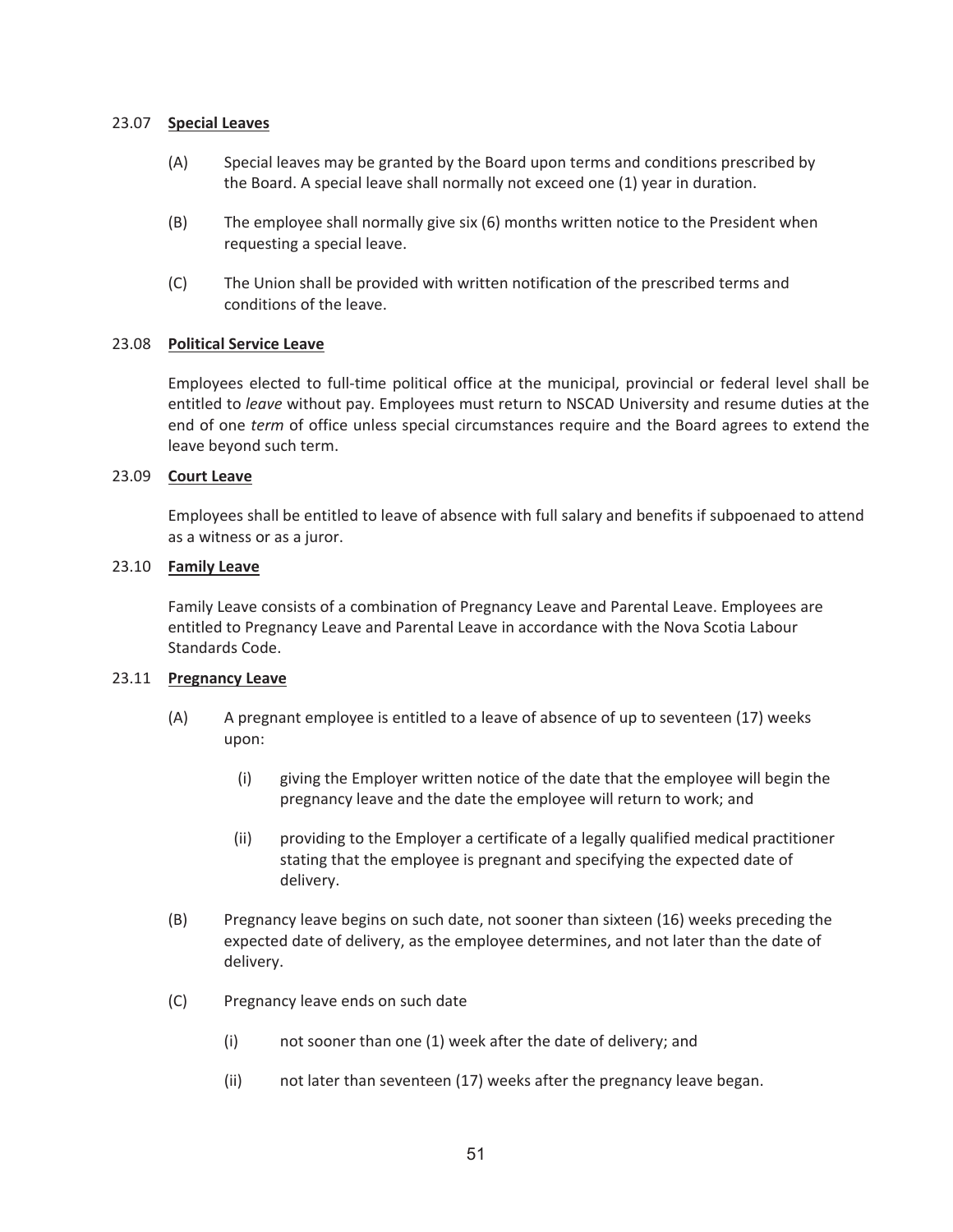- (D) Where duties of their position cannot reasonably be performed by a pregnant employee, or the performance of the employee's work is materially affected by the pregnancy, the Employer may either:
	- (i) consider a temporary assignment; or
	- (ii) require the employee to commence an unpaid leave of absence

In either case, the basis for the decision will be a medical certificate provided by a qualified medical practitioner of the employee's choice. Such medical certificate shall indicate the range of duties an employee can or cannot perform.

- (E) An employee who experiences illness or injury during their pregnancy is entitled to sick leave, pursuant to Clause 23.01, at any time during their pregnancy up to the date of delivery.
- (F) The employee shall advise the Employer that they are applying for a pregnancy leave and file the required documents in accordance with the above procedure before the leave arrangements are finalized by the Employer.
- (G) Subject to terms and conditions of the Supplementary Employment Benefits (S.E.B.) plan, the Employer shall supplement an employee's Employment Insurance Benefits and other earnings for a maximum period of seventeen (17) weeks during the employee's pregnancy leave.
- (H) When the employee reports for work upon the expiration of the period of pregnancy leave, they shall resume work in the same position or, if the position has been eliminated, a comparable position to that which they held prior to the commencement of the pregnancy leave at no lower rate of pay and with no loss of seniority and benefits accrued to the commencement of the pregnancy leave.
- (I) Where there is a newborn child and there is continuous hospitalization or death of the mother who is the spouse of an employee of NSCAD University, a period of leave up to seventeen (17) weeks shall be available to the employee under the provisions of Clause 23.11.

## 23.12 **Spousal Leave**

Upon the birth or adoption of a child or children, an employee who is the spouse of the primary care giver shall be granted special leave with pay and benefits for up to a maximum of five (5) days. Employees must apply in writing for this leave.

## 23.13 **Parental Leave**

- (A) An employee who becomes a parent of one or more children through
	- (i) the birth of the child or children; or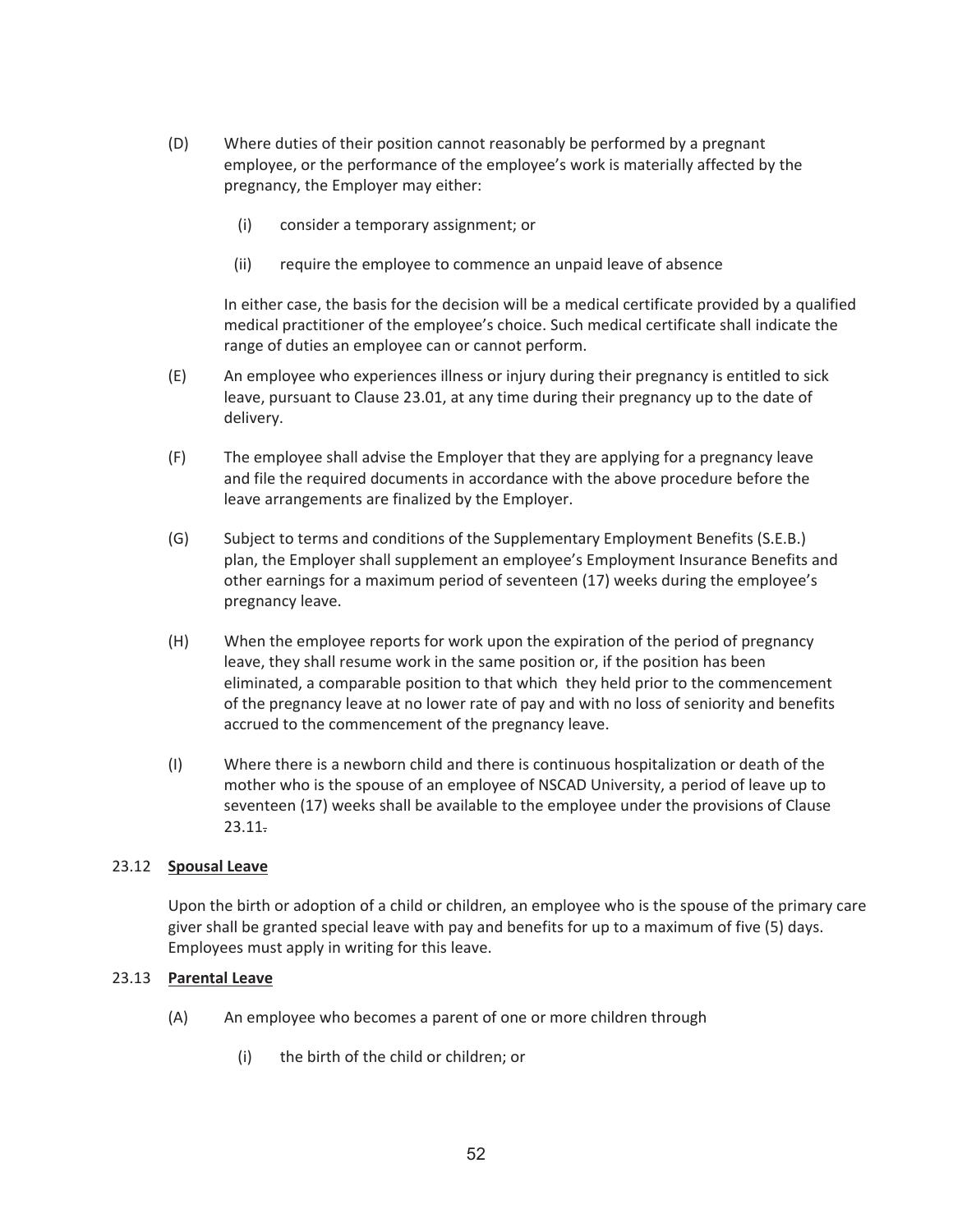(ii) the placement of the child or children in the care of the employee for the purpose of adoption of the child or children pursuant to the laws of the Province,

is entitled to an unpaid leave of absence, of up to seventy-eight (78) weeks upon giving the Employer written notice of the date that the employee will begin the leave and the date that the employee will return to work.

- (B) The employee shall provide the Employer:
	- (i) in the case of birth, a certificate from a legally qualified medical practitioner; or
	- (ii) in the case of adoption, a certificate from an official in the Department of Community Services with knowledge of the proposed adoption; and
	- (iii) written notice of the dates upon which the parental leave will begin and end.
- (C) Where an employee takes pregnancy leave pursuant to Clause 23.11 and the employee's new-born child or children arrive in the employee's home during the pregnancy leave, parental leave:
	- (i) begins immediately upon completion of the pregnancy leave and without the employee returning to work; and
	- (ii) ends not later than sixty-one (61) weeks after the parental leave began, as determined by the employee.
- (D) Where Clause 23.13 (C) does not apply, parental leave
	- (i) begins on such date, coinciding with or after the birth of the child or children or the child or children first arriving in the employee's home; and
	- (ii) ends not later than seventy-seven (77) weeks after the child or children first arrive in the employee's home.
- (E) The maximum combined pregnancy leave and parental leave to which an employee is entitled is seventy-eight (78) weeks.
- (F) Where an employee has begun parental leave pursuant to Clause 23.13 (A) and the child or children to whom the parental leave relates is hospitalized for a period exceeding or likely to exceed one (1) week, the employee is entitled to return to and resume work and defer the unused portion of the parental leave until the child is discharged from the hospital. There will be only one interruption and deferral of each parental leave.
- (G) The employee shall advise the Employer that they are applying for a parental leave and file the required documents in accordance with the above procedure before the leave arrangements are finalized by the Employer. The employee shall give the Employer four (4) weeks notice of:
	- (i) the date they will begin parental leave; and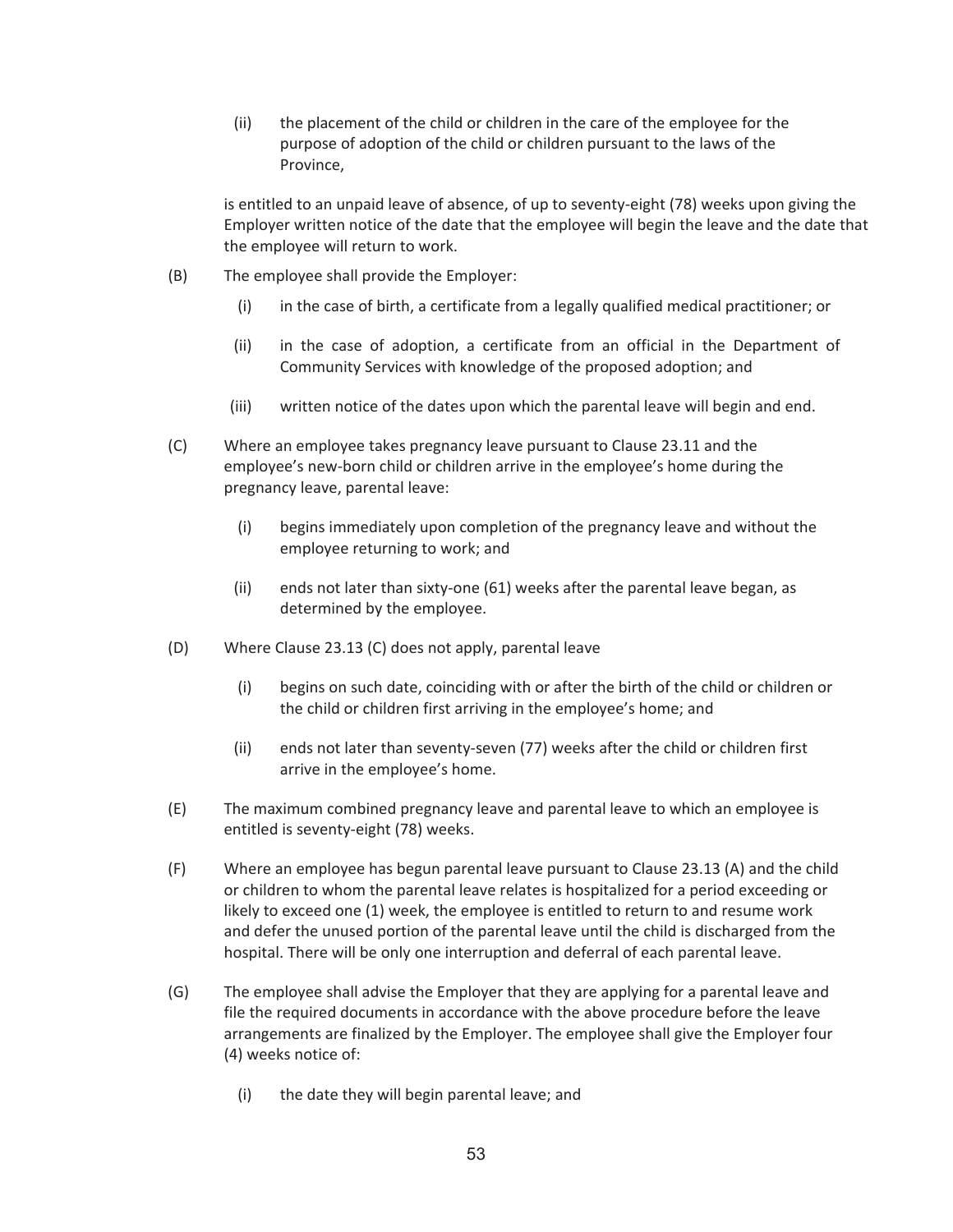(ii) the date they will return to work.

Shorter notice may be given or dates may be amended if:

- (i) the date of birth is earlier than expected;
- (ii) the date upon which the leave is to begin is earlier than planned because of medical circumstances arising from pregnancy resulting in the employee beginning pregnancy leave sooner than expected;
- (iii) the first arrival of the child or children in the employee's home is not expected or occurs sooner than reasonably expected; and
- (iv) the employee returns to work prior to resumption of parental leave pursuant to Clause 23.13 (H).
- (H) When the employee reports for work upon the expiration of the period of parental leave, they shall resume work in the same position or, if the position has been eliminated, a comparable position to that which they held prior to the commencement of the parental leave at no lower rate of pay and with no loss of seniority and benefits accrued to the commencement of the parental leave.
- (I) Subject to the terms and conditions of the Supplementary Employment Benefits ("S.E.B.") plan, the Employer shall supplement an employee's Employment Insurance Benefits and other earnings for a maximum period of twelve (12) weeks during the employee's parental leave.

## 23.14 **Benefit Plans for Employees on Unpaid Leave**

To the extent permitted by the terms and conditions of employee benefit plans, employees on unpaid leave shall have the option to participate in such benefit plans provided they pay both the Employer and employee portions of all the required premiums and make arrangements for payment in advance of commencing the period of leave. The Employer must provide ten (10) days written notice before the option to keep up employee benefits is no longer in effect.

The eligibility of an employee on an unpaid leave for Short Term Disability and/or Long Term Disability is subject to the terms and conditions of the benefit plans.

When permitted by the terms and conditions of the relevant employee benefit plans, the Short Term Disability benefits and the Long Term Disability qualifying period shall commence on the day the employee was scheduled to return to work following the period of unpaid leave.

23.15 That period of Political Service Leave, Long Term Disability leave or other leaves without pay (except for Parental Leave), or any combination thereof, which is in excess of a total of twenty-six (26) weeks, shall not count as time in service in computing eligibility for tenure and promotion. For example, if a leave(s) exceeds a total of twenty-six (26) weeks, the first twenty-six (26) weeks will count.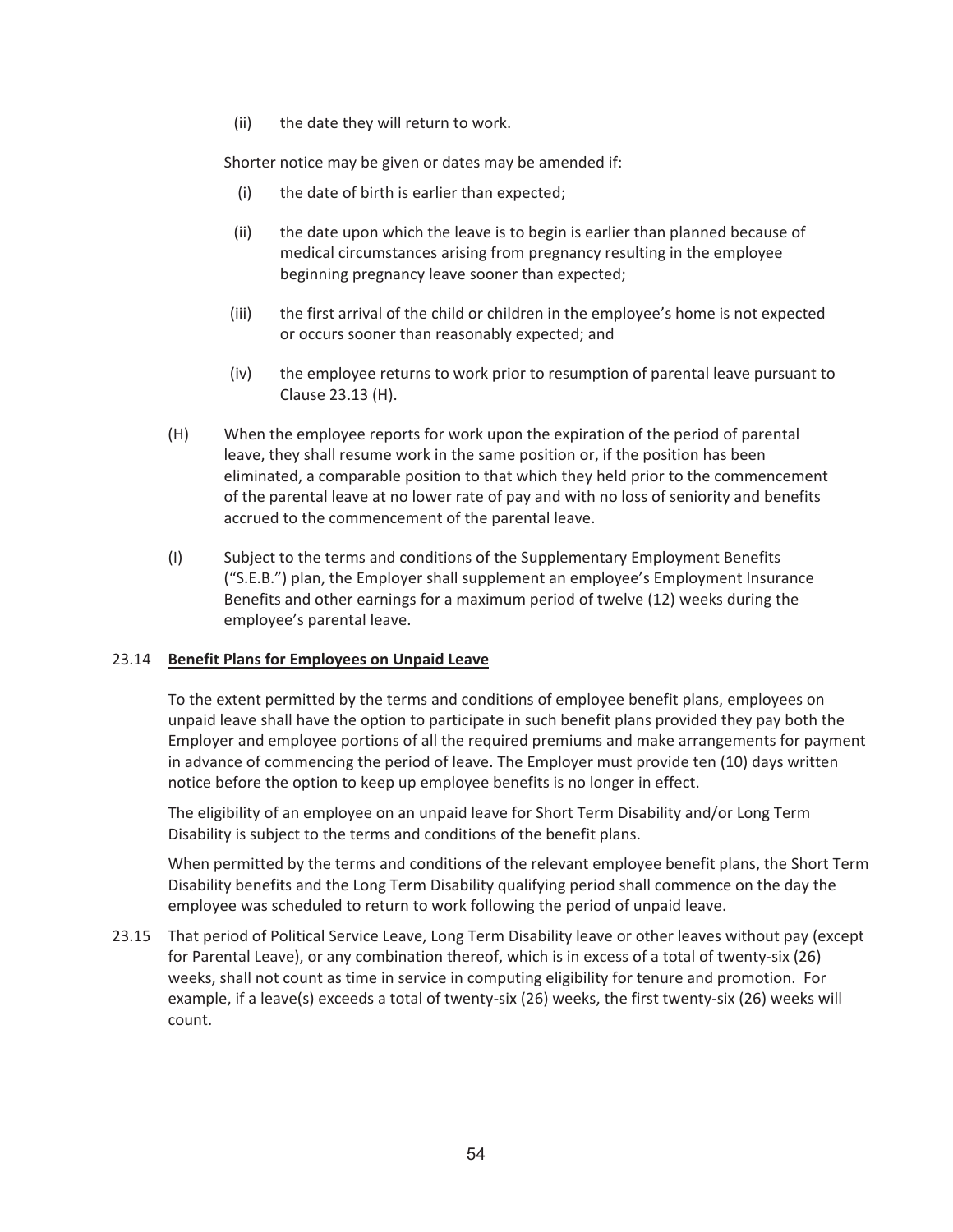### **ARTICLE 24 - UNION MATTERS**

#### 24.01 **Access to Outside Representatives**

The Board agrees to provide reasonable access to NSCAD University to representatives of CAUT, or a provincial faculty association or legal counsel invited by the Union, provided such access does not in any way interfere with the normal operations of NSCAD University. Access under this provision shall not include the right of any such invited person to call meetings on NSCAD University's premises.

#### 24.02 **Access to Service and Facilities**

The Board agrees to provide the Union with access to College classroom space (subject to other priorities and availability), with suitably serviced office space, telephone service, and with use of the internal mail service. The Board agrees to provide, and the Union agrees to pay, at the internal rates charged to Teaching Units, for external mail and reproduction services, long distance telephone service and office and computer supplies.

#### 24.03 **Information Related to Collective Bargaining**

- (A) The Board agrees, upon the written request of the Union, to provide to the Union information regarding the salary, rank and age of employees and information regarding employee benefit plans.
- (B) On a case-by-case basis the Board agrees to consider written requests from the Union for additional information required for the negotiation of the Agreement.
- (C) The Board shall not be required to compile information and/or statistics in a form other than that in which such data are already compiled.

### 24.04 **Copies of the Agreement**

The Board at its expense shall provide each employee with a copy of this Agreement within thirty (30) days of its signing and shall provide the Union with a further ten (10) copies. Further copies shall be made available at cost on request of the Union. In addition, the Board agrees to supply the Union with an electronic version of the Collective Agreement.

#### 24.05 **Committee Assignment Exemptions**

- (A) During the time that collective bargaining regarding the renewal of this Agreement is in progress, the Union President and the Union's Chief Negotiator shall, on request, be exempt from College committee assignments.
- (B) The Union President and Grievance Officer shall not serve on the Committee on Status and Affairs nor on any Appointment Review Committee. Should the Union President or Grievance Officer also be a Division Chair, the affected Division shall elect an alternate person to serve on Appointment Review Committees whenever necessary.

#### 24.06 **Right to Attend Meetings**

Employees shall have the right to attend Union meetings during regular working days provided that they are able to meet their employment obligations as set out in this Agreement.

#### 24.07 **Service to the Union/University**

The Board agrees that certain Union-related activities are a form of Service to NSCAD University, though they shall not substitute for an employee's obligations to NSCAD University. These activities are: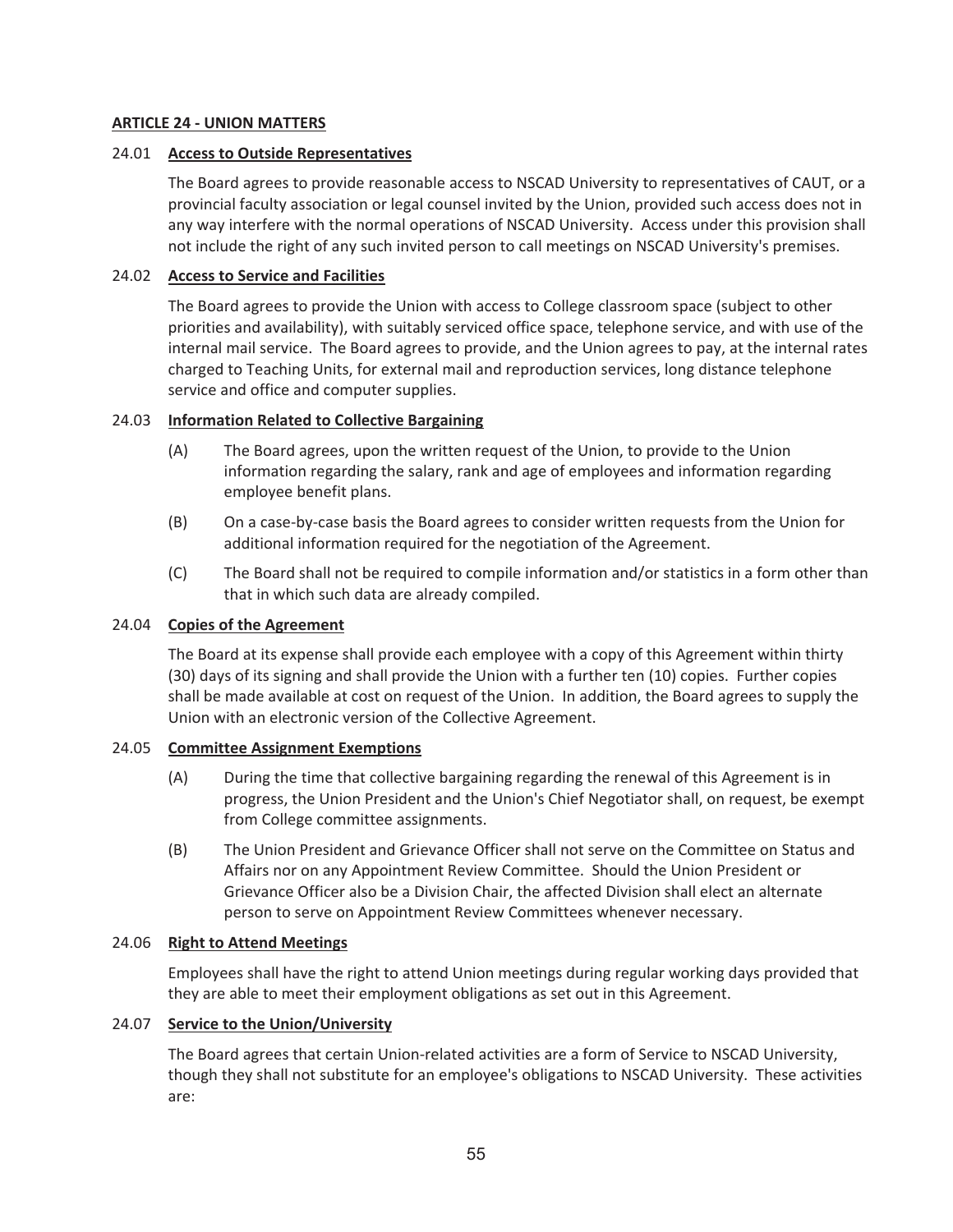- (A) service on joint committees established by the Employer and the Union;
- (B) service in collective bargaining;
- (C) service in processing grievances, pursuant to Article 20; and
- (D) service on the Faculty Union Executive Committee.
- 24.08 The Board shall notify the Union when individual negotiations with an employee, as allowed by this Collective Agreement, have commenced.

## 24.09 **Workload of the Union President**

- (A) The Union President shall be entitled to a workload adjustment in recognition of their Service to NSCAD University. In determining the adjustment the Employer shall consult with the employee and the Union and shall fully consider all aspects of the employee's workload in order to best accommodate the interests of the individual and NSCAD University. Subject to Clause 24.09 (C) below, the workload adjustment shall be made as follows:
	- (i) The Union President, if a faculty member, shall receive a workload adjustment of one (1) course teaching load reduction in each of the two (2) teaching semesters.
	- (ii) The Union President, if a librarian, shall receive a workload adjustment of fourteen (14) hours per week during the Fall and Winter Semesters, and ten (10) hours per week during the Summer Semester. A librarian who is Union President shall ensure that the needs of the Library are fully considered, and to this end shall normally schedule Union business accordingly.
- (B) The Union's Chief Negotiator shall be entitled to a workload adjustment in a semester in which negotiations are taking place. In determining the adjustment, the Employer shall consult with the employee and the Union, and shall fully consider all aspects of the employee's workload in order to best accommodate the interests of the individual and NSCAD University. The Union's Chief Negotiator shall receive a one (1) course teaching load reduction for that semester. Where the Chief Negotiator is a librarian, the workload reduction shall be seven (7) hours per week.
- (C) Within any academic year the Employer shall assume the cost of one (1) workload adjustment for the Union President in each teaching semester. The Union may purchase one additional course release for the Union President in each teaching semester at the rate described in Article 24.09 (E).
- (D) The cost of any workload adjustment for the Union's Chief Negotiator as per Clause 24.09 (B) shall be assumed by the Union.
- (E) The Union agrees to reimburse the Employer for the cost of the workload adjustment(s) described in Clauses 24.09 (C) and (D). Reimbursement shall be at the highest Regular Part-Time rate as shown on Appendix "K" – ICA and Regular Part-Time Faculty Salary Grids plus an administration levy of ten percent (10%).
- (F) In any case in which the granting of a workload adjustment to the Union's Chief Negotiator renders it impossible for the Employer to meet the deadlines for notification and cancellation in Article 37, the Union agrees to waive such notification requirements and to share equally the costs of any cancellation fees.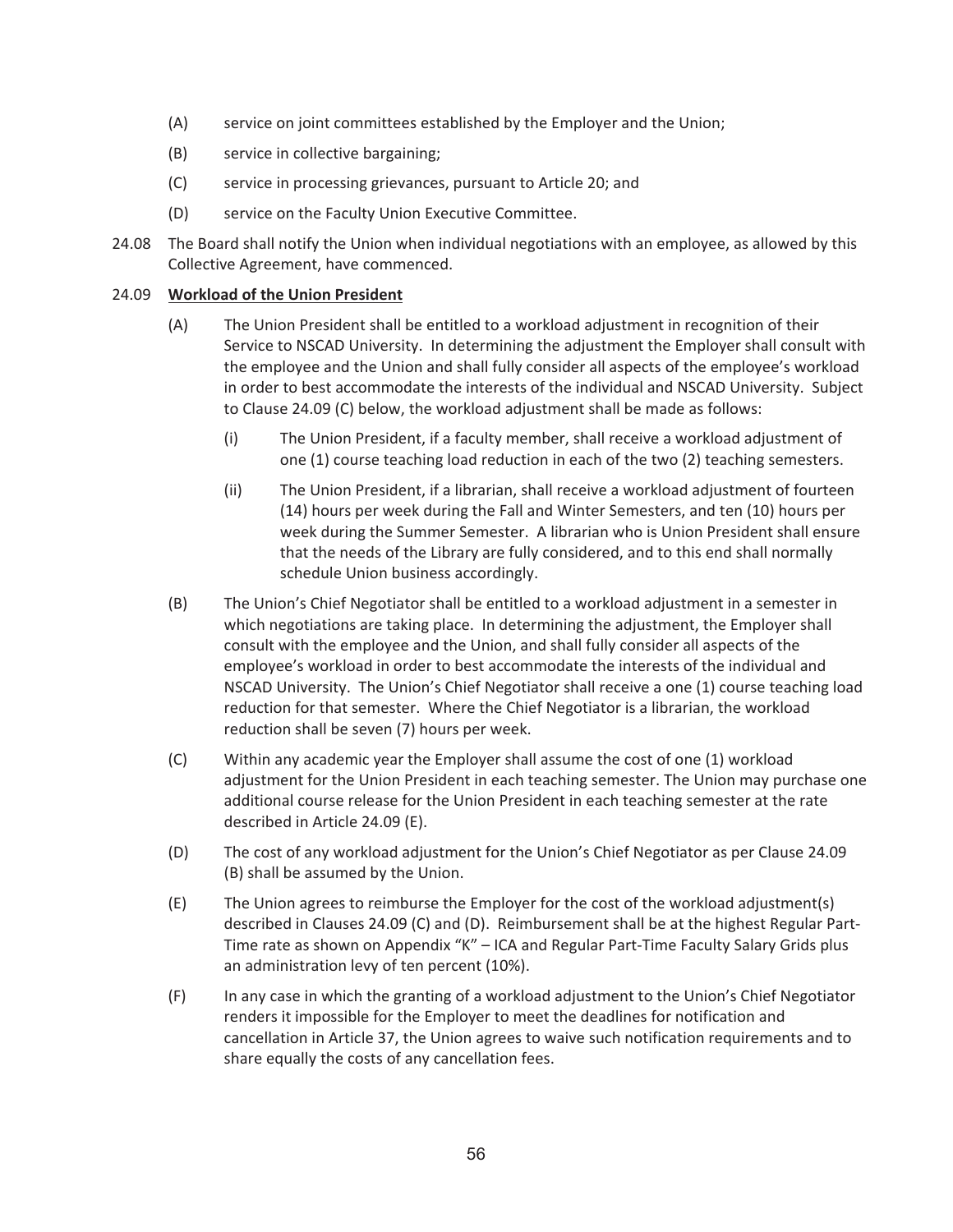#### 24.10 **FUNSCAD Lounge**

The Employer will continue to provide a space for a FUNSCAD Lounge. In the event that it is necessary to relocate it, the new space shall be approximately the same size and suitability. In the event that the Employer requires relocation, the Employer shall bear the costs of the relocation.

### **ARTICLE 25 - EXIGENCY AND LAY-OFF OF EMPLOYEES**

- 25.01 The parties recognize that if the purposes and objectives of NSCAD University as well as its public responsibilities are to be served in the future the University must remain financially healthy.
- 25.02 The parties also recognize that if the purposes and objectives of NSCAD University are to be served the Employer must attract and retain the best possible employees, and that its ability to do so depends in part on the security of employment it can offer.
- 25.03 The parties further recognize that the principles expressed in Clauses 25.01 and 25.02 may come into conflict and may require that employees be laid off.
- 25.04 Notwithstanding Clause 25.03, the parties agree that no employee shall be laid off for reasons other than financial exigency during the term of this Agreement. This Clause, Clause 25.04, shall absolutely expire on the date this Agreement expires according to its term and after compliance with all relevant provisions of the Trade Union Act.
- 25.05 Financial exigency means a financial crisis which threatens the financial viability of NSCAD University, and which continues to exist after efforts to alleviate it by economies in the budget have been undertaken and after reasonable means of improving NSCAD University's revenues have been pursued.
- 25.06 In the event that the Board considers that a financial exigency may exist within the meaning of Clause 25.05, it shall give reasonable notice to the Union of such belief. Within five (5) days of such notice, the Board shall forward to the Union all financial documentation relevant to the financial crisis. The Union shall have sixty (60) days to make submissions on the matters set out in Clause 25.07 (A).
- 25.07 (A) Prior to declaring a state of financial exigency or laying off any employee, the Board shall:
	- (i) explore all reasonable means of achieving cost savings in other areas of NSCAD University's operations;
	- (ii) explore all reasonable means of improving NSCAD University's revenues;
	- (iii) pursue every reasonable effort to secure further assistance from appropriate levels of government;
	- (iv) explore all other appropriate means of reducing the employee complement and the complement of other persons employed by NSCAD University; and
	- (v) determine whether, in all the circumstances, the layoff of employees is a reasonable type of cost saving.
	- (B) Prior to declaring a state of financial exigency or laying off any employees, the Board shall consider all other relevant matters and all submissions from the Union pursuant to Clause 25.06.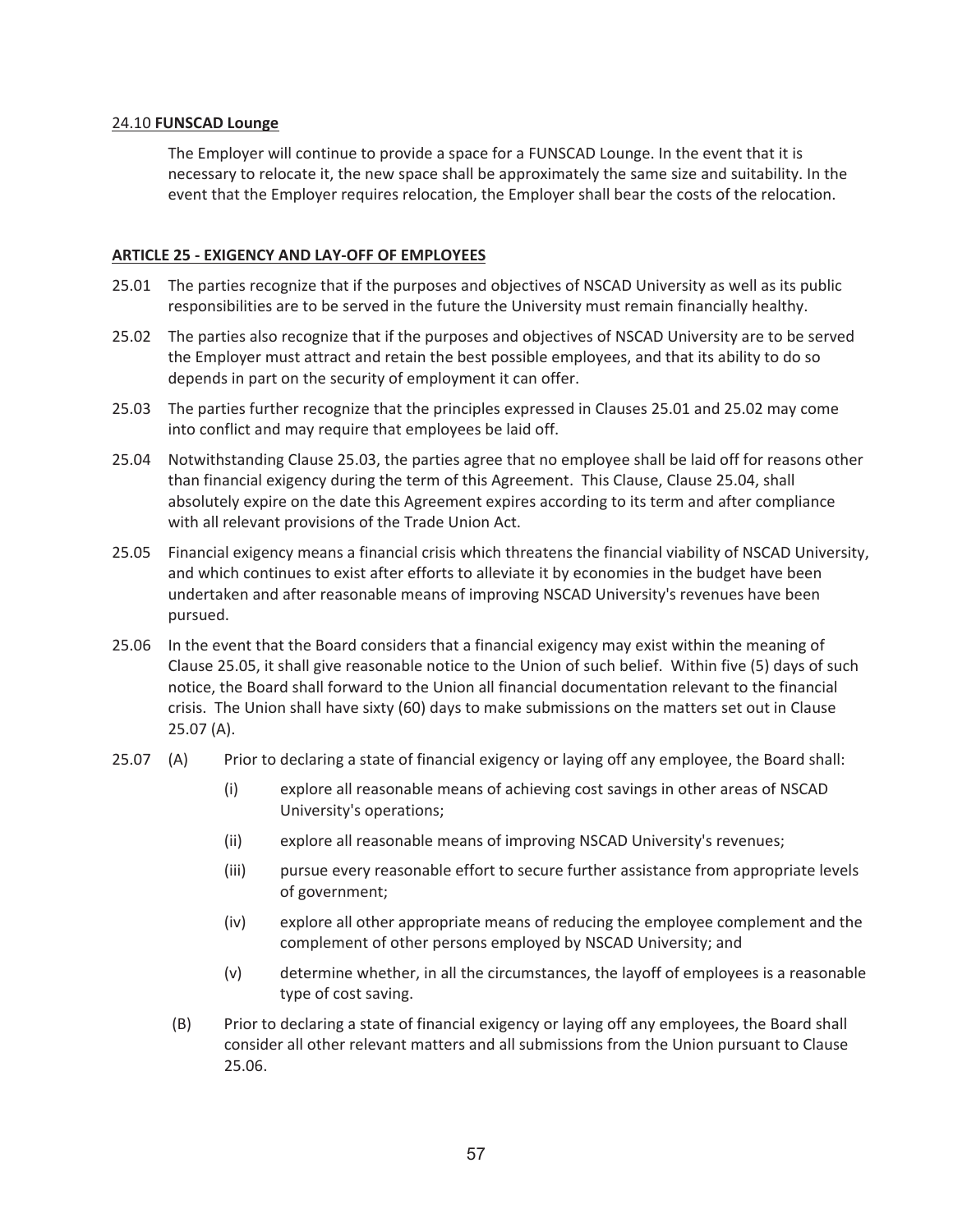- 25.08 Subject to Clause 25.10, in the event that layoffs of employees for financial exigency are necessary, the following shall determine the specific persons to be laid off:
	- (A) employees shall be laid off in the order of Limited Term Sessional, Limited Term Pro-Rated, Limited Term Full-Time, Regular Part-Time, Regular Pro-Rated Initial, Regular Full-Time Initial, Regular Pro-Rated Second, Regular Full-Time Second, Regular Pro-Rated Third, and Regular Full-time Third Appointments; and
	- (B) within each group mentioned in Clause 25.08 (A), an employee with less continuous employment at NSCAD University shall be laid off before an employee with more continuous employment.
- 25.09 (A) The Employer shall provide each employee who is selected for layoff with all of the following:
	- (i) written notice of the reasons for their selection as an employee affected by the Board's declaration of a state of financial exigency;
	- (ii) six (6) months' written notice of the proposed date of layoff or normal salary in lieu thereof. At the request of the employee, and subject to operational requirements, the Employer shall pay salary in lieu of six (6) months' written notice;
	- (iii) three (3) months' salary; and
	- (iv) one (1) additional month's [to a maximum of nine (9) months] normal salary continuance for every full year's service.
	- (B) "Salary" in Clause 25.09 (A) shall include either the Employer's cost of normal benefits or, at the Employer's option, the Employer shall maintain, in the usual fashion, the benefit package for the period of notice and/or salary continuance.
- 25.10 (A) If an employee is to be laid off, they must be given a right of first refusal in order of seniority for any vacant position which, at the time of the layoff, the Employer has determined to fill and for which they are qualified.
	- (B) If an employee is laid off, the Employer shall make reasonable efforts to ensure that the employee is notified of every vacant position at NSCAD University. For up to thirty (30) months from the date of their layoff, an employee has, if qualified for any faculty or librarian vacancy, a right of first refusal in order of seniority over persons who have not been laid off from NSCAD University.
- 25.11 In any arbitration pursuant to this Agreement, in which the existence of a financial exigency is in dispute, the onus of adducing evidence and the burden of proof shall be on the Employer.

## **ARTICLE 26 - COMMITTEE ON STATUS AND AFFAIRS**

- 26.01 The Committee on Status and Affairs shall:
	- (A) review applications and make recommendations on faculty promotions in rank when such promotions are not covered by Clauses 15.03 (A) (i) through (iv);
	- (B) review applications and make recommendations on Sabbatical Leaves;
	- (C) make recommendations on faculty ranks and salary for new appointments;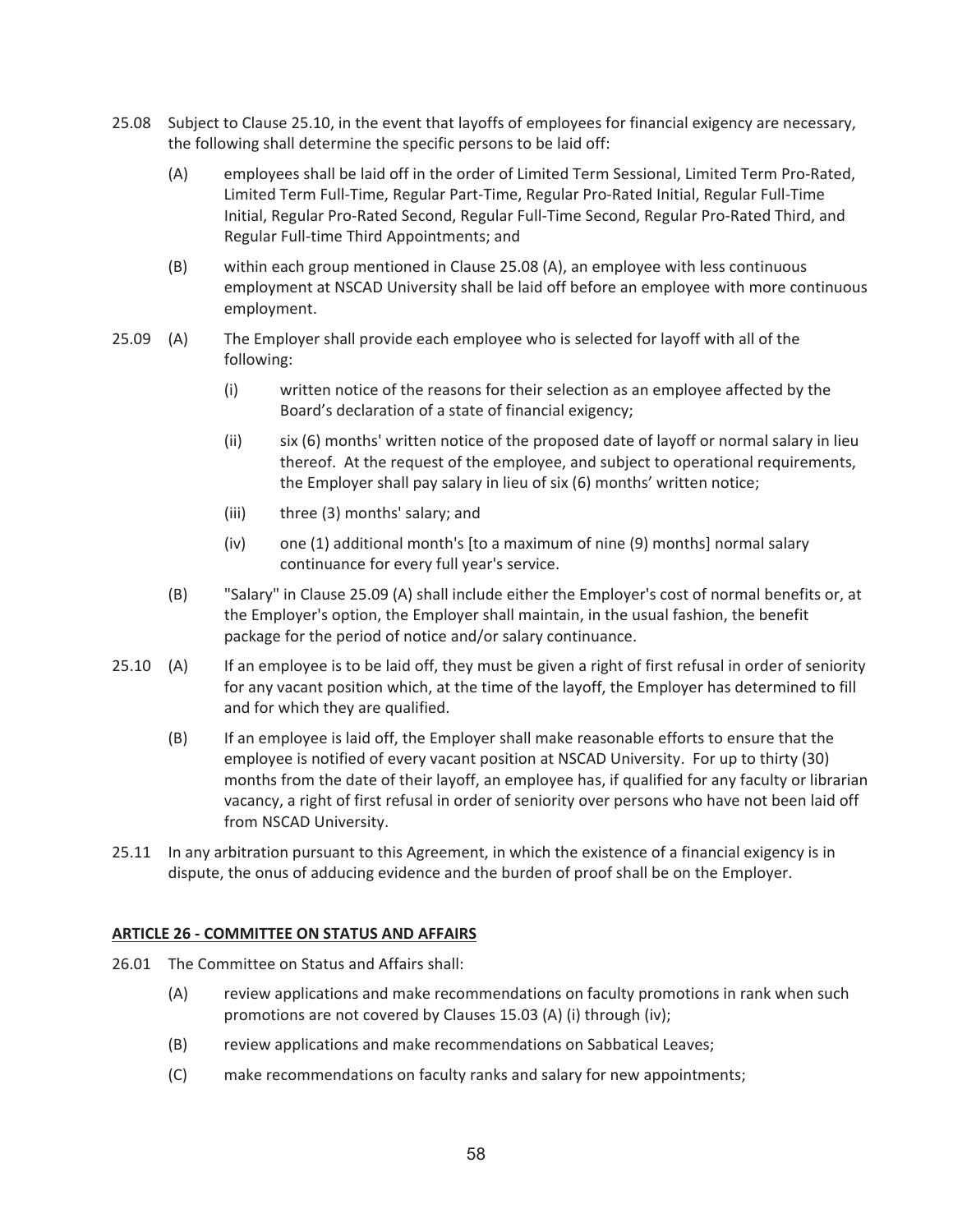- (D) review applications and make recommendations regarding Social Science and Humanities Research Council grants; and
- (E) deal with any other matters expressly referred to the Committee under this Agreement.
- 26.02 The Committee shall be composed of the following members:
	- (A) four (4) employees and one (1) alternate employee from amongst Librarians, Regular Full-Time or Regular Pro-Rated faculty members at the rank of Librarian III, or Associate Professor or higher on a second or higher appointment, elected by the employees;
	- (B) The Vice-President, Academic and Research.
- 26.03 Employees and the alternate employee shall serve a two-year term and may be re-elected for subsequent terms. Two (2) employees shall be elected each year, so as to provide continuity. To ensure representation from throughout NSCAD University, no more than one (1) employee may come from a single Division or the Library.
- 26.04 The Committee shall elect a Chairperson from among its members for an annual term.
	- (A) In the Winter Semester, the Vice-President, Academic and Research shall call for nominations and supervise the election of new members to the Committee to be effective the following September.
	- (B) Should a member resign from the Committee before their term expires, the alternate shall hold the position for the remainder of the term.
	- (C) The President shall fill any administration vacancy on the Committee.
- 26.05 No member of the Committee may be involved in any decision in which the member has a direct personal involvement or interest.
- 26.06 The Employer shall, within twenty-five (25) days of the decision, advise the Committee in writing of its decision on each matter upon which the Committee has provided a recommendation.

## **ARTICLE 27 - COPYRIGHTS AND PATENTS**

- 27.01 The Employer waives all right, title to and interest in any of the work of its employees, save that which the Employer commissions from any employee.
- 27.02 The Employer shall request the permission of, and, if it is granted, shall give credit to the author(s) of artistic or literary works where the Employer cites or reproduces them in publications, public displays, reports, or grant applications.
- 27.03 The Employer shall not record, in writing or by tape recording, the lecture(s) of any employee without the prior written permission of the employee. The copyright or patent of any material produced or reproduced from an employee's lecture(s) or lecture notes or other materials vests in the employee.
- 27.04 Copyright

Copyright applies to all original literary, dramatic, artistic and musical works as well as sound recordings, performer's performances and communications signals.

27.05 Works include but are not limited to: books, texts, articles, monographs, glossaries, bibliographies, cartographic materials, modular posters, study guides, laboratory manuals, correspondence course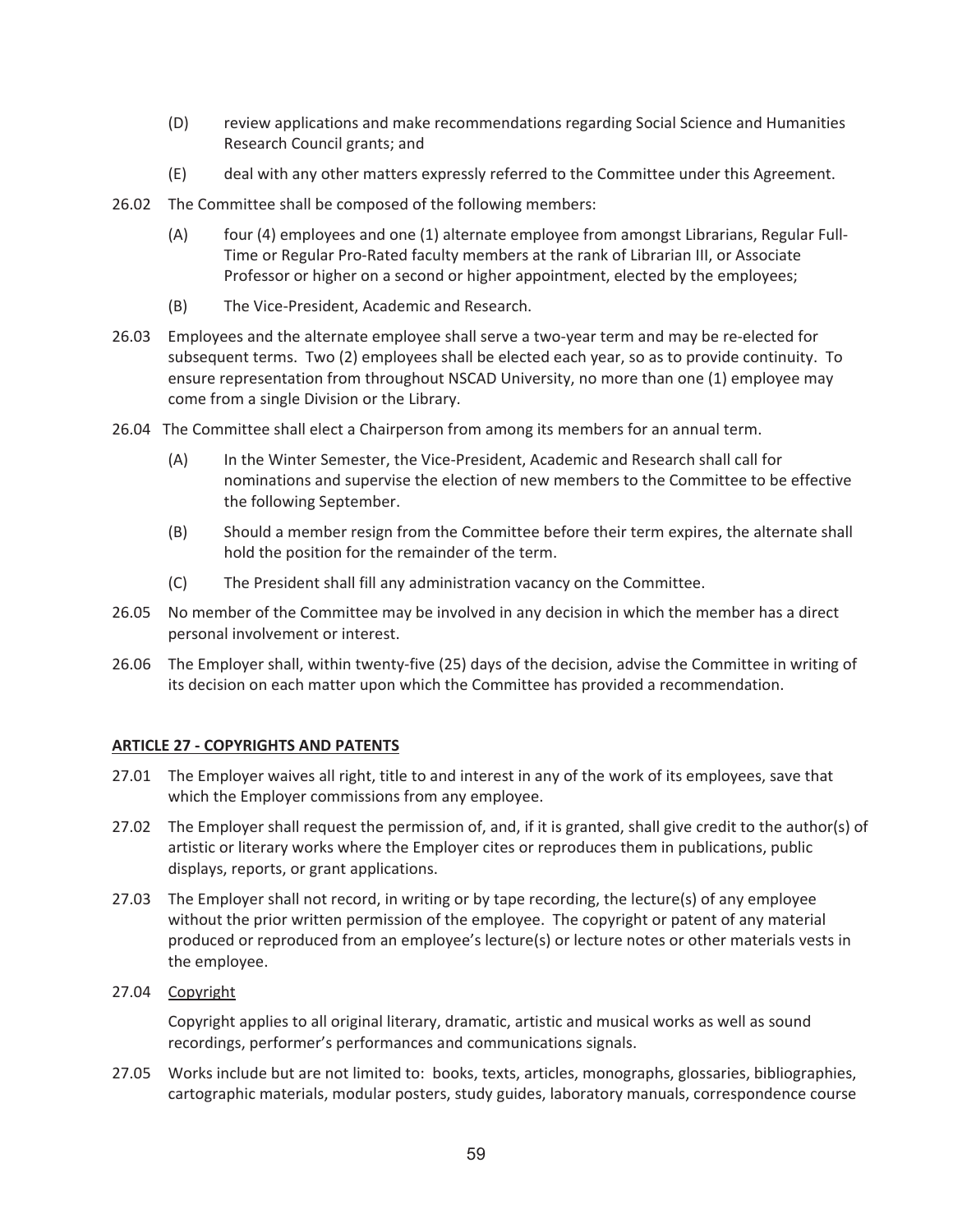packages, interactive textbooks, course work delivered on the Internet, multimedia instructional packages, syllabi, tests and work papers, lectures, musical and/or dramatic compositions, choreographic works, performers' performances, unpublished scripts, films, filmstrips, charts transparencies, other visual aids, video and audio tapes and cassettes, computer programs, live video and audio broadcasts, programmed instructional materials, drawings, paintings, sculpture, photographs, and other works of art.

- 27.06 All copyright belongs to the employee(s) who create the work even if it is produced during the course of employment and with the use of the Employer's facilities and resources, except in those cases where there is a written contract to the contrary which assigns the copyright to the Employer or to a third party.
- 27.07 The Union shall be provided with a copy of any written agreements or contracts under Clause 27.06 two weeks before such agreements or contracts are signed.
- 27.08 No contract or written agreement between the Employer and an employee shall contain a clause waiving moral rights.
- 27.09 In the event that an original work is the creation of more than one employee, the provisions of this article apply on a pro rata basis to all the creators of the work.
- 27.10 In the event that the Employer or assignee relinquishes its rights in any work, all intellectual property rights shall revert back to the first owner. In the event that the first owner is deceased, the rights shall revert to the estate of the first owner.

#### 27.11 **Patents**

The Employer agrees that the employee shall have no obligation to seek patent protection for the results of creative or research work or to modify research to enhance patentability. The Employer further agrees that the employee has the unqualified right to publish their inventions.

- 27.12 Employees are the owners of the intellectual property rights in any invention, improvement, design or development that they create in the course of their employment even if it was produced with the Employer's facilities and resources, except in those cases where there is a written contract to the contrary which assigns the property to the Employer or to a third party.
- 27.13 In the event that an invention, improvement, design or development is the creation of more than one employee, the provisions of this article apply on a pro rata basis to all the creators of the work.
- 27.14 The Union shall be provided with a copy of any written agreements or contracts under Clause 27.12 two weeks before such agreements or contracts are signed.
- 27.15 In the event that the Employer or assignee relinquishes their rights in any work, all intellectual property rights shall revert back to the first owner. In the event that the first owner is deceased, the rights shall revert to the estate of the first owner.
- 27.16 The Employer has no claim to the revenue arising from any invention, improvement, design or development made by employees without the use of the Employer's time resources or facilities.
- 27.17 Should the Employer have a valid claim on the revenue arising from any invention, improvement, design or development because of the use of the Employer's time, resources or facilities by the employee, the employee and the Employer shall share in the net revenues arising from a discovery on a fair and reasonable basis. "Net revenues" means the revenue after deduction of all costs incurred by the employee and/or the Employer for patent searches, for obtaining patent protection,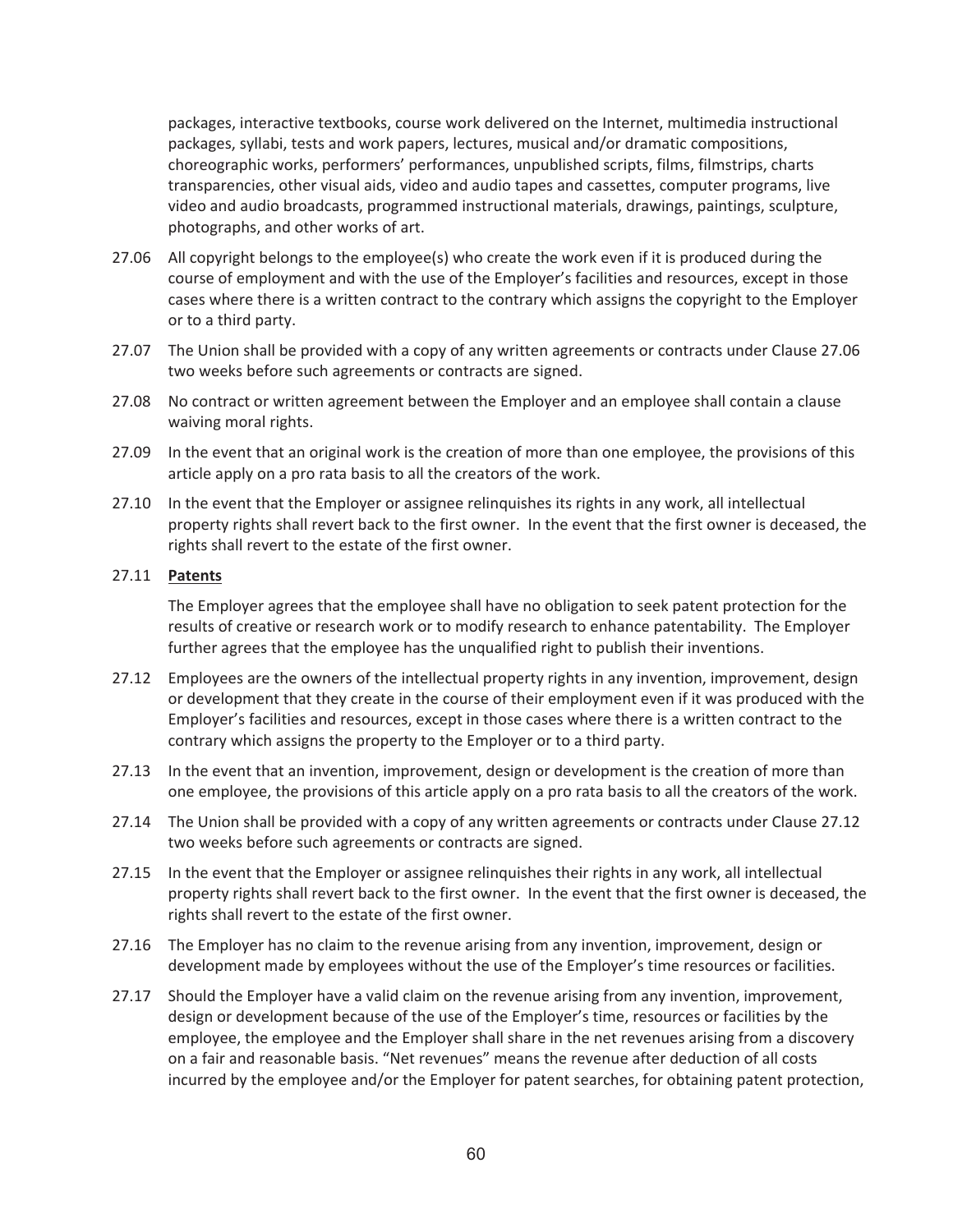for maintaining such protection in Canada and other countries and for commercializing the discovery.

### **ARTICLE 28 - HEALTH AND SAFETY**

- 28.01 The Employer agrees to continue to support the existing Health and Safety Committee at NSCAD University and shall take appropriate steps to maintain a safe and healthy working environment at NSCAD University.
- 28.02 The Employer and the Union agree to take appropriate action to comply with all applicable provisions of the Nova Scotia Occupational Health and Safety Act.
- 28.03 Without detracting from the existing rights and obligations of the parties recognized in other provisions of this Agreement, the Employer and the Union agree to cooperate in encouraging employees afflicted with alcohol or drug dependency to undergo a coordinated program directed to the objective of their rehabilitation.

#### **ARTICLE 29 - SEXUAL HARASSMENT**

- 29.01 The Employer and Union are committed to a working and learning environment which is free of sexual harassment.
- 29.02 Sexual harassment is defined as any sexually oriented behaviour which adversely affects the working or learning environment. It includes:
	- (A) sexual solicitation or advances of a repeated, persistent or abusive nature made by a person who knows or who ought to know that such solicitation or advances are unwanted;
	- (B) implied or expressed promise of reward for complying with a sexually oriented request;
	- (C) reprisal in the form either of actual reprisal, or of the denial of opportunity, or implied or expressed threat of actual reprisal or denial of opportunity for a refusal to comply with a sexually oriented request; and
	- (D) sexually oriented remarks or behaviour of a repeated, persistent or abusive nature which may reasonably be perceived to create a negative psychological or emotional environment for work or study.
- 29.03 While the Employer and the Union agree that measures should be explored to find an informal resolution to a complaint of sexual harassment, it is acknowledged that NSCAD University has, to this end, a sexual harassment policy and procedures, details of which may be obtained from the Director of Human Resources.

## **ARTICLE 30 - VACATIONS AND HOLIDAYS**

30.01 Regular Full-Time and Pro-Rated employees are entitled to an annual paid vacation of twenty-three (23) working days duration in the first ten (10) years of service, twenty-five (25) working days duration after ten (10) years of service, twenty-seven (27) working days duration after fifteen (15) years of service, and thirty (30) working days duration after twenty (20) years of service. Unless it is not possible to do so, employees will give the Office of the Vice-President, Academic and Research one (1) month's written notice of the dates of their vacations. In any event, the employee will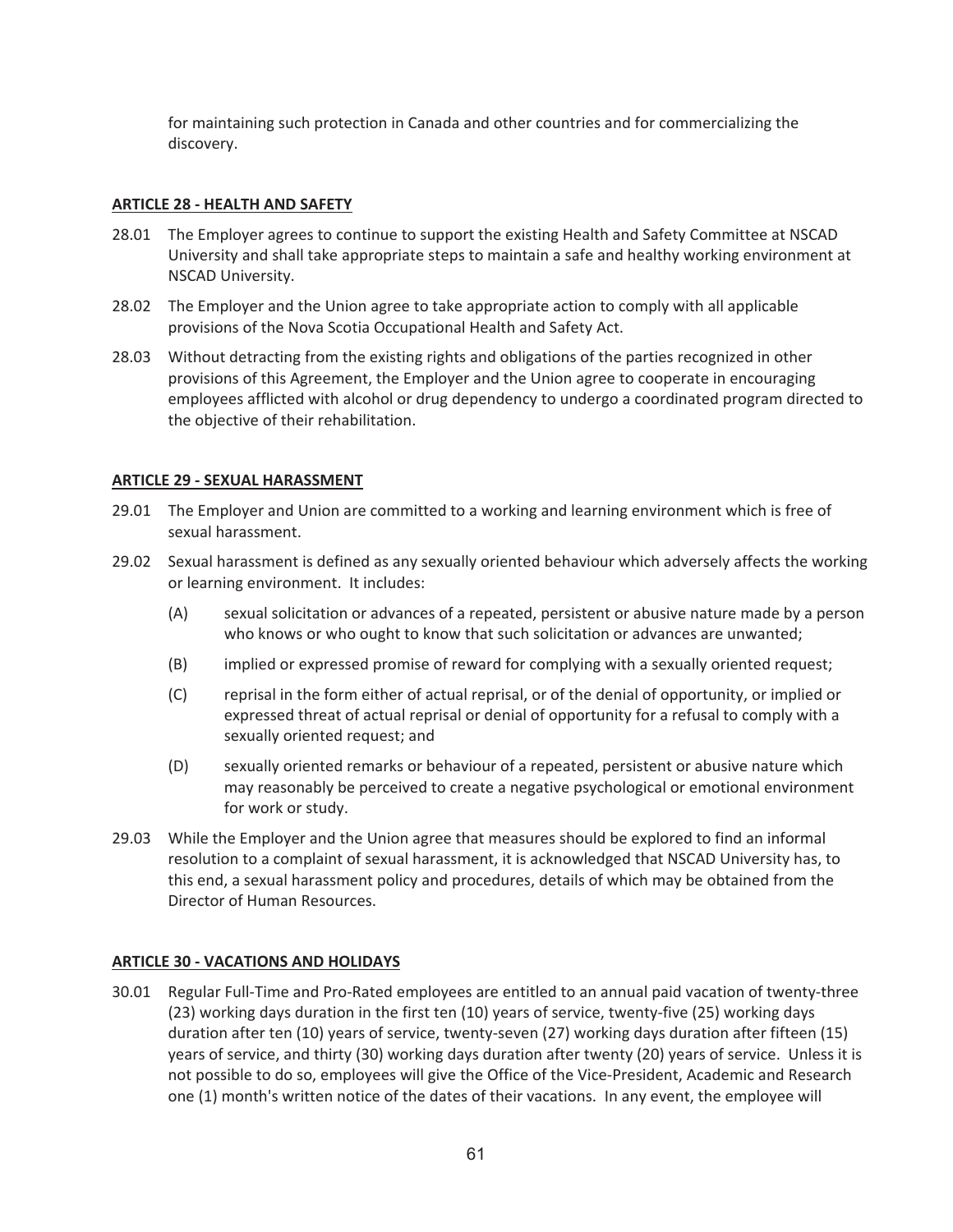ensure that the Office of the Vice-President, Academic and Research has prior knowledge of when the employee intends to take their vacation.

30.02 The following days shall be recognized as holidays at NSCAD University:

| New Year's Day    | Good Friday             |
|-------------------|-------------------------|
| Easter Monday     | Victoria Day            |
| Canada Day        | Halifax Natal Day       |
| Labour Day        | <b>Thanksgiving Day</b> |
| Remembrance Day   | Christmas Day           |
| <b>Boxing Day</b> | <b>Heritage Day</b>     |
|                   |                         |

Any days between December 20 and January 2 when NSCAD University is officially closed.

None of the above holidays shall be part of the employee's vacation days.

- 30.03 If any of the foregoing holidays occurs during a weekend, the President of NSCAD University shall declare either the preceding Friday or the following Monday a holiday.
- 30.04 Except as limited by Clause 13.06 (B), faculty members shall take their vacations during the nonteaching semester. Librarians shall normally take their vacations between May 1 and August 31.

#### **ARTICLE 31 - CORRESPONDENCE**

31.01 Any correspondence required in this Agreement shall be delivered via internal mail, except where this Agreement provides otherwise.

#### **ARTICLE 32 - SALARY AND BENEFITS**

#### 32.01 **Employees Covered and Definition of "Salary Year"**

Except where otherwise stated, the following provisions shall apply only to Regular and Limited Term employees. For the purpose of this article the "salary year" shall be defined as the period from July 1 to the following June 30, both inclusive.

#### 32.02 **Establishment of Salary Grid**

There shall be established Salary Grids for:

- (A) all employees other than Regular Part-Time faculty members as set out in Appendix "I" to this Agreement; and
- (B) Individual Course Appointees and Regular Part-Time faculty members as set out in Appendix "K" to this Agreement.

These salary grids shall be for the sole purpose of compensation and shall have no other purpose under this Agreement.

#### 32.03 **How the Salary Grid referred to in Clause 32.02 (A) Operates**

(A) The initial placement on the Salary Grid of a newly-hired employee at the rank of Lecturer/Librarian I or Assistant Professor/Librarian II shall be determined as follows. Each newly hired employee shall initially be placed at the lowest step on the grid for the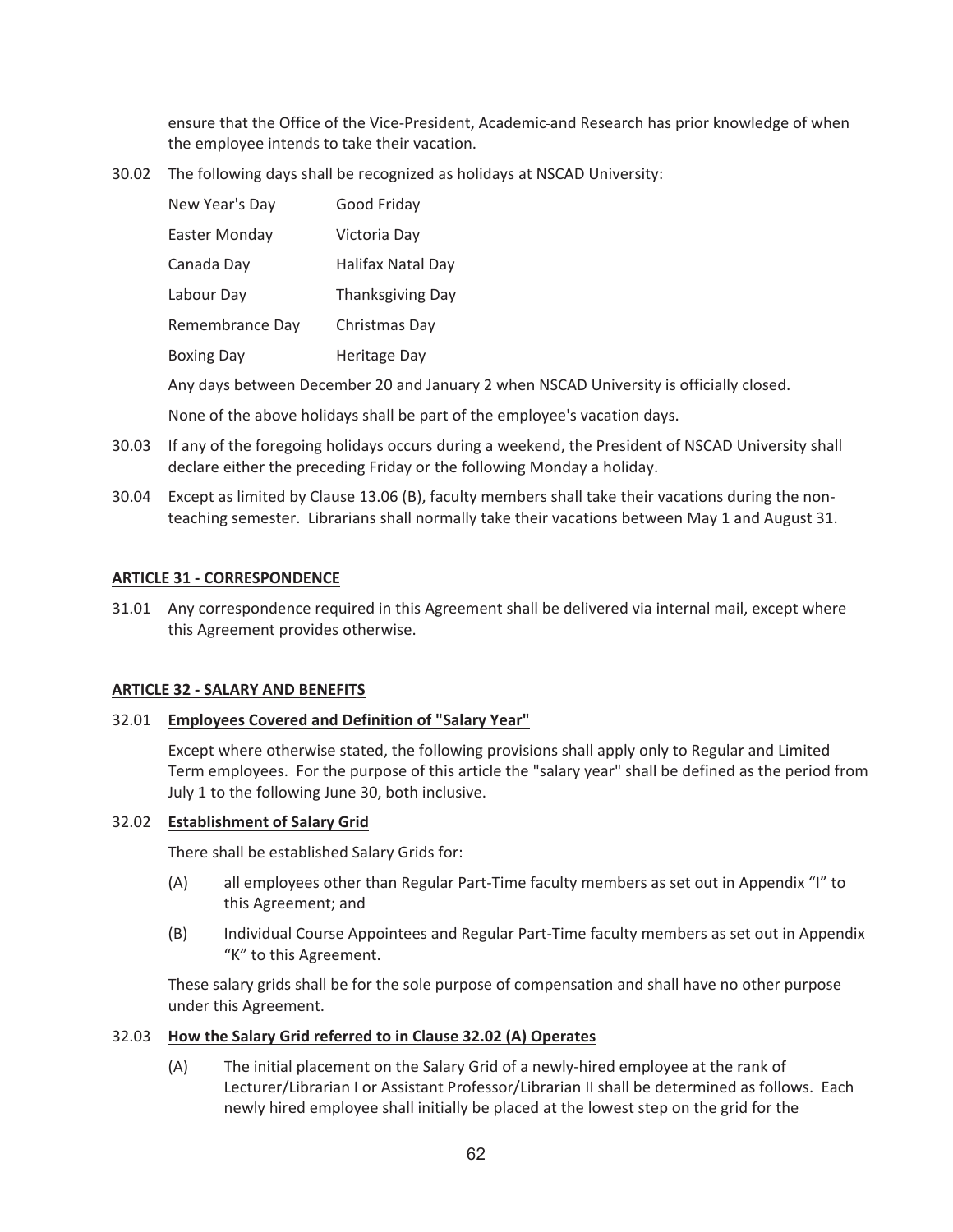appropriate rank as determined in accordance with Article 15; notwithstanding, initial placement shall be higher in consideration of the following:

- (i) Each year of full-time university teaching or university librarianship in rank shall move their initial placement up by one (1) more step.
- (ii) Each year of relevant professional experience after attaining the requirements set out in Article 15 shall move their placement on the Salary Grid up by one (1) step, to a maximum of three (3) more grid steps.
- (iii) Every six (6) Half-Day Courses, or equivalent, of part-time teaching at a university shall move their placement on the Salary Grid up by one (1) step to a maximum of three (3) more grid steps.
- (iv) No more than one (1) step shall be credited for university teaching/librarianship and relevant professional experience in any given twelve-month period.
- (v) Years of university teaching/librarianship or professional experience used to satisfy the requirements of Article 15 may not be counted again for the purposes of this Article.
- (B) Following initial placement on the Salary Grid each Regular Full-Time, Regular Pro-Rated, Limited Term Full-Time and Limited Term Pro-Rated employee shall move up one step on the grid per year of service until the highest step in the rank is reached.
- (C) Following initial placement on the Salary Grid each Sessional employee shall move up one step on the grid for each eight (8) months of service as a Sessional to a maximum of one (1) step per salary year until the highest step in the rank is reached.
- (D) For the purpose of annual step increases, Political Service Leave, Long Term Disability Leave or leaves without pay (except for Parental Leave) or any combination thereof, which is in excess of twenty-six (26) weeks, shall not count as service and the faculty member will not be eligible for their step increase in that year.
- (E) Notwithstanding Clause 32.03 (A):
	- (i) When an employee is hired at the rank of Assistant Professor/Librarian II, their maximum initial placement on the Salary Grid shall be the fourth  $(4<sup>th</sup>)$  step (counting from the Assistant Professor/Librarian II floor) on the Assistant Professor/Librarian II scale, except on the recommendation of the Vice-President, Academic and Research, who, where circumstances warrant, may authorize the placement of a qualified candidate at up to and including the sixth  $(6<sup>th</sup>)$  step (counting from the Assistant Professor/Librarian II floor) on the Assistant Professor/Librarian II scale.
	- (ii) When an employee is hired at the rank of Associate Professor/Librarian III, their initial placement on the Salary Grid shall be one step higher on the Associate Professor/Librarian III scale than the number of years of full-time university teaching/librarianship at the rank of Associate Professor/Librarian III.
	- (iii) When an employee is hired at the rank of Full Professor/Librarian IV, their initial placement on the Salary Grid shall be one step higher than the number of years of full-time university teaching/librarianship at the rank of Full Professor/Librarian IV.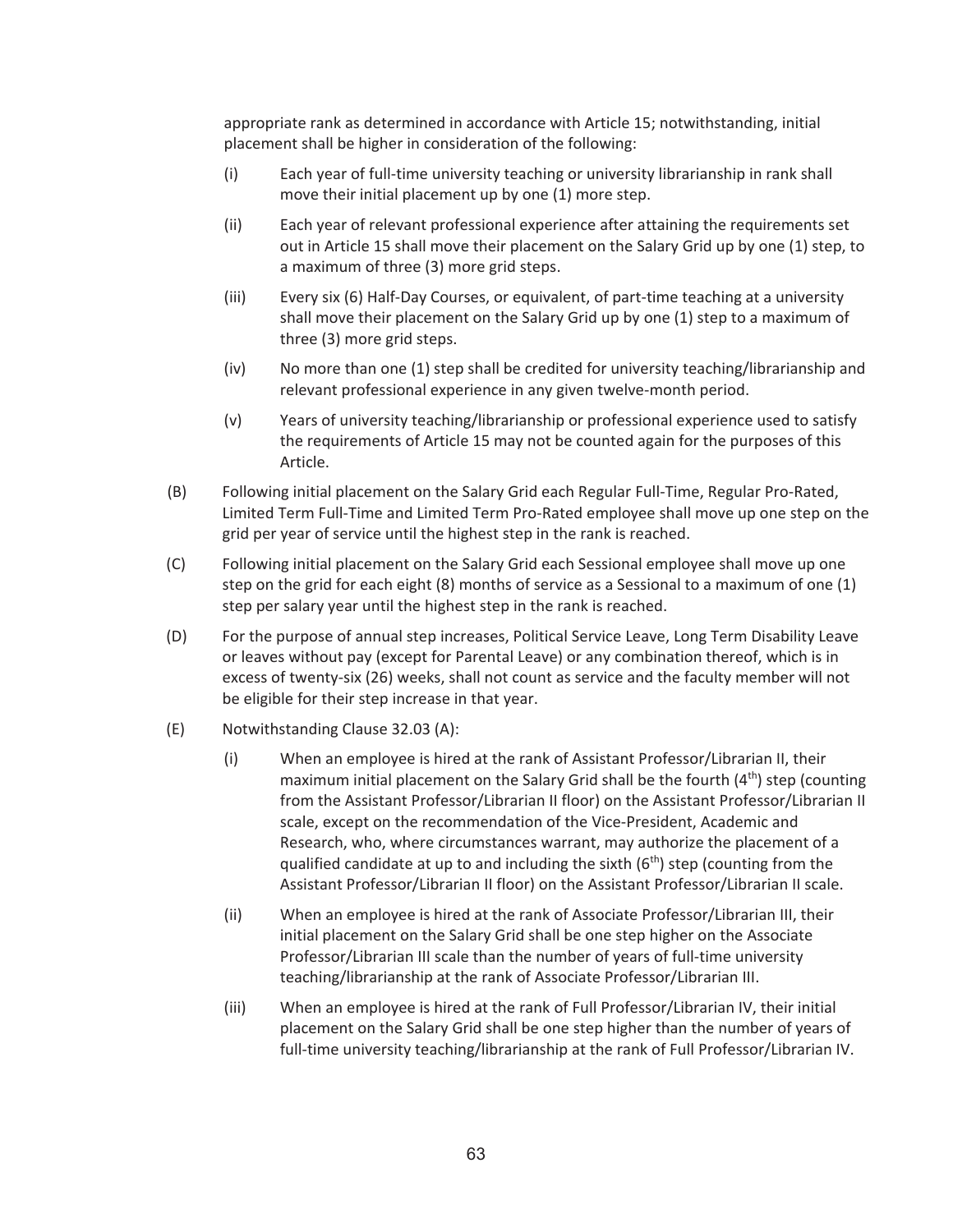## 32.04 **Memorandum on the Application of the Salary Grid set out in Clause 32.02 (A)**

The parties agree that a separate memo reflecting the application of the Salary Grid will be produced twice annually. By October 15 each year, the parties will produce a memo reflecting the application of the Salary Grid for the Fall Semester and the previous Summer Semester. By February 15 each year, the parties will produce a memo reflecting the application of the Salary Grid for the Winter Semester. The memos shall include each employee's name, rank, year of birth, type of appointment (e.g., Full-time, Pro-Rated, Limited Term, Sessional), Salary Grid placement, stipend, full-time equivalent salary, and actual salary.

## 32.05 **Salary**

No employee may be paid below the salary according to their appropriate salary grid placement.

## (A) **Full-Time Employees**

 Each Full-Time employee shall receive as an annual salary the amount to which they are entitled by placement on the Salary Grid according to their rank and the step as determined by the criteria in Clause 32.03.

## (B) **Pro-Rated Employees**

 The salary of each Pro-Rated employee shall be determined by placement on the salary grid according to their rank and the step as determined by the criteria in Clause 32.03 and prorated in accordance with the terms of their appointment.

## (C) **Sessional Employees**

Salary, per semester, for Sessional faculty (which shall be all-inclusive of salary, vacation and other benefits) shall be one-third (1/3) of the annual salary determined by the Sessional faculty member's placement on the salary grid according to their rank and the step as determined by the criteria in Clause 32.03. In addition, a Sessional faculty member shall suffer no loss in pay for casual illness not exceeding five (5) working days per semester and Clauses 23.02 and 23.05 shall apply. Sessional faculty who have held previous Sessional appointments will not be subject to Clause 32.03 (E).

## (D) **Part-Time Employees**

- (i) Each Regular Part-Time employee shall be remunerated for each Half-Day Course (or equivalent as defined in Clause 1.23) based on their placement on the grid referred to in Clause 32.02 (B) according to the number of Half-Day Courses (or equivalents) that they have previously taught.
- (ii) Regular Part-Time employees, Level 1 and 2 who are assigned Graduate Program courses, shall be paid at the Level 2 rate. Regular Part-Time employees, Level 3, shall be paid at the Level 3 rate for Graduate Program courses.

## (iii) **How the Salary Grid Referred to in Clause 32.02 (B) Operates:**

Individual Course Appointees shall be remunerated at the ICA rate.

Regular Part-Time faculty shall be paid as follows:

- RPT level 1 For first twenty (20) courses
- RPT level 2 For twenty-first  $(21^{st})$  through fortieth  $(40^{th})$  courses
- RPT level 3 For forty-first  $(41<sup>st</sup>)$  and subsequent courses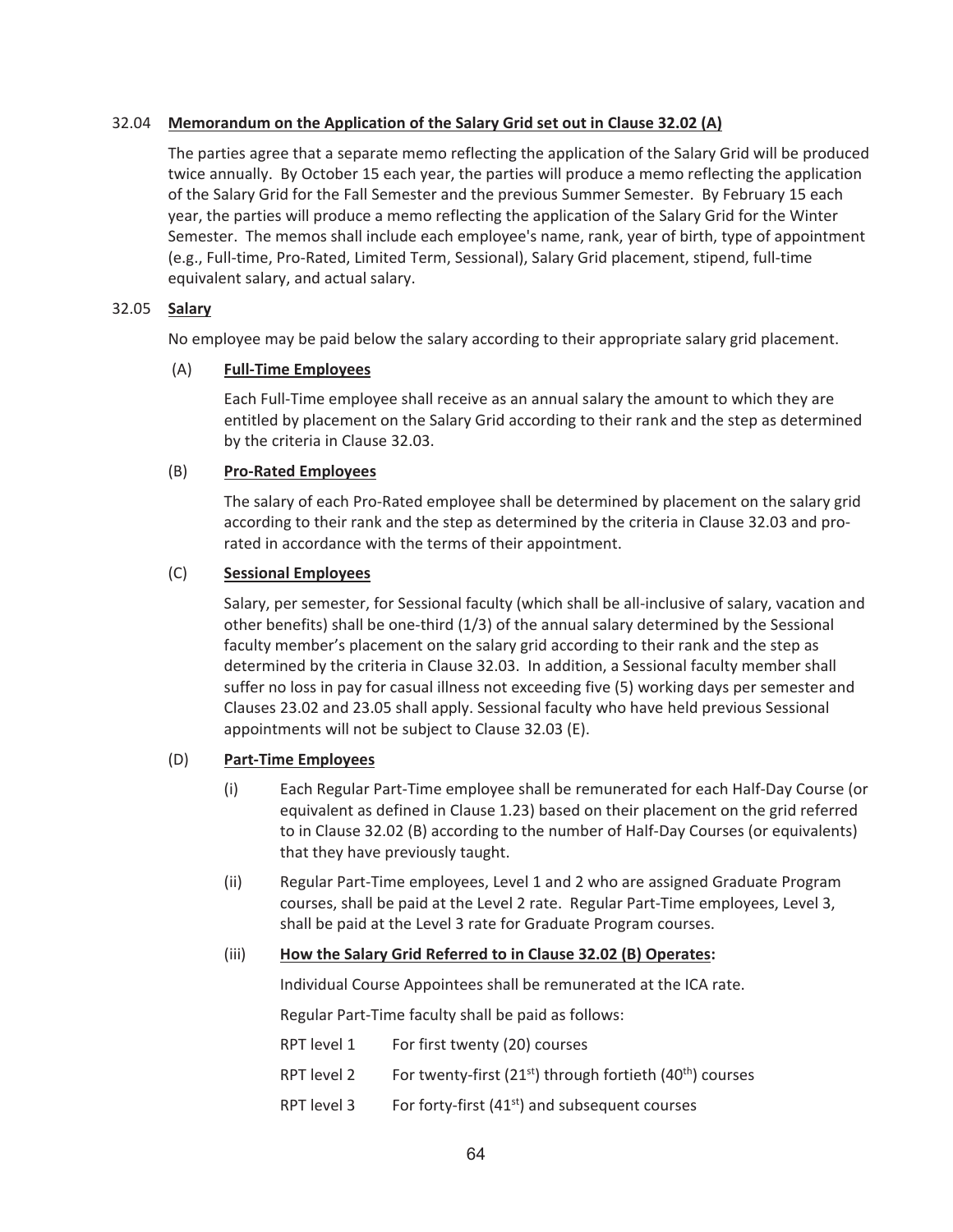The number of "courses taught" shall mean the number of Half-Day Courses (or equivalents) taught.

If a Regular Part-Time faculty member is teaching an additional course(s) in the same semester when they are teaching their twentieth  $(20<sup>th</sup>)$  or fortieth  $(40<sup>th</sup>)$ course, the additional course(s) shall be remunerated at the next Regular Part-Time level. However, the payout for that course(s) will not be calculated or paid until the end of the term in which that course(s) are taught.

The Precedence List on the website lists the total number of Half-Day Courses (or equivalents) taught by each employee on Regular Part-Time Appointment as of September of the current year.

- (iv) Appendix "J" includes the salary grid for employees on Regular Part-Time Appointments. Vacation pay for Regular Part-Time faculty members shall be paid in accordance with Labour Standard Regulations at the rate of 4% for Regular Part-Time faculty members who have been employed for fewer than eight (8) consecutive years and at the rate of six (6) percent for those Regular Part-Time faculty members who have been employed for more than eight (8) consecutive years. The salary grids described in Appendix "J" are provided both exclusive and inclusive of vacation pay.
- (v) Regular Part-Time and Individual Course Appointees who teach courses in which enrollments are in excess of ninety (90) students shall be paid twenty-five dollars (\$25.00) for each student in excess of ninety (90) as enrolled by the last day to add. [See Clauses 36.04 (C) and 37.10 (C)].
- (vi) For purposes of calculating hours of work for Employment Insurance reporting, each half day course or equivalent shall constitute one hundred and eighty (180) hours of employment. This calculation is strictly for Employment Insurance purposes and is without prejudice to the position of the parties and shall in no way affect the interpretation application and administration of the Collective Agreement's provisions and any University policies and practices and shall not be relied upon or referred to in any proceedings or other matters other than any proceedings under the Employment Insurance Act or its Regulations.

## (E) **Salary and Benefits while on Sabbatical Leave**

- (i) Salary payment to a Regular Full-Time or a Pro-Rated employee granted a Sabbatical Leave shall be eighty-five percent (85%) of the employee's normal salary for a Sabbatical Leave of twelve (12) months after six (6) years of service, or one hundred percent (100%) of the salary for a Sabbatical Leave of six (6) months after six (6) years of service, or eighty-five percent (85%) of salary for a Sabbatical Leave of six (6) months after three (3) years of service.
- (ii) When the employee has external salary support from a grant, employment or similar funding during the Sabbatical Leave and their total sabbatical salary and external salary support exceeds one hundred twenty percent (120%) of their normal salary, then the Board shall reduce its support by fifty percent (50%) of the excess.
- (iii) Employees on Sabbatical Leave shall be eligible for all salary adjustments and shall receive Professional Development Reimbursement under the provisions of Clause 32.15.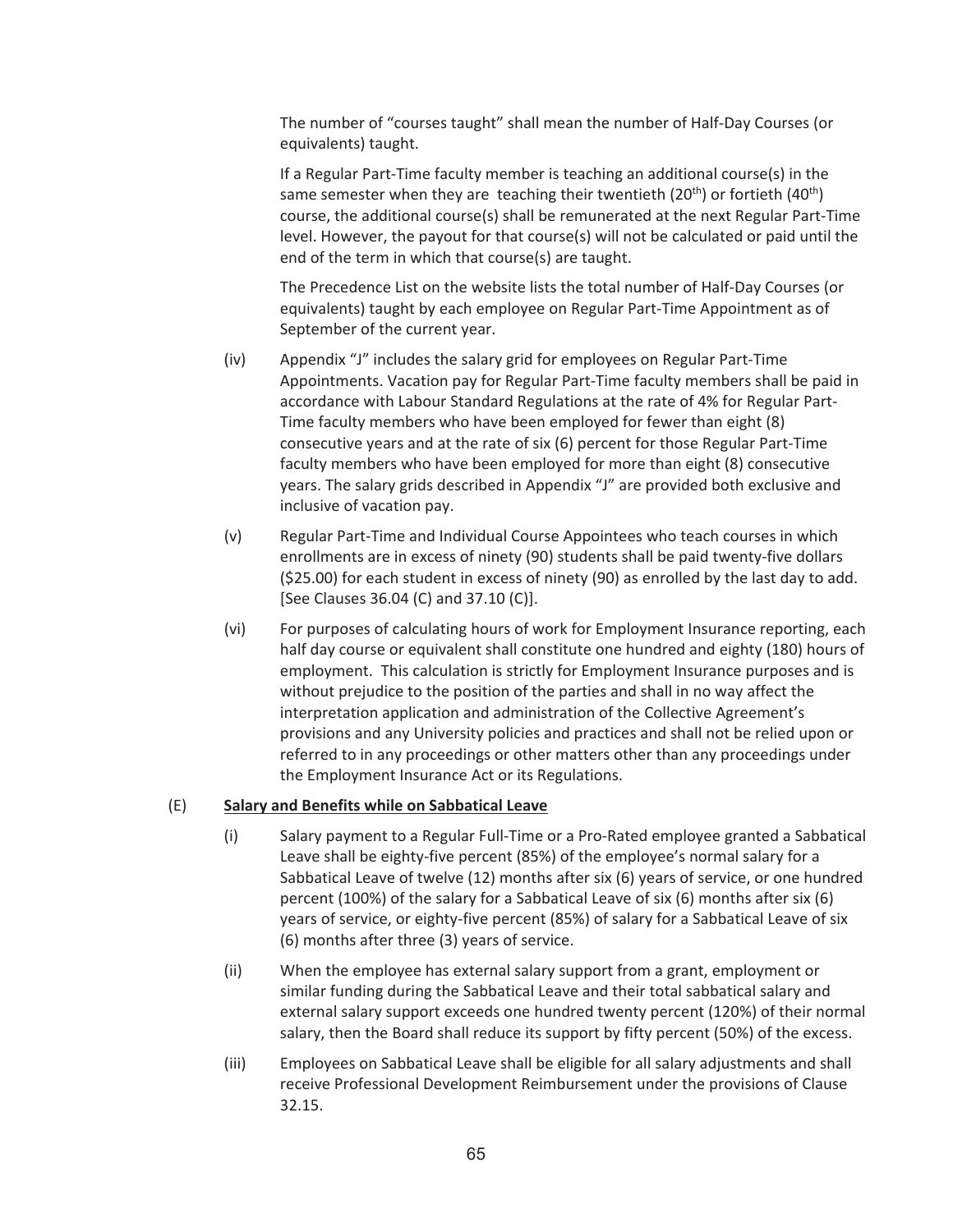(iv) Insurance plans, the pension plan, and other benefits shall be continued, as if the employee was receiving their normal salary and were not on leave.

## 32.06 **Course Cancellation Fees for Regular Part-Time Faculty and Individual Course Appointees**

- (A) If a course in respect of which a Regular Part-Time faculty member has signed a contract is cancelled, the Employer shall notify the faculty member of such cancellation as soon as possible. Cancellation fees for courses cancelled three (3) or more weeks prior to the commencent of classes are as follows:
	- (i) \$500.00 in 2018-2019;
	- (ii) \$510.00 in 2019-2020;
	- (iii) \$520.00 in 2020-2021;
	- (iv) \$530.00 in 2021-2022.

Cancellation fees for courses cancelled less than three (3) weeks prior to the commencement of classes are as follows:

- (i) \$1000.00 in 2018-2019;
- (ii) \$1020.00 in 2019-2020;
- (iii) \$1040.00 in 2020-2021;
- (iv) \$1060.00 in 2021-2022.
- (B) If a course in respect of which an Individual Course Appointee has signed a letter of appointment, is cancelled, the Employer shall notify the Appointee of such cancellation as soon as possible, and shall be paid a cancellation fee of four hundred and fifty dollars (\$450.00). If such course is cancelled less than three (3) weeks prior to the commencement of classes, the sum of nine hundred dollars (\$900.00) shall be paid as a cancellation fee.

# 32.07 **Marking Assistance for Regular Part-Time Faculty and Individual Course Appointees**

When registration for a course taught by an Individual Course Appointee or an employee on a Regular Part-Time appointment exceeds forty-five (45) students, they shall receive marking assistance as described in Clause 13.03 (G).

## 32.08 **Salary Upon Promotion**

Using the salary scale in effect on the date on which the promotion becomes effective, placement on the Salary Grid upon promotion shall be as follows:

- (A) An employee whose grid step at their former rank was one or more steps below the floor of their new rank shall move to the floor of the new rank.
- (B) An employee whose grid step at their former rank was within the range of steps for the new rank shall move to the next grid step in the new rank.

## 32.09 **Remuneration/Course Relief for Division Chairs and Program Directors**

(A) Division Chairs:

Division Chairs shall be remunerated in the amount of three thousand dollars (\$3,000.00) per year. Division Chairs shall receive one (1) course reliefs in each of the Fall and Winter Semesters.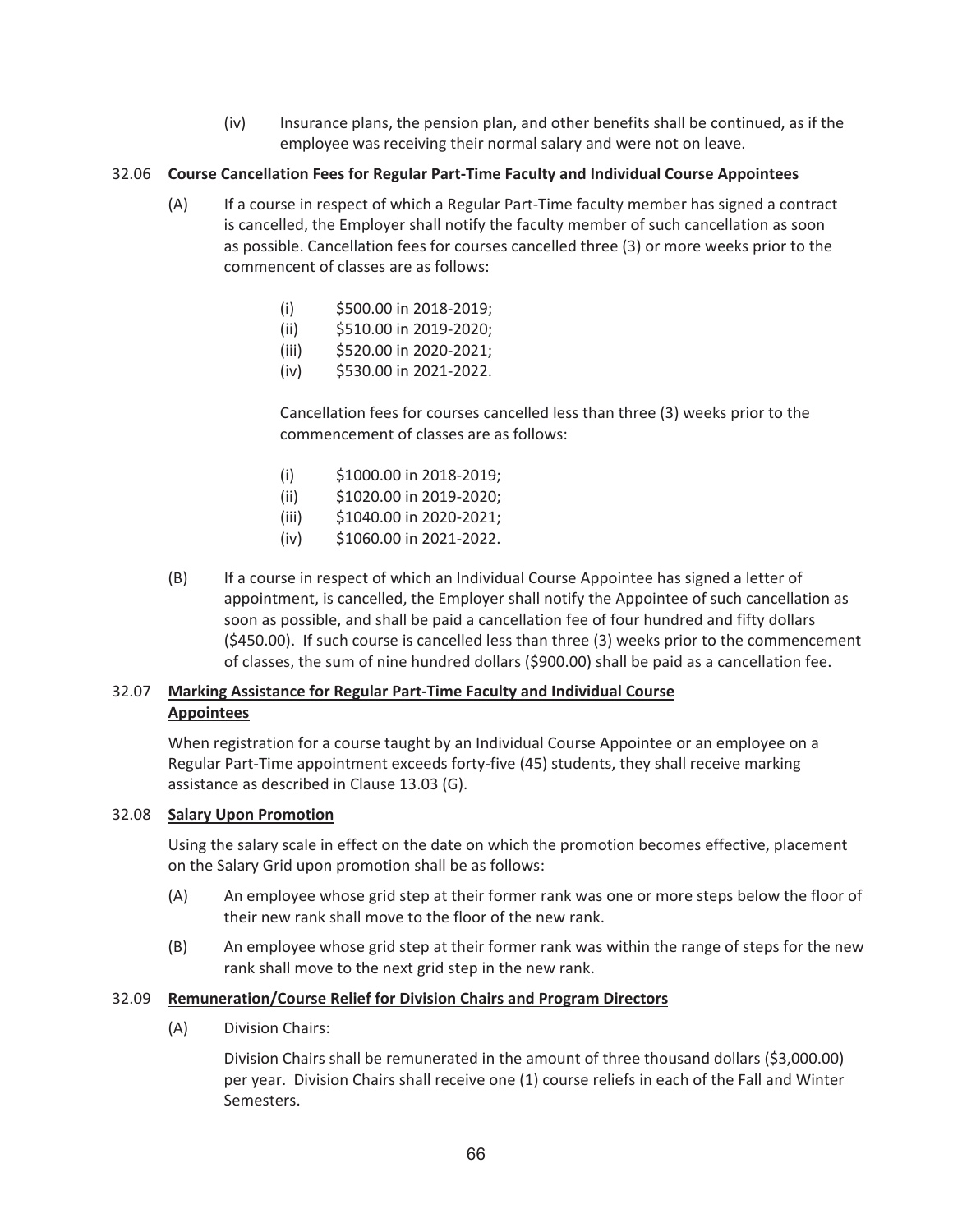## (B) Program Directors:

The Directors of the Graduate Programs (listed in Article 33.01) shall be remunerated in the amount of one thousand seven hundred and fifty dollars (\$1,750.00) per year, and shall receive one course reliefs in each of the Director's teaching semesters.

## 32.10 **Supervision of Graduate Students**

- (A) When a Regular Full-Time or Regular Pro-Rated faculty member agrees to act as Studio Advisor or Thesis Supervisor or the equivalent of graduate students, they will be remunerated at the rate of two hundred and twenty-five dollars (\$225.00) per registration to a maximum of nine hundred dollars (\$900.00) per student. Effective July 1, 2019, these amounts shall increase to three hundred and twenty-five dollars (\$325.00) per student to a maximum of one thousand and three hundred dollars (\$1,300.00).
- (B) When a Regular Part-Time faculty member agrees to act as Studio Advisor or Thesis Supervisor of graduate students, they will be remunerated at the rate of two hundred and twenty-five dollars (\$225.00) per registration to a maximum of nine hundred dollars (\$900.00) per student. Effective July 1, 2019, these amounts shall increase to three hundred and twenty-five dollars (\$325.00) per student to a maximum of one thousand and three hundred dollars (\$1,300.00).
- (C) Research Fellows and Adjunct Faculty who agree to supervise graduate students shall be remunerated in accordance with Clause 32.10 (A).

## 32.11 **Benefits**

(A) The Employer shall continue the existing types and levels of coverage for insured benefit plans with the following exceptions:

Drug Co-pay  $$3$  per prescription

(B) Notwithstanding (A), for Employees who have reached the age of sixty-five (65), the benefits shall be:

| Life Insurance       | 1.25 times salary, ceasing at age 70                    |
|----------------------|---------------------------------------------------------|
| AD&D                 | 1.25 times salary, ceasing at age 70                    |
| Health - Paramedical | Range of \$10-\$30 per visit/service, ceasing at age 70 |
| Health - Vision      | \$125 every two years including exam, ceasing at age 70 |
| $Drug - co-pay$      | \$3, ceasing at age 70                                  |
| Dental               | Co-insurance 100% basic                                 |
|                      | No deductible                                           |
|                      | Major $-70%$                                            |
|                      | Ceasing at age 70                                       |
| Travel               | Out of country coverage, ceasing at age 70              |
|                      |                                                         |

(C) Notwithstanding (A), for Employees who have reached the age of sixty-five (65) neither Short Term Disability nor Long Term Disability are available.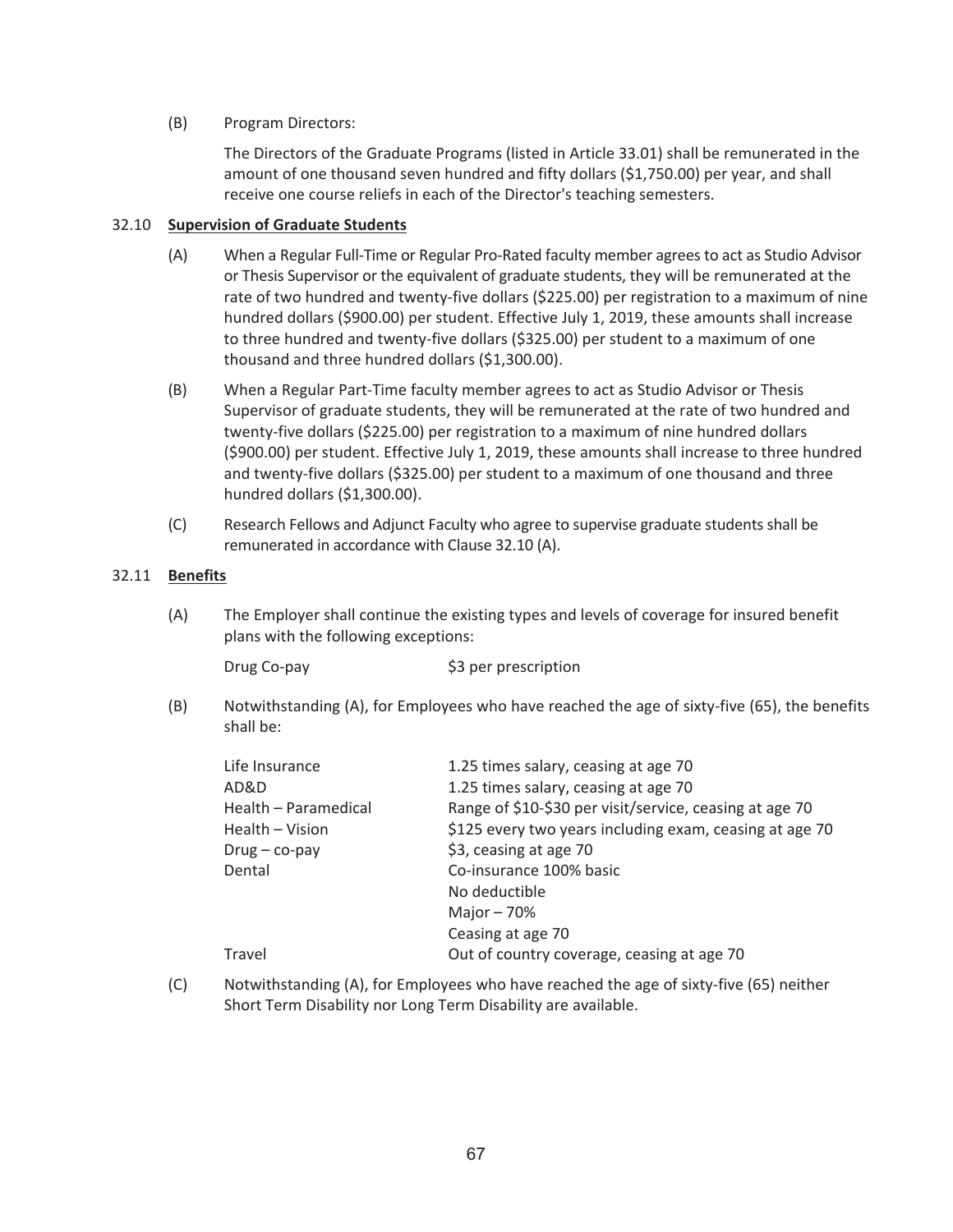## 32.12 **Pension**

- (A) The Employer shall contribute into the Pension Plan eight percent (8%) of a participating employee's annual salary. Each participating employee shall contribute into the Pension Plan a minimum of six percent (6%) of annual salary to a maximum of the percentage of annual salary allowed by Revenue Canada. A participating employee shall give the Employer one (1) month's written notice of a change in their contribution, such change to be effective on January 1 or July 1, of each year.
- (B) Notwithstanding 32.12 (A), CRA rules govern and may limit the Employer's ability to contribute to the pension based on the Employee's age.

## 32.13 **Joint Benefits Committee**

- (A) The Joint Benefits Committee shall be composed of two (2) employees appointed by the Union, two (2) members of FUNSCAD Unit II appointed by the Union, two (2) administrators appointed by the Employer, two (2) staff persons appointed by the NSGEU Staff Bargaining Unit, and two (2) persons from the Exclusions.
- (B) The Committee shall monitor the operation of the insured benefit plans and the pension plan for the purpose of suggesting modifications and improvements.
- (C) The Committee shall have reasonable access to all necessary information in order to fulfill its responsibilities.
- (D) The Committee shall meet at least once each semester.

## 32.14 **Kilometrage**

Employees shall be entitled to reimbursement for kilometrage, at the prevailing University rate, when the Employer and the employee agree that the use of a personal vehicle to carry out employment obligations is appropriate.

## 32.15 **Professional Development Reimbursement**

The Employer acknowledges that Professional Development referred to in Clause 13.01 is activity required of all Regular Full-Time and Regular Pro-Rated employees, and benefits the Employer. The Employer further acknowledges that such activity shall incur costs in relation to items including but not limited to travel, journal subscriptions, membership fees, conference registration fees, books, non-Employer studio facilities, studio materials and equipment, and undertakes to support such activity wholly or in part by making one thousand nine hundred (\$1,900.00) per fiscal year available to each Regular Full-Time employee for these purposes. For each Regular Pro-Rated employee this amount shall be pro-rated. Professional Development Reimbursement shall be made in accordance with the following procedures:

- (A) such expense shall require approval by the Office of the Vice-President, Academic and Research;
- (B) such approval shall not be unreasonably withheld;
- (C) submission of receipts shall be required before reimbursement can be made; and
- (D) the Employer will follow Canada Customs and Revenue guidelines with regard to reporting requirements. If a reimbursement for equipment is requested, a T4A (taxable benefit) for income tax purposes will not be issued if the Employee acknowledges that the purchased goods will serve entirely for professional purposes and not for personal purposes. By their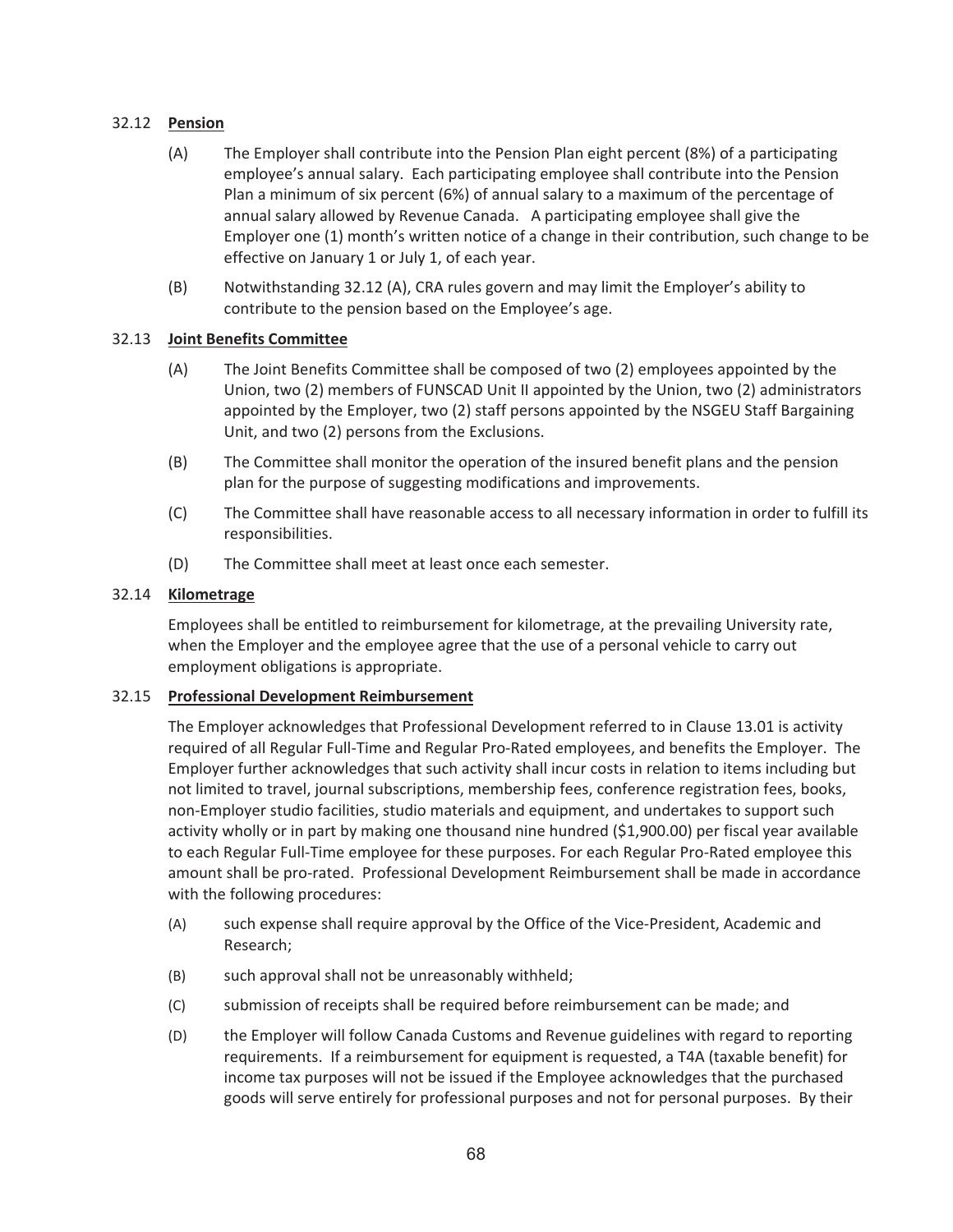signature on the PDR claim form, the Employee acknowledges that the purchased goods are the property of NSCAD. Should the Employee leave NSCAD within a three (3) year time frame and wish to retain the item, they will have to reimburse NSCAD on a pro rata basis according to the number of years elapsed following the acquisition of the item.

In the eventuality that Canada Revenue Agency does not accept the exemption of such an expense, that expense would become the responsibility of the Employee.

If an Employee does not respect the conditions referred to above, a T4A will be issued for the acquired asset item.

If a reimbursement for personal interest training is requested, a T4A (taxable benefit) for income tax purposes will be issued. The Employee should clearly note on the PDR claim form that the training is for personal interest.

Approved travel shall require employees to ensure that the appropriate Division Chair has been notified of the absence and suitable arrangements have been made for any missed classes.

## 32.16 **Regular Part-Time Professional and Scholarly Activity Fund**

The Employer shall allocate funds annually to a Regular Part-Time Professional and Scholarly Activity Fund (the "Fund"). The Fund shall be available to Regular Part-Time faculty whose names appear on the Precedence List, and who have a Part-Time or Sessional teaching appointment during the current year (Summer, Fall, Winter Semesters). The purpose of this Fund is to enhance the ability of Regular Part-Time faculty members to pursue Professional and/or Scholarly Activity which will be of benefit to both the individual and the University. Professional and/or Scholarly Activities include, but are not limited to: production of art, craft, design; exhibition and/or curatorial activities; writing and/or editing for publication; consulting; skills development; research; conference participation; and teaching outside NSCAD University.

From this Fund, each Regular Part-Time faculty member shall receive an annual payment of one hundred and fifty dollars (\$150.00) for each Half-Day Course (or equivalent) taught that year (Summer, Fall, Winter Semesters). This amount shall increase to one hundred and seventy dollars (\$170.00) as of July 1, 2019, one hundred and eighty dollars (\$180.00) as of July 1, 2020, and one hundred and ninety dollars (\$190.00) as of July 1, 2021. Courses taught by Regular Part-Time faculty members on Sessional Appointments shall be included when calculating the annual payments. Funds will be paid in the Winter semester of each year. Employees who receive funds from the Regular Part-Time Professional and Scholarly Activity Fund will have such benefits recorded as taxable income on their T-4 form.

## 32.17 **Tuition Waivers**

All employees, their spouses and dependents (as defined in the Income Tax Act Regulations) shall be entitled to a reduction of fifty percent (50%) in tuition for credit and non-credit courses offered by the College.

## 32.18 **Overload Pay**

(A) Subject to Clause 32.18 (B) below, Regular Full-Time, Regular Pro-Rated, and Limited Term employees, may agree to teach a course(s) additional to their workload (as described in Article 13) in either a teaching or non-teaching semester. Such a course shall be remunerated at eight percent (8%) of that faculty member's normal salary in the salary year in which the course is being taught or an amount equal to the ICA Salary Scale (Appendix "K") for one Half-Day Course, whichever is the greater amount.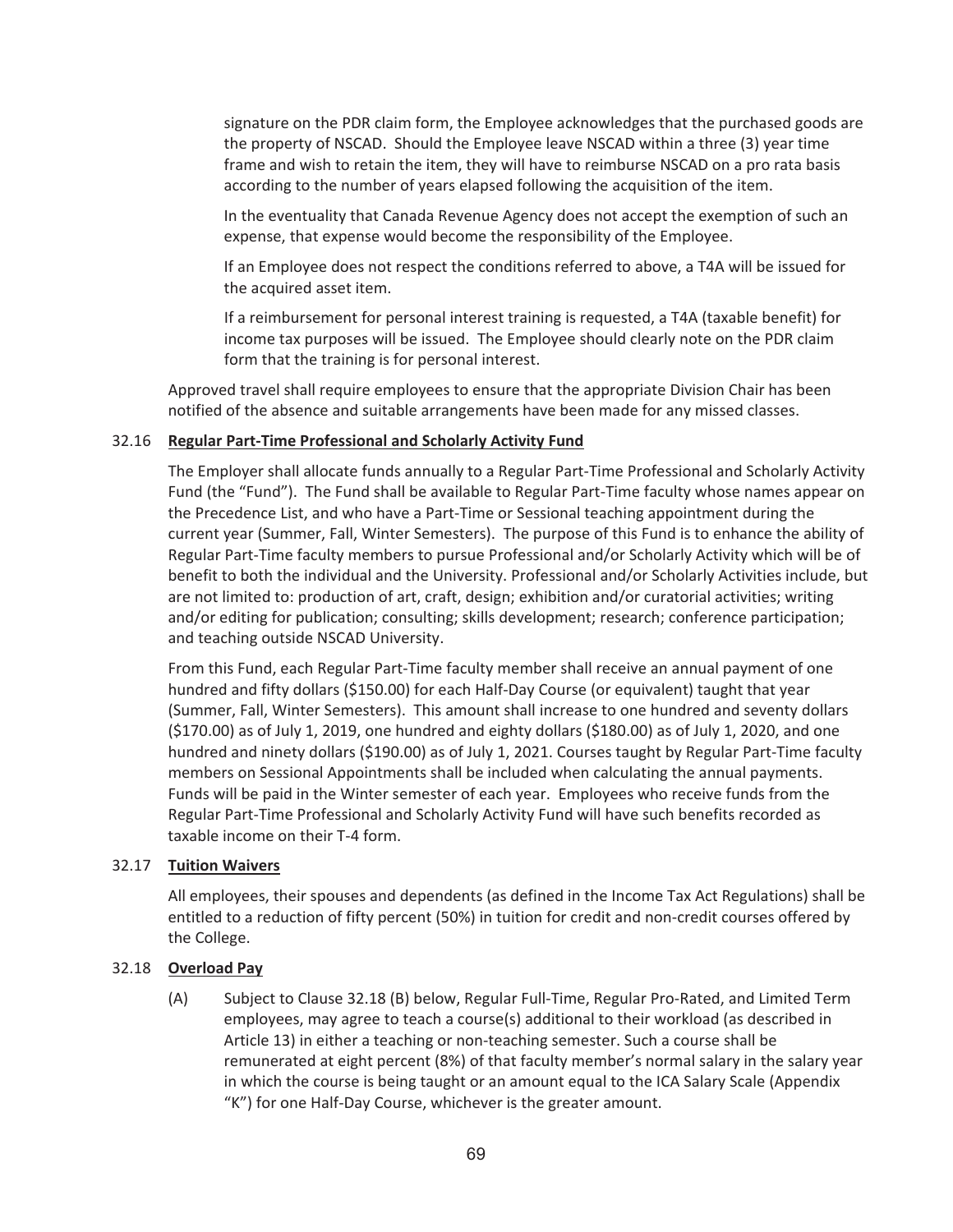- (B) Additional teaching responsibilities offered to Regular Part-Time faculty and Individual Course Appointees, in relation to the course Independent Study when offered in the Summer Semester, provided in Clause 37.07 (B), shall be remunerated at the rate of five hundred dollars (\$500.00) for each student; such responsibilities shall not exceed one (1) hour per week per student.
- (C) Regular Part-Time faculty (who are teaching for fourteen (14) weeks during the summer semester) may supervise an Internship of an Undergraduate Student and shall be remunerated at the rate of three hundred and fifty dollars (\$350) for each student. Such responsibilities shall not exceed one (1) hour per week per student.

## 32.19 **Research Grants in Lieu of Salary**

Employees may apply for a research grant in lieu of salary. Such application should be made prior to the commencement of a salary year in sufficient time to enable appropriate Canada Customs and Revenue approvals to be obtained. The period of each research grant shall not exceed twelve (12) months, but employees may apply for any number of consecutive grants.

Applications shall be made on the prescribed form which shall be available from the Office of the Vice-President, Academic and Research. Research grant applications shall be submitted to the Vice-President, Academic and Research.

The Vice-President, Academic and Research shall forward the application to the Vice-President, Finance and Administration, who will seek a preliminary ruling from Canada Customs and Revenue. Upon receipt of a favorable preliminary ruling from Canada Customs and Revenue, and all other provisions of this Clause having been satisfied, the Employer shall reduce the employee's regular salary by the approved amount and pay that amount to the employee as a research grant. The Employer shall make every effort to obtain a response from Canada Customs and Revenue in a timely fashion. In the event that Canada Customs and Revenue fails to respond within six weeks of the employee's request, the Employer shall proceed to reduce the employee's regular salary by the amount requested and pay that amount to the employee as a research grant with the understanding that any future decision by Canada Customs and Revenue to disallow the grant in lieu of salary will be resolved as per Clause 32.19 (E).

The following provisions shall apply to the consideration and payment of research grants:

- (A) a research grant in lieu of salary shall not be less than one thousand dollars (\$1,000.00) for any month and shall not exceed thirty percent (30%) of the salary that would otherwise be applicable in a calendar year;
- (B) that there is sufficient salary being paid, net of the research grant and taxes, to meet the cost of pension and statutory and insured benefits contributions;
- (C) benefits or pension payments will be based on the salary component received by the employee after the grant is paid;
- (D) the grant will only be used for the research purposes or project for which the application was made;
- (E) any tax issues arising from a particular application shall be between the employee and Canada Customs and Revenue and the employee shall indemnify and hold harmless the Employer for any tax or penalty (including interest) levied by Canada Customs and Revenue against the Employer as a result of the payment of the research grant;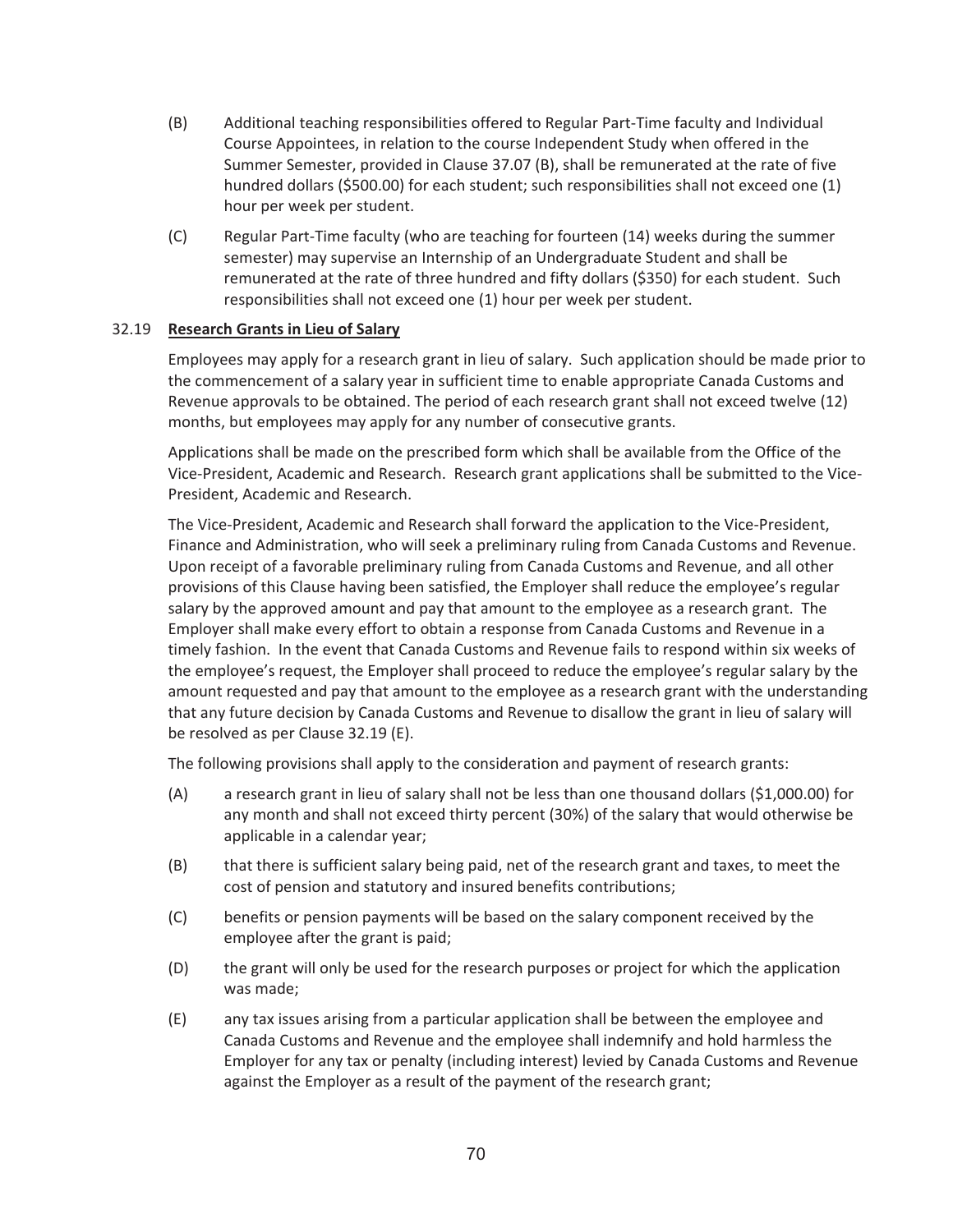- (F) research grants in lieu of salary shall be paid in a lump sum; and
- (G) all research grant payments shall be reported by the Employer to Canada Customs and Revenue as a research grant.

## 32.20 **Health Spending Account for Regular Part-Time Faculty**

 Each Regular Part-Time faculty will be provided a health spending account in the amount of Eighty Dollars (\$80.00) per Half-Day course taught. Deposits to the health spending account will be made on September 1 of each year, based on the previous twelve (12) month period. Regular Part-Time faculty shall submit receipts for reimbursement for any expense or dependent eligible expense under the *Canadian Federal Income Tax Act*. Deposited amounts will be accessible for a twelve (12) month policy period. If there are any unused credits at the end of the twelve (12) month policy period, they will be rolled over into the next twelve (12) month policy period. In no event can credits be used after two (2) years.

## **ARTICLE 33 - DIVISION CHAIRS AND PROGRAM DIRECTORS**

- 33.01 (A) Division Chairs and Directors report to the Vice-President, Academic and Research.
	- (B) Division Chairs and Directors are as follows:
		- (i) Craft Chair
		- (ii) Design Chair
		- (iii) Fine Arts Chair
		- (iv) Foundation Chair
		- (v) Art History and Critical Studies Chair
		- (vi) MDes Program Director
		- (vii) MA Program Director
		- (viii) Media Arts Chair
		- (ix) MFA Program Director

## 33.02 Appointment of Division Chairs

- (A) When a term of appointment expires, all Regular Full-Time and Pro-Rated Division Faculty shall be so informed by the Vice-President, Academic and Research.
- (B) The Vice-President, Academic and Research shall instruct the Chair to inform all Regular Full-Time and Pro-Rated Division Faculty about:
	- (i) the desirable qualifications; and
	- (ii) terms and conditions of employment described in this Agreement.
- (C) The Chair shall inform all Regular Full-Time Division Faculty that they may stand for the position, and shall determine which members are willing to let their names stand.
- (D) The Chair shall hold an election amongst Regular Full-Time and Regular Pro-Rated faculty to determine the Division's choice of Chair from among those willing to stand and shall, as soon as possible, inform the Vice-President, Academic and Research of the Division's choice.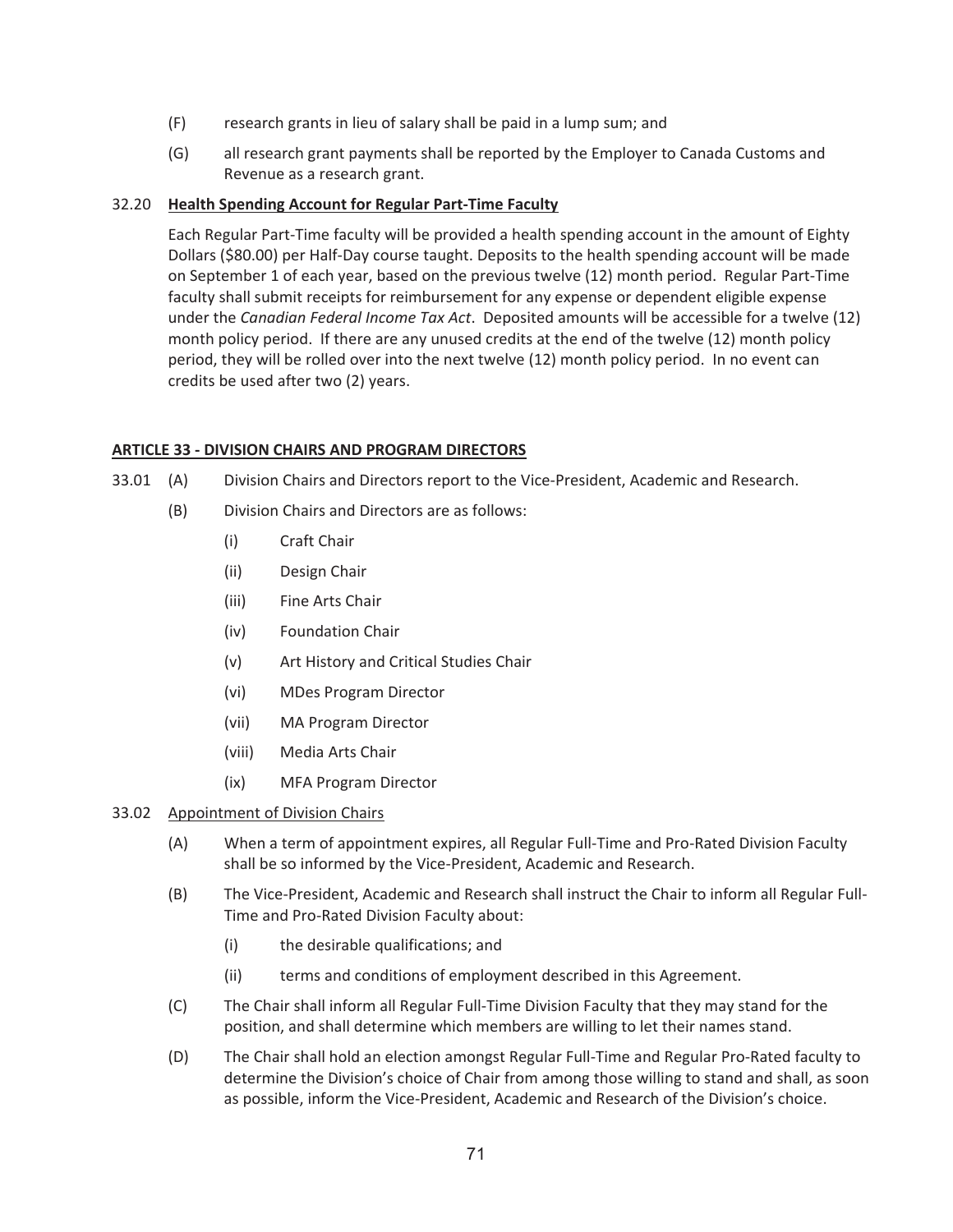- (E) The appointment of the Chair shall be confirmed in writing by the Vice-President, Academic and Research and the decision communicated in writing to Division Faculty. Where the Vice-President, Academic and Research decides not to confirm a recommended appointment, they shall inform the Division in writing giving reasons for the decision.
- (F) Where the Vice-President, Academic and Research decides not to confirm a recommended appointment they shall determine how the Division is to be administered until a new Chair is appointed. In no case shall this interim arrangement exceed a period of one (1) year.
- 33.03 (A) Except in the case of a leave replacement, a Chair shall be appointed for a term of three (3) years, from July 1 of the first year until June 30 of the third. The Chair is eligible for reappointment through the election process.
	- (B) In exceptional circumstances and with the mutual agreement of the Employer and the prospective Chair, and the electors in the Division, the term of appointment may be for a lesser period.
- 33.04 (A) If no members are willing to let their names stand for the position, the Chair shall so inform the Vice-President, Academic and Research. The Vice-President, Academic and Research shall consult with the incumbent Chair, and then recommend to the President how the Division is to be administered.
	- (B) When a Chair resigns before the end of their term, the Vice-President, Academic and Research shall advise the Regular Full-Time and Pro-Rated Division Faculty and arrange for an election, as provided in Clauses 33.02 (C), (D) and 33.03 (A) and appoint an Acting Chair for a period ending the following June 30.
- 33.05 The duties of the Chair shall include, but not be restricted to:
	- (A) advising the Vice-President, Academic and Research on matters pertaining to the Division, including recommendations on ICA and RPT appointments;
	- (B) ensuring the orderly, effective, and efficient operation of the Division;
	- (C) consulting with Division faculty regarding the academic life of the Division;
	- (D) holding annual conferences with Division employees and preparing reports of these conferences pursuant to Clause 16.09 (A); and
	- (E) representing the Division on committees where appropriate.

#### 33.06 **Appointment of Graduate Program Directors**

The Vice-President, Academic and Research shall:

- (A) advertise internally when a vacancy exists for Graduate Program Director;
- (B) announce the candidates for the position, seek written input from the Division Chairs and NSCAD University community; and
- (C) the appointment of a Graduate Program Director shall be confirmed in writing to the new appointee and NSCAD University community by the Vice-President, Academic and Research.
- 33.07 (A) Except in the case of a leave replacement, a Director shall be appointed for a term of two (2) years, and is eligible for re-appointment following procedures described in Clause 33.06.
	- (B) In exceptional circumstances and with the mutual agreement of the Employer and the prospective Director, the term of appointment may be for a lesser period.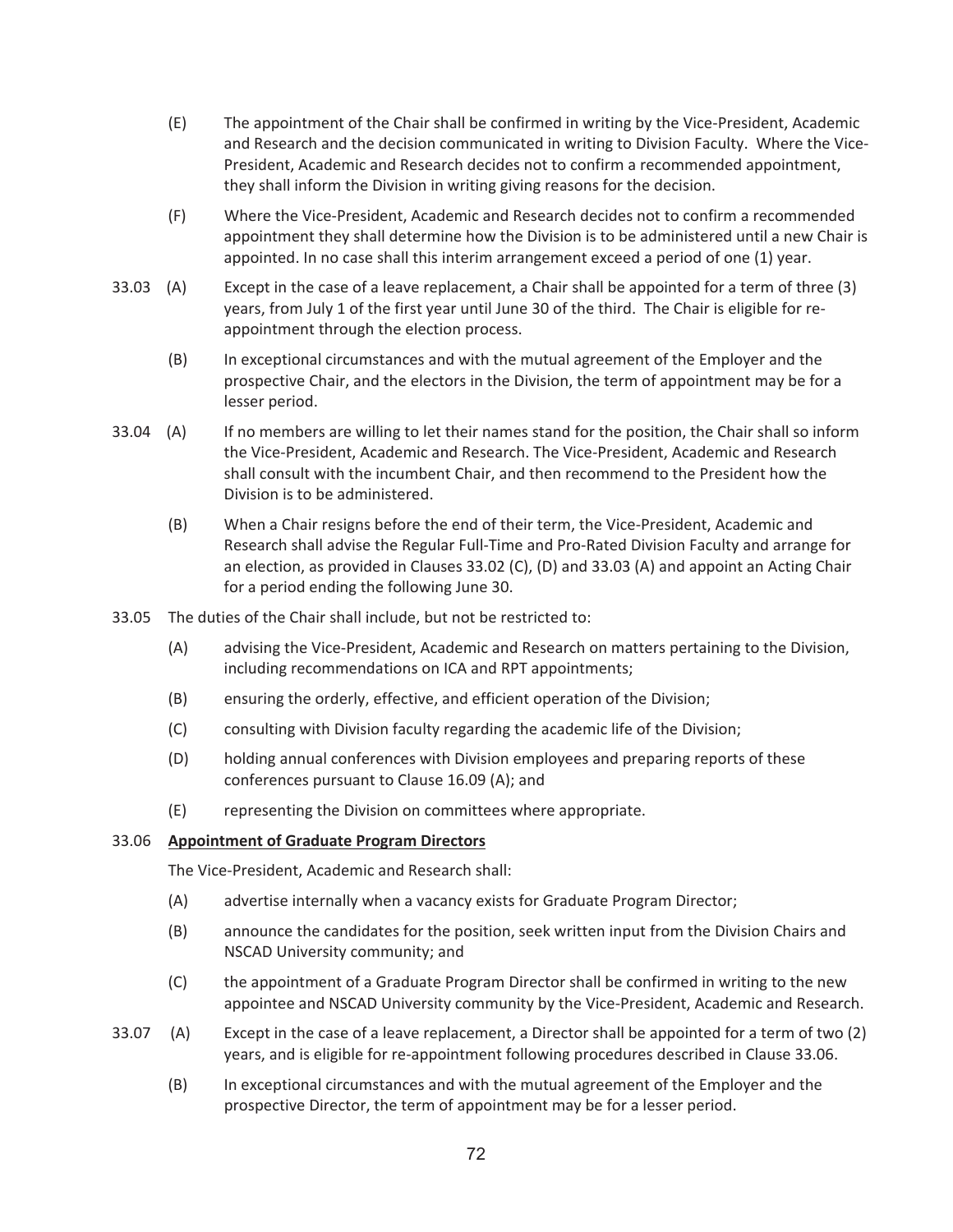- 33.08 If, when a vacancy exists, no applications are received, the Vice-President, Academic and Research shall determine how the Graduate Program is to be administered.
- 33.09 The duties of the Director shall include, but not be restricted to:
	- (A) advising the Vice-President, Academic and Research on matters pertaining to the Program;
	- (B) ensuring the orderly, effective, and efficient operation of the Program; and
	- (C) representing the Program on committees where appropriate.
- 33.10 Remuneration and Course Relief for Chairs and Directors shall be as described in Clause 32.09.

#### **ARTICLE 34 - ACADEMIC ADMINISTRATIVE APPOINTMENTS**

- 34.01 (A) When the positions of Vice-President, Academic and Research, President or equivalent are vacated or created, the Board shall form a Search Committee to assist in the process of appointing a person to the position.
	- (B) When the position of Dean is vacated or an equivalent position is created, the Board shall form a Search Committee to assist in the process of appointing a person to the position. The Board may, at its discretion, choose to limit the search to internal candidates.
- 34.02 No less than twenty-five percent (25%) of the members of the Search Committees referred to in this Article shall be appointed from and by the Union. The Committee shall not include the incumbent.
- 34.03 The Search Committees referred to in this Article shall initially consult with the Board and NSCAD University community on the desirable qualifications for the position and ensure that the vacancy is properly advertised. Thereafter, the Search Committee shall:
	- (A) receive and respond to all applications;
	- (B) prepare a short list of candidates for interview;
	- (C) ensure that the final candidate(s) meet(s) with a wide cross-section of NSCAD University community, including employees, staff and students;
	- (D) interview the candidates;
	- (E) solicit and consider opinions on the candidates by inviting written and oral submissions from NSCAD University community;
	- (F) advise the Board of its evaluations of the candidates interviewed and of the opinions received from NSCAD University community; and
	- (G) submit a ranked list to the Board.
- 34.04 The Board in its sole discretion shall decide which of those candidates interviewed, if any, is offered the position.
- 34.05 When a Search Committee is struck for a position below that of President, the President may be a member of the committee.
- 34.06 If an interim appointment is made to fill the vacancy, then such appointments shall be of no more than twelve (12) months duration. Such an interim appointment may be renewed for a further period not to exceed six (6) months. When an interim appointment is made, the Union shall be provided with notification in writing of the term of the appointment.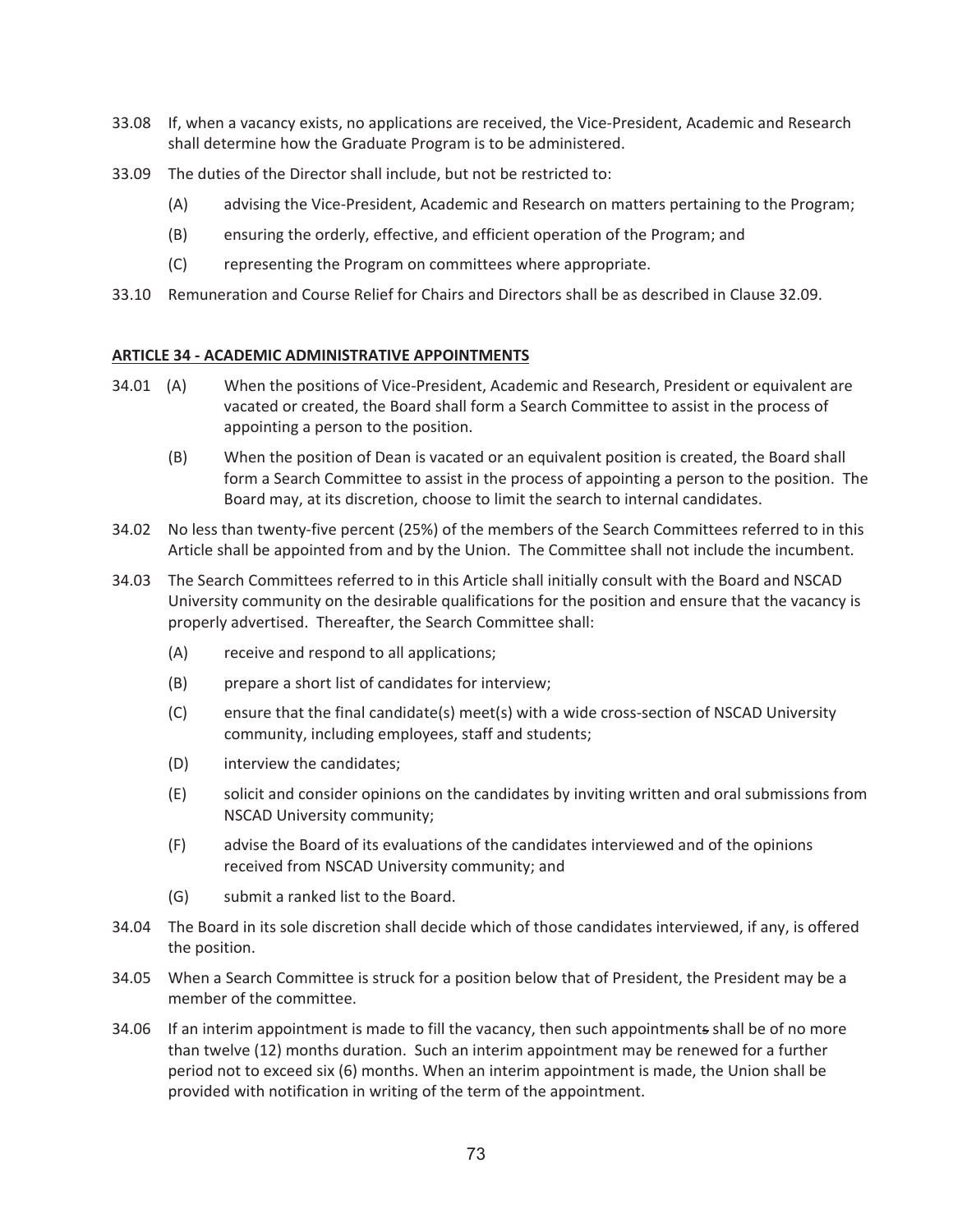- 34.07 (A) The President shall undertake a review of the performance of the Vice-President, Academic and Research, and other academic administrators above the level of Division Chair during the penultimate year of their contracts if the incumbent is seeking renewal.
	- (B) The President shall invite written, signed comments from the academic community including students.
	- (C) The President shall report their findings and recommendations to the full Board.
	- (D) The Board in making its decision on renewal, shall consider the published objectives of the appointment, the written comments of the academic community including students, and the recommendation of the President.
	- (E) The Board's decision shall be final.

### **ARTICLE 35 - COMPLEMENT**

- 35.01 For the purposes of this Article, the Complement is defined as the number of Regular Full-Time and Regular Pro-Rated Faculty and Librarian positions in the Bargaining Unit. Academic Administrators as defined in Clauses 34.01 (A) and (B) are excluded from the Bargaining Unit and are not included in the Complement.
- 35.02 At the time of signing this Agreement, the Complement equals forty-one and a half (41.5) and includes 2 Librarians.
- 35.03 The Employer agrees to maintain the current Complement and to fill all vacancies that may occur as the result of resignation, retirement, dismissal, or death.
- 35.04 By September 30 of each year, the parties shall agree on an updated list of Faculty and Librarian positions (the "Complement List"). If the number of filled positions is below the established Complement, the Board shall declare the vacancies required to fill the Complement.
- 35.05 Any vacancy appearing on the Complement List shall be deemed to be pre-approved by the Board and a Selection Advisory Committee shall be struck in a timely manner.
- 35.06 Vacancies on the Complement List may be filled with Limited Term or Sessional positions only in accordance with Clause 16.02.
- 35.07 When a faculty member retires, a vacancy will be declared and a Selection Advisory Committee will be struck as soon as possible so that the position can be filled on July 1 following the retirement. Should the Vice-President, Academic and Research, in consultation with the Chair of the Division in which the retirement takes place, determine that declining enrollment or program changes mean that a replacement faculty member is not needed, the Vice-President, Academic and Research, in consultation with all Division Chairs, shall determine in which teaching area the vacancy will be declared.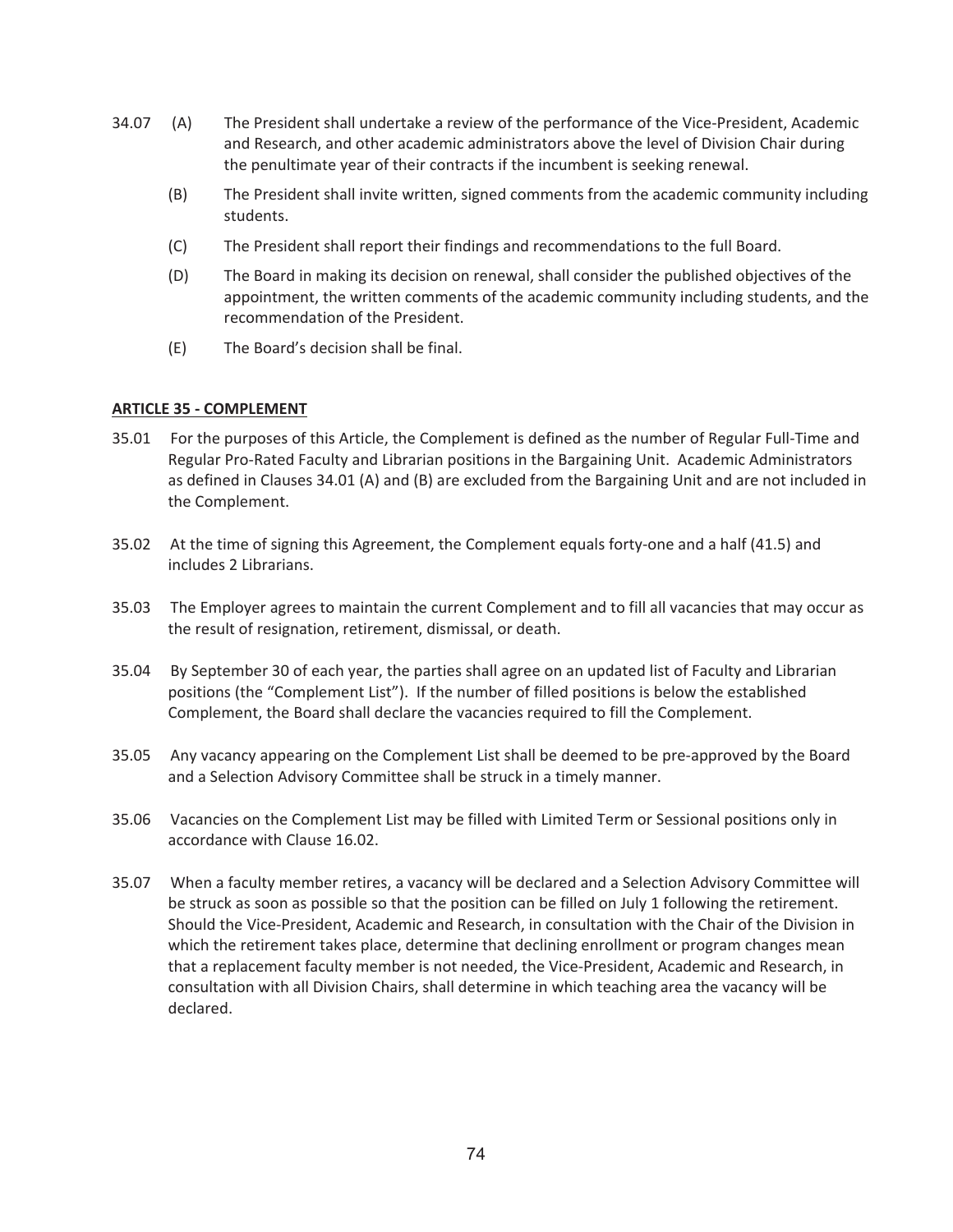### **ARTICLE 36 - INDIVIDUAL COURSE APPOINTMENTS**

- 36.01 Persons appointed to Individual Course Appointments are not members of the Bargaining Unit and no other provisions of this Agreement except this Article and Articles  $6 -$  No Discrimination,  $8 -$ Academic Freedom and Responsibility, 20 – Grievance and Arbitration, (but only insofar as a grievance or arbitration is to enforce the provisions of this Article), 21 - Official Personal Files, 27 – Copyrights and Patents, 32 – Salary and Benefits, (but only insofar as it applies specifically to Individual Course Appointees) and 38 – Technology, shall apply to them. Persons will be appointed to Individual Course Appointments on a semester basis.
- 36.02 A person who has been appointed to teach an individual course shall be designated as an Instructor for the semester of the appointment.
- 36.03 Persons employed on Individual Course Appointments shall teach no more than two (2) Half-Day Courses, or equivalent, per semester.
- 36.04 (A) A person on an Individual Course Appointment shall be remunerated for each Half-Day Course or equivalent in accordance with the salary grid set out in Appendix "K".
	- (B) When registration for a course taught by a person on an Individual Course Appointment exceeds forty-five (45) students, marking assistance shall be provided as in Clause 13.03 (G).
	- (C) Individual Course Appointees who teach courses in which enrollments are in excess of ninety (90) students shall be paid twenty-five dollars (\$25.00) per student for each student in excess of ninety (90) as enrolled by the last day to add.
- 36.05 If a course in respect of which an Individual Course Appointee has signed a letter of appointment is cancelled, the Appointee shall be notified of such cancellation as soon as possible and shall be paid a cancellation fee as described in Clause 32.06 (B).
- 36.06 In the Summer Semester, notwithstanding Clause 36.03, the Employer may offer Individual Course Appointees additional teaching responsibilities in relation to the course Independent Study, and shall remunerate such responsibilities as described in Clause 32.18 (B) and (C).

# **ARTICLE 37 - REGULAR PART-TIME FACULTY APPOINTMENTS**

37.01 Persons appointed to Regular Part-Time faculty appointments are employees who are members of the Bargaining Unit as defined in Clause 1.08. Employees who are deemed to hold Regular Part-Time faculty appointments are included in the Precedence List, which shall be posted on the University website.

### 37.02 **Determining Eligibility for Regular Part-Time Appointments**

- (A) A person becomes eligible for Regular Part-Time faculty status when the person has been employed as an Individual Course Appointee to teach at least:
	- (i) eight (8) individual Half-Day Courses or equivalents, as defined in Clause 1.24 within three (3) consecutive Academic Years, including the current Academic Year; or
	- (ii) an individual Half-Day Course each year for five (5) consecutive Academic Years, including the current Academic Year.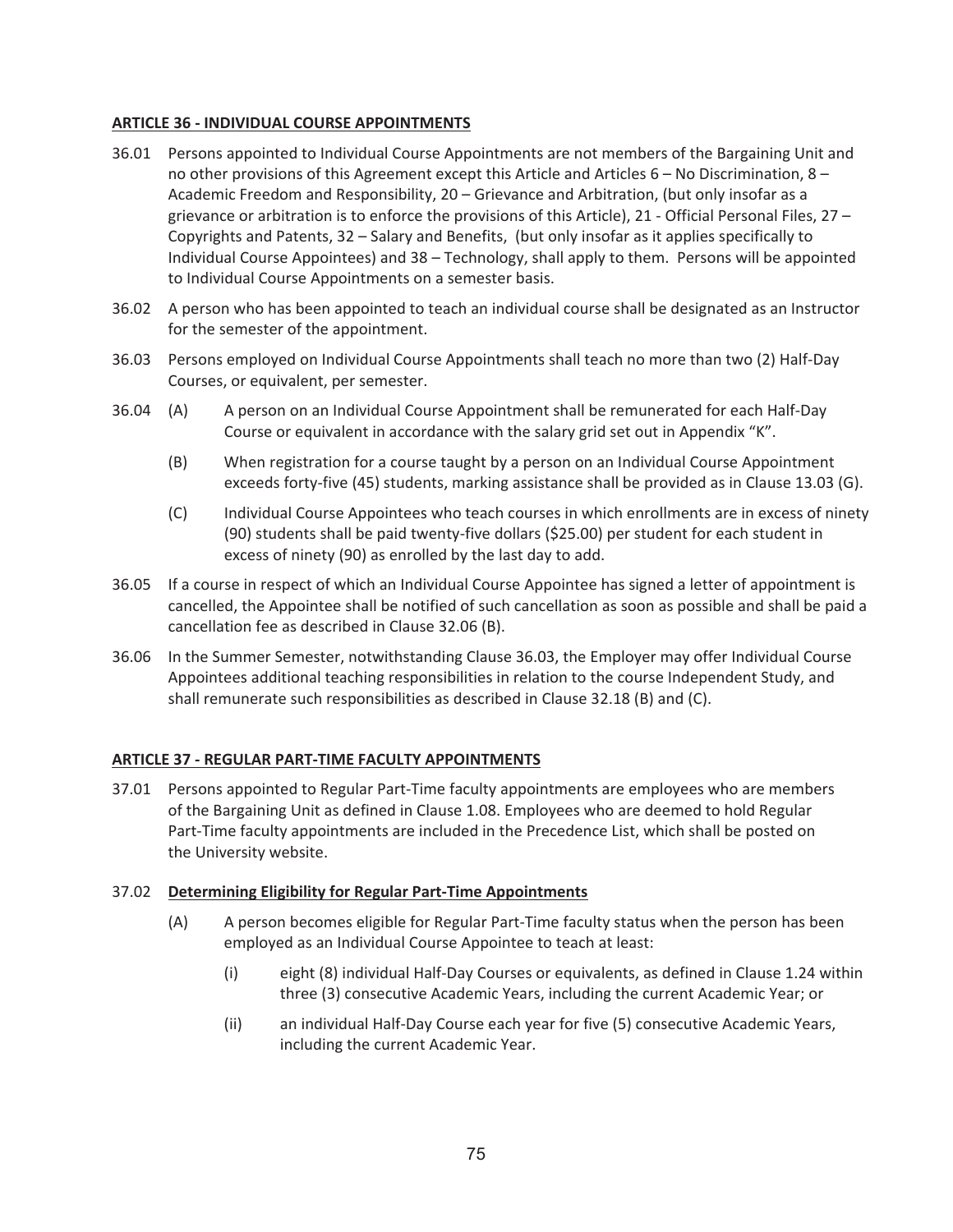- (B) To be eligible for a Regular Part-time appointment, an applicant who is not, as of May 1, 2014, a Regular Part-time appointee must have completed a Master's degree in a relevant discipline, or have equivalent professional experience.
- (C) Notwithstanding Clause 37.02 (A), for the purposes of determining eligibility for Regular Part-Time faculty appointments, each one (1) semester Sessional Appointment shall count as the equivalent of three (3) Half-Day Courses.
- (D) Regular Part-Time Status shall cease to apply if:
	- (i) A Regular Part-Time faculty member has been dismissed and not reinstated pursuant to Article 20 - Grievance and Arbitration; or
	- (ii) A Regular Part-Time faculty member has not taught at the University for a period in excess of twenty-five (25) months unless they have been on unpaid leave of absence as per Clause 37.09. Periods of employment on Sessional, or Limited Term Full-Time, or Limited Term Pro-Rated Appointments, or periods of time when the employee is unable to work as the result of illness, or is on leave pursuant to Article 23, shall not be included when determining whether or not a Regular Part-Time faculty appointment is terminated pursuant to this Clause.
	- (iii) The employee requests that their name be removed from the list.

# 37.03 **Notification of Eligibility**

When a person becomes eligible for a Regular Part-Time faculty Appointment as per Clause 37.02, the Vice-President, Academic and Research shall notify them and the Union in writing no later than July 15 of the Academic Year in which they satisfy the eligibility criteria. The letter shall indicate the following:

- (A) that they are eligible to be reviewed for Regular Part-Time faculty status;
- (B) that they must give written notification to the Vice-President, Academic and Research not later than the following October 1, that they are applying for a Regular Part-Time faculty Appointment;
- (C) that the review will take place as per Clause 37.05;
- (D) the Collective Agreement is available on the NSCAD web site, and
- (E) that they should provide a teaching dossier, which includes, but is not limited to, a curriculum vitae, teaching philosophy and any other optional material the applicant wishes to be considered by the Review Committee, such as a list of courses taught and samples of instructional materials.

# 37.04 **Second Notification of Eligibility**

- (A) If a person who is notified of their eligibility as per Clause 37.03, chooses not to apply, a second notification of eligibility will be given not later than July 15 of the year following, if they continue to meet the eligibility requirements as defined in Clause 37.02.
- (B) If a person's application for Regular Part-Time status is unsuccessful, a second notification of eligibility will be given not later than July 15 of the second year following their unsuccessful application, if they continue to meet the eligibility requirements as defined in Clause 37.02.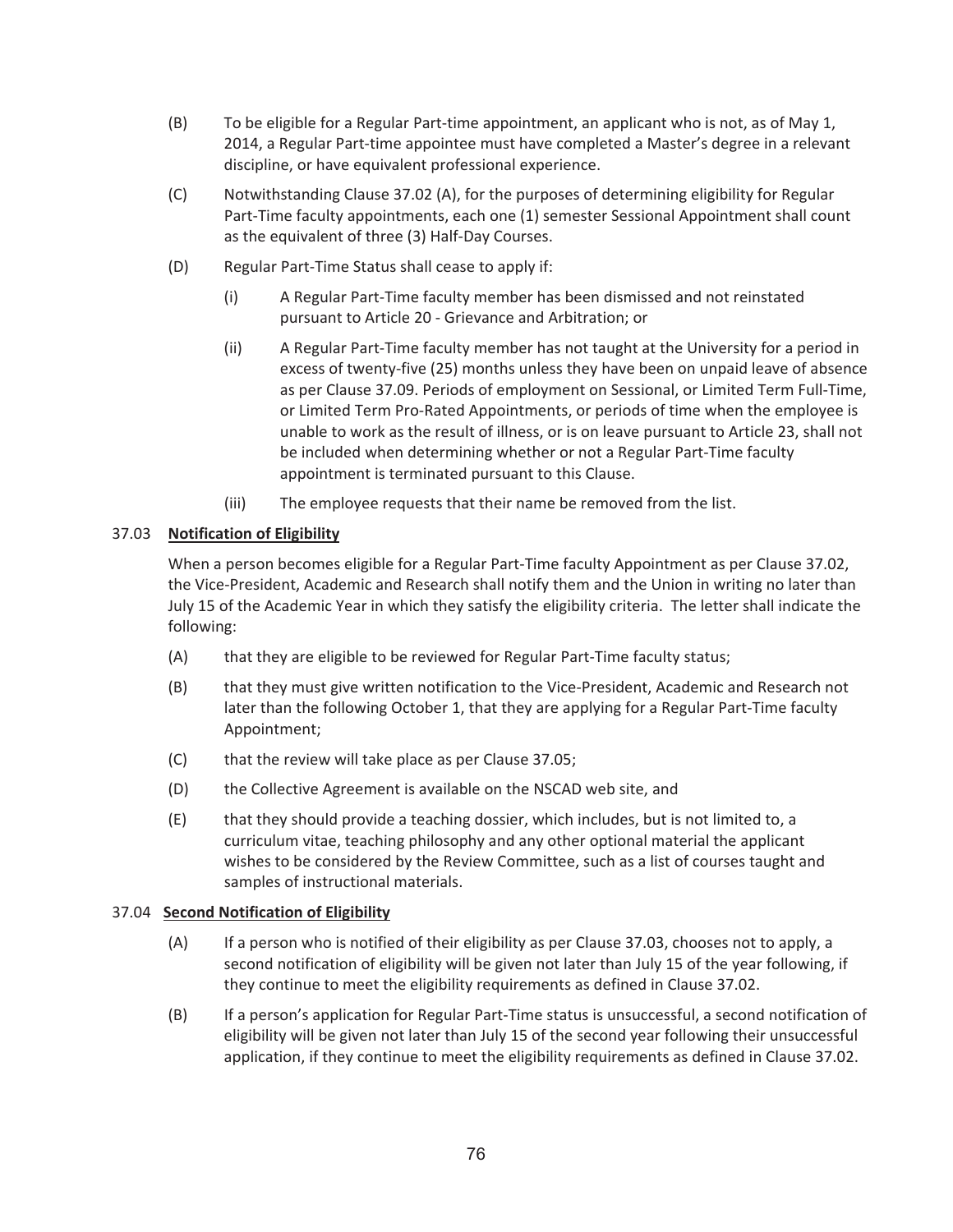### 37.05 **Regular Part-Time faculty Review Procedure**

- (A) By October 15 the Vice-President, Academic and Research shall notify the Chair of each Division in which the applicant has taught of the application. Within twenty-one (21) days of this notification the Division Chair(s) shall prepare a report which shall address the applicant's teaching performance as set out in Clause 37.05 (C) (ii) and submit it to the applicant. The applicant shall sign the report to indicate that it has been read and may attach written comment. The signed report, with attached comment, if any, shall be forwarded to the Vice-President, Academic and Research for inclusion in the Official Personal File and a copy shall be sent to the applicant.
- (B) A person who has applied to be reviewed for a Regular Part-Time faculty Appointment as per Clause 37.03 (B) shall have the application reviewed by a Review Committee consisting of the Vice-President, Academic and Research who shall serve as Review Committee Chair, the Division Chair of the area in which the applicant taught the majority of courses, and one (1) Regular Full-Time, or Regular Pro-Rated faculty member elected from and by the faculty in the individual's Division(s).
- (C) The Review Committee shall apply the following standard and procedures:
	- (i) The Review Committee shall examine all material pertinent to the applicant's teaching performance which is contained in the applicant's Official Personal File including the aggregated results of the Instructional Assessment Forms, the Division Chair(s) Report(s) as per Clause 37.05 (A), and any material submitted in accordance with Clause 37.03(E). Based solely on the material in the Official Personal File and any material submitted in accordance with Clause 37.03(E), the Review Committee shall determine whether the applicant has met the standard defined in Clause 37.05 (C) (ii). Anonymous commentary or hearsay, except for student evaluations, shall not be seen or used by the committee.
	- (ii) The required standard for the granting of a Regular Part-Time Appointment is a good overall standard of achievement in the applicant's teaching performance. The parties also recognize the valuable contributions that an active Professional and/or Scholarly practice (as reflected in the applicant's curriculum vitae) can make toward teaching performance. Though the Review Committee may take such contributions into consideration when making their recommendation, applicants who meet the required standard in their teaching performance alone shall be granted Regular Part-Time status.
	- (iii) The Review Committee shall send the report to the Vice-President, Academic and Research, with a copy to the applicant, no later than January 15 of the Academic Year following the Academic Year in which they met the eligibility criteria described in Clause 37.02.
	- (iv) The applicant may respond in writing to the Review Committee's report and any such response shall be sent to the Vice-President, Academic and Research within ten (10) calendar days of the receipt of the report.
- (D) The Vice-President, Academic and Research shall consider the report of the Review Committee, and the applicant's response, if any, as well as material in the Official Personal File and any material submitted in accordance with Clause 37.03(E) before making a recommendation to the Board to grant or not to grant a Regular Part-Time Appointment.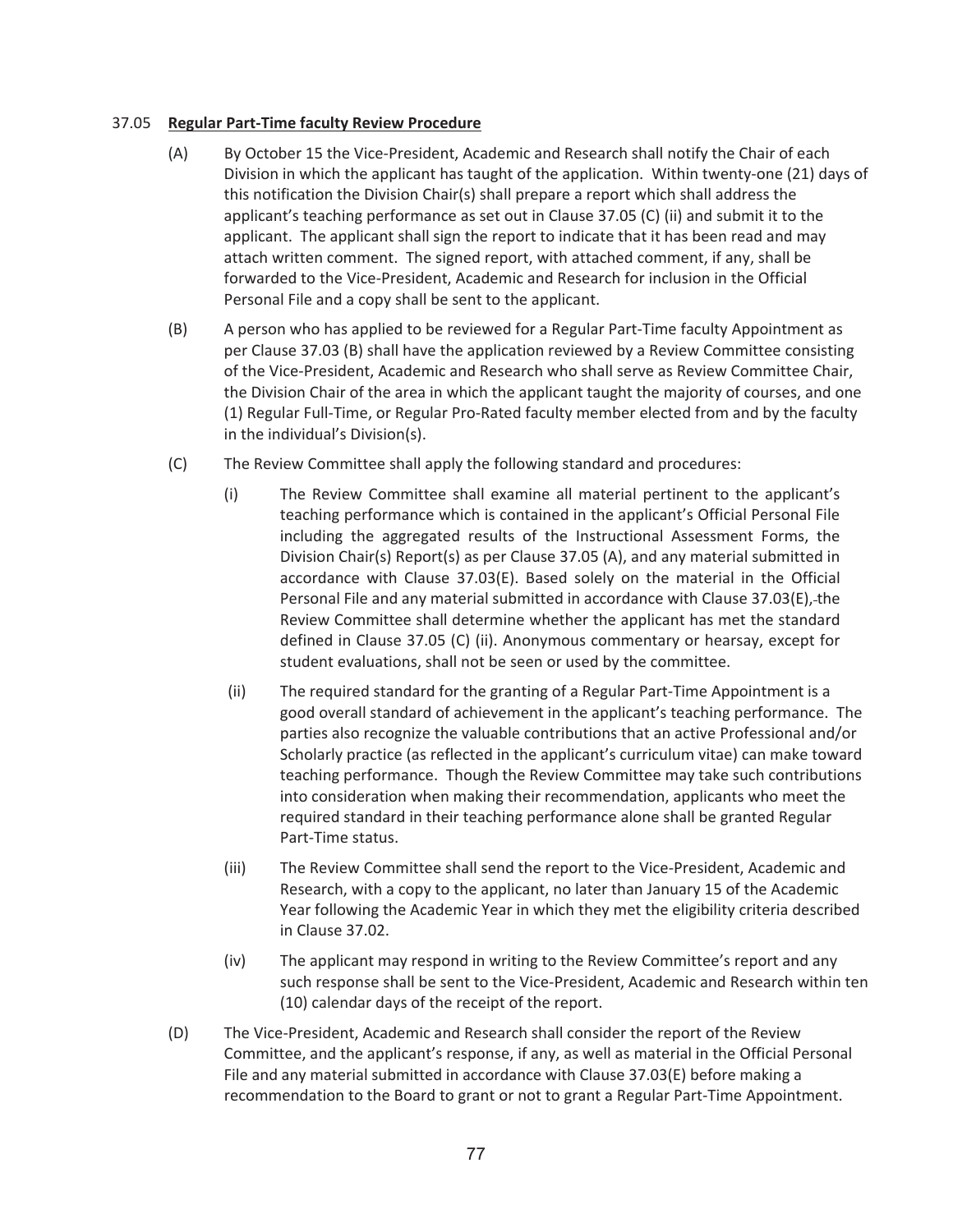The Vice- President, Academic and Research shall forward a copy of the Review Committee's report and the applicant's response, if any, to the Board. The Board shall grant the appointment if the applicant meets the required standard set out in Clause 37.05 (C) (ii). The decision of the Board shall be communicated by the President or their their designate in writing to the applicant on or before May 1, giving reasons for the decision reached.

- (E) When the Board grants a Regular Part-Time Appointment to a member:
	- (i) the member shall be appointed no later than May 1 following the review process as specified in Clauses 37.05(C) and (D);
	- (ii) the member shall be eligible for course allocations beginning in the Fall semester of the same year; and
	- (iii) the member shall be entitled to receive a pay rate of RPT status for any courses taught in that summer following their appointment to RPT status.

#### 37.06 **Precedence List**

- (A) The Employer shall maintain a Precedence List of individuals who have attained the designation of Regular Part-Time faculty. The Precedence List shall be posted on the University website.
- (B) Precedence shall be determined by the sum of the number of Half-Day Courses or equivalents (as defined in Clause 1.12) that the employee has taught, and the number of years of teaching service.
- (C) Placement on the Precedence List shall entitle the Regular Part-Time faculty member to the right of first refusal to teach a course(s) that they have previously taught and that has not been assigned to Regular Full-Time, Regular Pro-Rated, Limited Term Full-Time, Limited Term Pro-Rated or Sessional faculty.
- (D) Courses shall not be assigned to any Regular Part-Time faculty in any semester unless Regular Part-Time employees at higher Regular Part-Time levels who have previously taught these courses have been assigned the maximum allowable teaching load or have declined the assignment or are on leave.
- (E) Courses that have been previously taught by Regular Part-Time faculty members shall be assigned to the eligible employee with the most precedence. Distribution of additional courses, if any, shall be equitable among eligible employees within the same Regular Part-Time level. Where precedence is equal, rotation shall prevail.
- (F) For the purposes of this Article, the term "courses that they have previously taught" is understood to include courses that may have different names, course codes or assigned credit values, but have substantially the same content, as indicated by the official course description.

#### 37.07 **Regular Part-Time Teaching Assignments**

- (A) Regular Part-Time faculty member shall teach no more than three (3) Half-Day Courses or the equivalent (as defined in Clause 1.12) per semester to a maximum of six (6) Half-Day courses per Academic year.
- (B) Regular Part-Time faculty members shall be assumed to be available for teaching the maximum number of courses over which they have right of first refusal in any given semester unless they notify the Division Chair(s) and the Vice-President, Academic and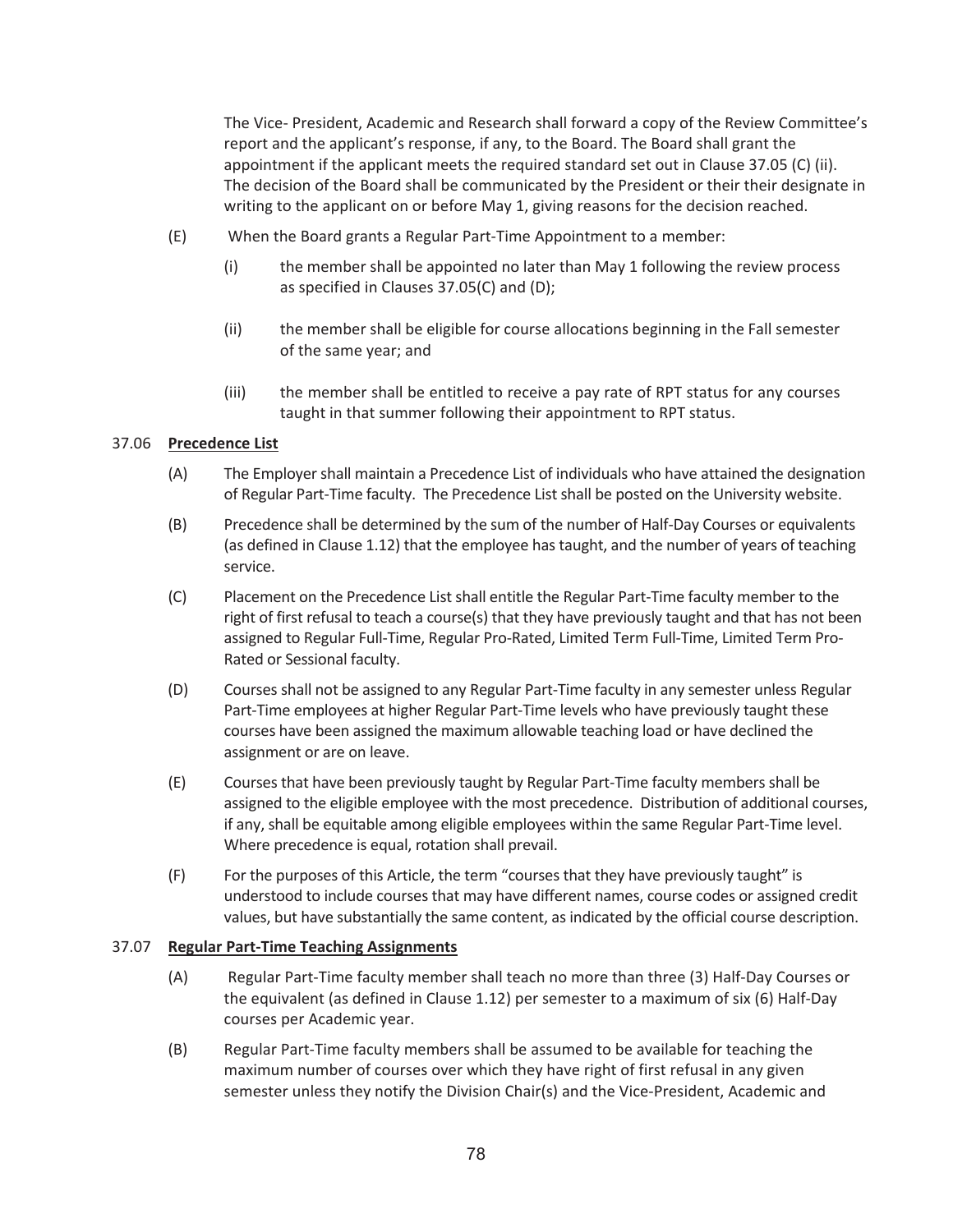Research, otherwise by November  $1<sup>st</sup>$  for all semesters. Such notification shall be given to the Division Chair(s) and the Vice-President, Academic and Research.

- (C) In the Summer Semester, notwithstanding Article 37.07 (A), the Employer may offer Regular Part-Time faculty additional teaching responsibilities in relation to the course Independent Study when offered in the Summer, and shall remunerate such responsibilities as described in Clause 32.18 (B).
- (D) The Office of Academic Affairs and Research shall maintain an accurate and up-to-date list of those courses for which each Regular Part-Time faculty member has attained the right of first refusal. This list shall be made available to all Division Chairs to assist them in making their staffing recommendations.
- (E) The Office of Academic Affairs and Research shall notify Regular Part-Time faculty members to their NSCAD University faculty email address of their teaching assignments as far in advance as reasonably practical but in any event no less than six (6) weeks prior to the commencement of the Fall and Winter semester and no later than April 15 for the Summer semester. Teaching assignments may be declined without penalty by Regular Part-Time faculty members for a maximum of twelve (12) consecutive months. A Regular Part-Time faculty member shall give written notification to the Vice-President, Academic and Research no later than twenty-one (21) days following receipt of their course assignments, of their decision to accept or decline a teaching assignment.

 When a Regular Part-Time faculty member declines a teaching assignment, those courses shall be re-assigned to the next eligible Regular Part-Time faculty on the Precedence List according to the procedures described in Clause 37.06.

- (F) The Employer may ask a Regular Part-Time faculty member to teach a course which they have not taught before, subject to (i) and (ii) below.
	- (i) The Regular Part-Time faculty member may accept the offer of a new course assignment for one semester, but shall not lose right of first refusal in future semesters for those courses for which they have established such right.
	- (ii) The Regular Part-Time faculty has the right not to accept an offer to teach a new course, and shall then be offered a course for which they have the right of first refusal to teach.
	- (iii) If a Regular Part-Time Faculty member accepts the offer of a new course, the course shall be added to the member's list of courses for which they have the right of first refusal after they have taught the course two (2) times.
	- (iv) When a Regular Part-Time faculty member does not respond to the written offer of a teaching assignment within twenty-one (21) days of the date of the offer, the course shall be offered to the next eligible Regular Part-Time faculty member on the Precedence List described in Clause 37.06.
- (G) Notwithstanding Clause 37.05 (E) the Employer shall update the Precedence List annually to include any changes resulting from course assignments in the previous academic year. By October 1 of each year, the Employer shall provide to the Union a Precedence List updated to August 31, the end of the preceding academic year.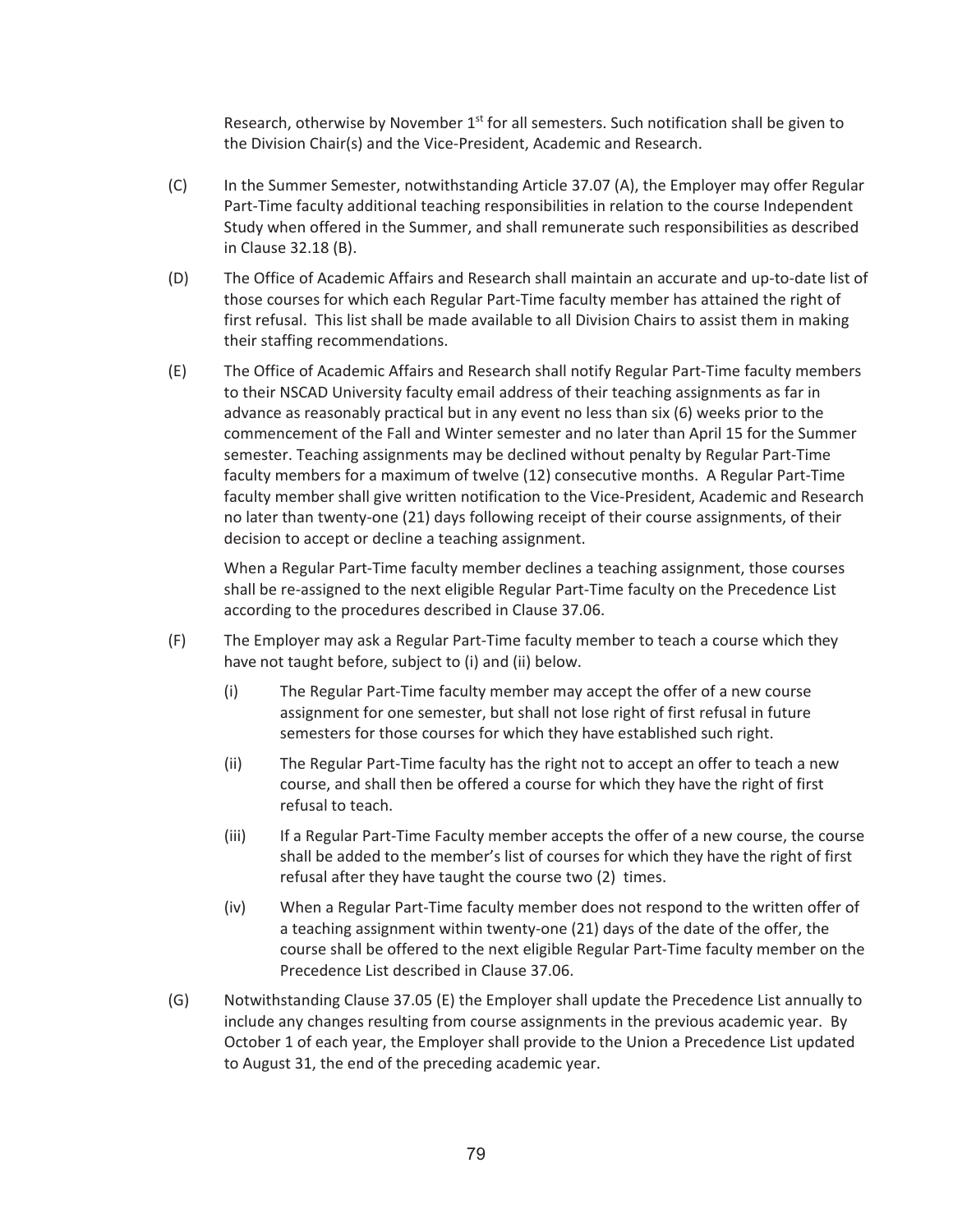- (H) If a teaching assignment cannot be filled through the above process the following procedures shall apply:
	- (i) By May 15 for Fall, September 15 for Winter, and January 15 for Summer, the Employer will post on the NSCAD Human Resources web page a list of courses that have not already been staffed with Full-Time, Pro-Rated or Regular Part-Time Faculty.
	- (ii) Once each list has been posted, the Employer shall email all current Regular Part-Time Faculty to advise them that the list of unstaffed courses has been posted on the NSCAD Human Resources web page. All course descriptions for the posted courses will be available on WebAdvisor.
	- (iii) Any Regular Part-Time faculty members may submit a letter of application to the Vice-President, Academic and Research, along with a curriculum vitae, and any other optional material, such as a list of courses taught and samples of instructional materials, specifying the course(s) for which they wish to be considered.
	- (iv) The application deadline for these courses shall be fourteen (14) calendar days after the date the email was sent.
	- (v) The Vice-President, Academic and Research will review all applications with the Chair of the appropriate Division and will review Teaching Evaluations, the most recent CV and credentials.
	- (vi) The Division Chair(s) shall review the applications and consult with Regular Full-Time and Regular Pro-Rated faculty members in the Teaching Unit(s) relevant to each course and make recommendations to the Vice-President, Academic and Research no later than fourteen (14) calendar days after the application deadline.
	- (vii) After receiving the recommendations from the Division Chair(s) the Vice-President, Academic and Research may offer a previously unstaffed course(s) to a Regular Part-Time faculty member.
	- (viii) If an unstaffed course cannot be filled through the above process, the Employer may offer the course to an Individual Course Appointee or an eligible graduate student.
- (I) A Regular Part-Time faculty member or anyone not a member of the Bargaining Unit may propose to a Division Chair a new workshop or a special topic course in their area of particular expertise. If the course is approved, it will be exempt from the selection process described in Article 37.07 (H) and shall be offered to the individual who proposed it.

### 37.08 **Teaching Performance Monitoring by the Vice-President, Academic and Research**

Each three (3) years, the Vice-President, Academic and Research shall monitor the teaching performance of each Regular Part-Time faculty member according to the following procedure and criteria:

(A) The Vice-President, Academic and Research shall notify each Regular Part-Time faculty member six (6) months in advance of the date when such monitoring will occur. In such notification, the Vice-President, Academic and Research shall invite the member to submit, an updated teaching dossier reflecting the last three (3) years, which shall include, but not limited to, a curriculum vitae, teaching philosophy, Instructional Assessments, and any other optional materials, such as a list of courses taught and samples of instructional materials.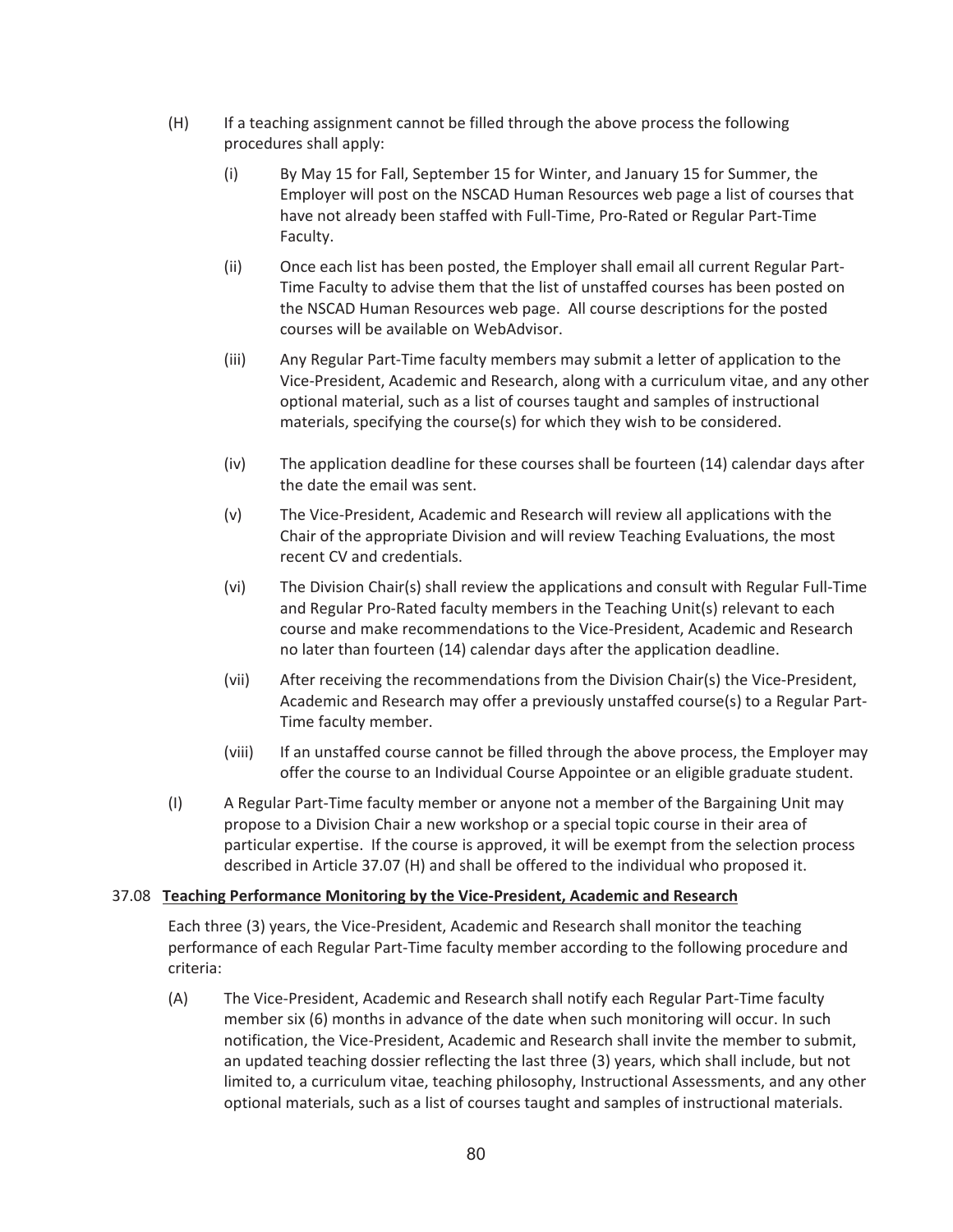The member shall provide this information within three (3) months from the date of the notification.

(B) If performance monitoring indicates an unsatisfactory level of teaching performance, the Vice-President, Academic and Research may convene a meeting with the employee to discuss the employee's performance at a mutually agreeable time before June 1. Within fourteen (14) days, the Vice-President, Academic and Research shall prepare a summary report of the meeting and present it to the employee. The employee shall sign the report to indicate that it has been read and may attach written comment. This signed report, with attached comment if any, shall be placed in the employee's Official Personal File. A copy shall be sent to the employee within seven (7) days.

### 37.09 **Leave of Absence**

Unpaid leaves of absence shall be granted to persons on Regular Part-Time faculty Appointment upon request without penalty for a maximum of twenty-four (24) consecutive months per leave. Unpaid leaves of absence of longer duration may be granted at the discretion of the Board. Normally, requests for leaves of absence shall be submitted by May 30 of the Academic Year preceding the requested leave. Any Regular Part-Time faculty member upon returning from an unpaid leave of absence of up to twenty-four (24) consecutive months shall retain their previously held Precedence (i.e. Total Courses plus Service) on the Precedence List.

### 37.10 **Remuneration**

- (A) Employees on Regular Part-Time faculty Appointments shall be remunerated as per Clause 32.05 (D).
- (B) When registration for a course taught by a Regular Part-Time faculty Appointee exceeds forty-five (45) students, marking assistance shall be provided as described in Clause 13.03 (G).
- (C) Regular Part-Time faculty members who teach courses in which enrollments are in excess of ninety (90) students shall be paid twenty-five dollars (\$25.00) per student for each student in excess of ninety (90) as enrolled by the last day to add.

# 37.11 **Course Cancellation**

If a course in respect of which a Regular Part-Time Appointee has signed a letter of appointment, is cancelled, the Appointee shall be notified of such cancellation as soon as possible and shall receive a cancellation fee as described in Article 32.06.

### 37.12 **Professional and Scholarly Activity Fund**

Regular Part-Time faculty members are eligible to receive funds from the Regular Part-Time Professional and Scholarly Activity Fund as per Clause 32.16.

### **ARTICLE 38 - TECHNOLOGY**

38.01 Pedagogical decisions concerning how to teach a course, and in particular, concerning the inclusion of any particular technique or technology, are the responsibility of the faculty member who has the primary responsibility for designing the course in consultation with the Division Chair

### 38.02 **Technology Assisted Courses**

(A) Technology Assisted Courses include those which in whole or in part: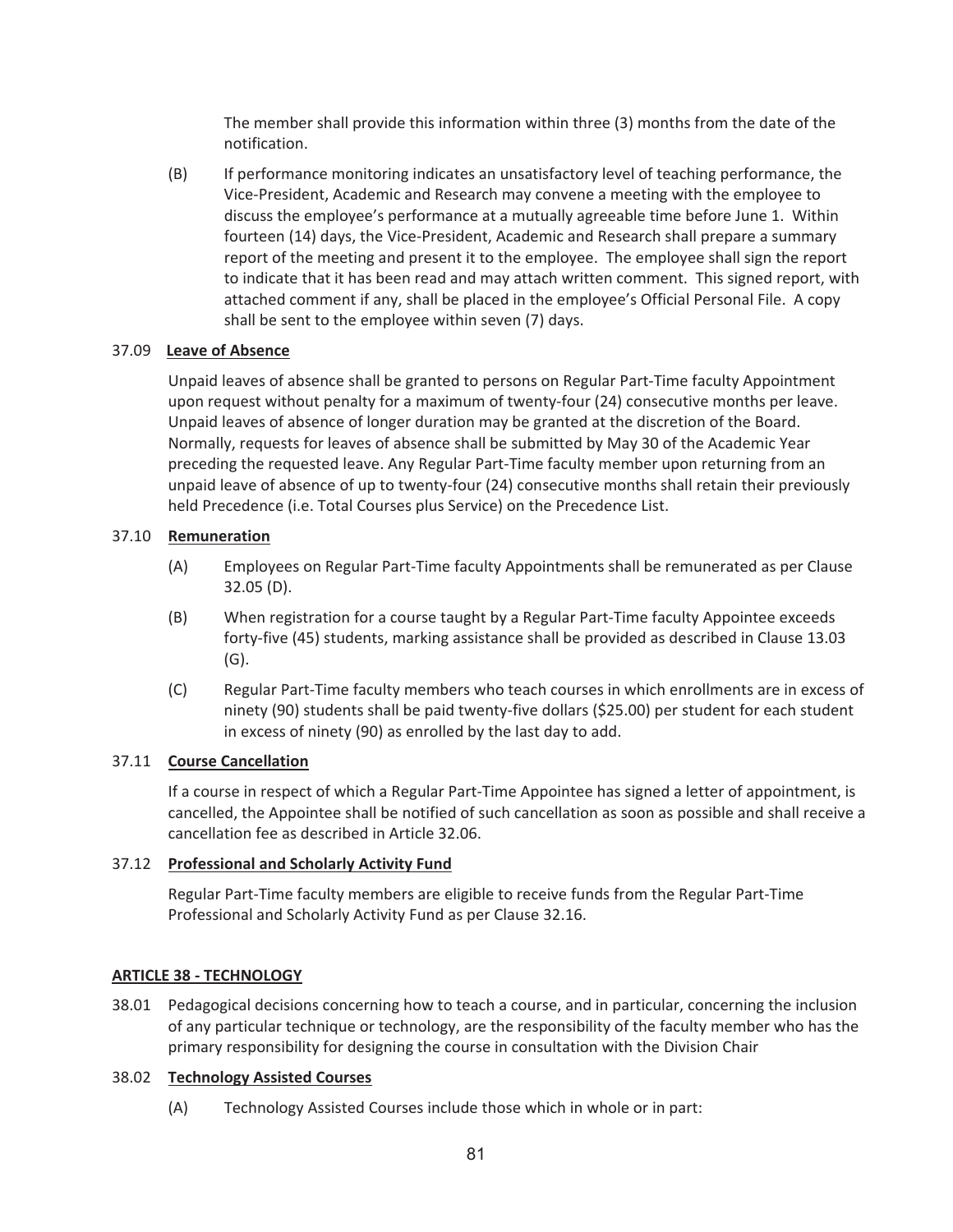- (i) are taught by correspondence or teleconferencing;
- (ii) are videotaped, recorded or otherwise electronically stored, broadcast or televised; or
- (iii) are transmitted or received via the internet or the world wide web.
- (B) A Technology Assisted Course shall only be recorded or stored with the consent of the employee assigned to teach the course.
- (C) An employee teaching a Technology Assisted Course retains the copyright pursuant to Article 27.
- (D) The Employer may offer a Technology Assisted Course, in whole or in part, only with the consent of the holder of the copyright.
- (E) If agreed jointly by the Vice-President, Academic and Research and the appropriate Division Chair, a Technology Assisted Course may be weighted at one point five (1.5) times the value normally assigned.
- 38.03 The Employer agrees that there shall be no lay-offs of Full-Time or Pro-Rated employees due to the introduction of Technology Assisted Course offerings at NSCAD University during the term of this Agreement.

### 38.04 **Access to Personal Communications and Files**

- (A) While the Union Acknowledges the need for system servicing, the Employer agrees that it shall not access personal communications and files, whether on paper or in electronic form with the intent of obtaining information for any reason other than to meet any legal requirement that NSCAD University may have regarding access to information.
- (B) When it can be reasonably surmised that misuse of University equipment and/or services may have occurred, the Vice-President, Academic and Research shall describe such concerns in writing and invite comment from the employee.

### 38.05 **Technology Committee**

- (A) The Employer and the Union agree that new technologies may radically affect teaching, research, and administrative activities. The parties therefore agree that a Technology Committee should be maintained to monitor emerging technologies and advise on avenues for exploration. The Committee shall be comprised of two (2) members selected by the Employer, and two (2) members selected by the Union.
- (B) The Employer and the Union further agree that should the Employer wish to consider the importation of Technology Assisted courses at NSCAD University, the Technology Committee shall be charged with examining the issues in detail. Until such time as the Employer and the Union have reached agreement on these issues, no Technology Assisted courses offered by anyone, or any organization other than the Employer, shall be imported by any means for use by NSCAD University.

# **ARTICLE 39 - OPENNESS AND TRANSPARENCY**

39.01 The parties agree that openness and transparency encourage collegiality and academic freedom. In addition, openness fosters accountability and responsibility, and safeguards fairness and due process in accordance with good employer/employee relations.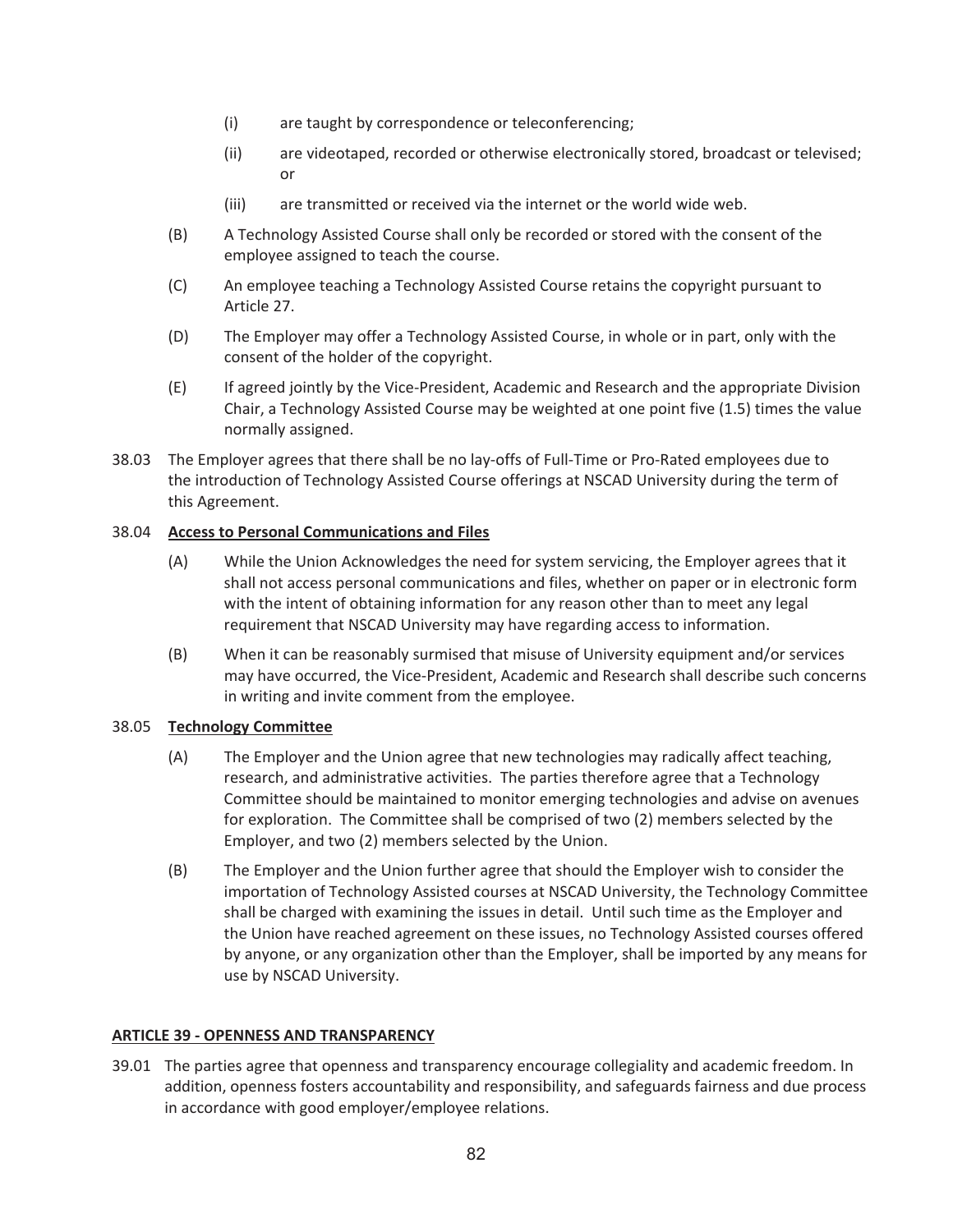- 39.02 In the spirit of such openness and transparency, the Employer agrees that:
	- (A) When it appears that a decision being contemplated by the Employer will have a materially adverse impact upon the working conditions of the members of the Bargaining Unit, the Employer shall seek input from the affected Bargaining Unit.
	- (B) The following will be supplied annually to the Union:
		- (i) a copy of the audited financial information provided annually to the Board of Governors;
		- (ii) the salaries and perquisites of all members of Bargaining Unit I, pursuant to Clause 32.04, and
		- (iii) the combined salaries and perquisites of all academic administrators referred to in Article 34 other than the President.
	- (C) All public documents available to government agencies, either electronic or paper copies, shall be available to the Union upon reasonable notice in the form requested and for a reasonable fee.

#### **ARTICLE 40 - PROGRAM AND/OR DIVISION ESTABLISHMENT, MODIFICATION OR DISCONTINUATION**

- 40.01 In the event that the Board seeks to implement significant modifications to a program or to discontinue or establish a program or Division, the Board shall provide reasonable notice and consult with the affected employees and the Faculty Forum.
- 40.02 In the case of the discontinuation of a program or Division, consultation shall begin at least one year before any such implementation.

#### **ARTICLE 41 - FLEXIBLE RETIREMENT**

41.01 A Regular Full-Time or Regular Pro-Rated faculty member who has reached the age of fifty-eight (58) and who has twenty (20) years employment at the University may take Flexible Retirement. Members who take Flexible Retirement shall receive:

#### (A) **Option One:**

- (i) Annual payments of twenty-five percent (25%) of the employee's pre-retirement salary until the end of the month of the employee's  $65<sup>th</sup>$  birthday;
- (ii) participation in the University's benefit plans as per Clause 41.02; and
- (iii) entitlement, until June  $30<sup>th</sup>$  following the employee's 65<sup>th</sup> birthday, to teach each year one (1) Half-Day Course in the semester of the employee's choice. Remuneration for each Half-Day Course shall be at the rate of eight percent (8%) of the employee's pre-retirement annual full-time salary.

**OR** Service Service Service Service Service Service Service Service Service Service Service Service Service Service Service Service Service Service Service Service Service Service Service Service Service Service Service S

### (B) **Option Two:**

(i) Annual payments of thirty percent (30%) of the employee's pre-retirement regular annual salary until the end of the month of the employee's  $65<sup>th</sup>$  birthday; and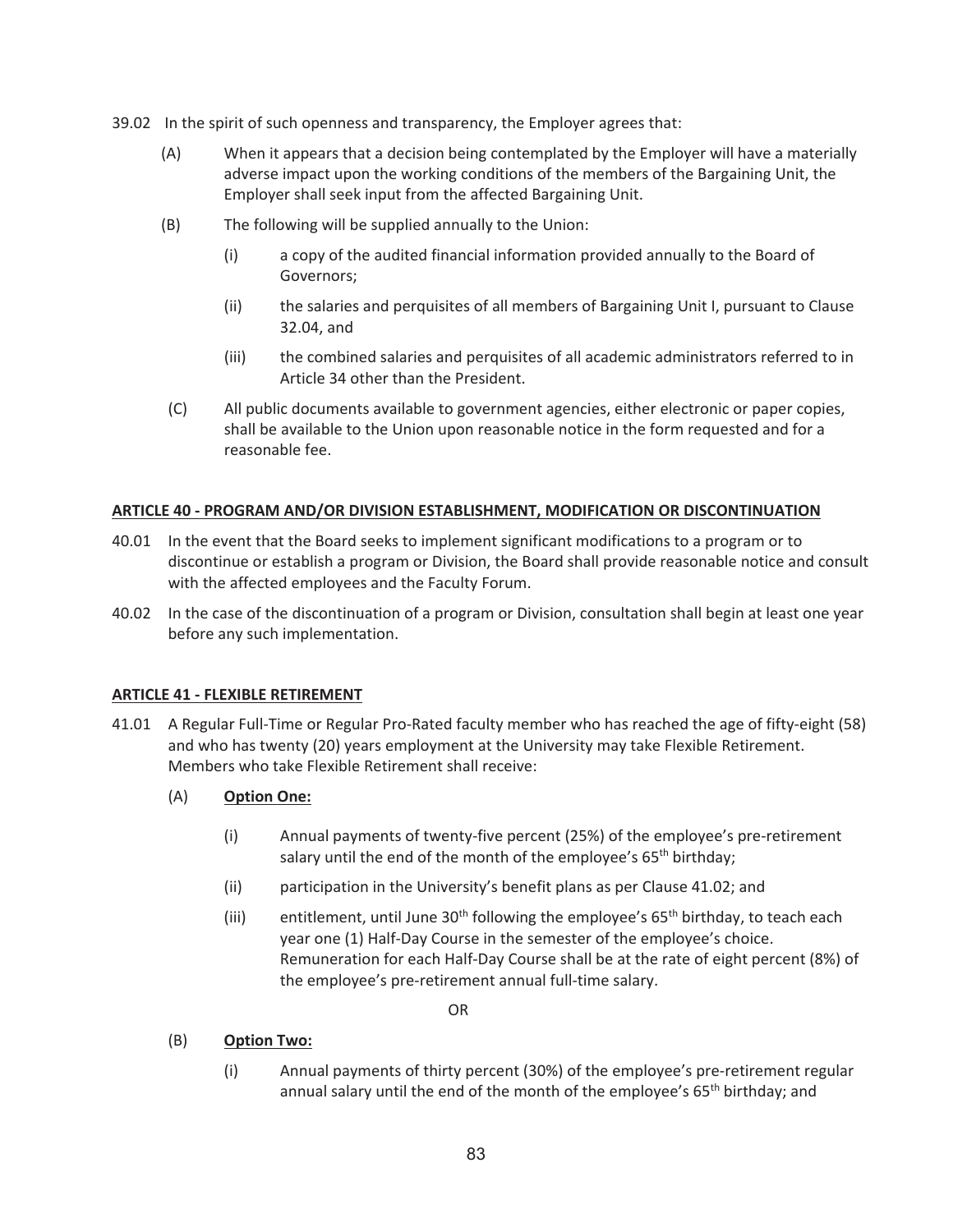- (ii) Participation in the University's benefit plans as per Clause 41.02.
- 41.02 Employees who are members of the University's health and dental plans and who take Flexible Retirement may continue to participate in these plans up to the retired employee's 65<sup>th</sup> birthday provided they pay the full premiums of the benefit plans. By January 1 of each year, the retired employee shall provide the Business Office with monthly post-dated cheques to cover the premiums for health and dental plans.
- 41.03 Employees who are members of the University's pension plan and who retire prior to their normal retirement date may make voluntary contributions to the pension plan up to their normal retirement date.

By October 1 of any year, employees eligible for and wishing to take Flexible Retirement shall so inform the Office of the Vice-President, Academic and Research. Employees who wish to teach a course in a selected semester in accordance with Clause 41.01 (A) (iii) shall advise the Office of the Vice-President, Academic and Research no later than November 1 and in each succeeding year, no later than November 1, until June 30 following the retired employee's 65<sup>th</sup> birthday.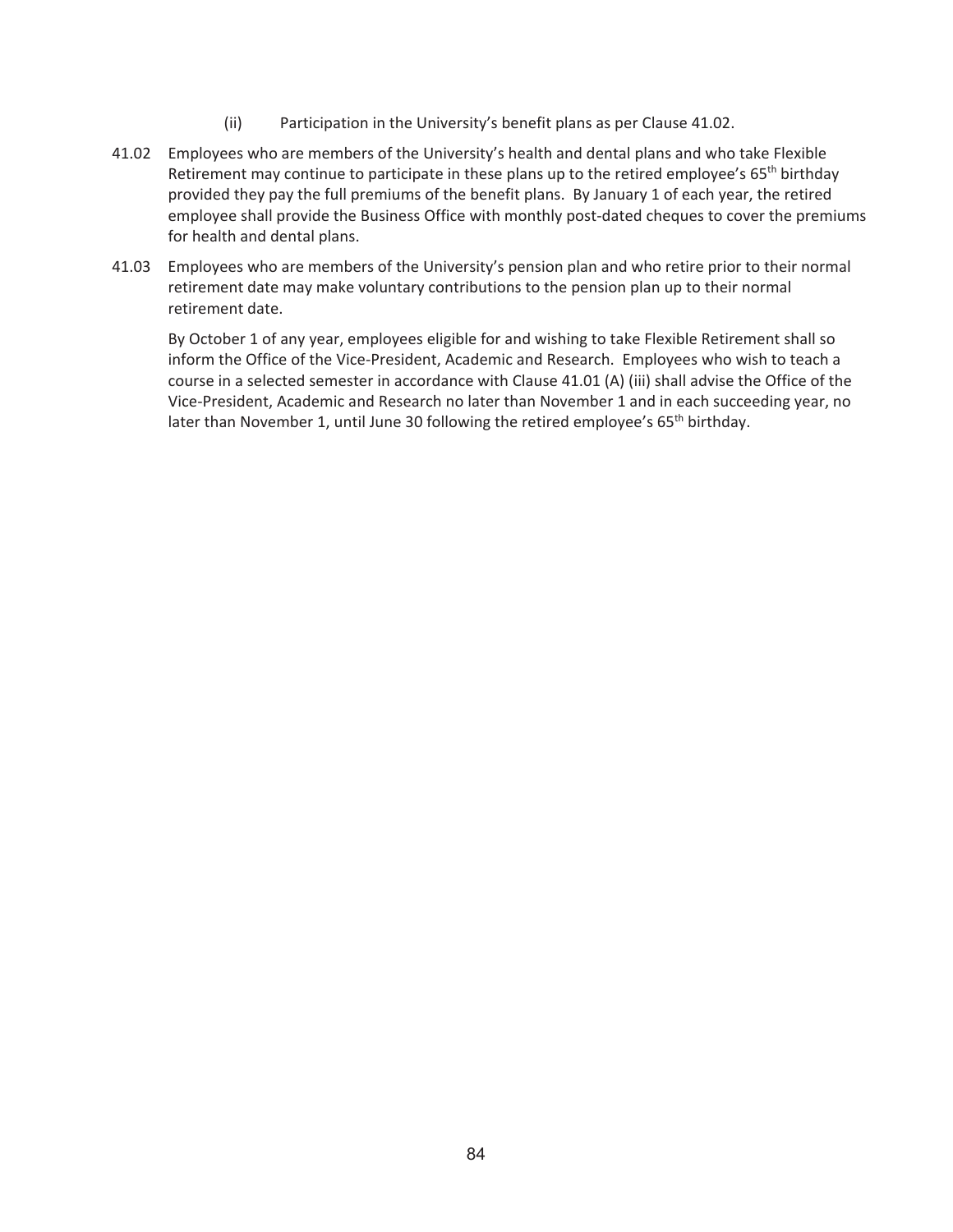#### **ARTICLE 42 - DURATION**

- 42.01 This Agreement, other than the items listed in Clause 42.02, shall not be retroactive, but shall apply from and after the date of signing noted below and shall continue in effect until June 30, 2022.
- 42.02 The following items shall be retroactive to July 1, 2018:

Clause 32.18 (B) Overload Pay for Regular Part-Time faculty and Individual Course Appointees, in relation to the course Independent Study for Session A of the Summer Semester, May 6-June 21, 2019.

Clause 32.20 Credit toward the Health Spending Account for Regular Part-Time Faculty.

Salary Grids set out in Appendices "I" and "J."

42.03 Either party wishing to re-negotiate this Agreement shall, between April 1, 2022 and June 30, 2022, give written notice to the other of its desire to re-negotiate. All provisions of this Agreement shall apply during such negotiations until agreement is reached or the commencement of a legal strike or a lock out position pursuant to the Trade Union Act.

Signed at Halifax, Nova Scotia this 25 day of June, 2019.

The Board of Governors of the

The Faculty Union of the

Nova Scotia College of Art and Design

Nova Scotia College of Art and Design

Witness to all of the foregoing signatures; A. Shoulter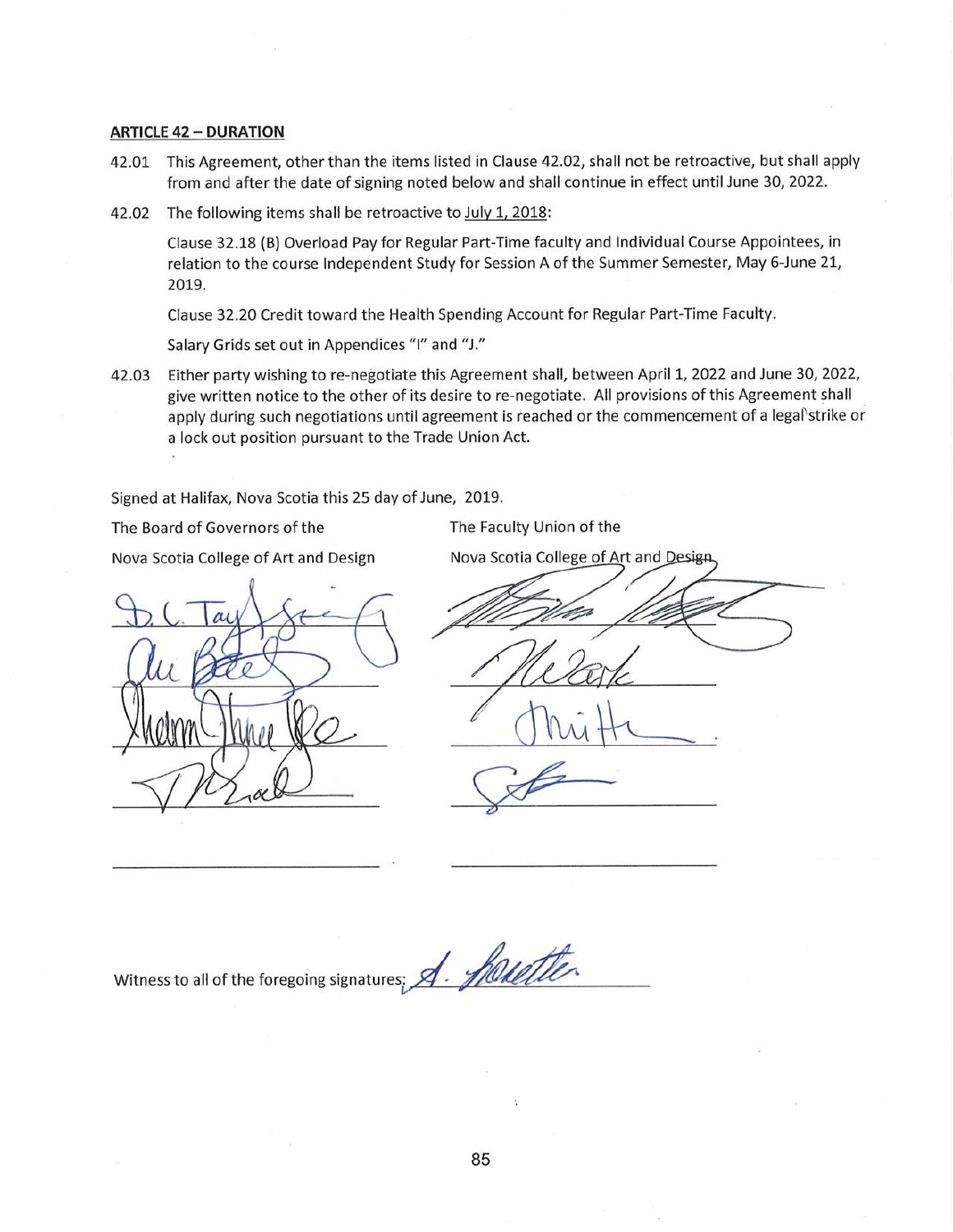### **APPENDIX "A" ‐ Exclusions**

#### Exclusions:

All Members of FUNSCAD Unit II, except insofar as they are employed as Regular Part‐Time Faculty

All Non‐Faculty members of the Board of Governors

All other Non‐Faculty Support Staff

Academic Officer

Associate Vice‐President, Student Experience & Registrar

Associate Vice‐President, University Relations

Director of Admissions and Enrollment Services

Director of Facilities Management

Director of Human Resources

Director of Communications and Marketing

Director of Computer Services

Director of Finance / Controller

Director of Anna Leonowens Gallery

Director of Teaching and Learning

Manager of Advancement Services

Manager of Finance & Compensation

Manager of the School Store

President

Vice‐President, Academic and Research

Vice‐President, Finance and Administration

Dean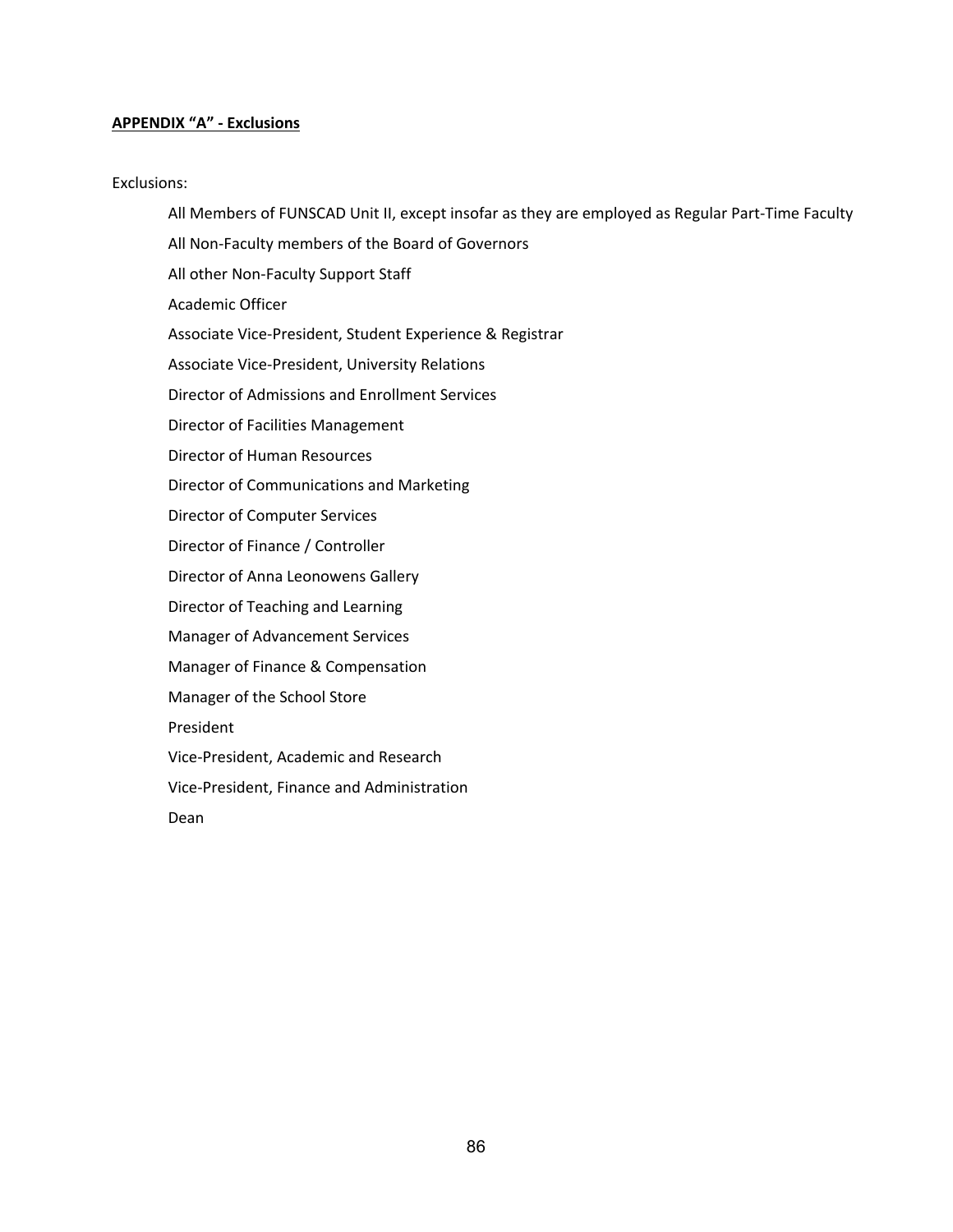# **APPENDIX "B" ‐ Grievance Form**

- 1. Grievor's Name: \_\_\_\_\_\_\_\_\_\_\_\_\_\_\_\_\_\_\_\_\_\_\_\_\_\_\_\_\_
- 2. Description of the event giving rise to the grievance:

3. Statement of the nature of grievance (may refer to applicable clauses of Collective Agreement).

4. Remedy sought:

5. Signature of Grievor: \_\_\_\_\_\_\_\_\_\_\_\_\_\_\_\_\_\_\_\_\_\_\_\_\_\_\_\_

6. Date: \_\_\_\_\_\_\_\_\_\_\_\_\_\_\_\_\_\_\_\_\_\_\_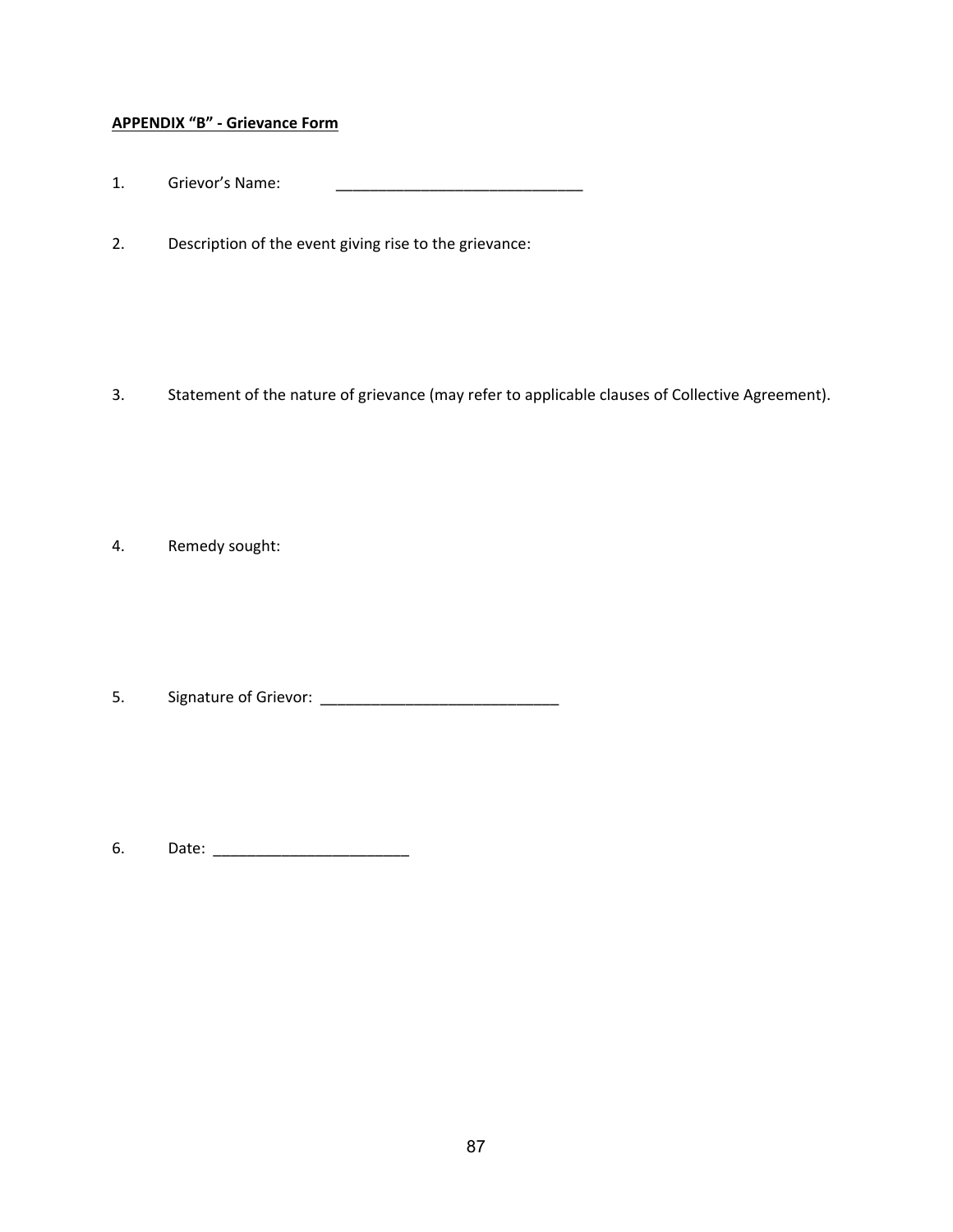### **APPENDIX "C" ‐ Professional Activities Report**

For the period May 1 to April 30.

Professional Activities Reports shall use the following categories as a guide (see Clause 1.21):

- Conference attendance
- Conference papers, presentations
- Consultancy
- Commissions
- Exhibition (solo or group)
- Exhibition curation/organization
- Exhibition reviews received
- Works in public collections
- Publications (books, journals, reviews, catalogues)
- Teaching by invitation outside NSCAD University
- Other
- Grants
- Memberships
- Activities in progress

Accurate and consistent referencing should be provided as appropriate.

Completed Reports shall be returned to the Office of the Vice‐President, Academic and Research by May 7.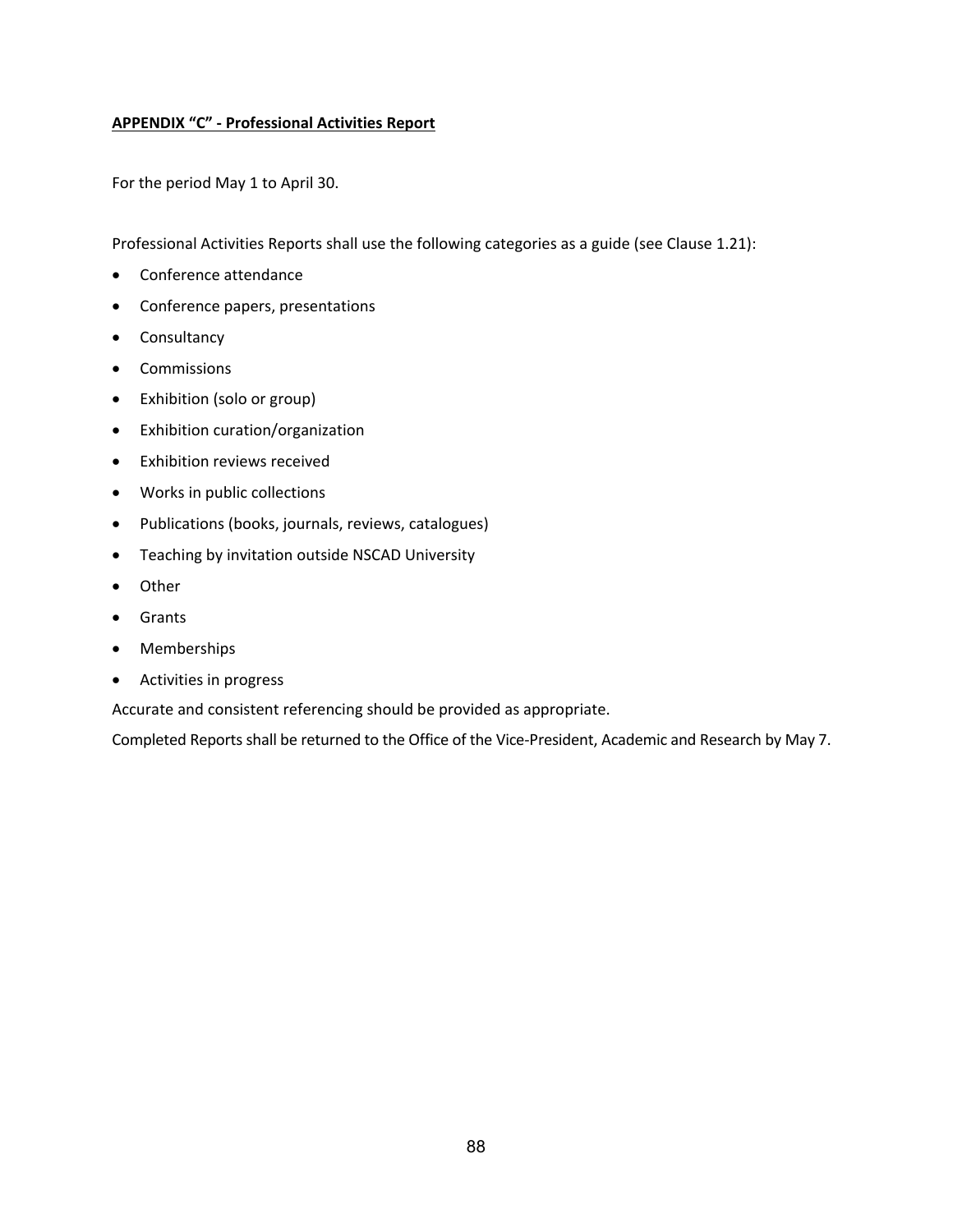### **APPENDIX "D" ‐ Instructional Assessment Form (Regular Full‐Time & Pro‐Rated Faculty)**

INSTRUCTOR: \_\_\_\_\_\_\_\_\_\_\_\_\_\_\_\_\_\_\_\_\_\_ Course: \_\_\_\_\_\_\_\_\_\_\_\_\_\_\_\_\_\_\_\_\_\_\_\_\_\_\_\_\_

Number of Students:\_\_\_\_\_\_\_\_\_\_\_\_\_\_\_\_\_\_\_\_

The instructor and NSCAD University are interested in your views and experiences as a student in this course. Your written comments and your answers will help strengthen the curriculum. Completion of the questionnaire is voluntary. Please give careful and serious consideration to your responses as the results are used to assist in faculty assessments, appointments, promotions, and review processes.

How would you assess the instructor's performance in the following areas:

|                                                                  | Very |      | Satis-  |      | Very | Not     |
|------------------------------------------------------------------|------|------|---------|------|------|---------|
|                                                                  | Good | Good | factory | Poor | Poor | Applic. |
| In creating a challenging work<br>environment                    |      |      |         |      |      |         |
| In communicating effectively                                     |      |      |         |      |      |         |
| In making the objectives of<br>the course clear:                 |      |      |         |      |      |         |
| In selecting applicable<br>material for presentation:            |      |      |         |      |      |         |
| In organizing the classes:                                       |      |      |         |      |      |         |
| In giving assignments suited<br>to the course:                   |      |      |         |      |      |         |
| In making the workload<br>appropriate for the course<br>credits: |      |      |         |      |      |         |
| In responding to questions<br>and comments:                      |      |      |         |      |      |         |
| In meeting classes regularly<br>as scheduled:                    |      |      |         |      |      |         |
| In making useful comments<br>on student's work:                  |      |      |         |      |      |         |
| In being available for out of<br>class consultation:             |      |      |         |      |      |         |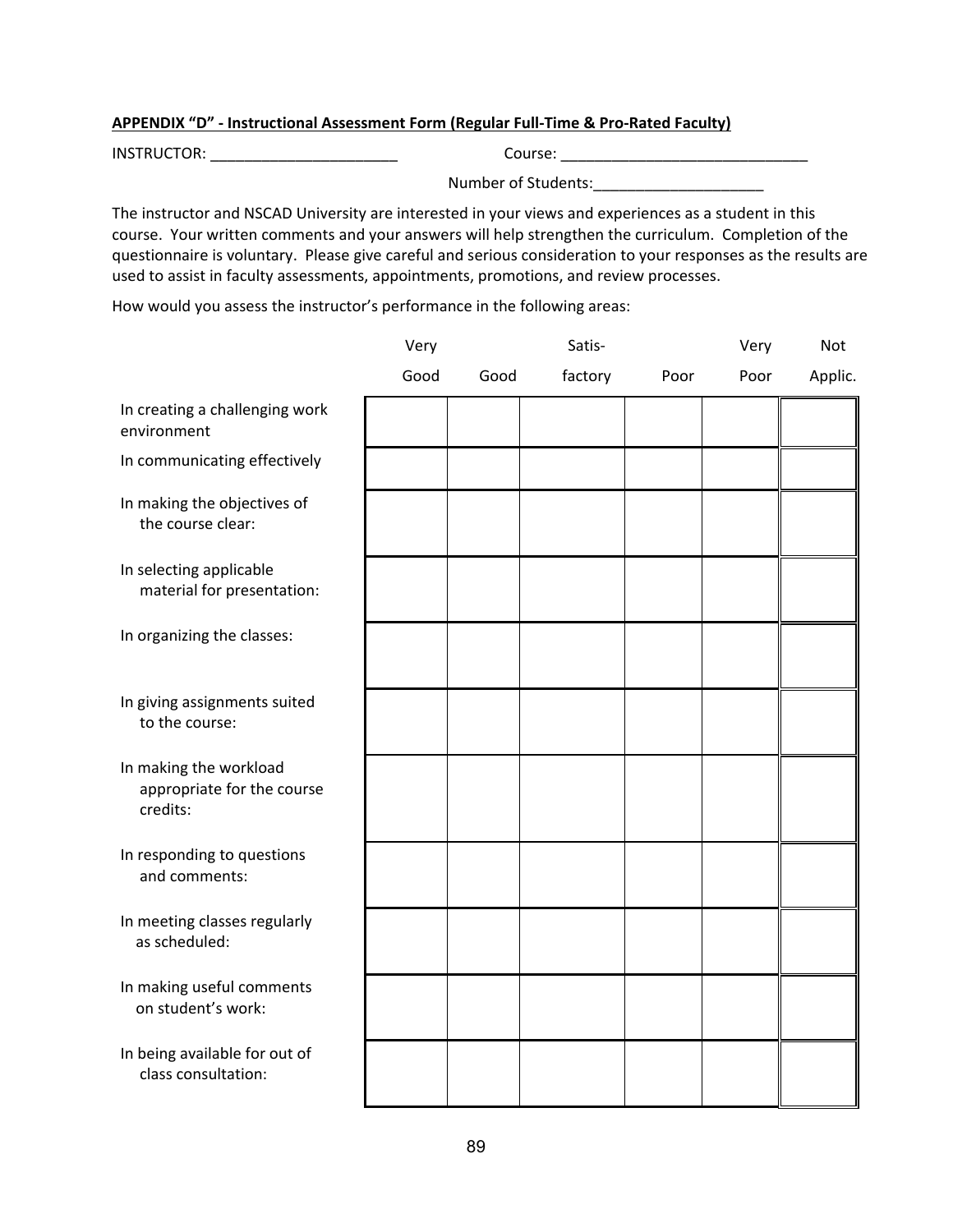APPENDIX "D" – Instructional Assessment Form (Regular Part-Time Faculty & ICA'S)

INSTRUCTOR: \_\_\_\_\_\_\_\_\_\_\_\_\_\_\_\_\_\_\_\_\_\_ Course: \_\_\_\_\_\_\_\_\_\_\_\_\_\_\_\_\_\_\_\_\_\_\_\_\_\_\_\_\_

Number of Students:

The instructor and NSCAD University are interested in your views and experiences as a student in this course. Your written comments and your answers will help strengthen the curriculum. Completion of the questionnaire is voluntary. Please give careful and serious consideration to your responses as the results are used to assist in faculty assessments, appointments, promotions, and review processes.

How would you assess the instructor's performance in the following areas:

|                                                                  | Very |      | Satis-  |      | Very | Not     |
|------------------------------------------------------------------|------|------|---------|------|------|---------|
|                                                                  | Good | Good | factory | Poor | Poor | Applic. |
| In creating a challenging<br>work environment:                   |      |      |         |      |      |         |
| In communicating<br>effectively:                                 |      |      |         |      |      |         |
| In making the objectives of<br>the course clear:                 |      |      |         |      |      |         |
| In selecting applicable<br>material for presentation:            |      |      |         |      |      |         |
| In organizing the classes:                                       |      |      |         |      |      |         |
| In giving assignments suited<br>to the course:                   |      |      |         |      |      |         |
| In making the workload<br>appropriate for the course<br>credits: |      |      |         |      |      |         |
| In responding to questions<br>and comments:                      |      |      |         |      |      |         |
| In meeting classes regularly<br>as scheduled:                    |      |      |         |      |      |         |
| In making useful comments<br>on student's work:                  |      |      |         |      |      |         |
| Overall:                                                         |      |      |         |      |      |         |
|                                                                  |      |      |         |      |      |         |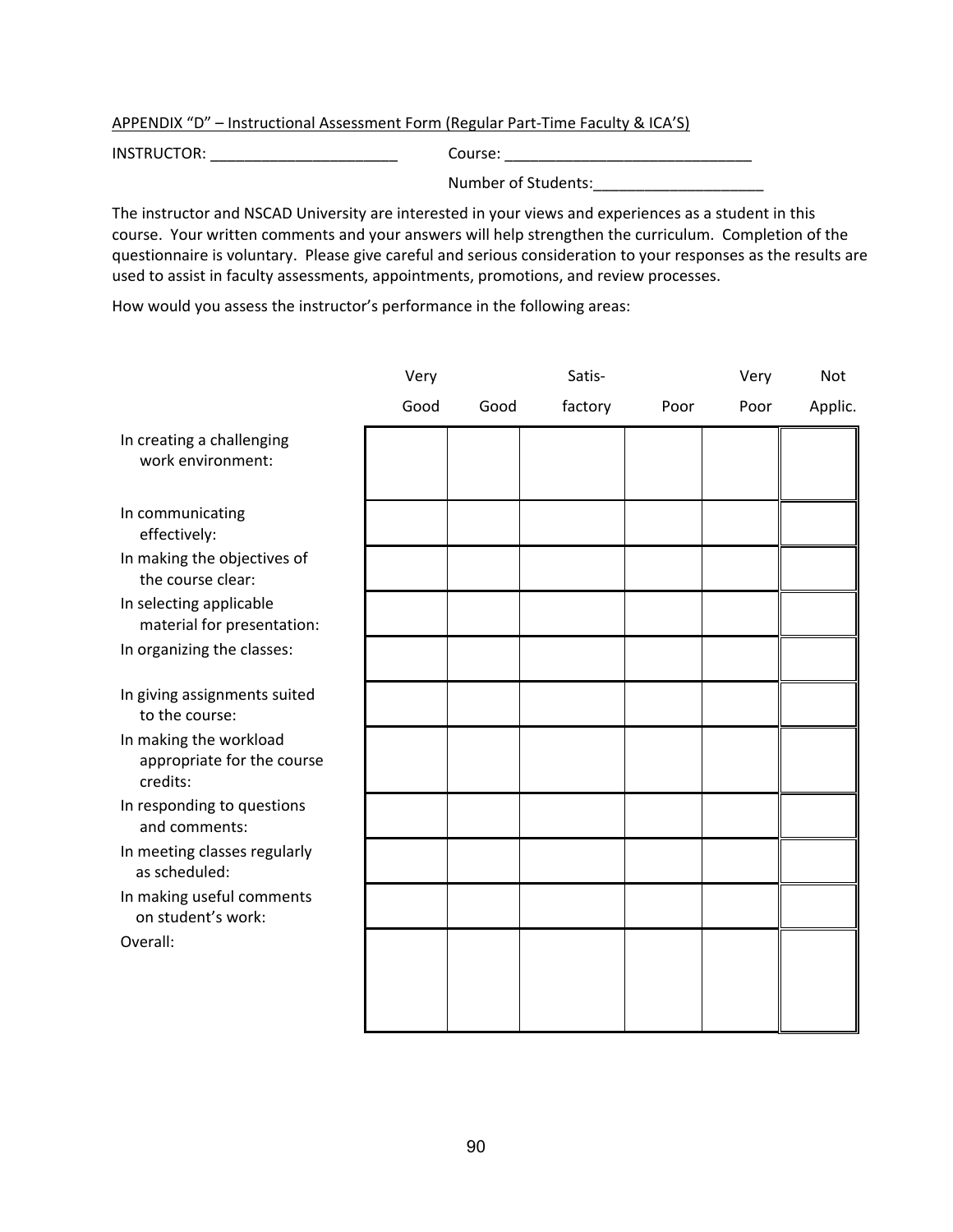| Appendix "D" | Instructor: |
|--------------|-------------|
| Page 2       | Course:     |
|              | Date:       |

#### INSTRUCTIONAL ASSESSMENT FORM

This part of the form shall be returned to the instructor after the grades for the course have been submitted to the Registrar. Please give careful and serious consideration to your responses, as your comments will provide further information that will help the instructor. Use the back of this page if necessary.

\_\_\_\_\_\_\_\_\_\_\_\_\_\_\_\_\_\_\_\_\_\_\_\_\_\_\_\_\_\_\_\_\_\_\_\_\_\_\_\_\_\_\_\_\_\_\_\_\_\_\_\_\_\_\_\_\_\_\_\_\_\_\_\_\_\_\_\_\_\_\_\_\_\_\_\_\_\_\_\_\_\_\_\_\_\_\_\_

\_\_\_\_\_\_\_\_\_\_\_\_\_\_\_\_\_\_\_\_\_\_\_\_\_\_\_\_\_\_\_\_\_\_\_\_\_\_\_\_\_\_\_\_\_\_\_\_\_\_\_\_\_\_\_\_\_\_\_\_\_\_\_\_\_\_\_\_\_\_\_\_\_\_\_\_\_\_\_\_\_\_\_\_\_\_\_\_

\_\_\_\_\_\_\_\_\_\_\_\_\_\_\_\_\_\_\_\_\_\_\_\_\_\_\_\_\_\_\_\_\_\_\_\_\_\_\_\_\_\_\_\_\_\_\_\_\_\_\_\_\_\_\_\_\_\_\_\_\_\_\_\_\_\_\_\_\_\_\_\_\_\_\_\_\_\_\_\_\_\_\_\_\_\_\_\_

\_\_\_\_\_\_\_\_\_\_\_\_\_\_\_\_\_\_\_\_\_\_\_\_\_\_\_\_\_\_\_\_\_\_\_\_\_\_\_\_\_\_\_\_\_\_\_\_\_\_\_\_\_\_\_\_\_\_\_\_\_\_\_\_\_\_\_\_\_\_\_\_\_\_\_\_\_\_\_\_\_\_\_\_\_\_\_\_

\_\_\_\_\_\_\_\_\_\_\_\_\_\_\_\_\_\_\_\_\_\_\_\_\_\_\_\_\_\_\_\_\_\_\_\_\_\_\_\_\_\_\_\_\_\_\_\_\_\_\_\_\_\_\_\_\_\_\_\_\_\_\_\_\_\_\_\_\_\_\_\_\_\_\_\_\_\_\_\_\_\_\_\_\_\_\_\_

\_\_\_\_\_\_\_\_\_\_\_\_\_\_\_\_\_\_\_\_\_\_\_\_\_\_\_\_\_\_\_\_\_\_\_\_\_\_\_\_\_\_\_\_\_\_\_\_\_\_\_\_\_\_\_\_\_\_\_\_\_\_\_\_\_\_\_\_\_\_\_\_\_\_\_\_\_\_\_\_\_\_

\_\_\_\_\_\_\_\_\_\_\_\_\_\_\_\_\_\_\_\_\_\_\_\_\_\_\_\_\_\_\_\_\_\_\_\_\_\_\_\_\_\_\_\_\_\_\_\_\_\_\_\_\_\_\_\_\_\_\_\_\_\_\_\_\_\_\_\_\_\_\_\_\_\_\_\_\_\_\_\_\_\_

How well does the instructor communicate the objectives and requirements of this course?

Please comment on the instructor's preparation, organization and presentation of course materials, as relevant to this particular course.

\_\_\_\_\_\_\_\_\_\_\_\_\_\_\_\_\_\_\_\_\_\_\_\_\_\_\_\_\_\_\_\_\_\_\_\_\_\_\_\_\_\_\_\_\_\_\_\_\_\_\_\_\_\_\_\_\_\_\_\_\_\_\_\_\_\_\_\_\_\_\_\_\_\_\_\_\_\_\_\_\_\_

\_\_\_\_\_\_\_\_\_\_\_\_\_\_\_\_\_\_\_\_\_\_\_\_\_\_\_\_\_\_\_\_\_\_\_\_\_\_\_\_\_\_\_\_\_\_\_\_\_\_\_\_\_\_\_\_\_\_\_\_\_\_\_\_\_\_\_\_\_\_\_\_\_\_\_\_\_\_\_\_\_\_

Does the instructor make appropriate demands (workload, exams, attendance, papers, etc.)?

\_\_\_\_\_\_\_\_\_\_\_\_\_\_\_\_\_\_\_\_\_\_\_\_\_\_\_\_\_\_\_\_\_\_\_\_\_\_\_\_\_\_\_\_\_\_\_\_\_\_\_\_\_\_\_\_\_\_\_\_\_\_\_\_\_\_\_\_\_\_\_\_\_\_\_\_\_\_\_

Is the instructor receptive and responsive to questions and comments from students?

Comment on the instructor's ability to direct and provide challenges within the course.

| Please make any additional comments or recommendations for improvement that you feel are relevant to |
|------------------------------------------------------------------------------------------------------|
| the course.                                                                                          |

\_\_\_\_\_\_\_\_\_\_\_\_\_\_\_\_\_\_\_\_\_\_\_\_\_\_\_\_\_\_\_\_\_\_\_\_\_\_\_\_\_\_\_\_\_\_\_\_\_\_\_\_\_\_\_\_\_\_\_\_\_\_\_\_\_\_\_\_\_\_\_\_\_\_\_\_\_\_\_\_\_\_\_\_\_\_\_\_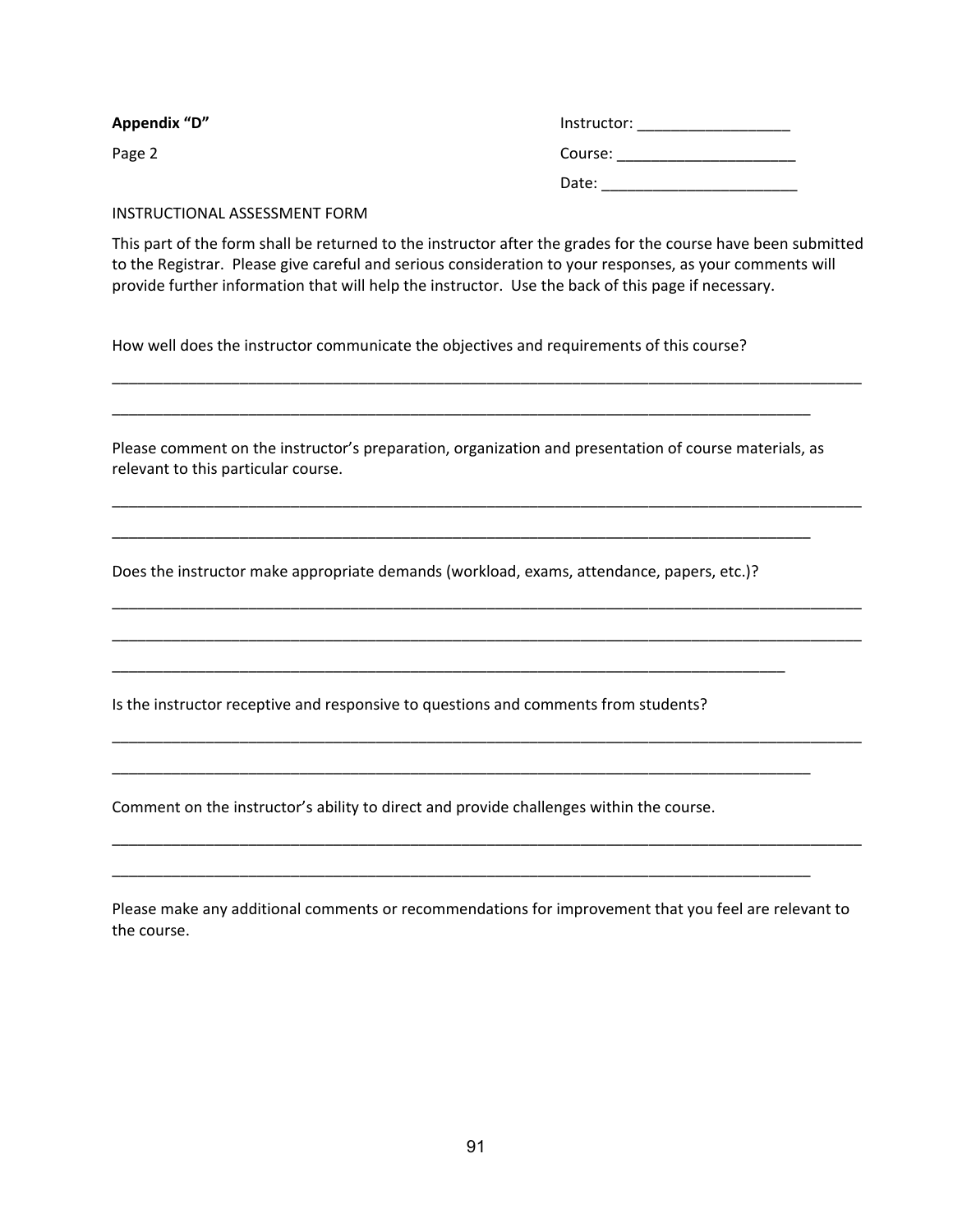### **APPENDIX "E" ‐ Requests for Letters of Reference and Reminder Letters**

As Described in Clause 15.03

Letter 1: Request for Letter of Reference for promotion and for Appointment renewal

Dear ,

Thank you for agreeing to serve as an external reviewer (referee) for the application by  $\mathsf{for}$  . The set of  $\mathsf{for}$  is a set of  $\mathsf{for}$  is a set of  $\mathsf{for}$  is a set of  $\mathsf{for}$ 

Enclosed, please find the candidates dossier along with a detailed curriculum vitae. In accordance with our Collective Agreement, the candidate is permitted to include supporting materials (books, catalogues, papers, etc.) along with their application. These materials may be provided in a format of their choosing.

While the materials enclosed will be useful to you in evaluating the candidate's professional and/or scholarly activity, we expect the review to focus on the candidates career as outlined in the cv, along with the significance of the candidate's achievements in the publication and/or exhibition record. Please address to what extent **be a contribution** to their) filed of their induction to their extent of their  $\theta$ practice and/or study, as evidenced by the cv and any supporting materials. How has their work impacted their field and how do they compare to others in the same field at the same stage of career development?

The more precise and specific you can be in your comments, the more helpful they will be. Ultimately, we will make our assessment on the basis of the total record, not just on professional and/or scholarly activity, and on our own criteria and standards. You should be aware that your response may be made available to the candidate.

We would appreciate your assessment by in order for us to meet the deadlines in the process. If you have any questions please contact \_\_\_\_\_\_\_\_\_\_\_\_\_

Again, NSCAD is deeply appreciative of your help, and we look forward to hearing back from you. With all best wishes,

Vice President, Academic and Research

CC: Committee Chair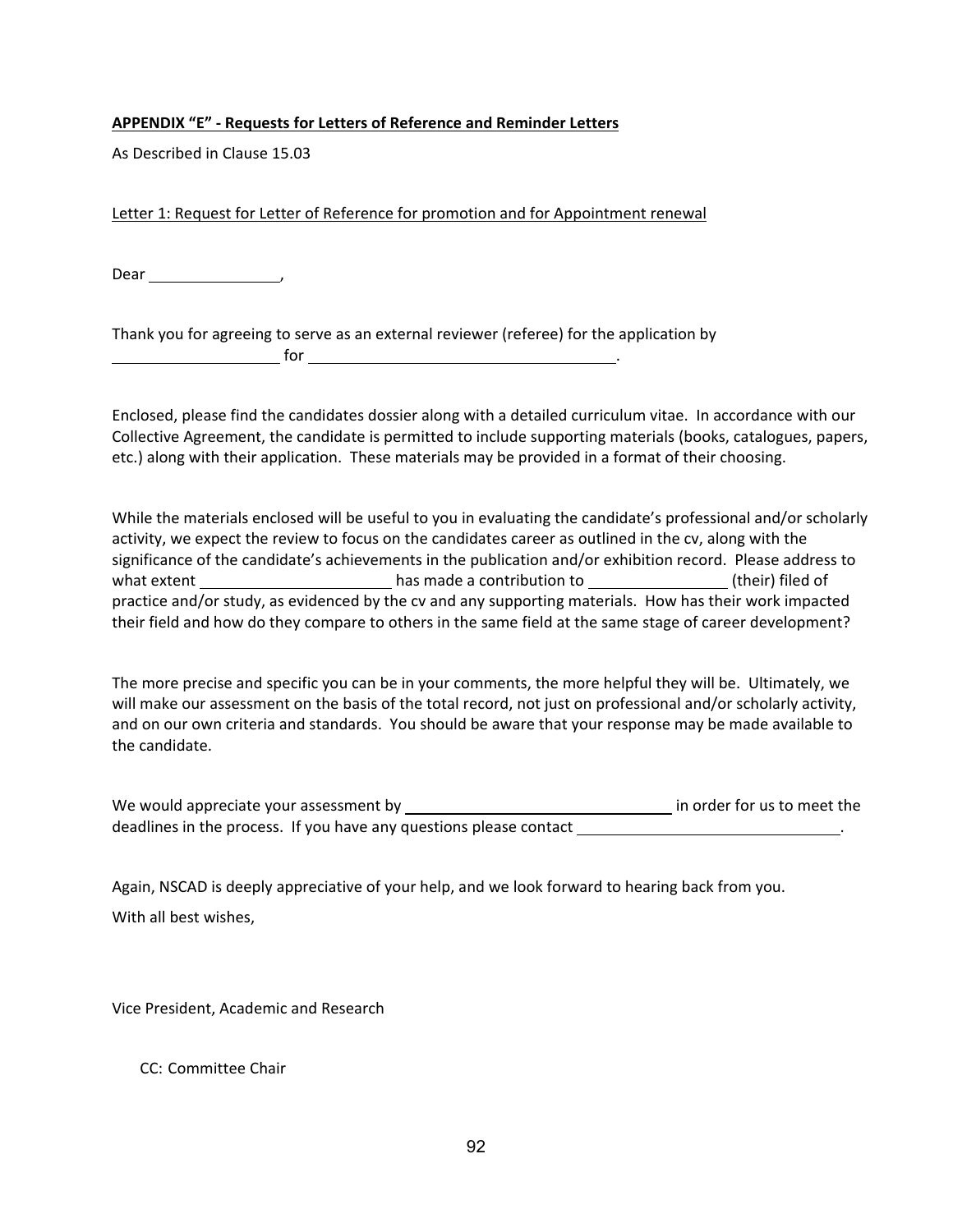#### Letter 2: Reminder

Dear \_\_\_\_\_\_\_\_\_\_\_\_\_:

I am writing you regarding your assessment of Professor \_\_\_\_\_\_\_\_\_\_\_\_\_\_. As you know, we requested that you submit your assessment to us by \_\_\_\_\_\_\_\_\_\_\_\_. As that date is fast approaching, I am writing to express our hope that you will be in a position to give us your views by that time.

Your views and expertise in this matter are of critical importance to us. If you anticipate any delays in providing us with the requested assessment, please advise me at the earliest opportunity. Thank you for your kind assistance in this matter.

#### Letter 3: Reminder

Dear  $\qquad$  :

I am writing you regarding your assessment of Professor \_\_\_\_\_\_\_. As you know, we requested that you submit your assessment to us by \_\_\_\_\_\_\_. As that date is now passed, I am writing to request that you provide assessment as soon as possible.

Your views and expertise in this matter are of critical importance to us and our consideration of the candidate will be incomplete unless we have your input. If you anticipate any significant delay in providing us with the requested assessment, please advise me at the earliest opportunity.

Thank you for your kind assistance and attention to this matter.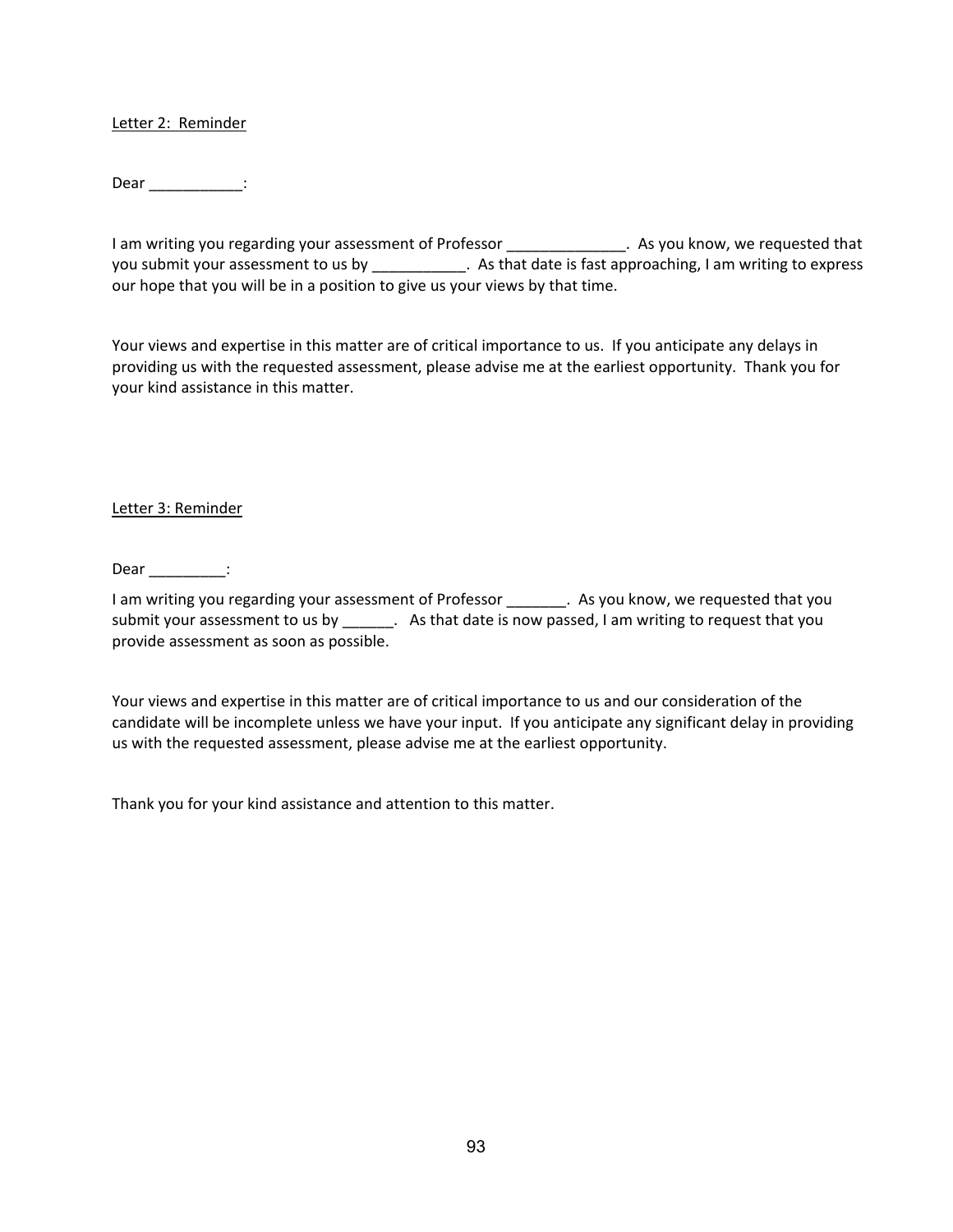## **APPENDIX "F" ‐ Major Recognition**

The highest rank will only be awarded where the faculty member or librarian member has received the recognition of peers for their performance. While NSCAD University recognizes that "major recognition" will differ by discipline, in most disciplines, employees seeking promotion to the highest rank should have achieved major recognition at the national or international level. Employees who indicate that they have achieved recognition only at the regional level must demonstrate extraordinary breadth and length of commitment and achievement and must indicate why regional recognition is the appropriate criteria for gauging their achievement. The following tables offer examples, neither exhaustive nor prescriptive, which NSCAD University would review to determine evidence of major recognition:

| Studio<br>Practice | Group exhibitions; solo exhibitions; curating of exhibitions;<br>inclusion of work in public/private collections; publications<br>(books, monographs, articles, reviews, videos, films);<br>awards; commissions; grants; participation on juries; invitations<br>to speak at other institutions; organizing conferences; |
|--------------------|--------------------------------------------------------------------------------------------------------------------------------------------------------------------------------------------------------------------------------------------------------------------------------------------------------------------------|
|                    | moderating conference panels; invitations to speak at conferences;<br>officer in professional organizations.                                                                                                                                                                                                             |
|                    | Publications (books, monographs, articles, reviews, videos,<br>films); commission; contract work; officer in professional                                                                                                                                                                                                |
| Consulting         | organizations; awards; grants; participation on juries, panels,                                                                                                                                                                                                                                                          |
| Practice           | public committees; invitations to speak; organizing                                                                                                                                                                                                                                                                      |
|                    | conferences; moderating conference panels; invitations to                                                                                                                                                                                                                                                                |
|                    | speak at conferences; development of curricula or programs for                                                                                                                                                                                                                                                           |
|                    | external bodies.                                                                                                                                                                                                                                                                                                         |
|                    | Invitations to speak at other institutions; curating of                                                                                                                                                                                                                                                                  |
|                    | exhibitions; publications (books, refereed journals, articles,                                                                                                                                                                                                                                                           |
| Academic           | reviews, videos, films); officer in professional organizations;                                                                                                                                                                                                                                                          |
| Practice           | editorships; research grants; awards; organizing conferences;                                                                                                                                                                                                                                                            |
|                    | moderating conference panels; invitations to speak at                                                                                                                                                                                                                                                                    |
|                    | conferences; academic consulting contracts.                                                                                                                                                                                                                                                                              |

### TABLE A: Examples of Major Recognition for Faculty Promotion

# TABLE B: Examples of Major Recognition for Librarian Promotion

|           | Publications; awards; research grants; invitations to speak at |
|-----------|----------------------------------------------------------------|
| Librarian | other institutions or conferences; organizing conferences;     |
| Practice  | moderating conference panels; officer in professional          |
|           | organizations; editorships; consulting at other institutions.  |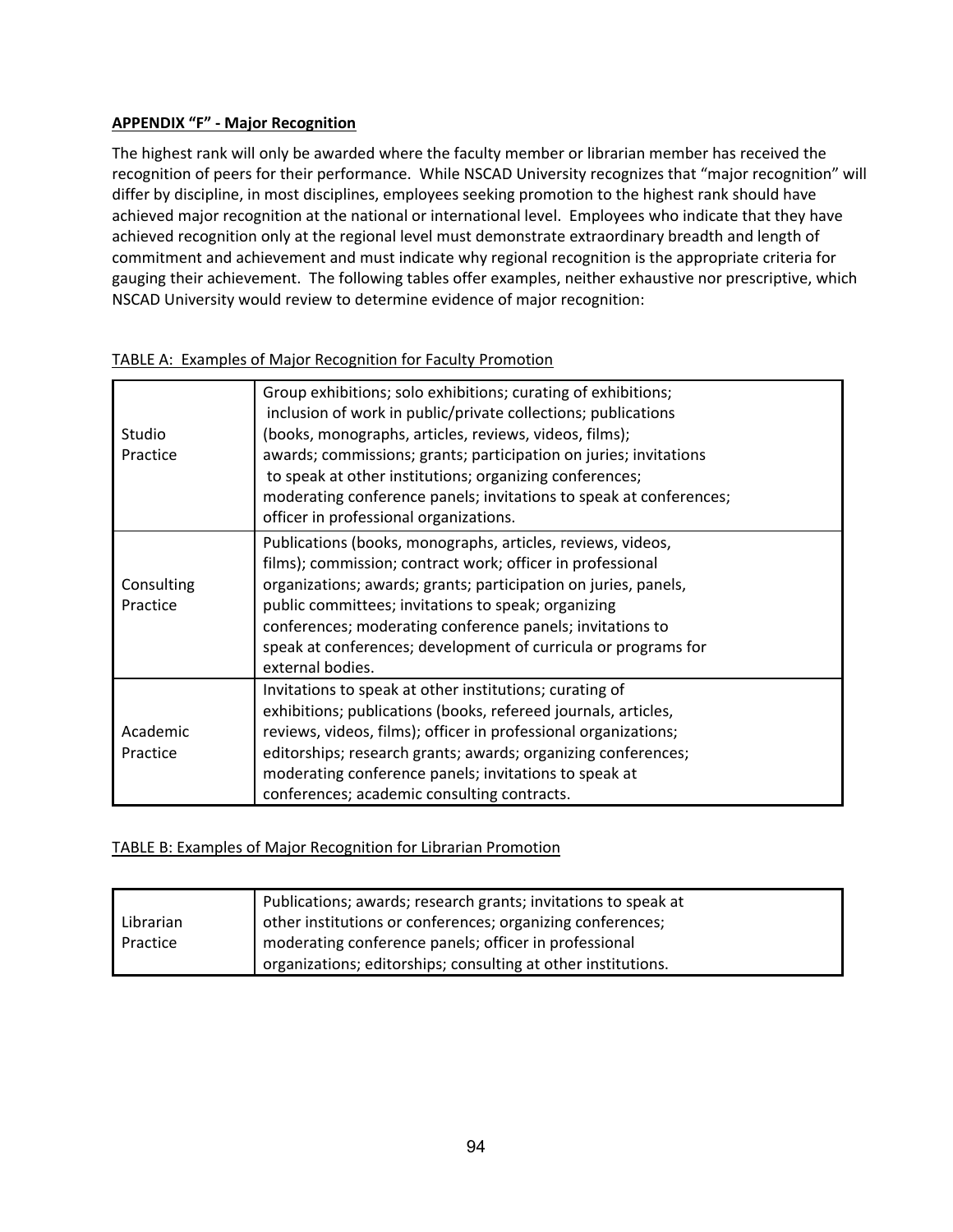## **APPENDIX "G" ‐ Supplementary Employment Benefit Plan**

See Article 23 – Other Leaves

### **Purpose**

The purpose of the plan is to supplement Employment Insurance benefits paid during periods of pregnancy and parental leave to employees of the Faculty Union of the Nova Scotia College of Art and Design ("FUNSCAD"), Unit I, certified by the Nova Scotia Labor Relations Board.

### **Term of Agreement**

The term of the plan will coincide with the term of the Collective Agreement and all subsequent agreements which provide the pregnancy and parental leaves to be supported under a similar plan.

### **Administration**

NSCAD University will administer the plan and, subject to the provisions of the Collective Agreement and the provisions contained herein, will be the only authority for determining eligibility for benefits under the plan.

#### **Plan Funding**

NSCAD University's contribution to the plan will be paid from operating funds. A separate accounting will be maintained on all payments. Since no trust fund will be established, the employees will have no vested interest in such a fund.

#### **Eligibility**

- (A) Any employee, as defined in the Collective Agreement, having been employed with NSCAD University for a minimum of six (6) months, who is granted pregnancy leave consistent with Clause 23.11 of this Collective Agreement will be eligible for benefits under the plan, or
- (B) Any employee, as defined in the Collective Agreement, having been employed with NSCAD University for a minimum of one (1) year, who is granted Parental Leave consistent with Clause 23.13 of this Collective Agreement will be eligible for benefits under the plan, provided the employee has:
	- (i) applied for the Employment Insurance benefits;
	- (ii) complied with the reporting requirements of Human Resources Development Canada and NSCAD University; and
	- (iii) qualified under the Employment Insurance Act for Employment Insurance benefits as determined by Human Resources Development Canada and supplementary benefits as outlined herein.

The employee will be required to supply the Employer with proof that they qualify for Employment Insurance benefits and is in receipt of such benefits.

An employee disentitled or disqualified from receiving benefits is not eligible for Supplementary Employment Benefits under this plan.

### **Benefit**

The benefit payable by NSCAD University under the plan is a bimonthly amount. The standard benefit payable to employees on pregnancy and/or standard parental leave, when combined with the Employment Insurance benefit and any other earnings, will equal ninety‐five percent (95%) of the employee's normal pay over the period of such leaves. In accordance with Employment Insurance benefit entitlement, the extended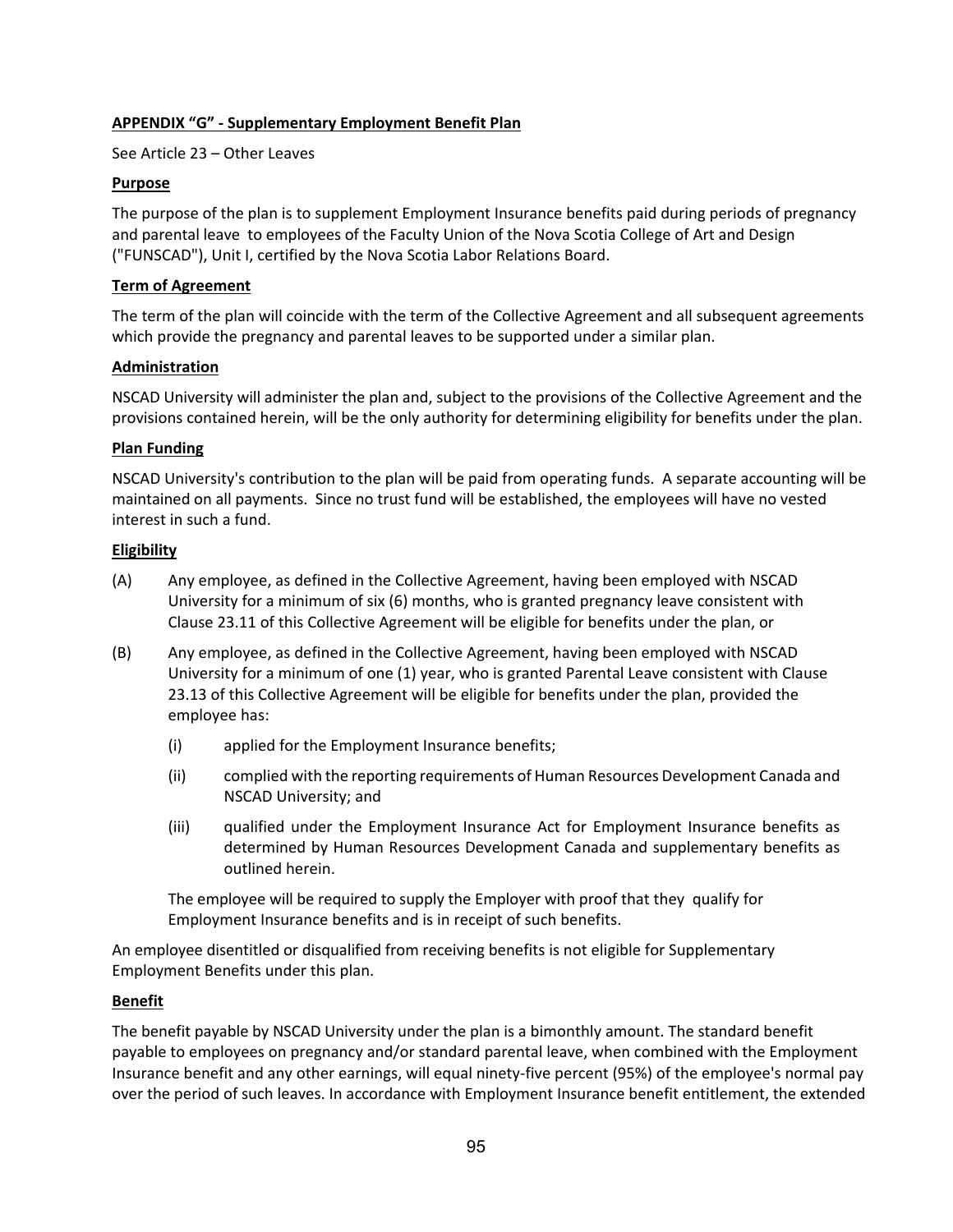benefit payable to employees on pregnancy and/or extended parental leave, when combined with the Employment Insurance benefit and any other earnings, will equal the reduced, pro‐rated equivalent of the standard benefit payable. Employees taking both Pregnancy leave and Parental leave shall be entitled to both of the respective Supplementary Employment Benefits. All amounts paid under the plan will be subject to normal income tax deductions.

### **Benefit Non‐Entitlement**

- (A) Total benefits (including the payment by the Employer) are not payable for any period in which the employee is disqualified or disentitled from receipt of benefits under the Employment Insurance Act as determined by Human Resources Development Canada.
- (B) Benefits are not payable if:
	- (i) the employee has been dismissed or suspended as per Clause 19.03 of the Collective Agreement;
	- (ii) the employee has terminated their employment through resignation;
	- (iii) an application is made during a period when the employee is currently on strike, participating in picketing or concerted work interruption;
	- (iv) the employee is on an approved leave of absence without pay; or
	- (v) the employee is receiving Insurance benefits under NSCAD University's Long Term Disability plan.

### **Application for Benefits**

- (A) An employee may make application to NSCAD University for pregnancy leave commencing at any time from a day sixteen (16) weeks immediately preceding the specified date of delivery. Application should also be made at the same time to Human Resources Development Canada so that, if the employee qualifies for benefits, they may commence at the end of the one (1) week waiting period.
- (B) An employee wishing to apply for parental leave should provide NSCAD University with as much information as possible regarding the probable dates of the leave.

### **Benefit Adjustment**

If NSCAD University determines that any benefit paid under the plan should not have been paid or should have been paid in a lesser amount, the amount of overpayment will be recovered from any subsequent benefit payable under the plan, or by making a deduction from any future moneys payable by NSCAD University to the employee.

### **Other Benefits**

The employee's portion of the applicable premiums and pension contributions would be deducted from the Supplementary Employment Benefit payments made by NSCAD University up to a maximum of twelve (12) weeks for parental leave, seventeen (17) weeks for pregnancy leave, or twenty‐nine (29) weeks for family leave.

### **Modifications**

NSCAD University will inform Human Resources Development Canada of any changes in the plan within thirty (30) days of the effective date of the change.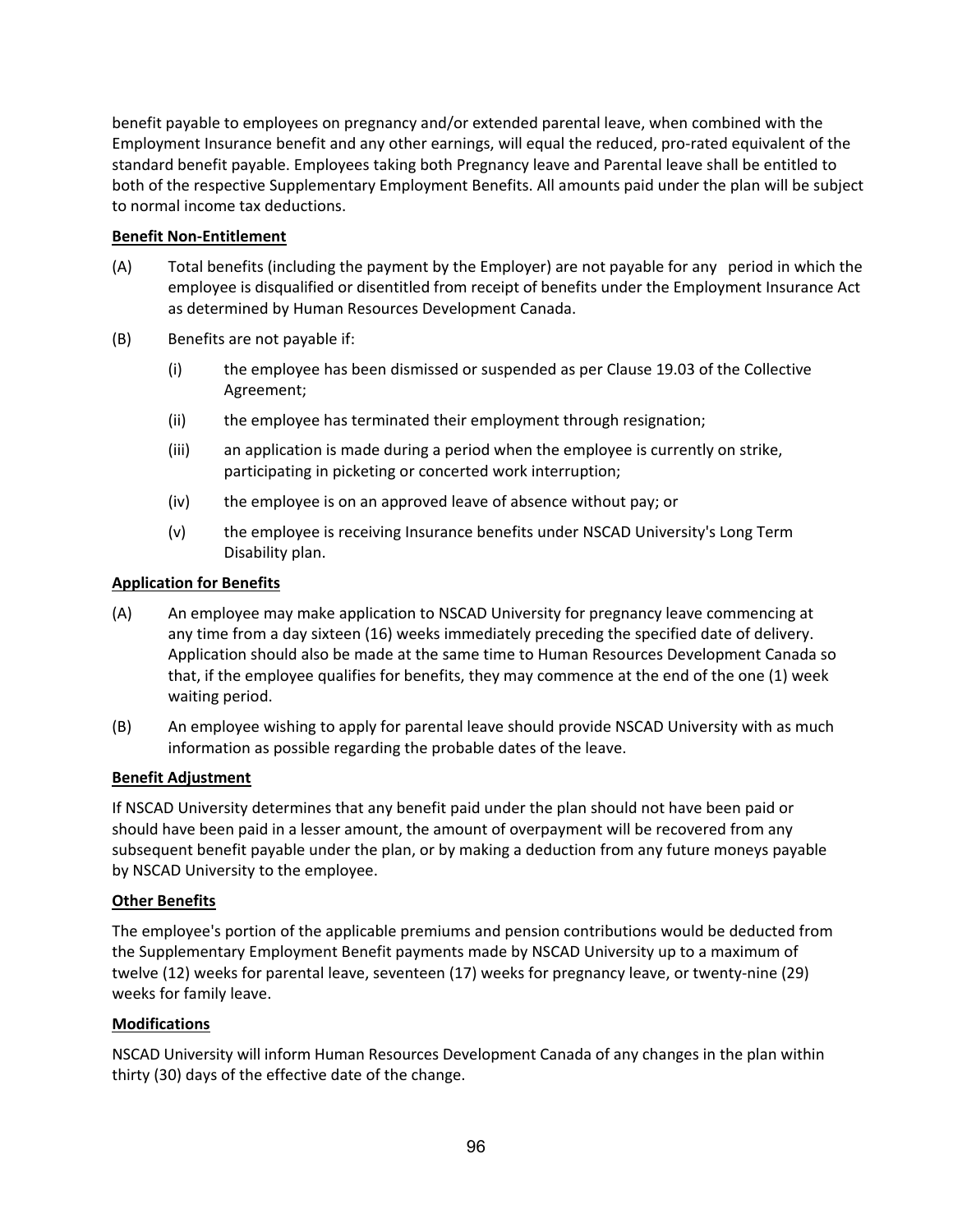### **Interpretation/Grievances**

No question involving the interpretation or application of Human Resources Development Canada portion of the benefit will be subject to the formal grievance procedure provided for in the Collective Agreement between NSCAD University and FUNSCAD Unit I, acting as bargaining agent for the employees covered by the plan.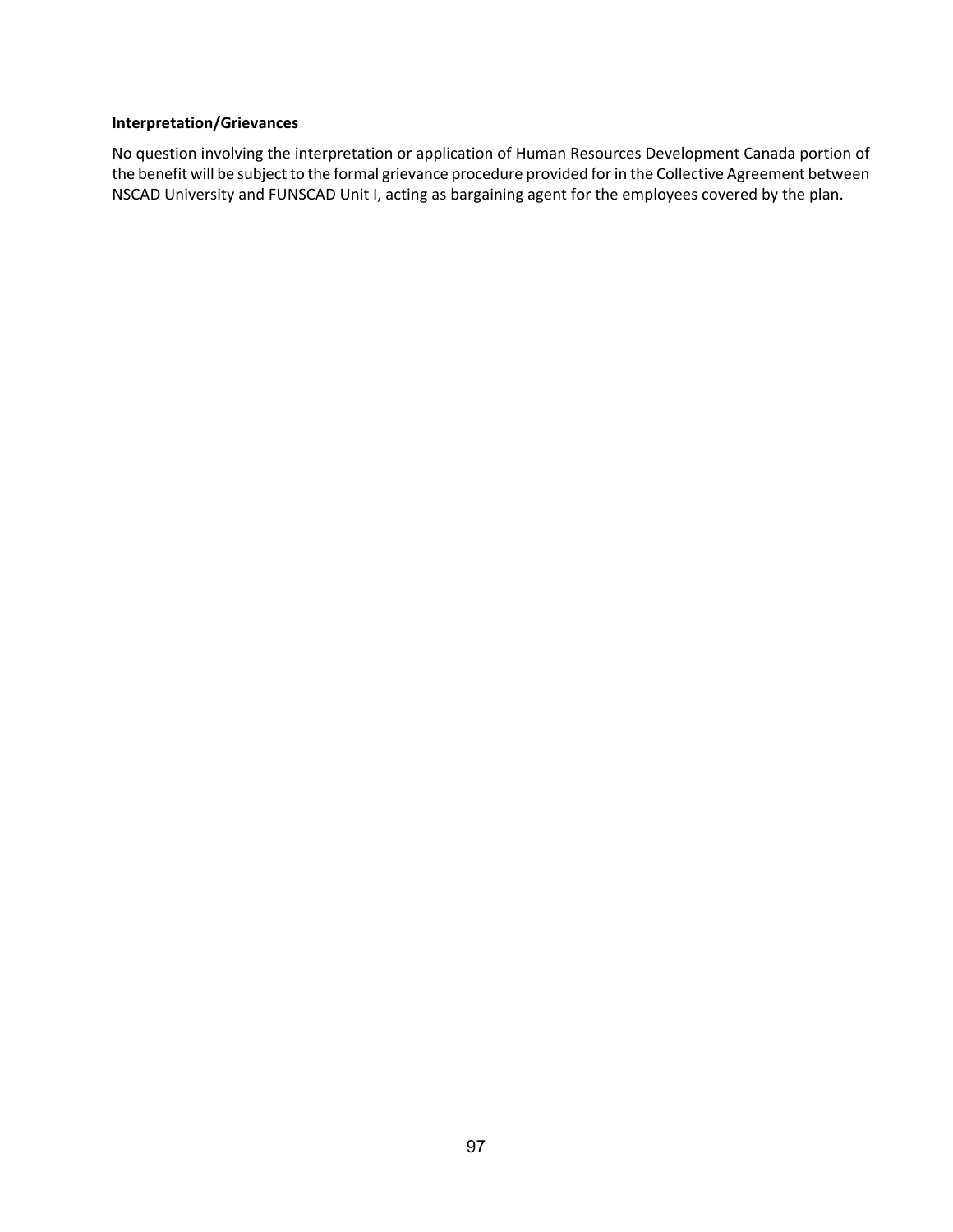# **APPENDIX "H" ‐ Guidelines for Class Size**

See Clause 13.03 (D)

Studio (S) Courses

| Level                                          | <b>Students</b> |
|------------------------------------------------|-----------------|
| 1000 (ISP & Foundation Drawing I)              | 20              |
| 1300 (Foundation Fundamentals)                 | 20              |
| (Studio Practice/ Drawing II)<br>$1500 - 1600$ | 20              |
| 2000 (Intro Studios)                           | 20              |
| 3000 (Intermediate Studios)                    | 20              |
| 4000 (Advanced Studios)                        | 18              |
| 3000 - 4000 (Studio & Studio Project)          | 12              |
| 5000 Art Education (Studio)                    | 25              |
|                                                |                 |

# Liberal Arts and Science (L) Courses

| Level                                        | <b>Students</b> |
|----------------------------------------------|-----------------|
| FNDN 1800 (Writing for the Arts)             | 20              |
| 2000 (Lecture - except AHS 2100, 2010, 2020) | 80              |
| 3000 (Lecture)                               | 40              |
| 2500 - 3000 (Seminar)                        | 25              |
| 4000 (Seminar)                               | 14              |
| 5000 - 6000 (Seminar)                        | 14              |

The following courses are basic degree or program requirements.

| Level                                              | <b>Students</b> |
|----------------------------------------------------|-----------------|
| FDN 1200 (Introduction to Visual Culture)          | 130             |
| AHIS 2010 (Survey of 19th Century Art)             | 130             |
| AHIS 2020 (Survey of 20 <sup>th</sup> Century Art) | 130             |
| AHIS 2100 (Craft and Design History 1750 - 1930)   | 130             |
|                                                    |                 |

### Notes:

• Some 3000 level Art History courses may be taught as seminar or lecture courses depending on the Topic.

Class sizes are also often dependent of the size of teaching spaces.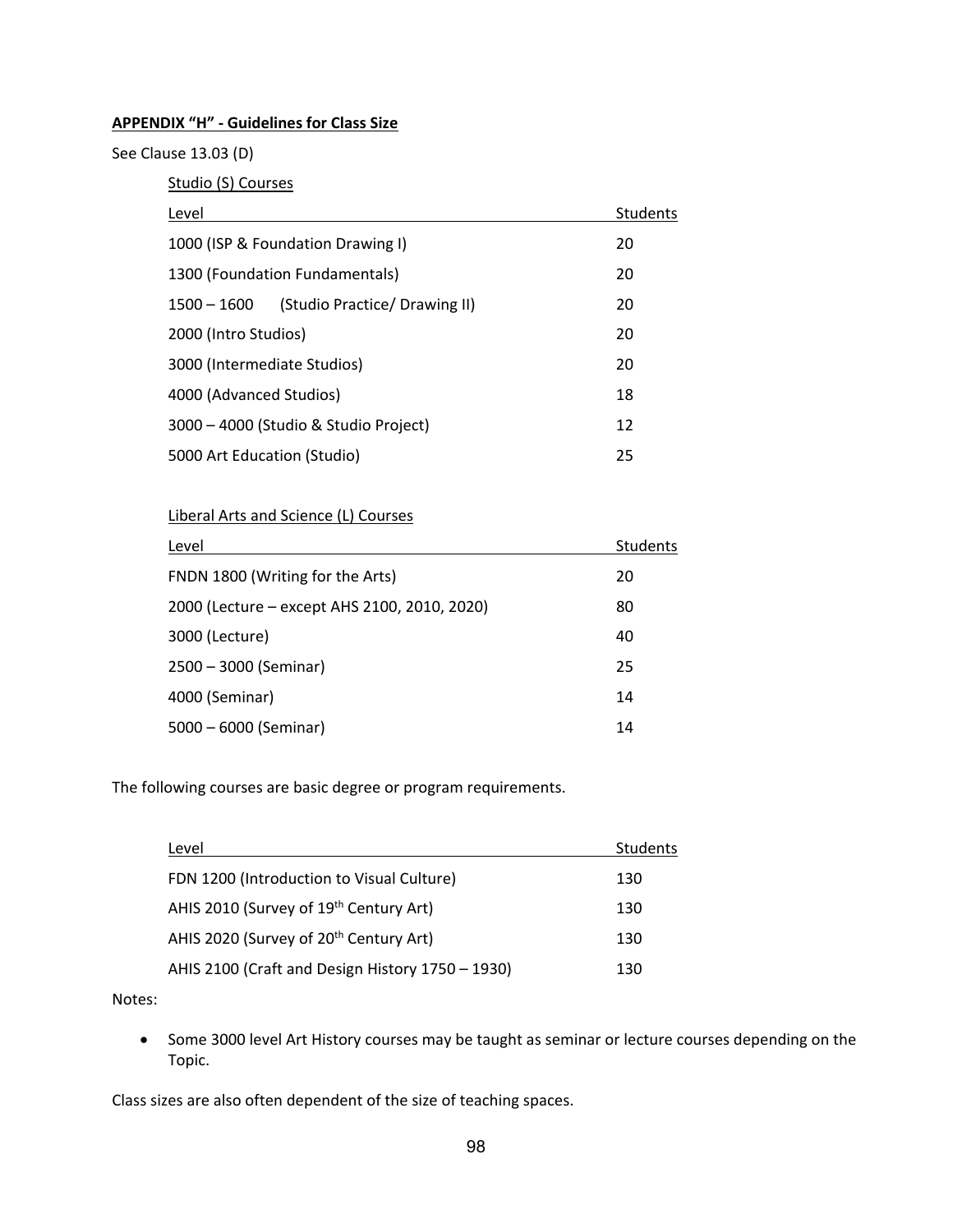# **APPENDIX "I" ‐ Salary Scales**

**July 1, 2018 ‐ June 30, 2019 1.60%** 

**Increase** 

**Base: \$60,842** 

**Increment: \$2,584** 

| <b>Differential</b> | \$1, |
|---------------------|------|
|                     |      |

**Differential \$1,476 \$2,464 \$3,691** 

| Grid                    | Lecturer    | <b>Assistant</b> | <b>Associate</b>     | Professor           |
|-------------------------|-------------|------------------|----------------------|---------------------|
| <b>Step</b>             | Librarian I | Librarian II     | <b>Librarian III</b> | <b>Librarian IV</b> |
| 1                       |             |                  |                      |                     |
| $\overline{2}$          | 63,426      |                  |                      |                     |
| 3                       | 66,010      |                  |                      |                     |
| 4                       | 68,594      | 70,070           |                      |                     |
| 5                       | 71,178      | 72,654           |                      |                     |
| 6                       |             | 75,238           |                      |                     |
| $\overline{\mathbf{z}}$ |             | 77,822           |                      |                     |
| 8                       |             | 80,406           |                      |                     |
| 9                       |             | 82,990           |                      |                     |
| 10                      |             | 85,574           | 88,038               |                     |
| 11                      |             | 88,158           | 90,622               |                     |
| 12                      |             | 90,742           | 93,206               |                     |
| 13                      |             |                  | 95,790               |                     |
| 14                      |             |                  | 98,374               |                     |
| 15                      |             |                  | 100,958              | 104,649             |
| 16                      |             |                  | 103,542              | 107,233             |
| 17                      |             |                  | 106,126              | 109,817             |
| 18                      |             |                  | 108,710              | 112,401             |
| 19                      |             |                  | 111,294              | 114,985             |
| 20                      |             |                  | 113,878              | 117,569             |
| 21                      |             |                  | 116,462              | 120,153             |
| 22                      |             |                  |                      | 122,737             |
| 23                      |             |                  |                      | 125,321             |
| 24                      |             |                  |                      | 127,905             |
| 25                      |             |                  |                      | 130,489             |
| 26                      |             |                  |                      | 133,073             |
| 27                      |             |                  |                      | 135,657             |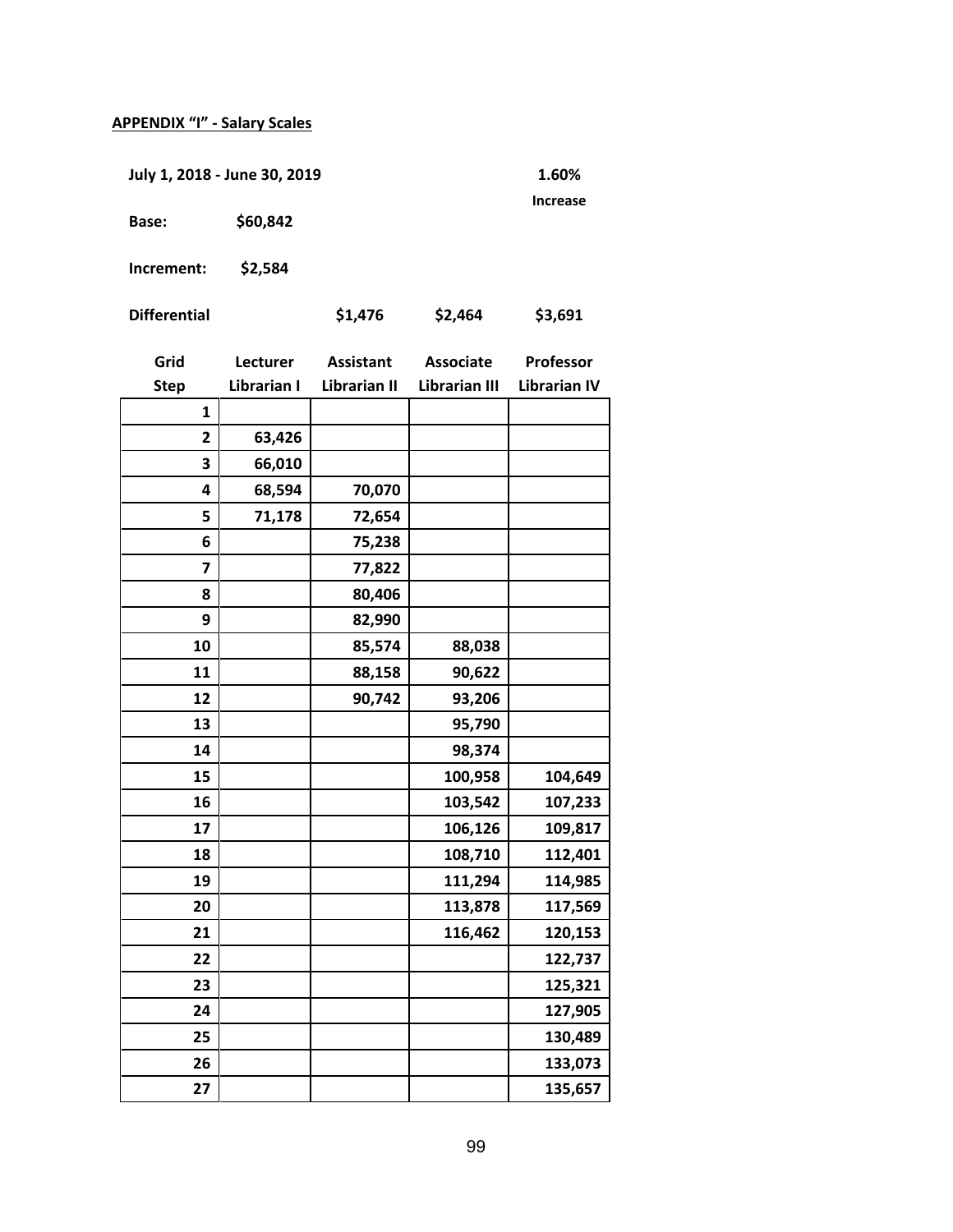**July 1, 2019 ‐ June 30, 2020 1.60%** 

**Increase** 

**Base: \$61,815** 

**Increment: \$2,625** 

| <b>Differential</b> | \$1,500 | \$2,503 | \$3,750 |
|---------------------|---------|---------|---------|
|---------------------|---------|---------|---------|

| Grid         | Lecturer    | <b>Assistant</b> | <b>Associate</b>     | Professor           |
|--------------|-------------|------------------|----------------------|---------------------|
| <b>Step</b>  | Librarian I | Librarian II     | <b>Librarian III</b> | <b>Librarian IV</b> |
| $\mathbf{1}$ |             |                  |                      |                     |
| $\mathbf{2}$ | 64,440      |                  |                      |                     |
| 3            | 67,065      |                  |                      |                     |
| 4            | 69,690      | 71,190           |                      |                     |
| 5            | 72,315      | 73,815           |                      |                     |
| 6            |             | 76,440           |                      |                     |
| 7            |             | 79,065           |                      |                     |
| 8            |             | 81,690           |                      |                     |
| 9            |             | 84,315           |                      |                     |
| 10           |             | 86,940           | 89,443               |                     |
| 11           |             | 89,565           | 92,068               |                     |
| 12           |             | 92,190           | 94,693               |                     |
| 13           |             |                  | 97,318               |                     |
| 14           |             |                  | 99,943               |                     |
| 15           |             |                  | 102,568              | 106,318             |
| 16           |             |                  | 105,193              | 108,943             |
| 17           |             |                  | 107,818              | 111,568             |
| 18           |             |                  | 110,443              | 114,193             |
| 19           |             |                  | 113,068              | 116,818             |
| 20           |             |                  | 115,693              | 119,443             |
| 21           |             |                  | 118,318              | 122,068             |
| 22           |             |                  |                      | 124,693             |
| 23           |             |                  |                      | 127,318             |
| 24           |             |                  |                      | 129,943             |
| 25           |             |                  |                      | 132,568             |
| 26           |             |                  |                      | 135,193             |
| 27           |             |                  |                      | 137,818             |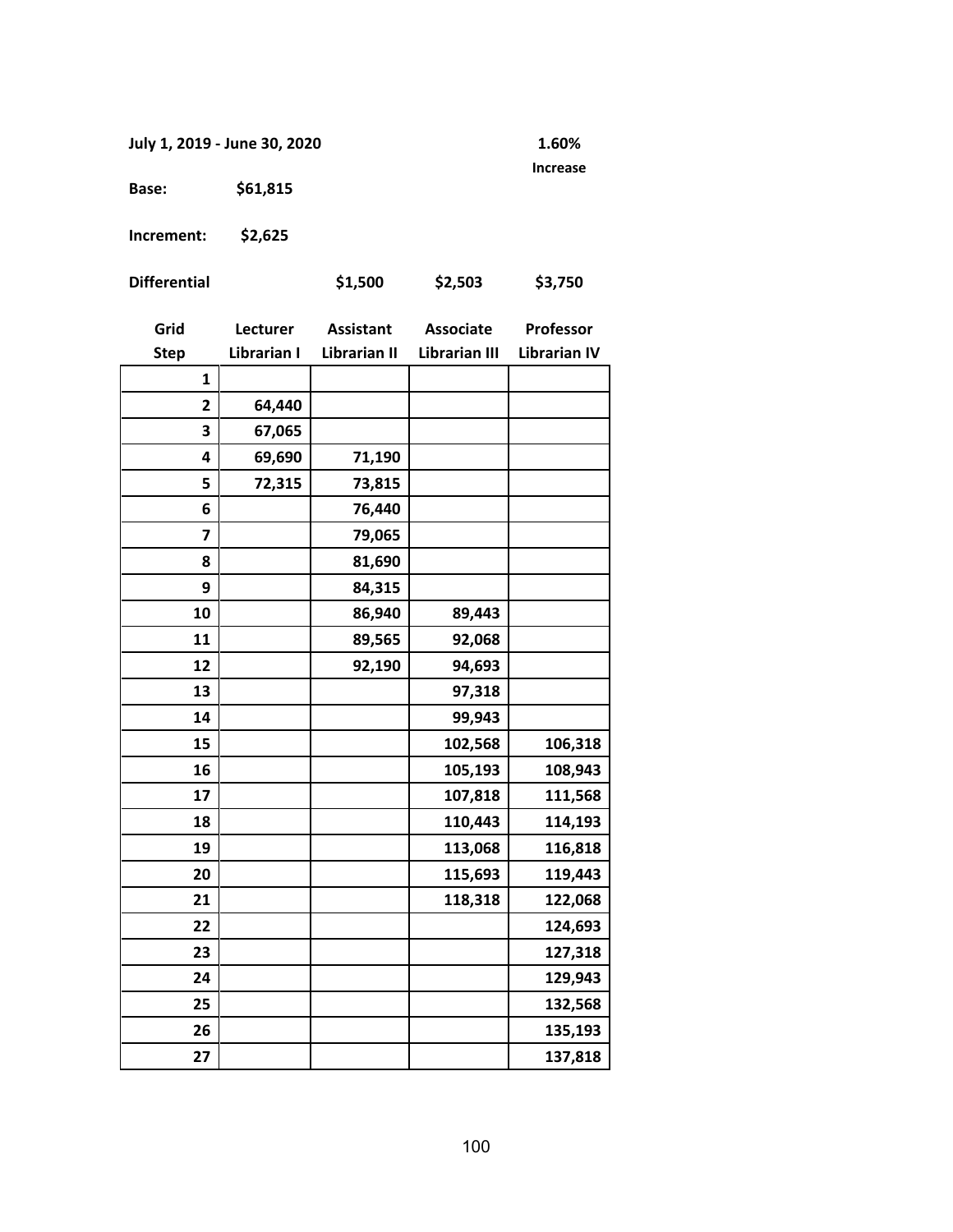**July 1, 2020 ‐ June 30, 2021 1.60%** 

**Increase** 

**Base: \$62,804** 

**Increment: \$2,667** 

| <b>Differential</b> | \$1,524 | \$2,543 | \$3,810 |
|---------------------|---------|---------|---------|
|                     |         |         |         |

| Grid           | Lecturer    | <b>Assistant</b> | <b>Associate</b>     | Professor           |
|----------------|-------------|------------------|----------------------|---------------------|
| <b>Step</b>    | Librarian I | Librarian II     | <b>Librarian III</b> | <b>Librarian IV</b> |
| $\mathbf{1}$   |             |                  |                      |                     |
| $\overline{2}$ | 65,471      |                  |                      |                     |
| 3              | 68,138      |                  |                      |                     |
| 4              | 70,805      | 72,329           |                      |                     |
| 5              | 73,472      | 74,996           |                      |                     |
| 6              |             | 77,663           |                      |                     |
| $\overline{7}$ |             | 80,330           |                      |                     |
| 8              |             | 82,997           |                      |                     |
| 9              |             | 85,664           |                      |                     |
| 10             |             | 88,331           | 90,874               |                     |
| 11             |             | 90,998           | 93,541               |                     |
| 12             |             | 93,665           | 96,208               |                     |
| 13             |             |                  | 98,875               |                     |
| 14             |             |                  | 101,542              |                     |
| 15             |             |                  | 104,209              | 108,019             |
| 16             |             |                  | 106,876              | 110,686             |
| 17             |             |                  | 109,543              | 113,353             |
| 18             |             |                  | 112,210              | 116,020             |
| 19             |             |                  | 114,877              | 118,687             |
| 20             |             |                  | 117,544              | 121,354             |
| 21             |             |                  | 120,211              | 124,021             |
| 22             |             |                  |                      | 126,688             |
| 23             |             |                  |                      | 129,355             |
| 24             |             |                  |                      | 132,022             |
| 25             |             |                  |                      | 134,689             |
| 26             |             |                  |                      | 137,356             |
| 27             |             |                  |                      | 140,023             |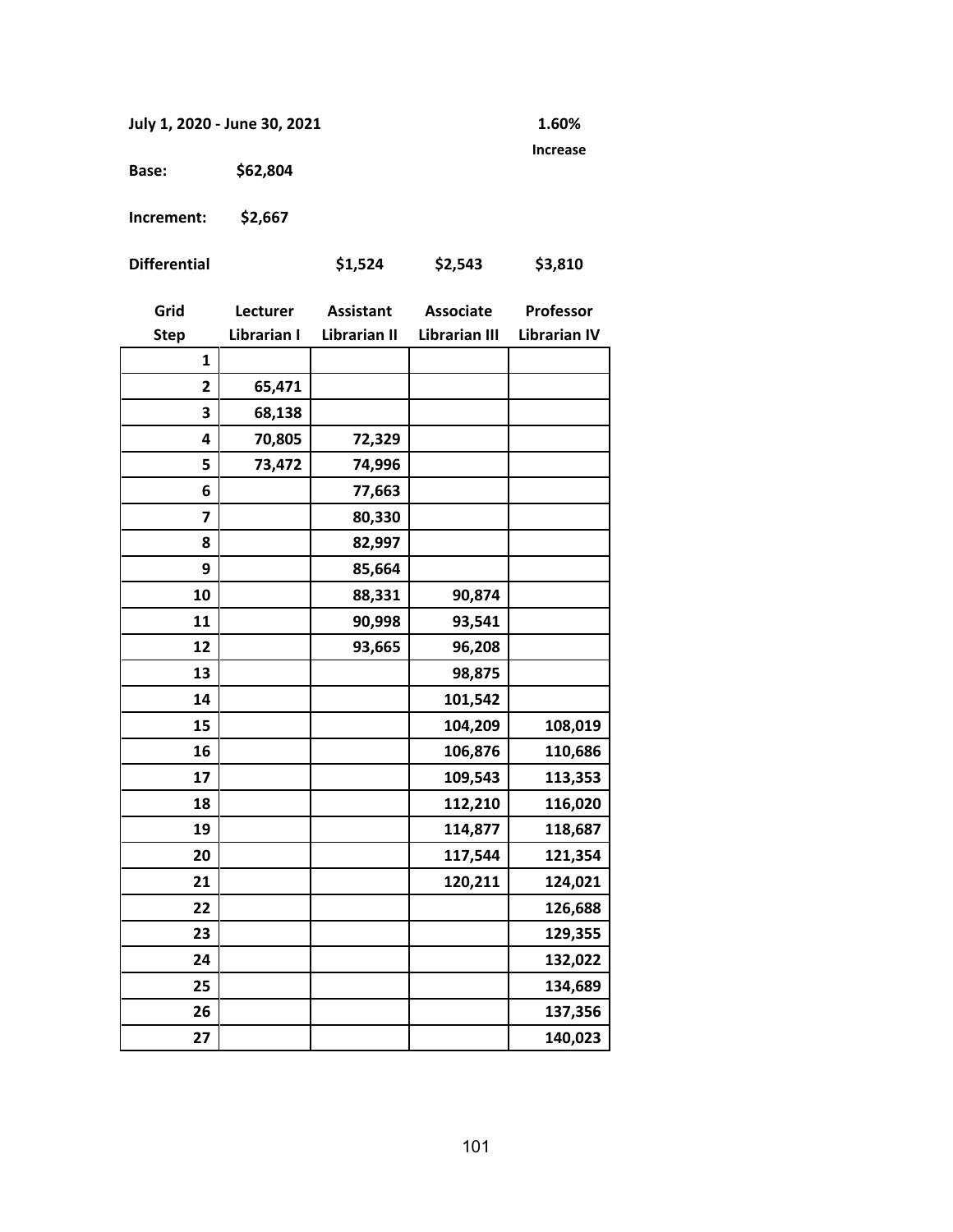**July 1, 2021 ‐ June 30, 2022 1.60%** 

**Increase** 

**Base: \$63,809** 

**Increment: \$2,710** 

| <b>Differential</b> | \$1,548 | \$2,584 | \$3,871 |
|---------------------|---------|---------|---------|
|                     |         |         |         |

| Grid           | Lecturer    | <b>Assistant</b> | <b>Associate</b>     | Professor           |
|----------------|-------------|------------------|----------------------|---------------------|
| <b>Step</b>    | Librarian I | Librarian II     | <b>Librarian III</b> | <b>Librarian IV</b> |
| 1              |             |                  |                      |                     |
| $\overline{2}$ | 66,519      |                  |                      |                     |
| 3              | 69,229      |                  |                      |                     |
| 4              | 71,939      | 73,487           |                      |                     |
| 5              | 74,649      | 76,197           |                      |                     |
| 6              |             | 78,907           |                      |                     |
| 7              |             | 81,617           |                      |                     |
| 8              |             | 84,327           |                      |                     |
| 9              |             | 87,037           |                      |                     |
| 10             |             | 89,747           | 92,331               |                     |
| 11             |             | 92,457           | 95,041               |                     |
| 12             |             | 95,167           | 97,751               |                     |
| 13             |             |                  | 100,461              |                     |
| 14             |             |                  | 103,171              |                     |
| 15             |             |                  | 105,881              | 109,752             |
| 16             |             |                  | 108,591              | 112,462             |
| 17             |             |                  | 111,301              | 115,172             |
| 18             |             |                  | 114,011              | 117,882             |
| 19             |             |                  | 116,721              | 120,592             |
| 20             |             |                  | 119,431              | 123,302             |
| 21             |             |                  | 122,141              | 126,012             |
| 22             |             |                  |                      | 128,722             |
| 23             |             |                  |                      | 131,432             |
| 24             |             |                  |                      | 134,142             |
| 25             |             |                  |                      | 136,852             |
| 26             |             |                  |                      | 139,562             |
| 27             |             |                  |                      | 142,272             |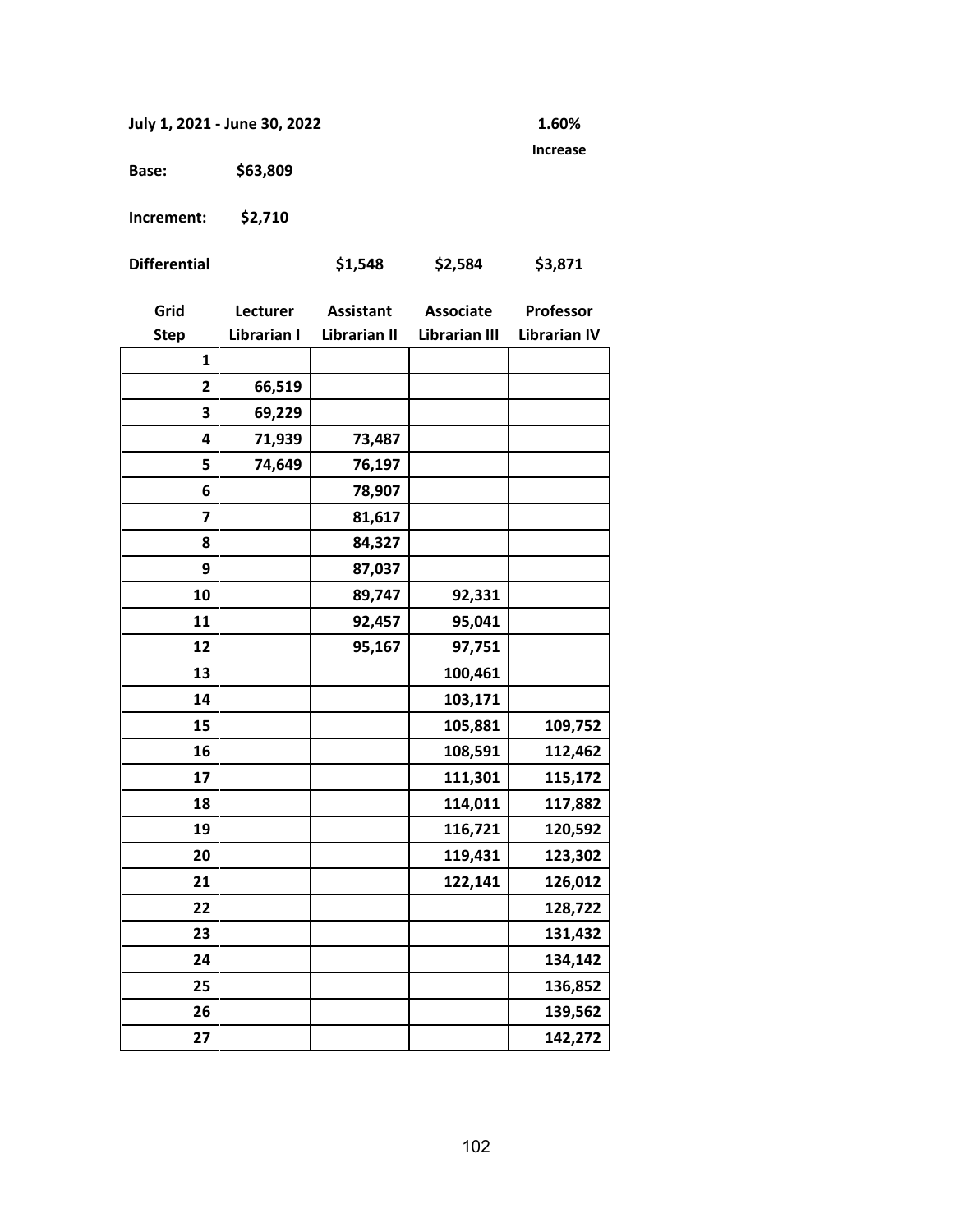# **APPENDIX "J" ‐ ICA AND REGULAR PART‐TIME FACULTY SALARY GRIDS**

**Courses equivalent to two (2) Half‐Day Courses shall be remunerated at twice the rates shown below.** 

**Vacation pay increases to 6% once 8 years of service have been completed.** 

### **July 1, 2018 ‐ June 30, 2019**

| 7.5%<br>increase | 1/2 Day Course without<br>vacation pay | 1/2 Day Course including 4%<br>vacation pay | 1/2 Day Course including 6%<br>vacation pay |
|------------------|----------------------------------------|---------------------------------------------|---------------------------------------------|
| RPT <sub>1</sub> | 5,815                                  | 6,047                                       | 6,163                                       |
| RPT <sub>2</sub> | 5.979                                  | 6,218                                       | 6,337                                       |
| RPT <sub>3</sub> | 6,197                                  | 6,445                                       | 6,569                                       |

#### **July 1, 2019 – June 30, 2020**

| 1.6%<br><b>Increase</b> | 1/2 Day Course without<br>vacation pay | 1/2 Day Course including 4%<br>vacation pay | 1/2 Day Course including 6%<br>vacation pay |
|-------------------------|----------------------------------------|---------------------------------------------|---------------------------------------------|
| RPT <sub>1</sub>        | 5,908                                  | 6,144                                       | 6,262                                       |
| RPT <sub>2</sub>        | 6,075                                  | 6,317                                       | 6.438                                       |
| RPT <sub>3</sub>        | 6,296                                  | 6,548                                       | 6,674                                       |

**July 1, 2020 – June 30, 2021** 

| 1.6%<br>increase | 1/2 Day Course without<br>vacation pay | 1/2 Day Course including 4%<br>vacation pay | 1/2 Day Course including 6%<br>vacation pay |
|------------------|----------------------------------------|---------------------------------------------|---------------------------------------------|
| RPT <sub>1</sub> | 6,003                                  | 6.242                                       | 6,362                                       |
| RPT <sub>2</sub> | 6,172                                  | 6,418                                       | 6.541                                       |
| <b>RPT 3</b>     | 6,397                                  | 6,653                                       | 6,781                                       |

#### **July 1, 2021 – June 30, 2022**

| 1.6%<br>increase | 1/2 Day Course Course without<br>vacation pay | 1/2 Day Course including 4%<br>vacation pay | 1/2 Day Course including 6%<br>vacation pay |
|------------------|-----------------------------------------------|---------------------------------------------|---------------------------------------------|
| <b>RPT 1</b>     | 6.099                                         | 6,342                                       | 6.464                                       |
| RPT <sub>2</sub> | 6,271                                         | 6,521                                       | 6.646                                       |
| <b>RPT 3</b>     | 6.499                                         | 6,759                                       | 6,889                                       |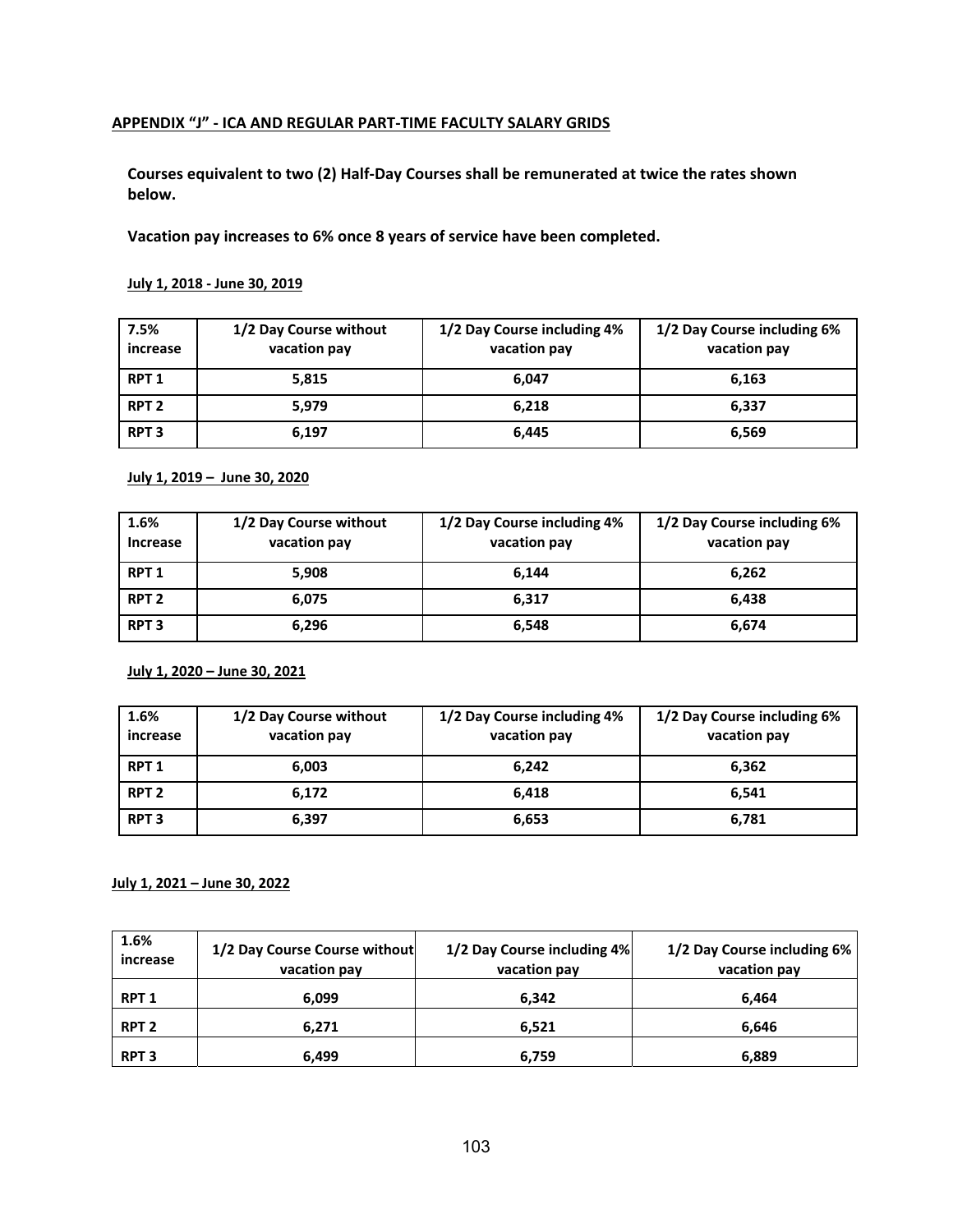### **July 1, 2018 – June 30, 2019**

| $1.6\%;$ | 1/2 Day Course without | 1/2 Day Course including 4% | 1/2 Day Course including 6% |
|----------|------------------------|-----------------------------|-----------------------------|
| increase | vacation pay           | vacation pay                | vacation pay                |
| ICA      | \$5.004                | \$5.204                     | \$5.304                     |

**July 1, 2019 – June 30, 2020** 

| 1.5%;    | 1/2 Day Course without | 1/2 Day Course including 4% | 1/2 Day Course including 6% |
|----------|------------------------|-----------------------------|-----------------------------|
| increase | vacation pay           | vacation pay                | vacation pay                |
| ICA      | \$5.079                | \$5.282                     | \$5.384                     |

# **July 1, 2020 – June 30, 2021**

| 1.5%:      | 1/2 Day Course without | 1/2 Day Course including 4% | 1/2 Day Course including 6% |
|------------|------------------------|-----------------------------|-----------------------------|
| increase   | vacation pay           | vacation pay                | vacation pay                |
| <b>ICA</b> | \$5,155                | \$5,361                     | \$5,465                     |

#### **July 1, 2021 – June 30, 2022**

| $1.6\%;$   | 1/2 Day Course without | 1/2 Day Course including 4% | 1/2 Day Course including 6% |
|------------|------------------------|-----------------------------|-----------------------------|
| increase   | vacation pay           | vacation pay                | vacation pay                |
| <b>ICA</b> | \$5,237                | \$5.447                     | \$5.552                     |